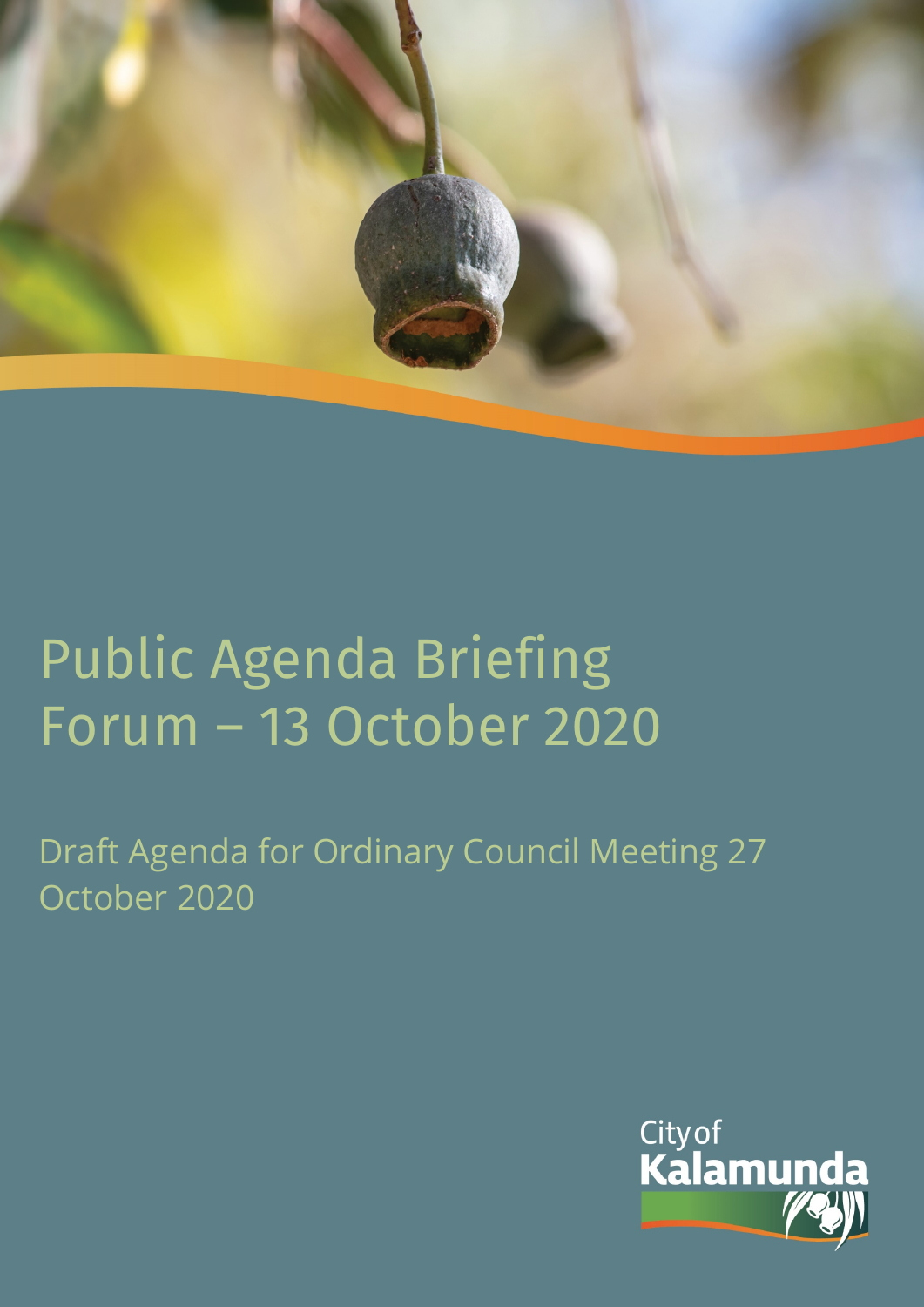# **Our Vision**



# **Connected Communities, Valuing Nature** and Creating our Future Together

## **Core Values**

Service We deliver excellent service by actively engaging and listening to each other.

Respect We trust and respect each other by valuing our differences, communicating openly and showing integrity in all we do.

Diversity We challenge ourselves by keeping our minds open and looking for all possibilities and opportunities.

**Ethics** We provide honest, open, equitable and responsive leadership by demonstrating high standards of ethical behaviour.

# **Aspirational Values**

**Creativity** We create and innovate to improve all we do.

**Courage** We make brave decisions and take calculated risks to lead us to a bold and bright future.

**Prosperity** We will ensure our District has a robust economy through a mixture of industrial, commercial, service and home based enterprises.

Harmony We will retain our natural assets in balance with our built environment.

Our simple guiding principle will be to ensure everything we do will make Kalamunda socially, environmentally and economically sustainable

kalamunda.wa.gov.au

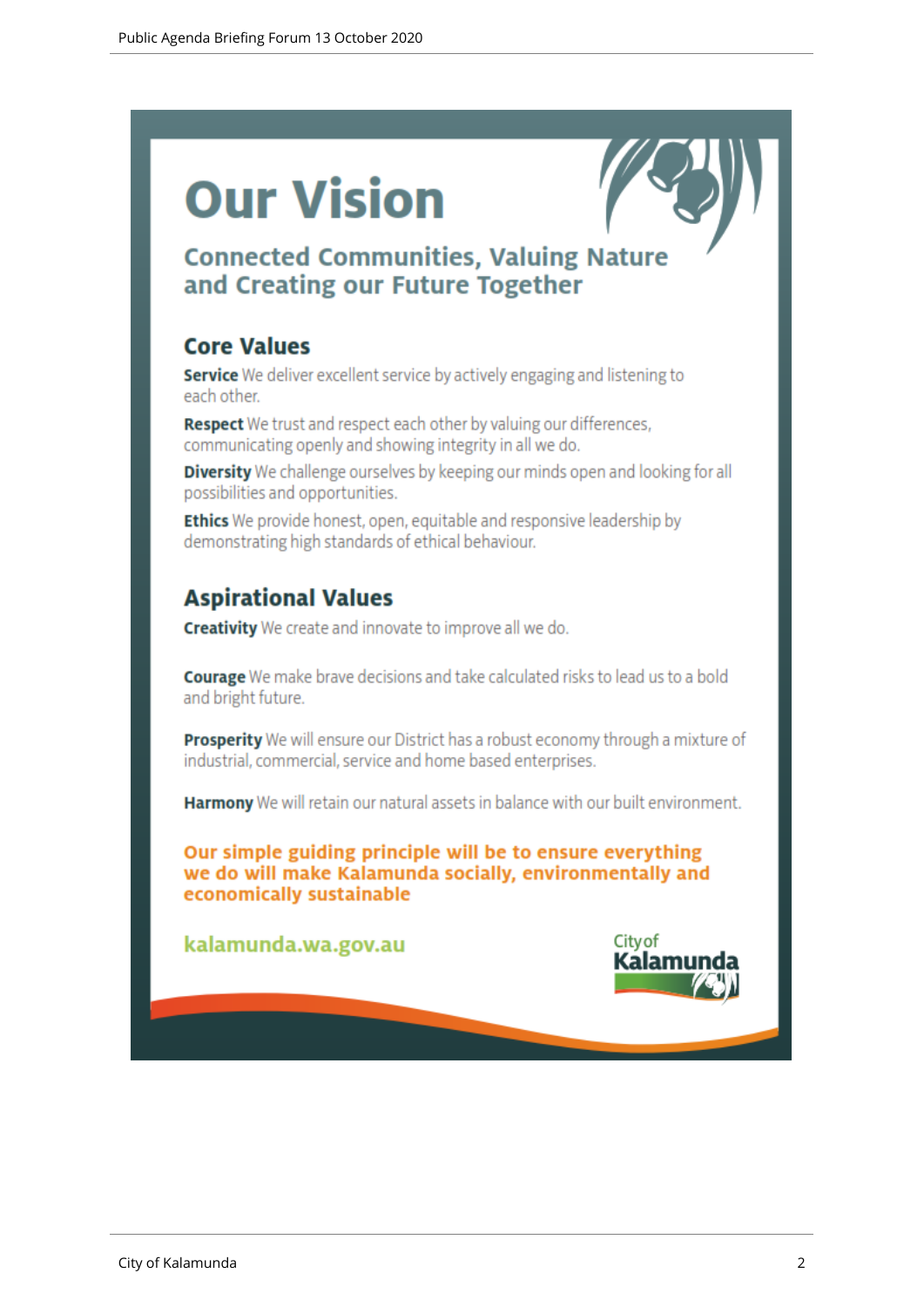#### **INFORMATION FOR THE PUBLIC ATTENDING PUBLIC AGENDA BRIEFING**

Agenda Briefing Forums will involve Elected Members, employees as determined by the Chief Executive Officer and external advisors (where appropriate) and will be open to the public. **The Briefing Session will the held in the Function Room of the City of Kalamunda commencing at 6.30pm**.

Agenda Briefing Forums will be live streamed.

Agenda Briefing Forums will provide the opportunity for Elected Members to be equally informed and seek additional information on matters prior to the presentation of such matters to the next Ordinary Council Meeting for formal consideration and decision.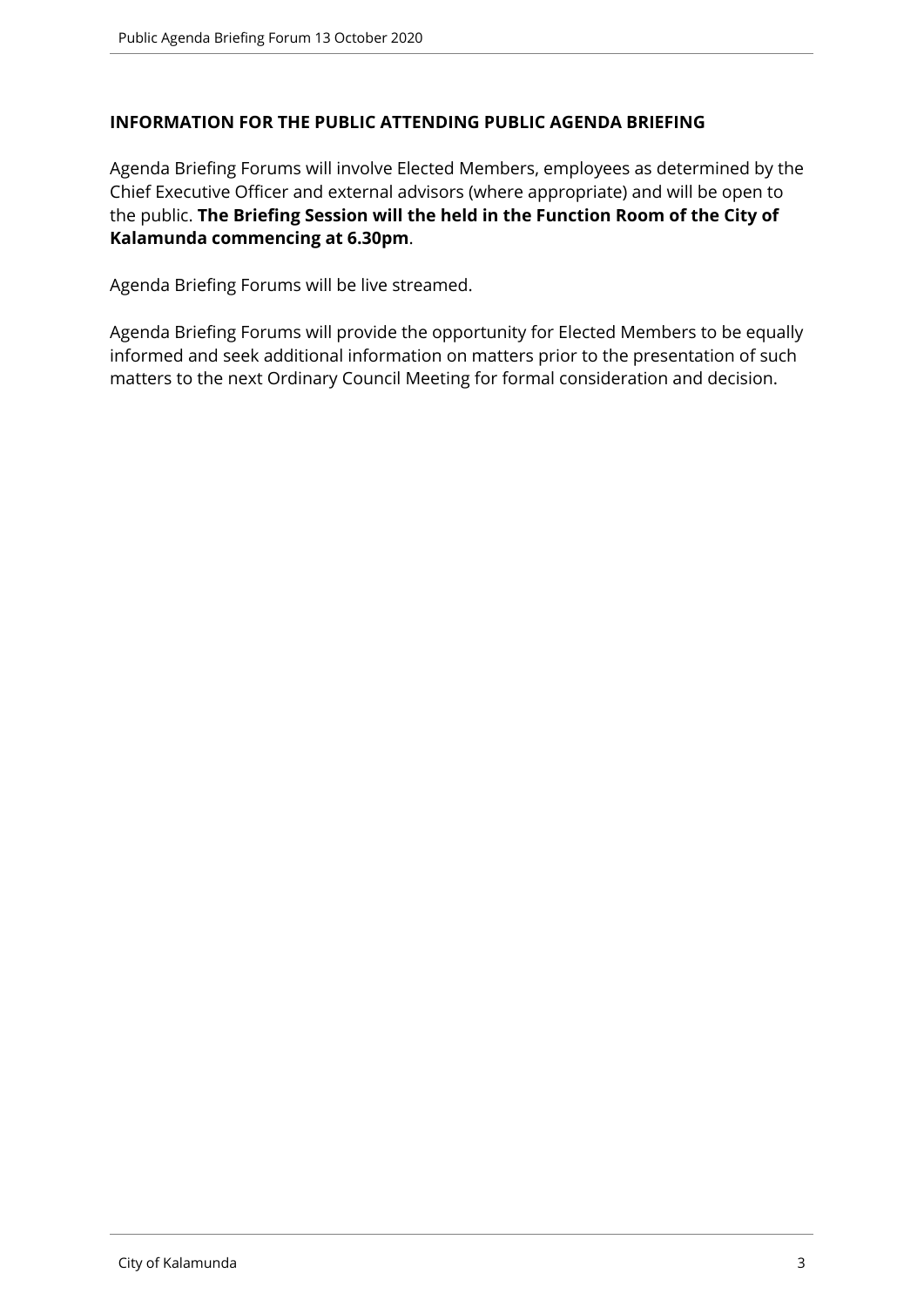#### **PROCEDURES FOR PUBLIC AGENDA BRIEFING FORUMS**

The following procedures will apply to all Public Agenda Briefing Forums that are conducted by the City of Kalamunda:

- a) Public Agenda Briefing Forums will be open to the public except for matters of a confidential nature. The guide in determining those matters of a confidential nature shall be in accordance with the *Local Government Act 1995* (WA).
- b) Dates and times for Public Agenda Briefing Forums will be set more than one (1) week in advance where practicable, and appropriate notice given to the public.
- c) The Chief Executive Officer will ensure timely written notice and an agenda for each Public Agenda Briefing Forum will be provided to all Elected Members, members of the public and external advisors (where appropriate).
- d) Ordinarily, the Mayor is to be the Presiding Member at Public Agenda Briefing Forums. However, should Elected Members wish to rotate the role of Presiding Member for a particular meeting, those Elected Members present may select, by consensus, a Presiding Member for the relevant Public Agenda Briefing Forum from amongst themselves to preside at that Public Agenda Briefing Forum.
- e) Relevant employees of the City of Kalamunda will be available to make a presentation or respond to questions on matters listed on the agenda for the Public Agenda Briefing Forum.
- f) All Elected Members will be given a fair and equal opportunity to participate in the Public Agenda Briefing Forum.
- g) The Presiding Member will ensure that time is made available to allow for all matters of relevance to be covered.
- h) Elected Members, employees and relevant consultants shall disclose their interests on any matters listed for the Public Agenda Briefing Forum. When disclosing an interest the following is required:
	- i. Interests are to be disclosed in accordance with the provisions of the *Local Government Act 1995,* the *Local Government (Rules of Conduct) Regulations 2007* and the City's *Code of Conduct*.
	- ii. Elected Members disclosing a financial interest will not participate in that part of the forum relating to the matter to which their interest applies and shall depart the room.
	- iii. Employees with a financial interest in a matter may also consider it appropriate to depart the room when the matter is being considered, however there is no legislative requirement to do so.
- i) Minutes shall be kept of all Public Agenda Briefing Forums. As no decisions are made at a Public Agenda Briefing Forum, the minutes need only be a general record of the items covered but shall record any disclosure of interests as declared by individuals. A copy of the minutes is to be attached to the following Ordinary Council Meeting for Council to review and confirm as being a true and accurate summary of the preceding forum.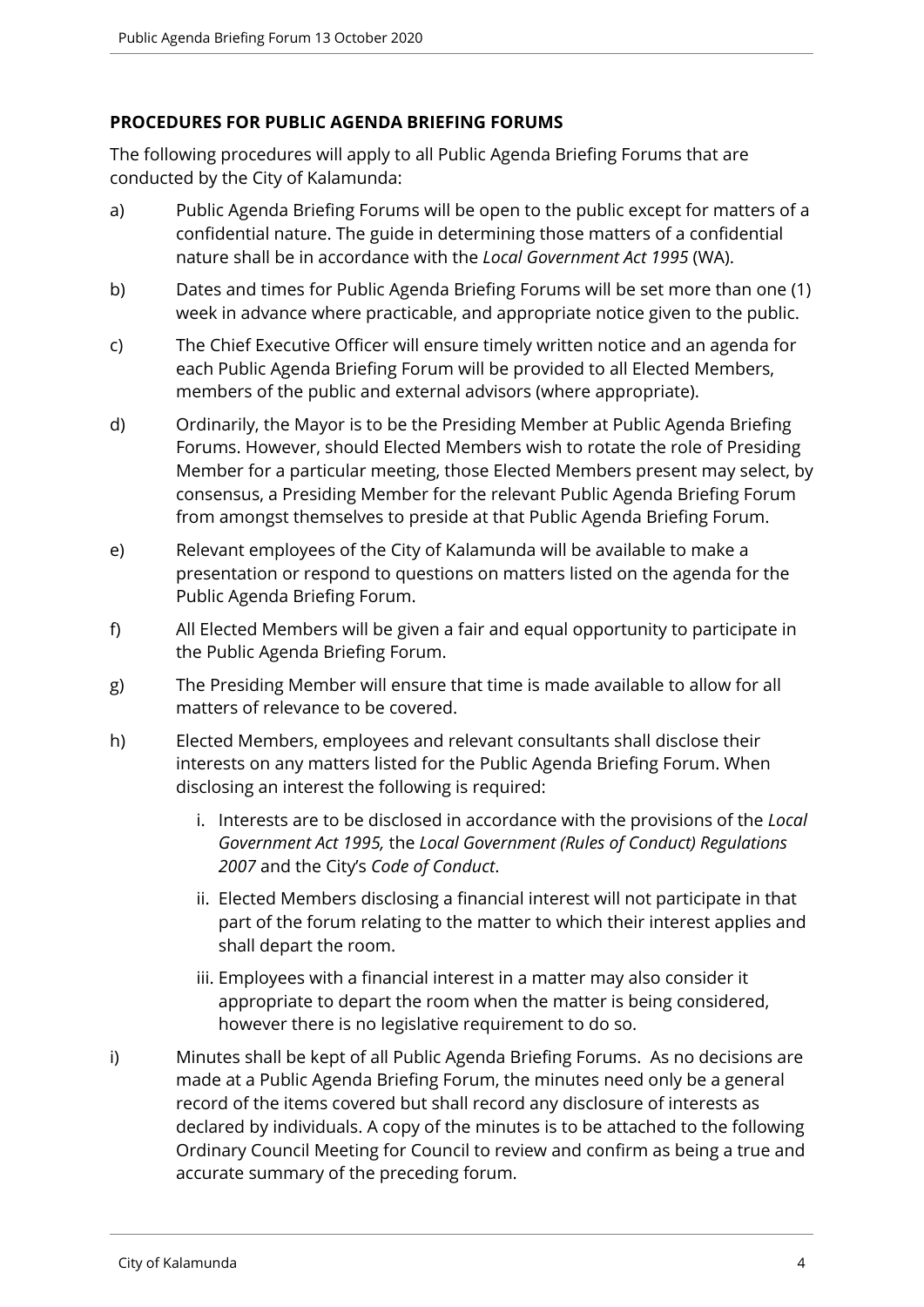- j) At any Public Agenda Briefing Forum, Elected Members may foreshadow a request to the Chief Executive Officer for the Chief Executive Officer to prepare a report on a matter they feel is appropriate to be raised and which is to be presented at a future Public Agenda Briefing Forum.
- k) Requests of this nature may not be accepted by the Chief Executive Officer at forums, but instead, Elected Members wishing to formalise such a foreshadowed request, shall submit a Notice of Motion to that effect to the Chief Executive Officer in accordance with the *City's Standing Orders Local Law 2015* (**City's Standing Orders**)

## **PROCEDURES FOR PUBLIC QUESTION TIME**

## **Questions Asked Verbally**

Members of the public are invited to ask questions at Public Agenda Briefing Forums.

- a) Questions asked at a Public Agenda Briefing Forum must relate to a matter contained on the agenda.
- b) A register will be provided for those persons wanting to ask questions to enter their name. Persons will be requested to come forward in the order in which they are registered, and to give their name and full address.
- c) Public question time will be limited to two (2) minutes per member of the public, with a limit of two (2) verbal questions per member of the public.
- d) Statements are not to precede the asking of a question during public question time. Statements should be made during public submissions.
- e) Members of the public are encouraged to keep their questions brief to enable everyone who desires to ask a question to have the opportunity to do so.
- f) Public question time will be allocated a minimum of 30 minutes. Public question time is declared closed following the expiration of the allocated 30 minute time period, or earlier if there are no further questions.
- g) The Presiding Member may extend public question time in intervals of 10 minutes, but the total time allocated for public question time is not to exceed 50 minutes in total.
- h) Questions are to be directed to the Presiding Member and shall be asked politely, in good faith, and are not to be framed in such a way as to reflect adversely or to be defamatory to any particular Elected Member or City of Kalamunda employee.
- i) The Presiding Member shall decide whether to:
	- i. accept or reject any question and his/her decision shall be final;
	- ii. nominate a City of Kalamunda employee to respond to the question (who make take such question on notice in which case, provision of a response shall be in accordance with the City's Standing Orders); or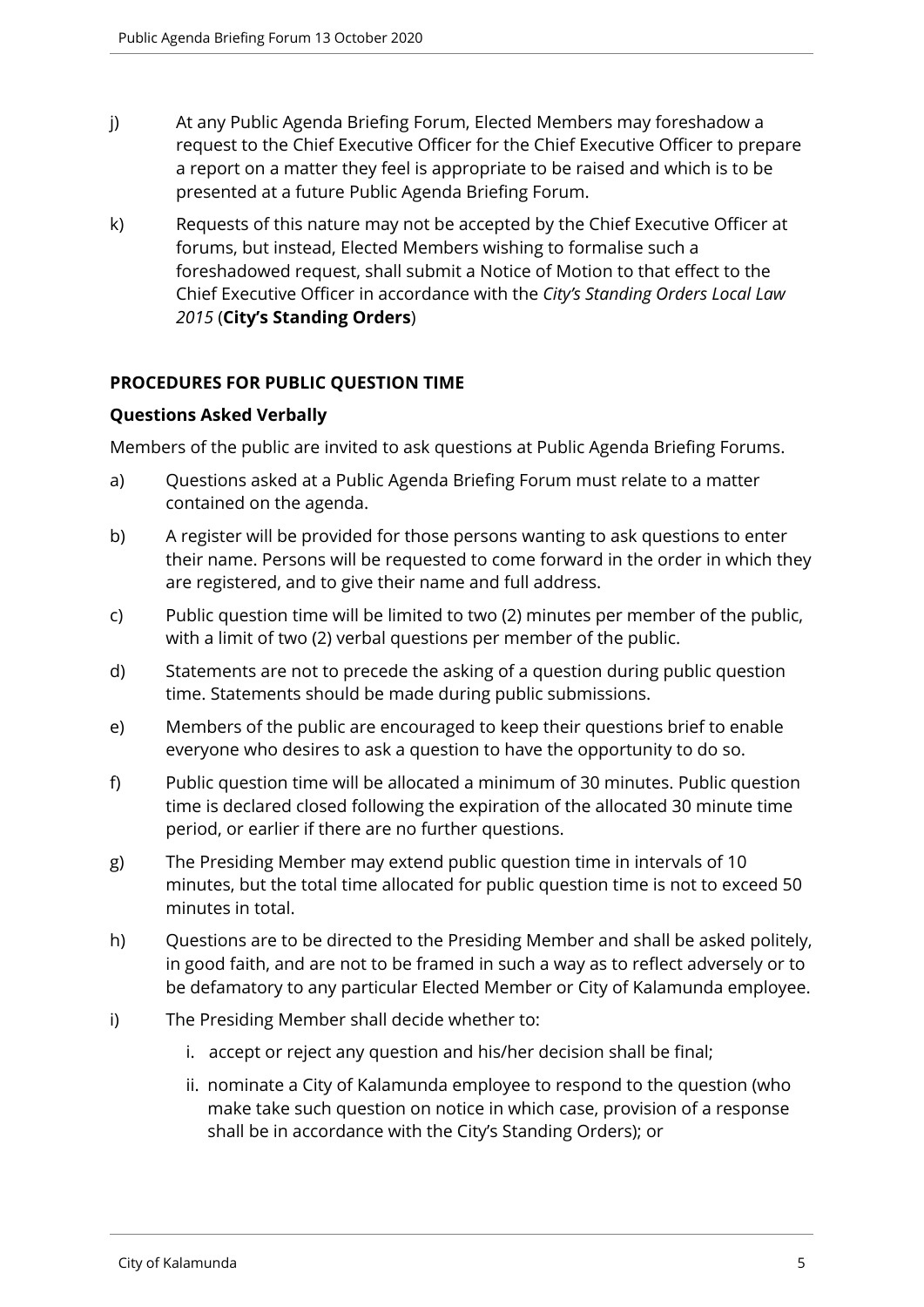- iii. take a question on notice (in which case, a written response will be provided as soon as possible and included in the agenda of the next Ordinary Council Meeting).
- j) Where an Elected Member is of the opinion that a member of the public is:
	- i. asking a question at a Public Agenda Briefing Forum that is not relevant to a matter listed on the agenda; or
	- ii. making a statement during public question time,

they may bring it to the attention of the Presiding Member who will make a ruling.

- k) Questions and any responses will be summarised and included in the minutes of the meeting.
- I) It is not intended that question time should be used as a means to obtain information that would not otherwise be made available if the information was sought from the City's records under Section 5.94 of the *Local Government Act 1995* (WA) (**LG Act**) or the *Freedom of Information Act 1992* (**FOI Act**).
- m) Where the response to a question(s) would require a substantial commitment of the City's resources, the Chief Executive Officer will determine that it is an unreasonable impost upon the City of Kalamunda and may refuse to provide it. The Chief Executive Officer will advise the member of the public that the information may be sought in accordance with the FOI Act.

## **PROCEDURES FOR PUBLIC STATEMENT TIME**

- a) Members of the public are invited to make statements at Briefing Forums.
- b) Statements made at a Briefing Forum must relate to a matter contained in the agenda.
- c) A register will be provided for those persons wanting to make a statement to enter their name. Persons will be requested to come forward in the order in which they are registered, and to give their name and full address.
- d) Public Statement Time will be limited to two (2) minutes per member of the public.
- e) Members of the public are encouraged to keep their statements brief to enable everyone who desires to make a statement to have the opportunity to do so.
- f) Public Statement Time will be allocated a maximum time of ten (10) minutes. Public Statement Time Is declared closed following the ten (10) minute allocated time period, or earlier if there are no further statements.
- g) Statements are to be directed to the Presiding member and are to be made politely in good faith and are not to be framed in such a way as to reflect adversely or be defamatory on a particular Elected Member or City of Kalamunda employee.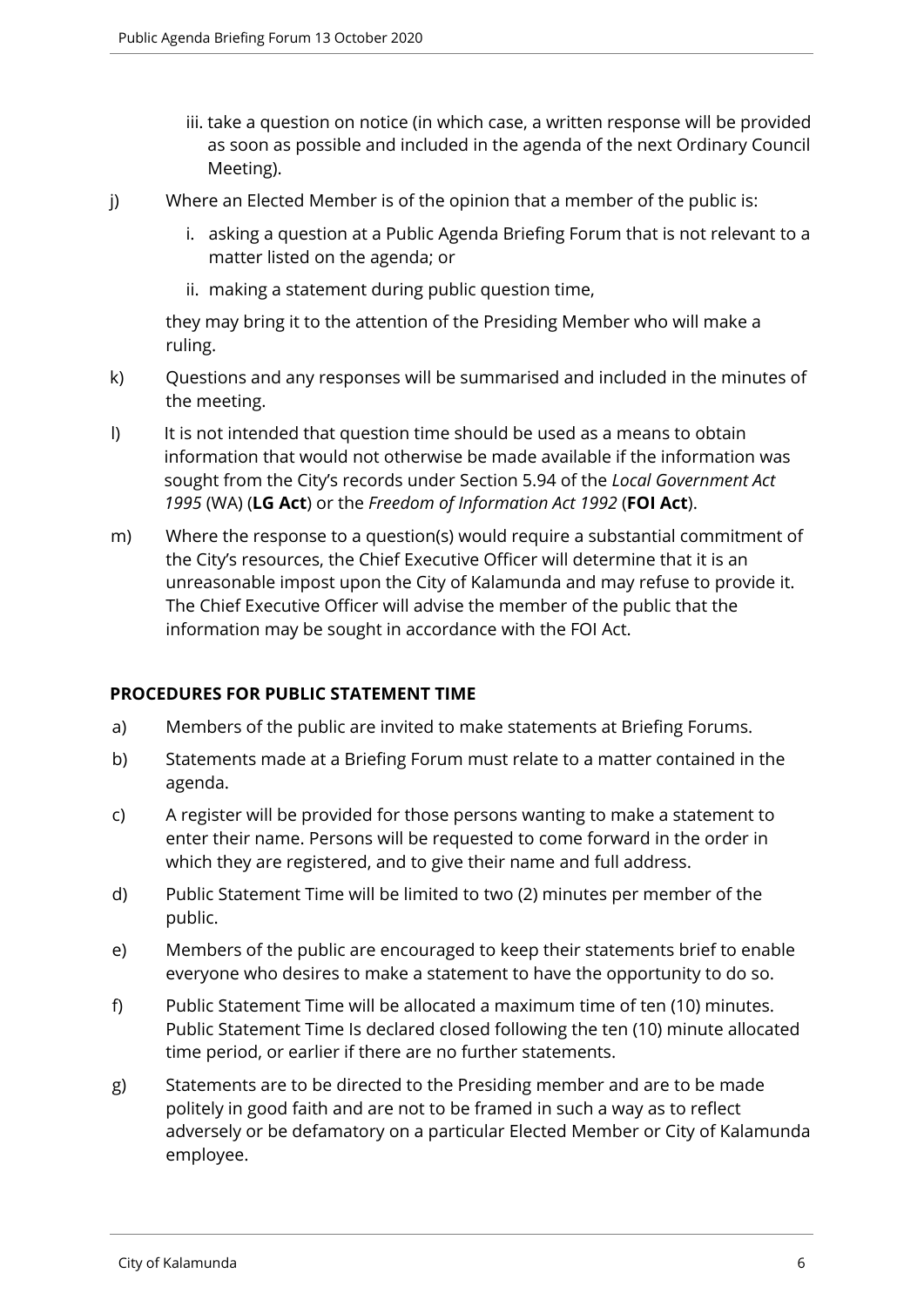- h) Where an Elected Member is of the opinion that a member of the public is make a statement at a Briefing Forum that is not relevant to a matter listed on the agenda, they may bring it to the attention of the Presiding Member who will make a ruling.
- i) A member of the public attending a Briefing Forum may present a written statement rather than make the statement verbally if he or she so wishes.
- j) Statements will be summarising and included in the notes of the Briefing Forum.

## **Questions in Writing**

- a) Questions must relate to a matter contained in the Agenda Briefing Forum agenda.
- b) The City will accept a maximum of five written questions per member of the public. To ensure equality and consistency, each part of a multi-part question will be treated as a question in its own right.
- c) Questions lodged by the close of business on the working day immediately prior to the scheduled Agenda Briefing Forum will be responded to, where possible, at the Agenda Briefing Forum. These questions, and their responses, will be distributed to Elected Members and made available to the public in written form at the meeting.
- d) The Presiding Member shall decide to accept or reject any written question and his/her decision shall be final. Where there is any concern about a question being offensive, defamatory or the like, the Presiding Member will make a determination in relation to the question. Questions determined as offensive, defamatory or the like will not be published. Where the Presiding Member rules questions to be out of order, an announcement to this effect will be made at the meeting, including the reason(s) for the decision.
- e) The Presiding Member may rule questions out of order where they are substantially the same as questions previously submitted and responded to.
- f) Written questions unable to be responded to at the Public Agenda Briefing Forum will be taken on notice. In this case, a written response will be provided as soon as possible and included on the agenda of the next Ordinary Council Meeting.
- g) A person who submits written questions may also ask questions at a Public Agenda Briefing Forum and questions asked verbally may be different to those submitted in writing.
- h) Questions and any response will be summarised and included in the minutes of the meeting.
- i) It is not intended that question time should be used as a means to obtain information that would not be made available if it was sought from the City's records under Section 5.94 of LG Act or the FOI Act.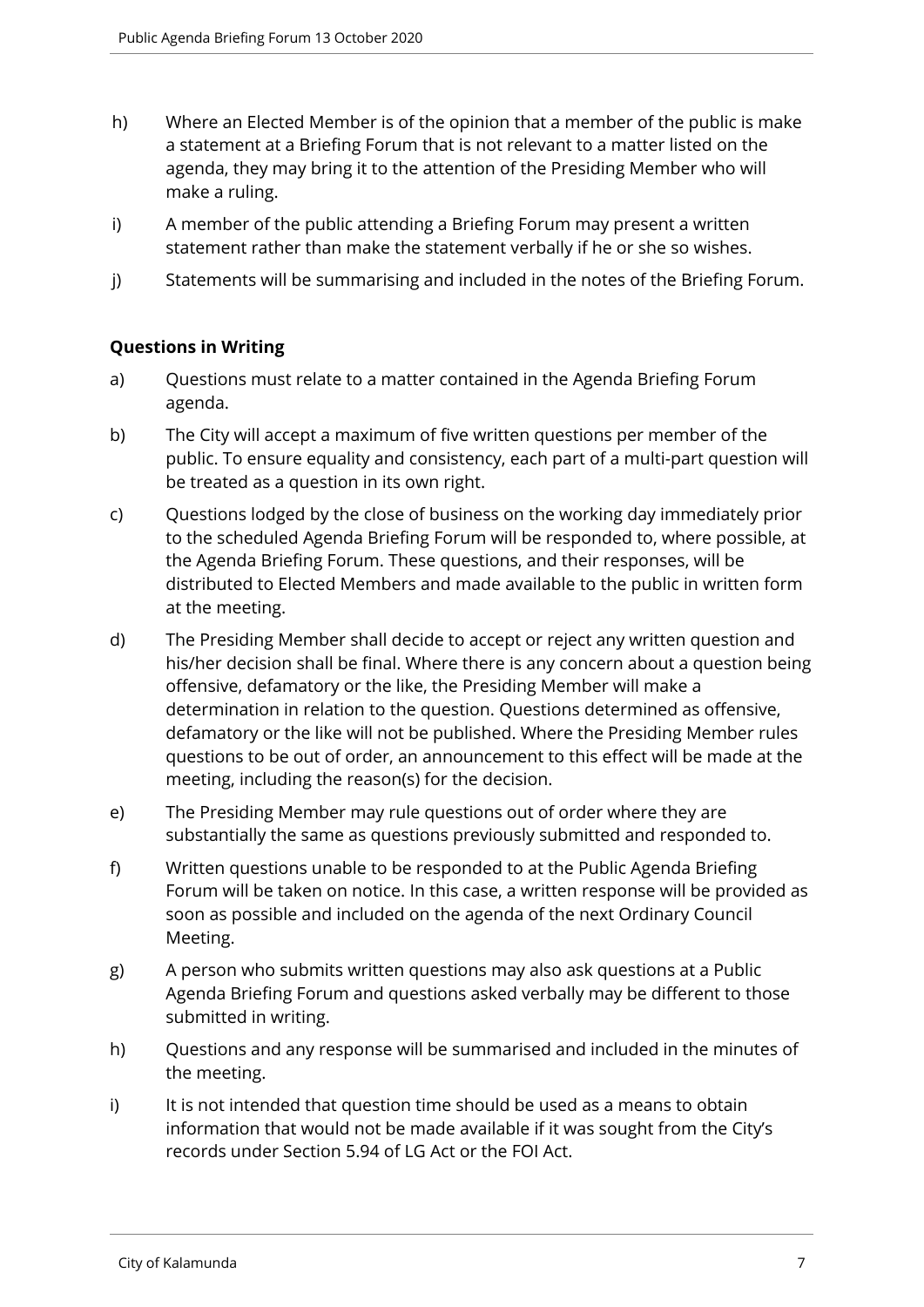j) Where the response to a question(s) would require a substantial commitment of the City's resources, the Chief Executive Officer will determine that it is an unreasonable impost upon the City and may refuse to provide it. The Chief Executive Officer will advise the member of the public that the information may be sought in accordance with the FOI Act.

#### **Questions of Clarification**

Members of the public may ask questions of clarification at Public Agenda Briefing Forums.

- a) Questions of clarification asked at a Public Agenda Briefing Forum must relate to a matter contained on the agenda.
- b) Questions of clarification will be limited to two (2) minutes per member of the public, with a limit of two (2) verbal questions per member of the public.
- c) The period at which members of the public may ask questions of clarification must follow the presentation of reports.
- d) Statements are not to precede the asking of a question of clarification. Statements should be made during public submissions.
- e) The period for questions of clarification will be allocated a minimum of 15 minutes. This time is declared closed following the expiration of the allocated 15 minute time period, or earlier if there are no further questions. The Presiding Member may extend public question time in intervals of 5 minutes, but the total time allocated for public question time is not to exceed 30 minutes in total.
- f) Questions of clarification will otherwise be governed by the same requirements and procedures as set out above from 5.1(i) to 5.1(n).

#### **Acknowledgement of Traditional Owners**

We wish to acknowledge the traditional custodians of the land we are meeting on, the Whadjuk Noongar people. We wish to acknowledge their Elders' past, present and future and respect their continuing culture and the contribution they make to the life of this City and this Region.

#### **Emergency Procedures**

**Please view the position of the Exits, Fire Extinguishers and Outdoor Assembly Area as displayed on the wall of Council Chambers.**

**In case of an emergency follow the instructions given by City Personnel.** 

**We ask that you do not move your vehicle as this could potentially block access for emergency services vehicles.** 

#### **Please remain at the assembly point until advised it is safe to leave.**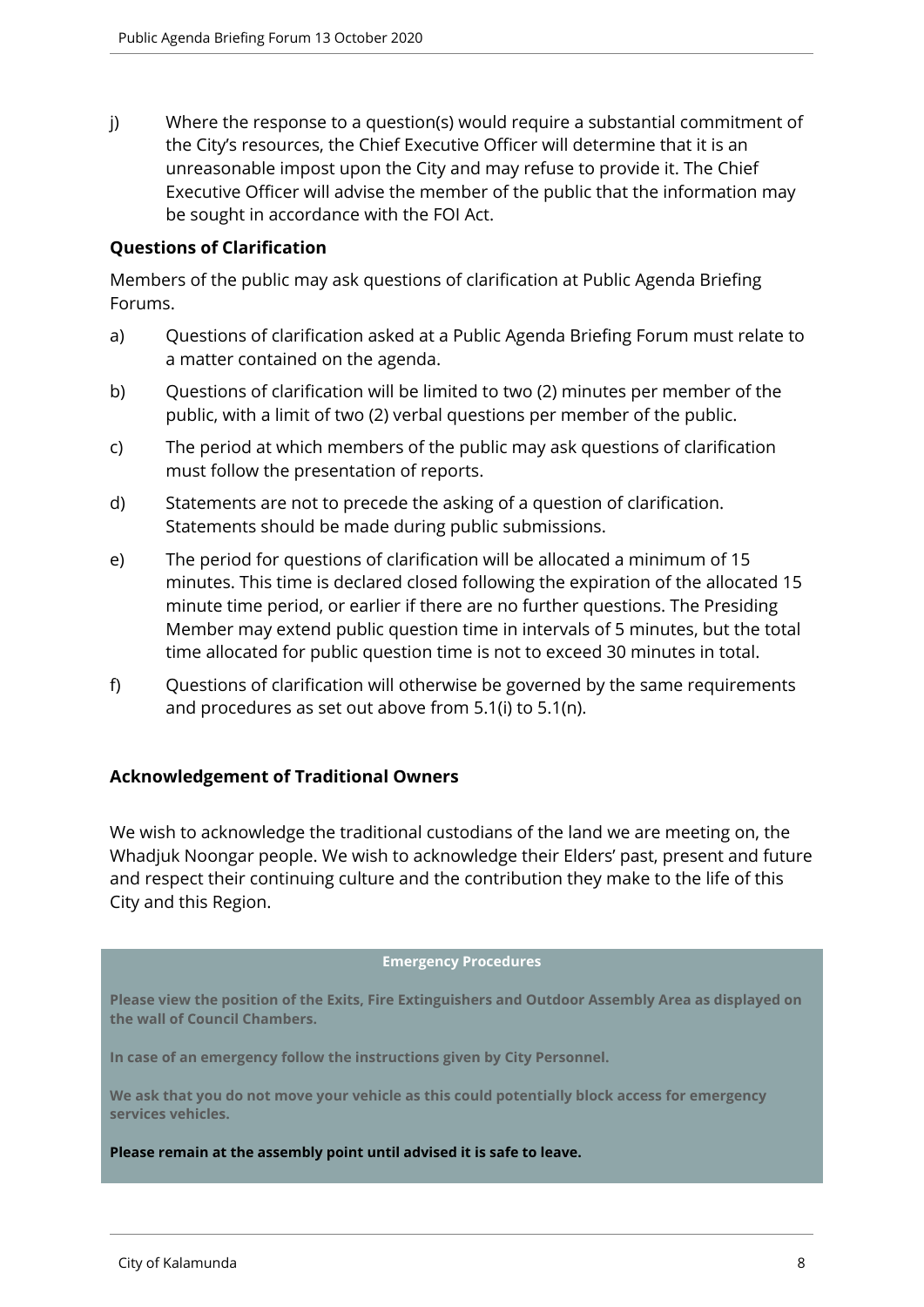## **INDEX**

| 1. |                                                                                       |  |
|----|---------------------------------------------------------------------------------------|--|
| 2. |                                                                                       |  |
| 3. |                                                                                       |  |
| 4. |                                                                                       |  |
| 5. |                                                                                       |  |
| 6. |                                                                                       |  |
| 7. |                                                                                       |  |
| 8. |                                                                                       |  |
| 9. |                                                                                       |  |
|    |                                                                                       |  |
|    |                                                                                       |  |
|    | 10.1.1. Adoption of the City of Kalamunda - Community Safety & Crime Prevention Plan  |  |
|    | 10.1.2. City of Kalamunda - Fire Hazard Assessment Plan - Season 2020 / 2021 17       |  |
|    |                                                                                       |  |
|    |                                                                                       |  |
|    | 10.2.2. Kalamunda Waste Plan: Food Organics and Garden Organics Processing28          |  |
|    |                                                                                       |  |
|    | 10.2.4. Parking Concerns for Whistlepipe Gully and Mundy Regional Park39              |  |
|    |                                                                                       |  |
|    | 10.2.6. Community Appointment to Kalamunda Environmental Advisory Committee 62        |  |
|    |                                                                                       |  |
|    | 10.3.1. Proposed Membership of the City's Economic Development Advisory Committee.66  |  |
|    |                                                                                       |  |
|    | 10.3.3. City of Kalamunda - Public Art Masterplan - Adoption for Public Advertising77 |  |
|    |                                                                                       |  |
|    |                                                                                       |  |
|    |                                                                                       |  |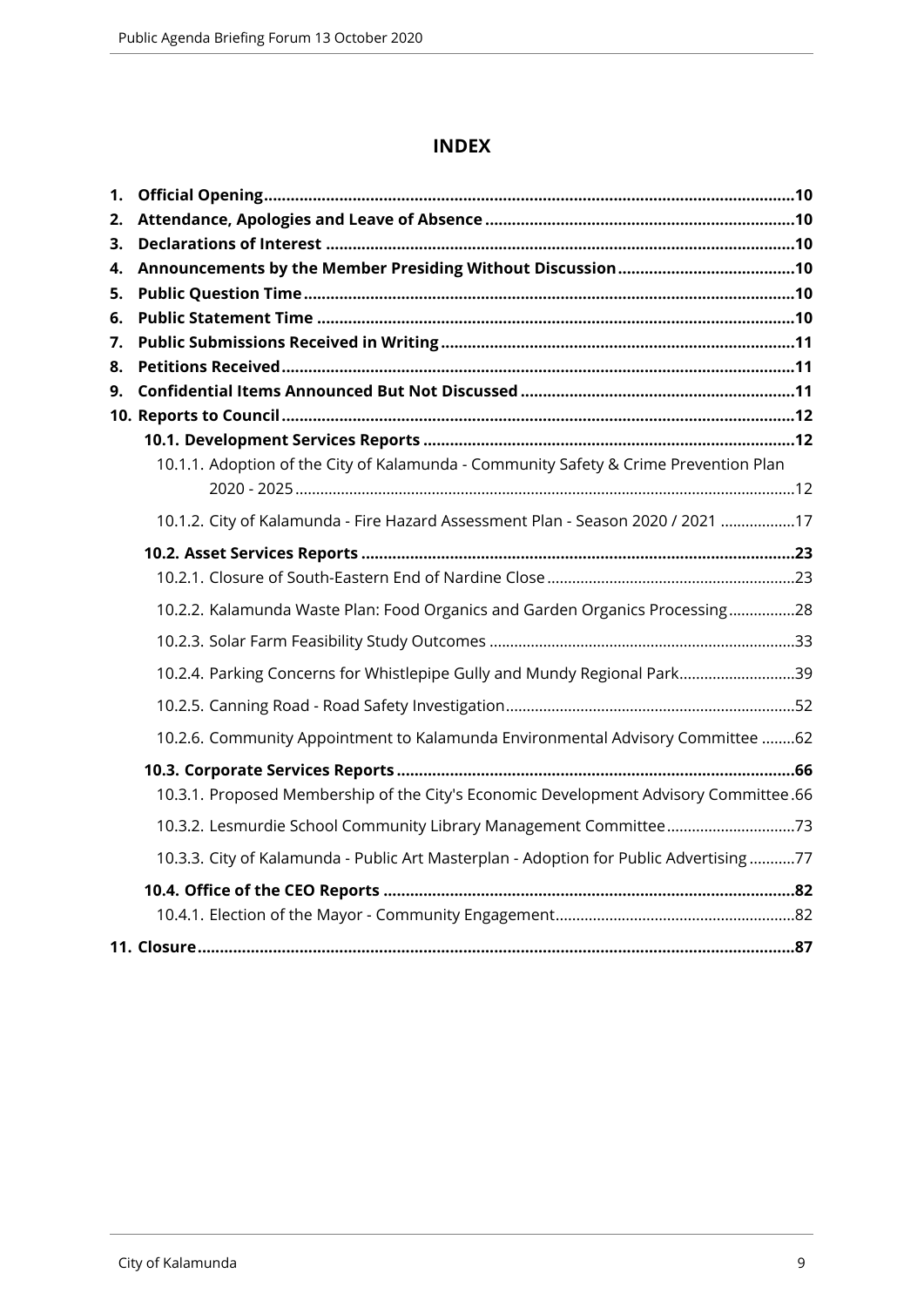## <span id="page-9-0"></span>**1. Official Opening**

#### <span id="page-9-1"></span>**2. Attendance, Apologies and Leave of Absence**

#### <span id="page-9-2"></span>**3. Declarations of Interest**

#### **3.1. Disclosure of Financial and Proximity Interests**

- a. Members must disclose the nature of their interest in matter to be discussed at the meeting. (Section 5.56 of the *Local Government Act 1995*.)
- b. Employees must disclose the nature of their interest in reports or advice when giving the report or advice to the meeting. (Section 5.70 of the *Local Government Act 1995*.)

#### **3.2. Disclosure of Interest Affecting Impartiality**

a. Members and staff must disclose their interest in matters to be discussed at the meeting in respect of which the member or employee had given or will give advice.

#### <span id="page-9-3"></span>**4. Announcements by the Member Presiding Without Discussion**

#### <span id="page-9-4"></span>**5. Public Question Time**

*Public question time will be allocated a maximum of 10 minutes and will be limited to two (2) minutes per member of the public, with a limit of two (2) verbal questions per member of the public.*

*Statements are not to precede the asking of a question during public question time. Statements should be made during public submissions.*

*For the purposes of Minuting, these questions and answers will be summarised.*

#### <span id="page-9-5"></span>**6. Public Statement Time**

*A period of maximum 10 minutes is provided to allow public statements from the gallery on matters relating to a matter contained on the agenda or the functions of Council. Public Statement Time will be limited to two (2) minutes per member of the public.*

*Public Statement Time is declared closed following the 10 minute allocated time period, or earlier if there are no further statements.* 

*For the purposes of Minuting, these statements will be summarised.*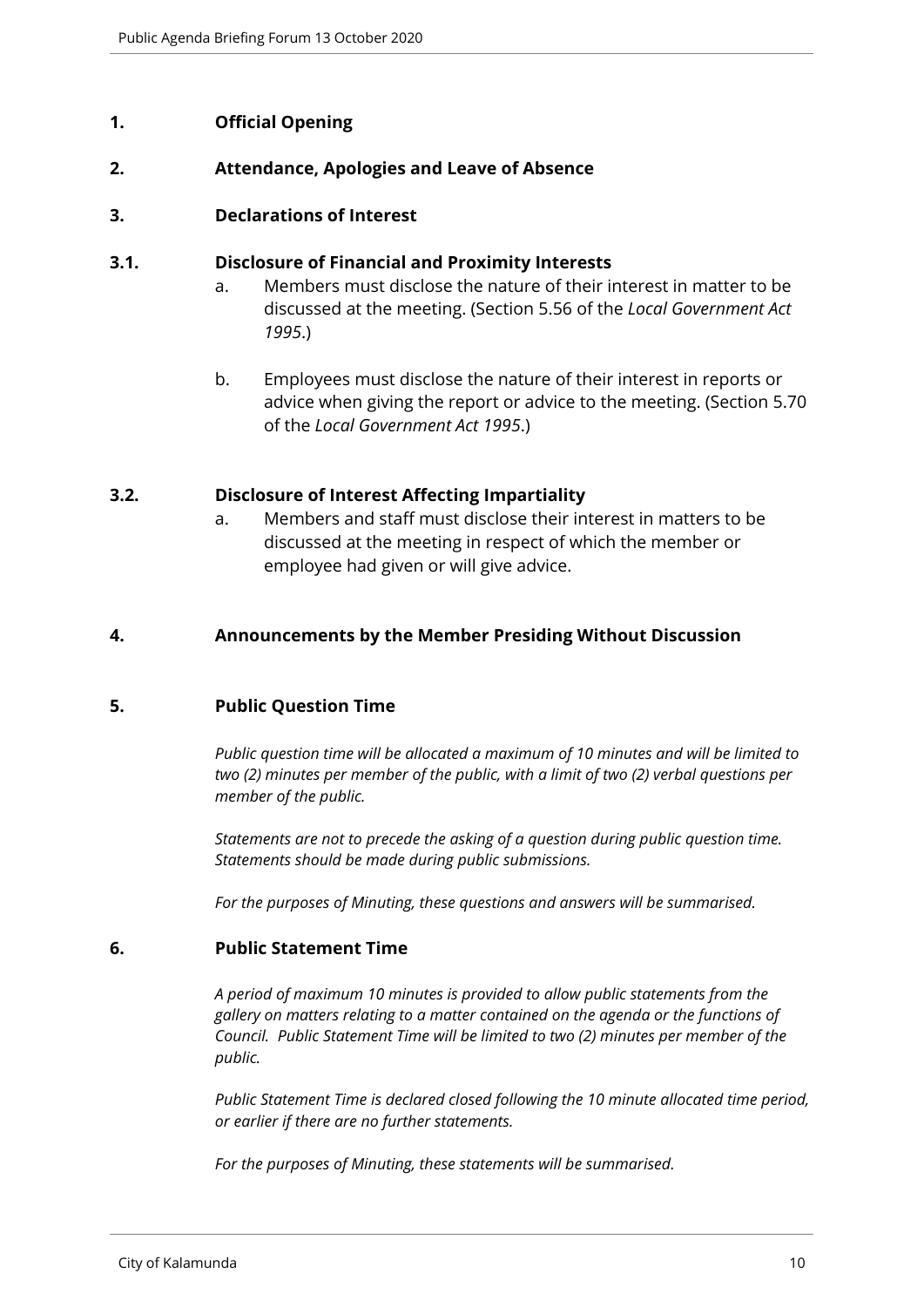## <span id="page-10-0"></span>**7. Public Submissions Received in Writing**

## <span id="page-10-1"></span>**8. Petitions Received**

#### <span id="page-10-2"></span>**9. Confidential Items Announced But Not Discussed**

- 9.1 Item 10.2.6 Community Appointment to Kalamunda Environmental Advisory Committee – Confidential Attachment – Kalamunda Environmental Advisory Committee Community Member Nomination Reason for Confidentiality: *Local Government Act 1995 (WA) Section 5.23 (2) (b) - "the personal affairs of any person."*
- 9.2 Item 10.3.1 Proposed Membership of the City's Economic Development Advisory Committee – Confidential Attachment – 1. KEDAC Nomination & Assessments and 2. KEDAC Recommended Appointments *Reason for Confidentiality: Local Government Act 1995 (WA) Section 5.23 (2) (b) - "the personal affairs of any person."*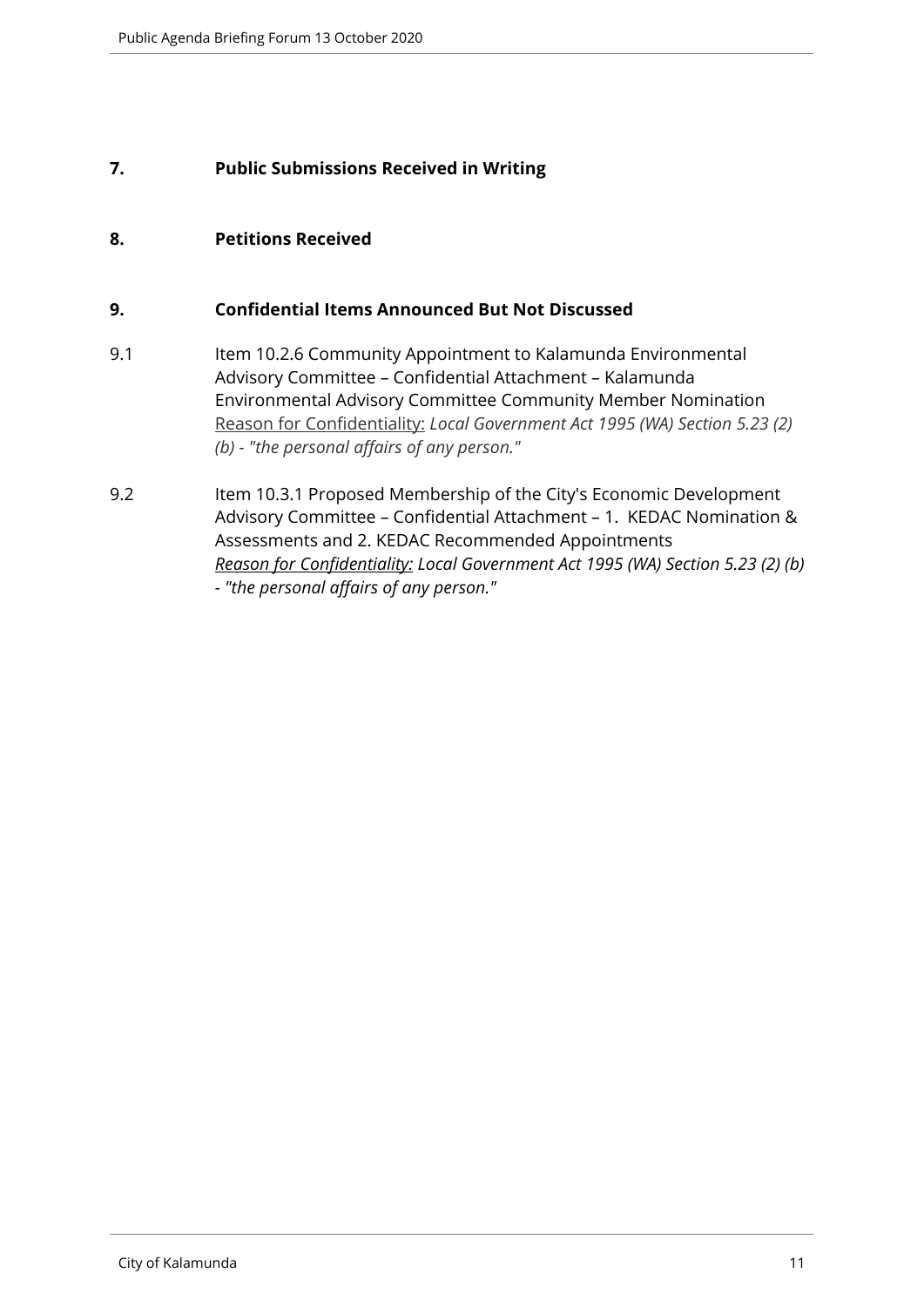## <span id="page-11-0"></span>**10. Reports to Council**

## <span id="page-11-1"></span>**10.1. Development Services Reports**

## <span id="page-11-2"></span>**10.1.1. Adoption of the City of Kalamunda - Community Safety & Crime Prevention Plan 2020 - 2025**

#### *Declaration of financial / conflict of interests to be recorded prior to dealing with each item.*

| Previous<br><b>Items</b> |     | OCM51/2013                                                                          |
|--------------------------|-----|-------------------------------------------------------------------------------------|
|                          |     |                                                                                     |
| Directorate              |     | Development Services                                                                |
| <b>Business Unit</b>     |     | Environmental Health & Community Safety                                             |
| File Reference           |     | CS-CCS-073                                                                          |
| Applicant                | N/A |                                                                                     |
| Owner                    | N/A |                                                                                     |
| Attachments              | 1.  | Community Safety Crime Prevention Plan 2020-<br>2025 [ <b>10.1.1.1</b> - 17 pages]  |
|                          | 2.  | Safety and Crime Prevention Survey Outcomes<br>Summary Report [10.1.1.2 - 90 pages] |

#### **TYPE OF REPORT**

| 囨        | Advocacy    | When Council is advocating on behalf of the community to<br>another level of government/body/agency                                                                                                                                                                                                                                                                                                                                |
|----------|-------------|------------------------------------------------------------------------------------------------------------------------------------------------------------------------------------------------------------------------------------------------------------------------------------------------------------------------------------------------------------------------------------------------------------------------------------|
| <b>A</b> | Executive   | When Council is undertaking is substantive role of direction<br>setting and oversight (e.g. accepting tenders, adopting plans<br>and budgets                                                                                                                                                                                                                                                                                       |
| 図        | Information | For Council to note                                                                                                                                                                                                                                                                                                                                                                                                                |
| ⊠        | Legislative | Includes adopting Local Laws, Town Planning Schemes and<br>Policies. When Council determines a matter that directly<br>impacts a person's rights and interests where the principles of<br>natural justice apply. Examples include town planning<br>applications, building licences, other permits or licences<br>issued under other Legislation or matters that could be<br>subject to appeal to the State Administrative Tribunal |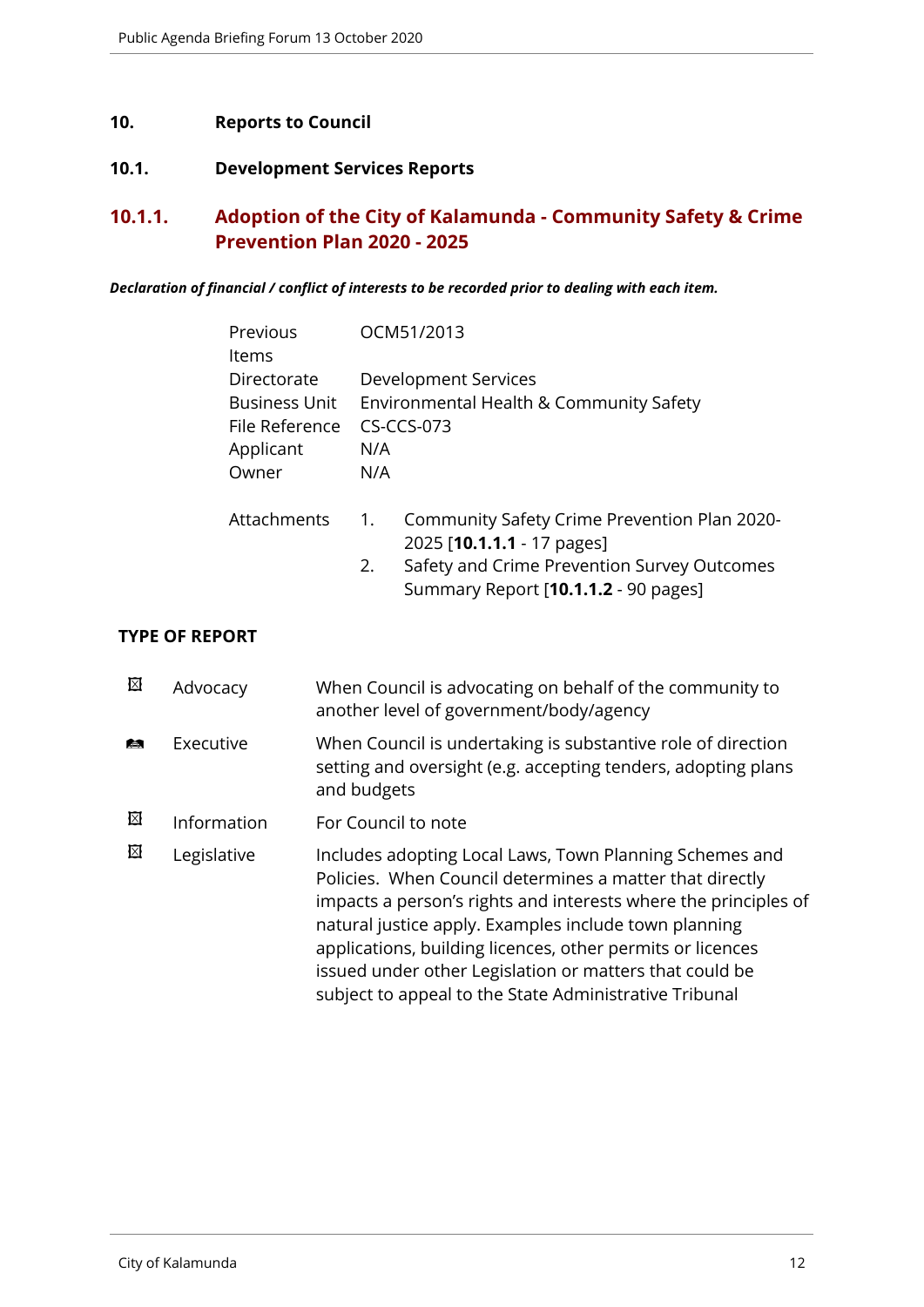#### **STRATEGIC PLANNING ALIGNMENT**

*Kalamunda Advancing Strategic Community Plan to 2027*

#### **Priority 1: Kalamunda Cares and Interacts**

**Objective 1.1** - To be a community that advocates, facilities and provides quality lifestyles choices.

*Strategy 1.1.2* - Empower, support and engage and with young people, families and our culturally diverse community.

#### **Priority 1: Kalamunda Cares and Interacts**

**Objective 1.2** - To provide a safe and healthy environment for community to enjoy.

*Strategy - 1.2.1* Facilitate a safe community environment.

#### **Priority 1: Kalamunda Cares and Interacts**

**Objective 1.3** - To support the active participation of local communities. *Strategy 1.3.1* - Support local communities to connect, grow and shape the future of Kalamunda.

#### **EXECUTIVE SUMMARY**

- 1. The purpose of this report is for Council to adopt the City of Kalamunda Community Safety & Crime Prevention Plan 2020 – 2025 (Plan) (Attachment 1) on the recommendation of the Council's Community Safety and Crime Prevention Advisory Committee (CSCPAC).
- 2. The Plan will:
	- a) Provide guidance to the City of Kalamunda (City) in the development of initiatives to enhance safety and reduce crime.
	- b) Replace the City's Community Safety & Crime Prevention Plan 2013 2018.
- 3. It is recommended Council adopt the Plan.

#### **BACKGROUND**

- 4. At the CSCPAC meeting on the 12 August 2020, it was resolved to endorse the draft Plan and to submit the draft Plan to Council for adoption.
- 5. The draft Plan was advertised for public comment from 21 February 2020 to 13 March 2020.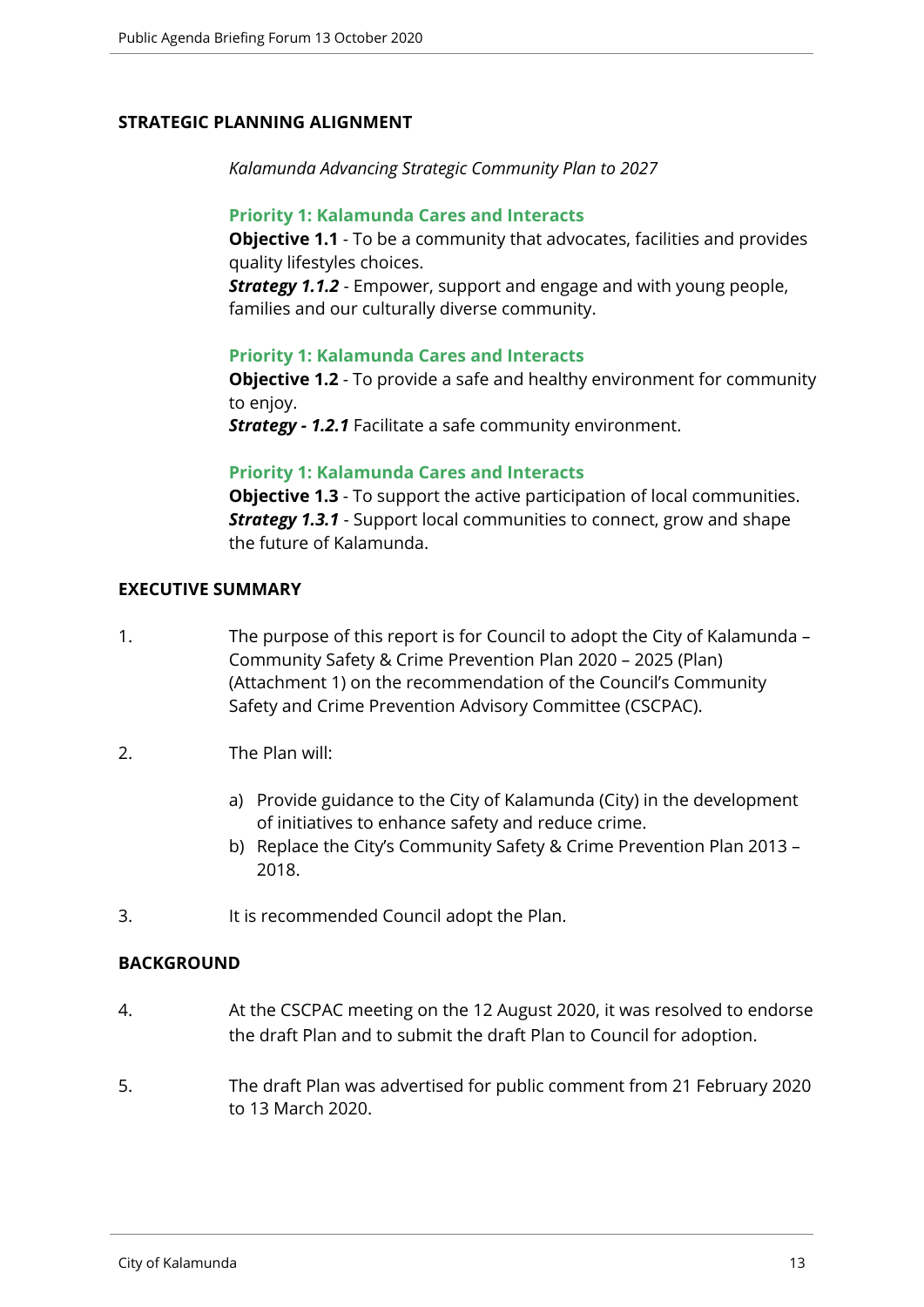6. Prior to this, a community safety and crime prevention engagement project was launched which included an integrated marketing campaign and surveys that were distributed City-wide. The campaign ran from 21 July 2019 and closed on the 20 August 2019. The community engagement helped inform the initiatives and actions within the Plan (summary report, Attachment 2).

#### **DETAILS AND ANALYSIS**

- 7. The campaign included two online surveys. One aimed at households and the other at businesses. The City received, in total, 530 responses to the household survey and 35 to the business survey.
- 8. The data from the surveys informed improvements and recommendations regarding safety and crime prevention. Some examples include increased lighting, CCTV, and investigations into the possibility of security patrols.
- 9. The feedback provided by the community overwhelmingly requested a greater police presence. During the development of the Plan, it was acknowledged that the City has limited influence regarding Policing, except for an advocacy role. Other key themes that were common throughout the engagement were security patrols, CCTV, lighting, and road safety. All these themes have been incorporated into the plan as key actions.
- 10. Specifically, in relation to addressing the theme surrounding an increase in policing an action to investigate and report the possibility and financial impact surrounding a security service has been proposed.
- 11. A draft Plan was also advertised for public comment, which received 27 responses. The three key items raised in the responses included, early intervention youth programs, investigations into the possibility of security patrols and CCTV. These matters assisted with informing actions within the Plan.
- 12. The aim of the Plan is to provide guidance to the City in its development of initiatives to enhance safety and reduce crime within the City.
- 13. The Plan outlines a framework for implementation, which includes recommendations for the allocation of a minimum 0.5 FTE towards supporting the Plan, sources of alternative funding options and a mechanism for evaluation and review.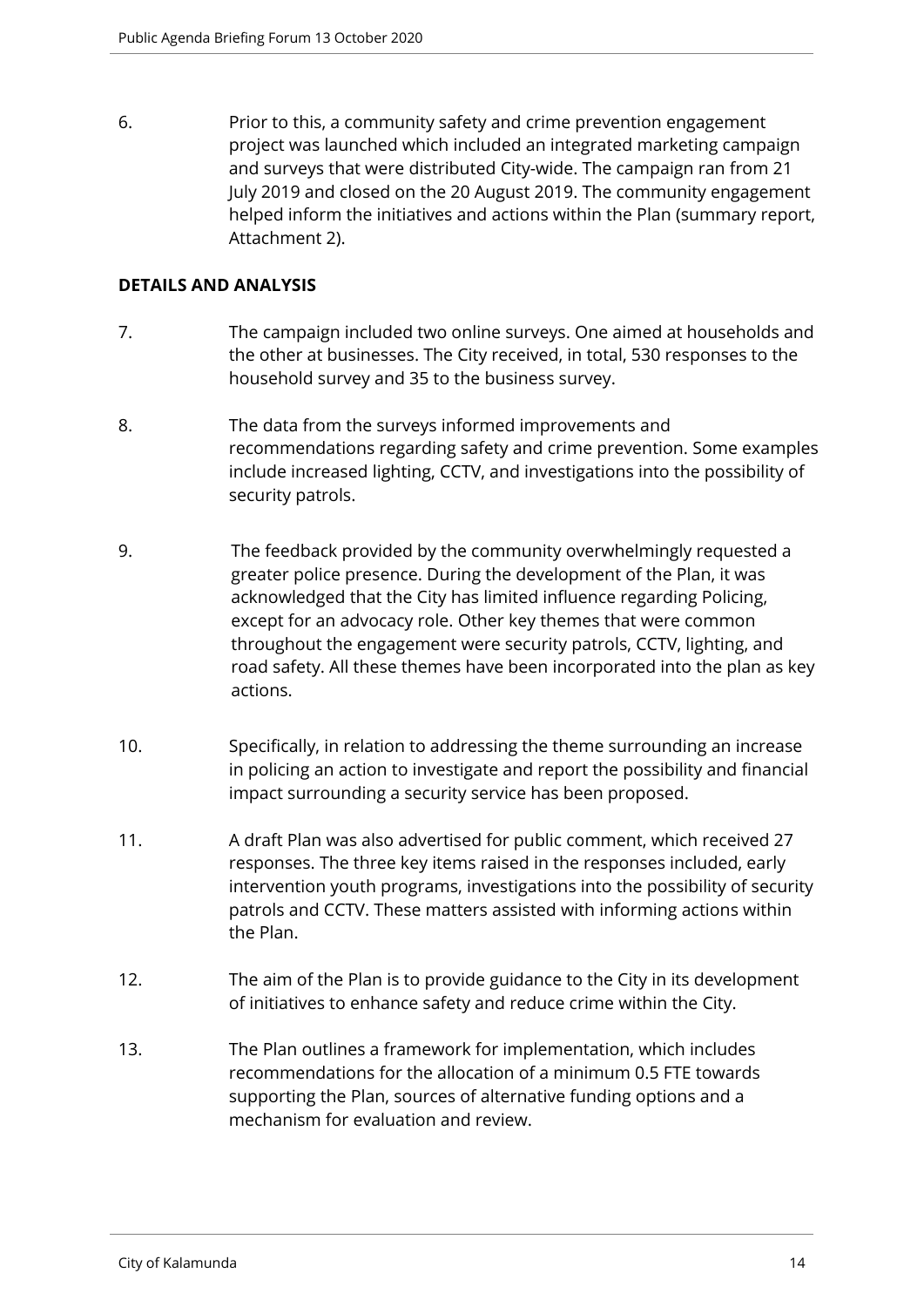- 14. One of the key objectives of CSCPAC is to consider issues relevant to the implementation of the Plan and to monitor and review the relevant strategies and actions.
- 15. It is also suggested that the localised crime statistics for the City be added to the Plan on an annual basis and discussed at CSCPAC meetings to enable a current source of comparison throughout the timeframe of the Plan.

#### **APPLICABLE LAW**

16. Nil.

## **APPLICABLE POLICY**

17. Nil.

#### **STAKEHOLDER ENGAGEMENT**

- 18. In the 2020 community scorecard, safety was identified as a top priority with community recommendations to address this being increased police presence, the potential for security patrols, establishing a local police station, more CCTV, improved street lighting and more traffic calming initiatives.
- 19. A community safety and crime prevention campaign which included an online survey was open between 21 July 2019 to 20 August 2019 which resulted in 565 responses.
- 20. Following this, the Plan was advertised for public comment between 21 February 2020 to 13 March 2020 and received 27 responses.
- 21. The Plan has had extensive consultation with the CSCPAC and was endorsed by the Committee on 12 August 2020.

#### **FINANCIAL CONSIDERATIONS**

22.. Future budget reviews will consider allocation of funds in conjunction with external funding opportunities to carry out new initiatives within the life of the Plan.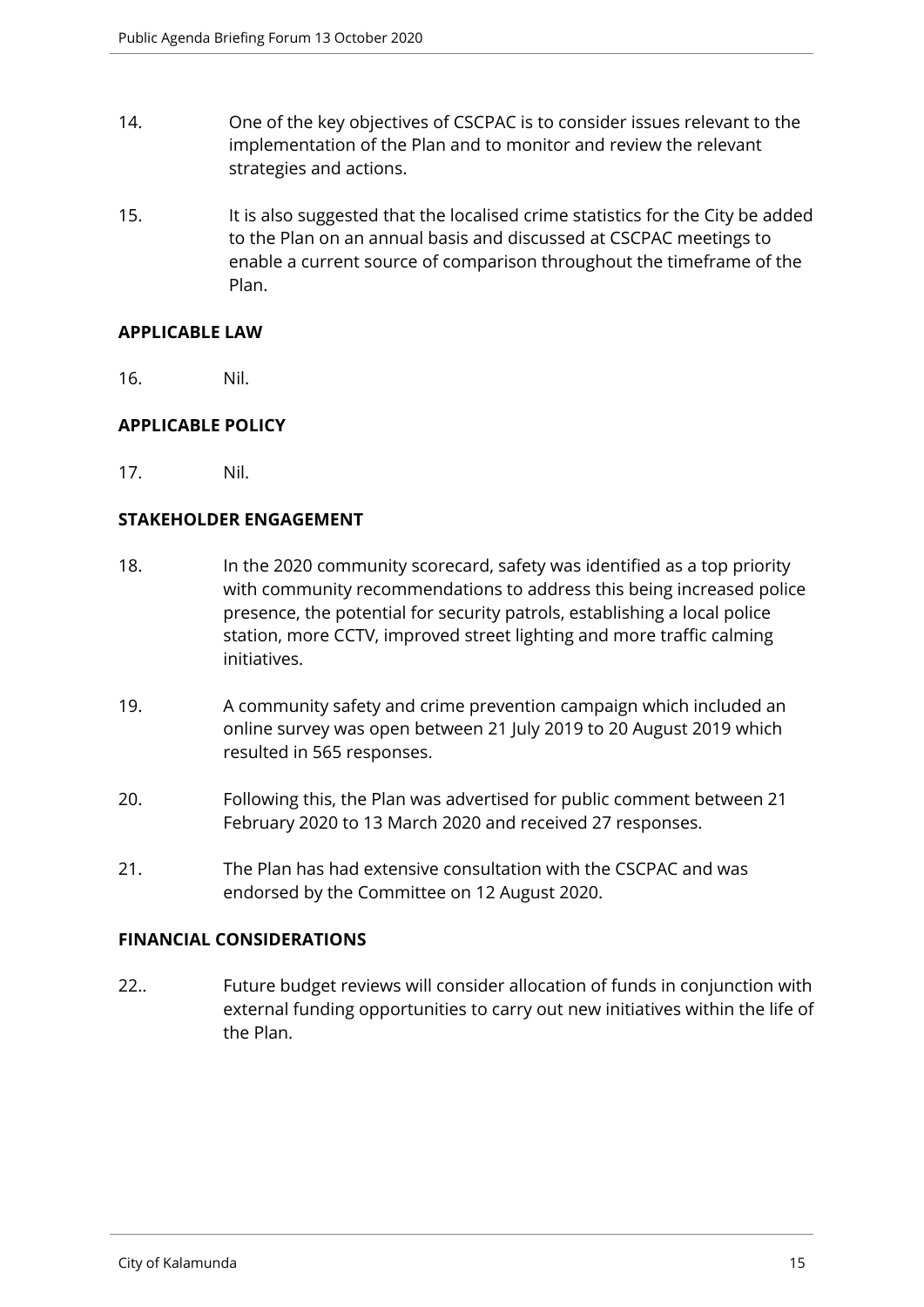#### **SUSTAINABILITY**

#### **Social Implications**

23.. All members of our community can enjoy a safe and secure environment in which to live, work and play.

#### **Economic Implications**

24. A safer community will allow businesses greater confidence in investing in the City of Kalamunda.

#### **Environmental Implications**

25.. Nil.

#### **RISK MANAGEMENT**

| 26. | <b>Risk:</b> Without a Community Safety & Crime Prevention Plan providing<br>direction and guidance, there's an increase in risks regarding the<br>perception of crime and safety in the community. |            |        |  |
|-----|-----------------------------------------------------------------------------------------------------------------------------------------------------------------------------------------------------|------------|--------|--|
|     | Consequence                                                                                                                                                                                         | Likelihood | Rating |  |
|     | Significant                                                                                                                                                                                         | Possible   | High   |  |
|     | <b>Action/Strategy</b>                                                                                                                                                                              |            |        |  |
|     | Council adopt a Community Safety & Crime Prevention Plan to guide<br>initiatives to enhance safety and reduce crime within the City.                                                                |            |        |  |

#### **CONCLUSION**

- 27. The purpose of this report is for Council to adopt the Community Safety and Crime Prevention Plan which was endorsed by CSCPAC on the 12 August 2020.
- 28. The CSCPAC will provide oversight and guide the implementation of the Plan.
- 29. The Plan will be subject to annual review to ensure it remains current and relevant for the community.

#### **Voting Requirements: Simple Majority**

#### **RECOMMENDATION**

That Council ADOPTS the Community Safety & Crime Prevention Plan 2020 – 2025.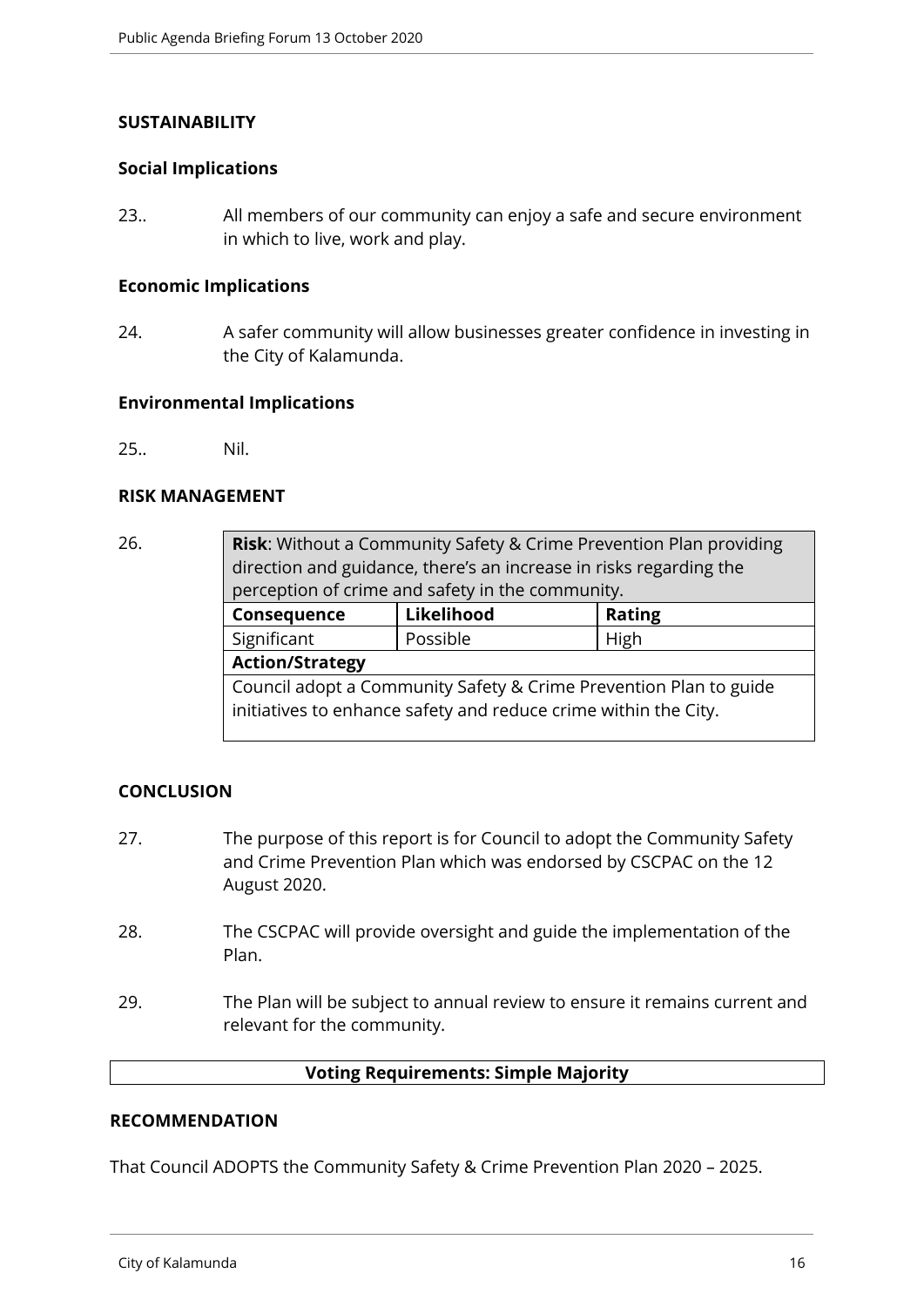## <span id="page-16-0"></span>**10.1.2. City of Kalamunda - Fire Hazard Assessment Plan - Season 2020 / 2021**

*Declaration of financial / conflict of interests to be recorded prior to dealing with each item.*

| Previous<br>Items                                                           |            | OCM /2019                                                                                                                        |
|-----------------------------------------------------------------------------|------------|----------------------------------------------------------------------------------------------------------------------------------|
| Directorate<br><b>Business Unit</b><br>File Reference<br>Applicant<br>Owner | N/A<br>N/A | Development Services<br>Environmental Health & Community Safety<br>RA-BFC-002                                                    |
| Attachments                                                                 | 1.<br>2.   | Fire Hazard Assessment Plan 2020/2021 [10.1.2.1 -<br>50 pages]<br>Fire Hazard Reduction Notice 2020/2021 [10.1.2.2 -<br>2 pages] |

#### **TYPE OF REPORT**

| ⊠      | Advocacy                   | When Council is advocating on behalf of the community to<br>another level of government/body/agency                                                                                                                                                                                                                                                                                                                                                       |
|--------|----------------------------|-----------------------------------------------------------------------------------------------------------------------------------------------------------------------------------------------------------------------------------------------------------------------------------------------------------------------------------------------------------------------------------------------------------------------------------------------------------|
| ⊠      | Executive                  | When Council is undertaking is substantive role of direction<br>setting and oversight (e.g. accepting tenders, adopting plans<br>and budgets                                                                                                                                                                                                                                                                                                              |
| 麟<br>⊠ | Information<br>Legislative | For Council to note<br>Includes adopting Local Laws, Town Planning Schemes and<br>Policies. When Council determines a matter that directly<br>impacts a person's rights and interests where the principles of<br>natural justice apply. Examples include town planning<br>applications, building licences, other permits or licences<br>issued under other Legislation or matters that could be<br>subject to appeal to the State Administrative Tribunal |

#### **STRATEGIC PLANNING ALIGNMENT**

*Kalamunda Advancing Strategic Community Plan to 2027*

#### **Priority 1: Kalamunda Cares and Interacts**

**Objective 1.2** - To provide a safe and healthy environment for community to enjoy.

*Strategy - 1.2.1* Facilitate a safe community environment.

#### **Priority 2: Kalamunda Clean and Green**

**Objective 2.1** - To protect and enhance the environmental values of the City.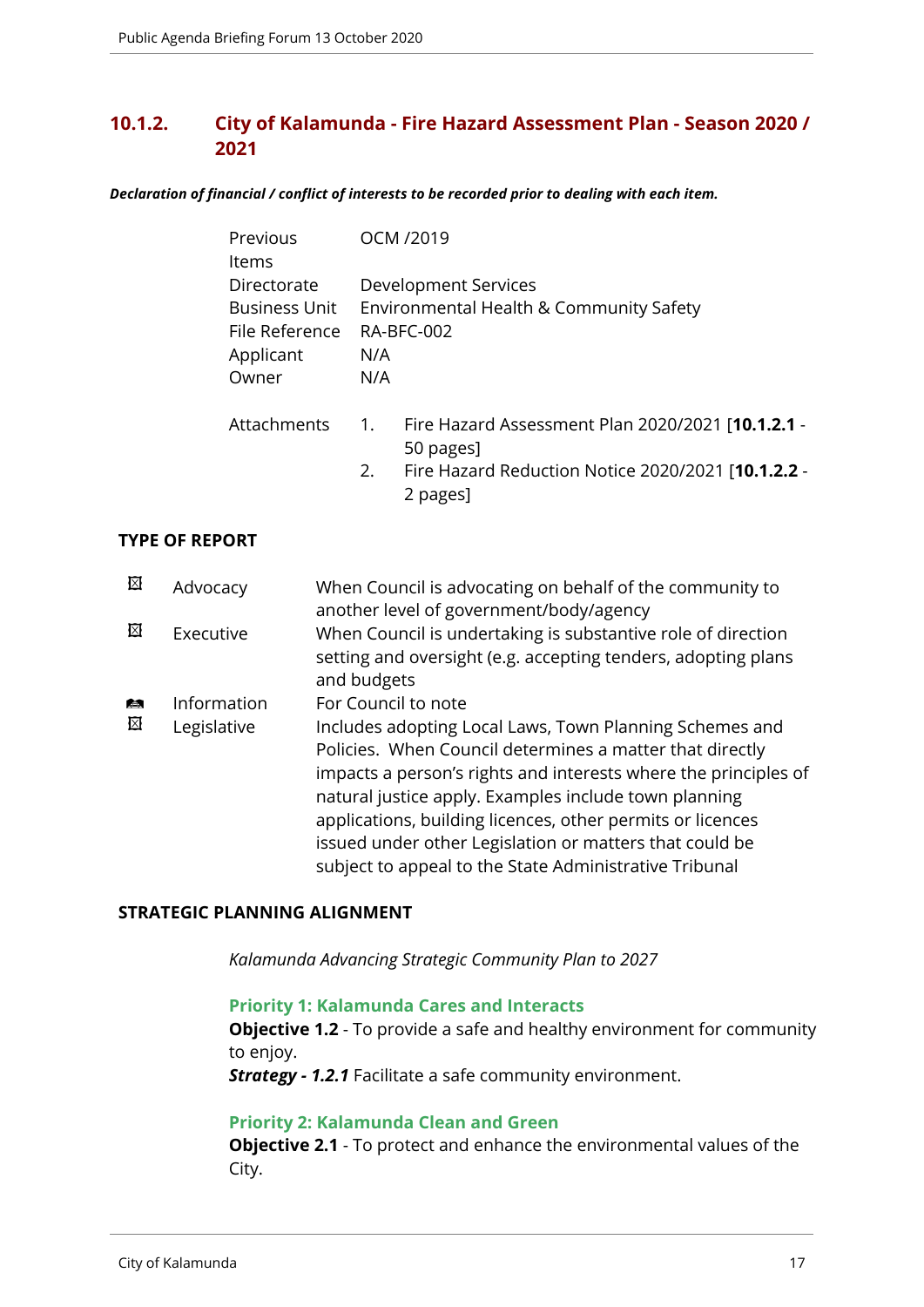*Strategy 2.1.1* - Enhance our bushland, natural areas, waterways and reserves.

**Strategy 2.1.2** - Support the conservation and enhancement of our biodiversity.

*Strategy 2.1.3* - Community engagement and education in environmental management.

#### **EXECUTIVE SUMMARY**

- 1. The purpose of this report is to advise Council of the City of Kalamunda's (City) approach to fire hazard management and assessment through the implementation of the 'Fire Hazard Assessment Plan 2020-21 Season' (Attachment 1).
- 2. The Plan will:
	- a) Support the requirements of the City's Fire Hazard Reduction Notice 2020/2021 (Notice) (Attachment 2), gazetted on 7 July 2020.
	- b) Replace the City's Fire Hazard Assessment Plan 2019/20, providing a risk-based approach to fire hazard assessments, while increasing the City's engagement focus to build a more resilient community.
- 3. It is recommended Council notes the implementation of the Plan and Notice.

#### **BACKGROUND**

- 4. The Plan utilises previous non-compliance, complaints, and a comprehensive risk assessment to determine the priority of assessments throughout the City. The purpose is to reduce the overall risk profile of the City by ensuring all very high and extreme private properties are assessed before moving onto lower risk properties.
- 5. The Plan also utilises a combination of community engagement programs to support the assessments, which are focused on empowering residents to be fire ready before the 1 November 2020 assessment program (Engagement Programs). The focus of the Engagement Programs is to increase fire safe practices, asset preparedness and community resilience, while giving residents information on how to comply with the Notice.

#### **DETAILS AND ANALYSIS**

6. The Engagement Program has already commenced with pre-season assessments, community workshops, social media infomercials, updated City website, static displays, variable message boards, letterbox drops of information booklets and the Notice.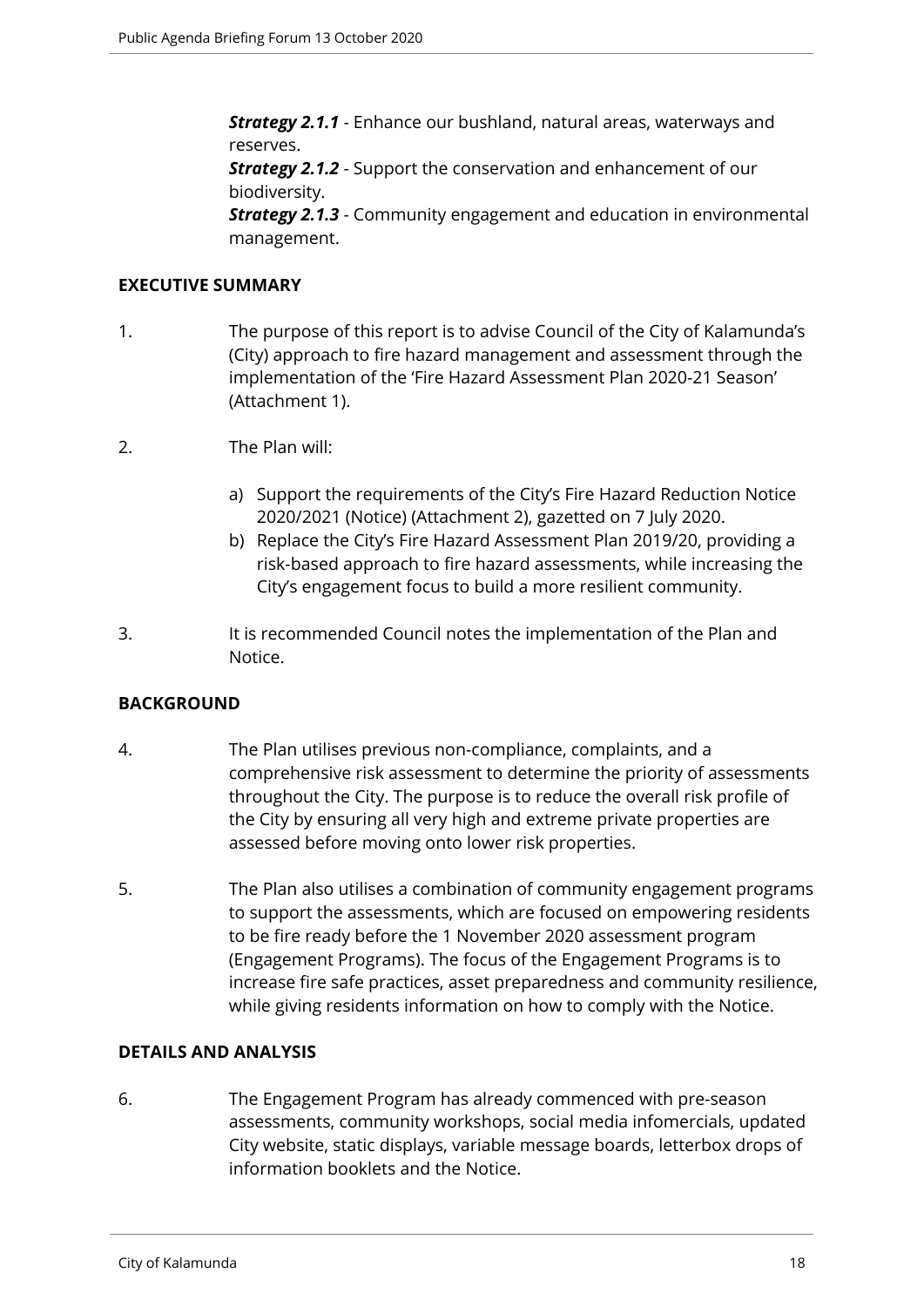- 7. The City is using the Department of Fire and Emergency Service's (DFES) 'Bushfire Risk Management System' (BRMS), which is a digital database enabling DFES in collaboration with local government to log bushfire risks throughout Western Australia. The BRMS allows the City to capture data specific risk ratings for all assets within its district. The assets are divided into four categories, Cultural, Economic, Environmental and Human Settlement. Although most assets will be one or the other, the BRMS provides the ability to rate multiple risks against the one asset. Once all the risk data has been logged into the BRMS, the BRMS will automatically provide the rating category, which the assessment program is based around.
- 8. The City's Fire Control Officers (FCOs) will drive all fire breaks on the properties they assess. The purpose of driving the fire breaks is to ensure they comply with the 3m wide by 4m high clearance. This is a critical safety requirement to ensure our Volunteer Bush Fire Brigade and Fire and Rescue Services can safely drive a fire appliance along a fire break in times of an emergency.
- 9. The City is encouraging those residents that consider the physical characteristics of their property make it impossible to comply with the Notice, to have applied for a variation (pursuant to the mechanism for this as set out in the Notice) before 1 October 2020. Late variation applications may incur an administration fee of \$150.

#### **APPLICABLE LAW**

10. Section 33 and 39, Bush Fires Act 1954.

#### **APPLICABLE POLICY**

11. Nil.

#### **STAKEHOLDER ENGAGEMENT**

12. The Plan was presented at the 27 August 2020 Local Emergency Management Committee meeting.

#### **FINANCIAL CONSIDERATIONS**

13. Provision for the proposed Plan was costed in the 2020/21 operational budget. No additional funding is being requested as part of this report.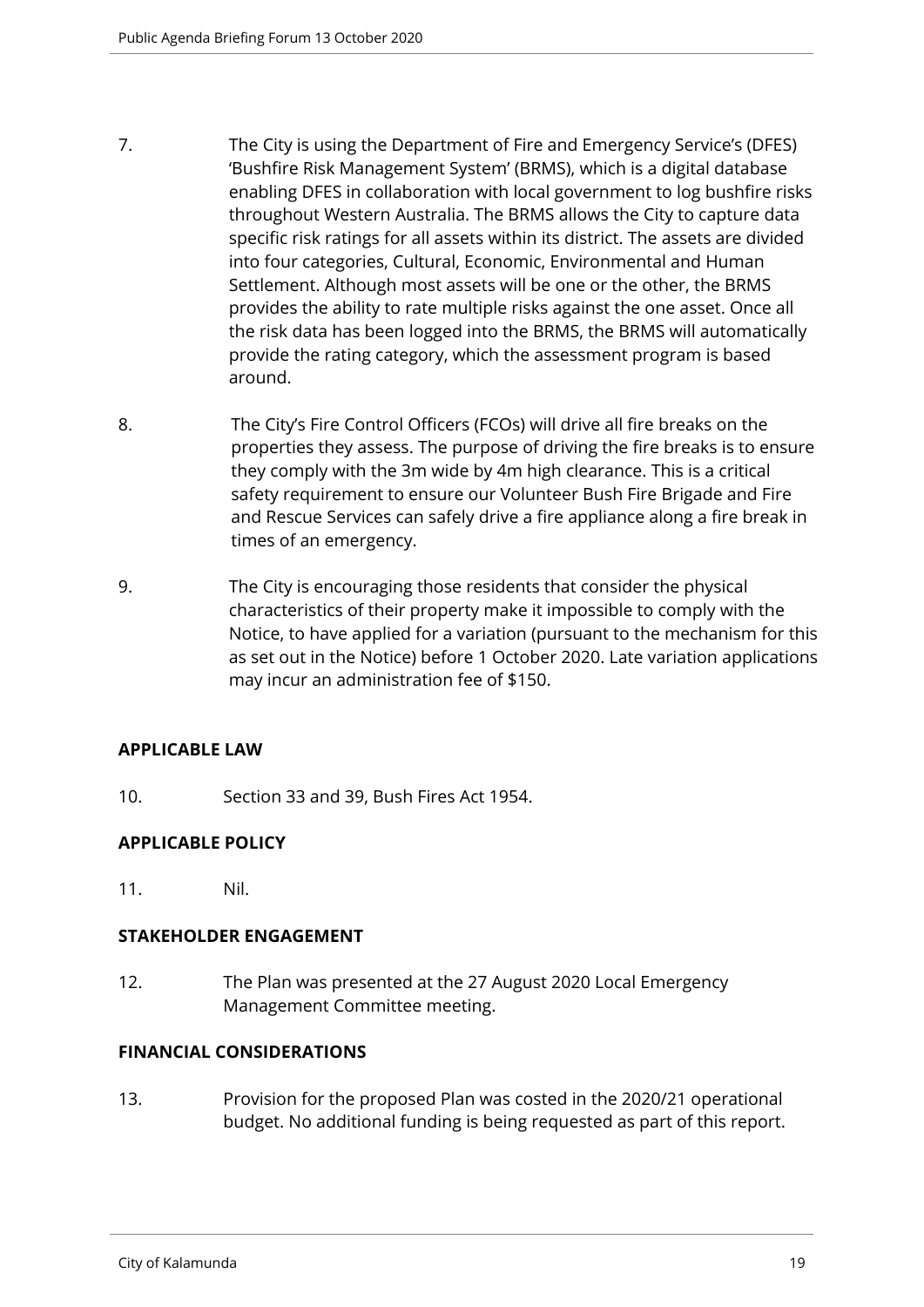#### **SUSTAINABILITY**

#### **Social Implications**

14. The Plan empowers the City's residents, recognising their autonomy, to comply with the Notice thereby building a more resilient community. The Plan achieves this by providing residents with the information they need to not only comply with the Notice before 1 November, but to ensure they are bushfire ready.

#### **Economic Implications**

15. Empowering our residents to become resilient will reduce the economic impact during times of emergency.

#### **Environmental Implications**

- 16. Compliance with the Notice reduces the risk of fire spreading and increases the ability to contain and control fire, thereby increasing the level of protection to the local environment.
- 17. The implementation of the Plan assist with the City's response to a changing and drying climate.

#### **RISK MANAGEMENT**

18. **Risk**: The City does not implement the Plan and there is a significant increase in fuel loads and bushfire risks throughout the City's district.

| Consequence                                                                                         | Likelihood     | <b>Rating</b> |
|-----------------------------------------------------------------------------------------------------|----------------|---------------|
| Critical                                                                                            | Almost certain | Extreme       |
| <b>Action/Strategy</b>                                                                              |                |               |
| Through implementation of the Notice, the Plan will reduce the risk in<br>the most high risk areas. |                |               |

19. **Risk**: There is a reputational risk, if the City is impacted by a fire event resulting in loss of property and/or life.

| Consequence                                                             | Likelihood | <b>Rating</b> |
|-------------------------------------------------------------------------|------------|---------------|
| Critical                                                                | Unlikely   | High          |
| <b>Action/Strategy</b>                                                  |            |               |
| The processes contained in the Plan, if followed correctly, will reduce |            |               |
| the impact of incidents and will also assist with answering enquiries   |            |               |
| from external sources.                                                  |            |               |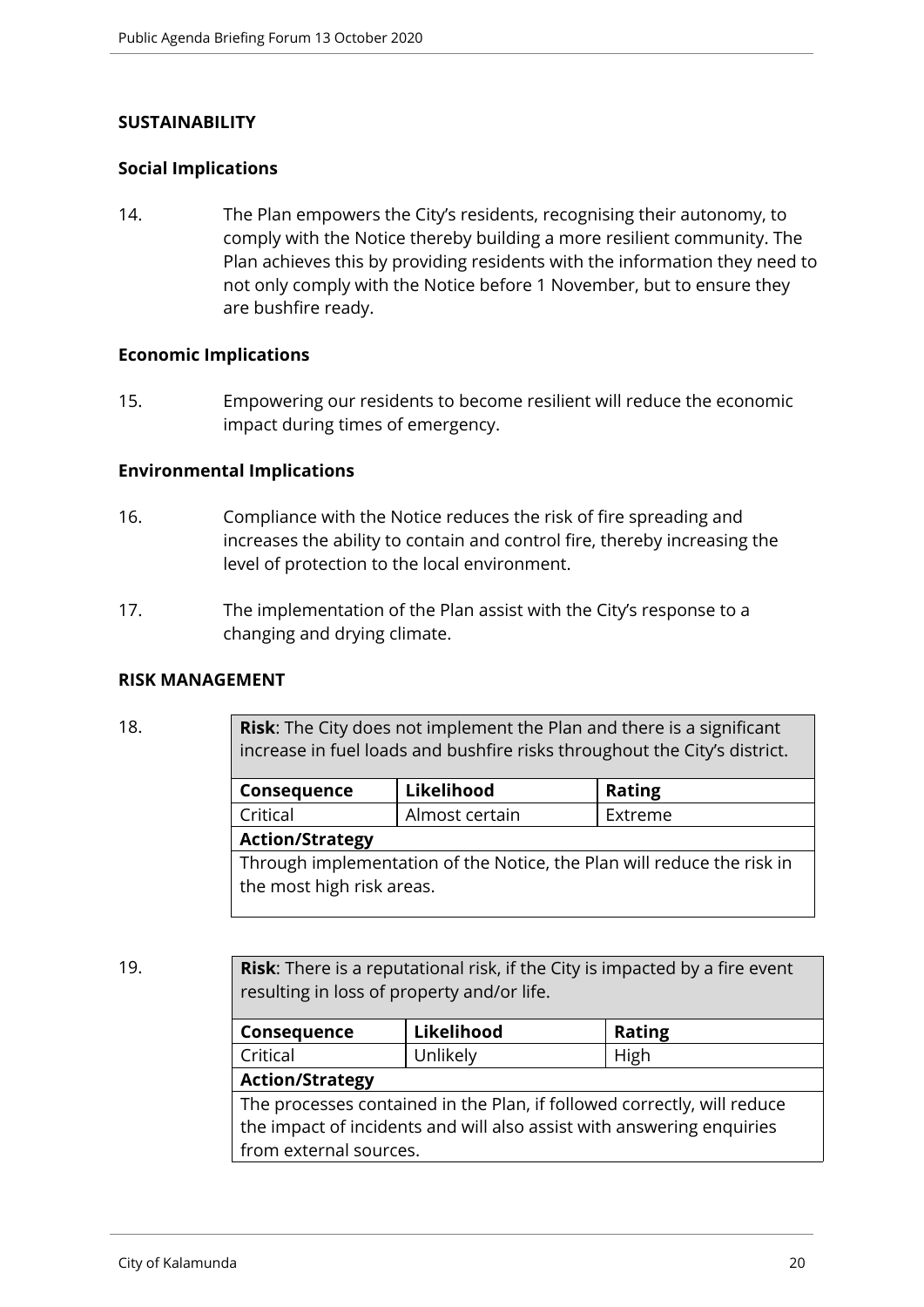#### 20. **Risk**: There is a Health and Safety risk if the City is impacted by a fire event resulting in loss of property and/or life.

| Consequence                                                                 | Likelihood | <b>Rating</b> |
|-----------------------------------------------------------------------------|------------|---------------|
| Critical                                                                    | Unlikely   | High          |
| <b>Action/Strategy</b>                                                      |            |               |
| The Plan will increase community awareness and preparedness through         |            |               |
| a better approach to engaging with residents. This will assist to mitigate  |            |               |
| the risk by making residents fire ready and build the overall resilience of |            |               |
| the community.                                                              |            |               |

21. **Risk**: There is an environmental risk if the City is impacted by a large fire which damages the local environment and/or asbestos cement clad/roofed buildings or other like structures.

| Consequence                                                                                                                                | Likelihood | <b>Rating</b> |
|--------------------------------------------------------------------------------------------------------------------------------------------|------------|---------------|
| Critical                                                                                                                                   | Unlikely   | High          |
| <b>Action/Strategy</b>                                                                                                                     |            |               |
| The Notice was gazetted on 7 July 2020. The Plan will reduce this risk<br>through increased education and a risk-based assessment program. |            |               |

#### **CONCLUSION**

- 22. The City is using the Notice and Plan as an opportunity to engage with the community and educate residents on how to prepare and protect their properties.
- 23. The City also recognises that not all residents will be at home when they arrive to undertake an assessment. The City will leave a small door hanger filled with promotional items advertising the "Are you Ready" Bushfire season message, so residents know FCOs have attended their premise.
- 24. The City will issue written work orders to homeowners who are assessed as non-complaint. The City will only issue infringement notices to homeowners after they have been given 14 days to complete the works identified in their respective work order.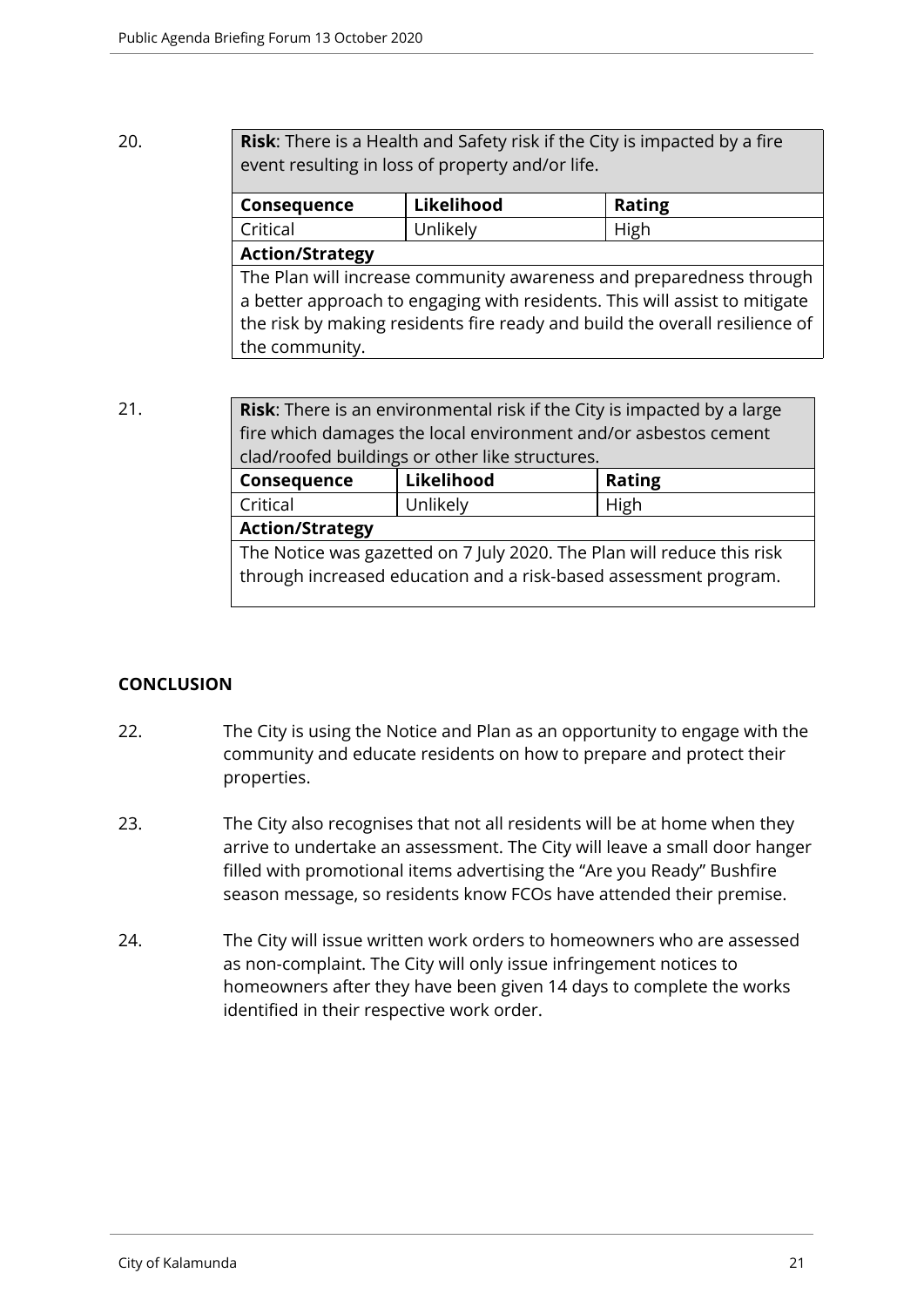## **Voting Requirements: Simple Majority**

#### **RECOMMENDATION**

That Council NOTES the implementation of the City of Kalamunda – Fire Hazard Assessment Plan 2020/21 and City of Kalamunda – Fire Hazard Reduction Notice 2020/21.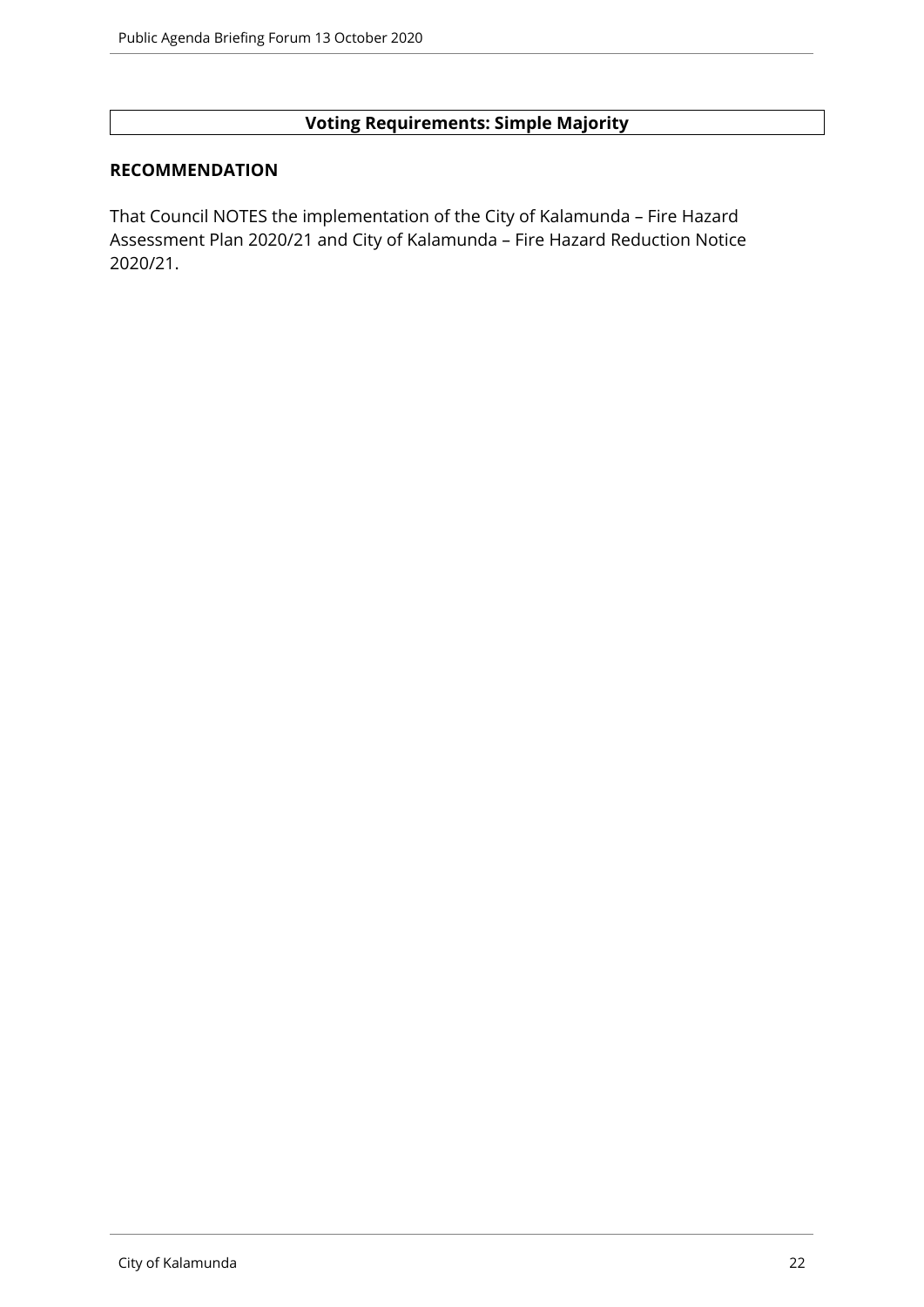#### <span id="page-22-0"></span>**10.2. Asset Services Reports**

## <span id="page-22-1"></span>**10.2.1. Closure of South-Eastern End of Nardine Close**

*Declaration of financial / conflict of interests to be recorded prior to dealing with each item.*

| <b>Previous</b>      | Nil                                                                            |
|----------------------|--------------------------------------------------------------------------------|
| <b>Items</b>         |                                                                                |
| Directorate          | <b>Asset Services</b>                                                          |
| <b>Business Unit</b> | <b>Asset Planning</b>                                                          |
| File Reference       | NR-10/GEN                                                                      |
| Applicant            | N/A                                                                            |
| Owner                | N/A                                                                            |
| Attachments          | Nardine Road Closure - ECHO 17 July [10.2.1.1 - 1<br>$\overline{1}$ .<br>page] |

#### **TYPE OF REPORT**

| 図  | Advocacy    | When Council is advocating on behalf of the community to<br>another level of government/body/agency                                                                                                                                                                                                                                                                                                                                |
|----|-------------|------------------------------------------------------------------------------------------------------------------------------------------------------------------------------------------------------------------------------------------------------------------------------------------------------------------------------------------------------------------------------------------------------------------------------------|
| 図  | Executive   | When Council is undertaking is substantive role of direction<br>setting and oversight (e.g. accepting tenders, adopting plans<br>and budgets                                                                                                                                                                                                                                                                                       |
| ⊠  | Information | For Council to note                                                                                                                                                                                                                                                                                                                                                                                                                |
| 序示 | Legislative | Includes adopting Local Laws, Town Planning Schemes and<br>Policies. When Council determines a matter that directly<br>impacts a person's rights and interests where the principles of<br>natural justice apply. Examples include town planning<br>applications, building licences, other permits or licences<br>issued under other Legislation or matters that could be<br>subject to appeal to the State Administrative Tribunal |

#### **STRATEGIC PLANNING ALIGNMENT**

*Kalamunda Advancing Strategic Community Plan to 2027*

#### **Priority 3: Kalamunda Develops**

**Objective 3.1** - To plan for sustainable population growth. *Strategy 3.1.1* - Plan for diverse and sustainable housing, community facilities and industrial development to meet changing social and economic needs.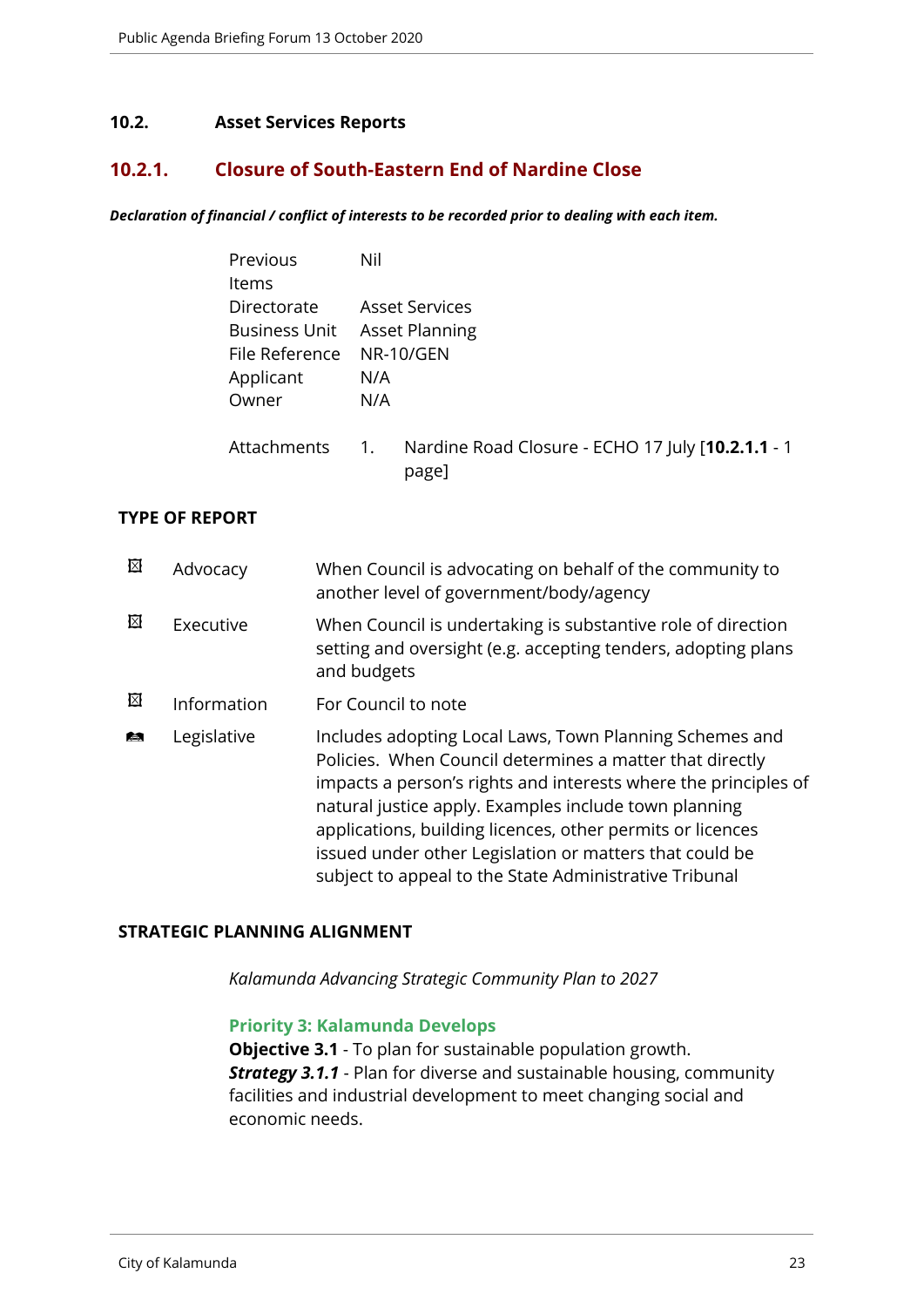## **EXECUTIVE SUMMARY**

- 1. The purpose of this report is to seek Council approval to implement a permanent closure in accordance with s3.50 of the *Local Government Act 1995* of part of Nardine Close in Forrestfield. The closure is for the southeastern end of the road only.
- 2. A temporary closure using plastic barriers has been in place since May 2020 to reduce hooning and antisocial behaviour that has been occurring at the end of the road. The closure will continue to be enforced by retaining the plastic barriers. No change to the road construction is intended.
- 3. It is recommended Council determines to close part of Nardine Close in accordance with s3.50 of the *Local Government Act 1995* (the Act).

## **BACKGROUND**

4. Nardine Close was extended in 2019 as part of the Forrestfield High Wycombe Industrial Area Stage 1 development contribution plan. Designated Road 2A, the road was constructed to Restricted Access Vehicle (RAV) level 4 standard. This provided a 10-metre-wide carriageway and a large 31.5 metre diameter cul-de-sac.

#### **DETAILS AND ANALYSIS**

5. It is proposed to close the south-eastern end of Nardine Close, from 1,185 metres from the start, to the end being approximately 125 metres, as indicated in this diagram: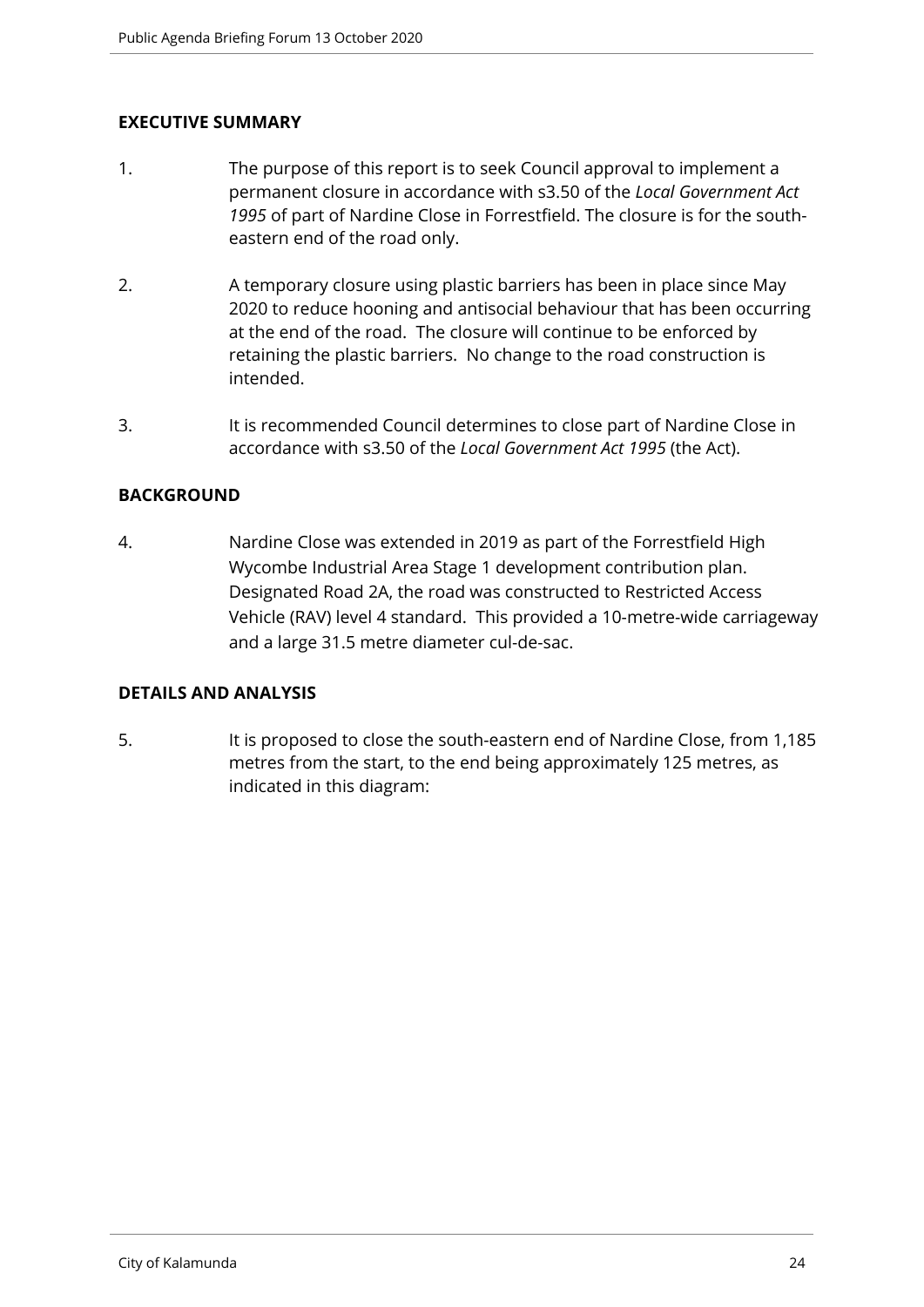

- 6. The wide-open asphalt spaces required for the RAVs, being next to undeveloped land, have attracted hooning behaviour that affects the remaining residents.
- 7. In response to a complaint regarding the hooning behaviour, the City of Kalamunda installed plastic barriers across the northern side of the south-eastern corner.
- 8. Under the *Local Government Act 1995* Section 3.50, the City can close a road temporarily for up to four weeks, however must then implement a permanent closure.
- 9. The section of road is not currently in use. The properties at 166 and 168 Sultana Road West abutting Nardine Close, have an existing access to Sultana Road West.
- 10. The City must give local notice of the proposed closure and seek comments (s3.50 (4)(a)). This was undertaken in The Echo local newspaper on 17 July 2020 and the City's engagement site. Comments were invited up to 18 September 2020. Only one submission has been received.
- 11. The owners of numbers 166 and 168 Sultana Road West sought clarification that the closure was only intended to be temporary, and their property would be accessible to Nardine Close for development. This is confirmed, noting the terminology in the Act is prescriptive, so we must call the closure "permanent" even if there is an intention to later reopen the road.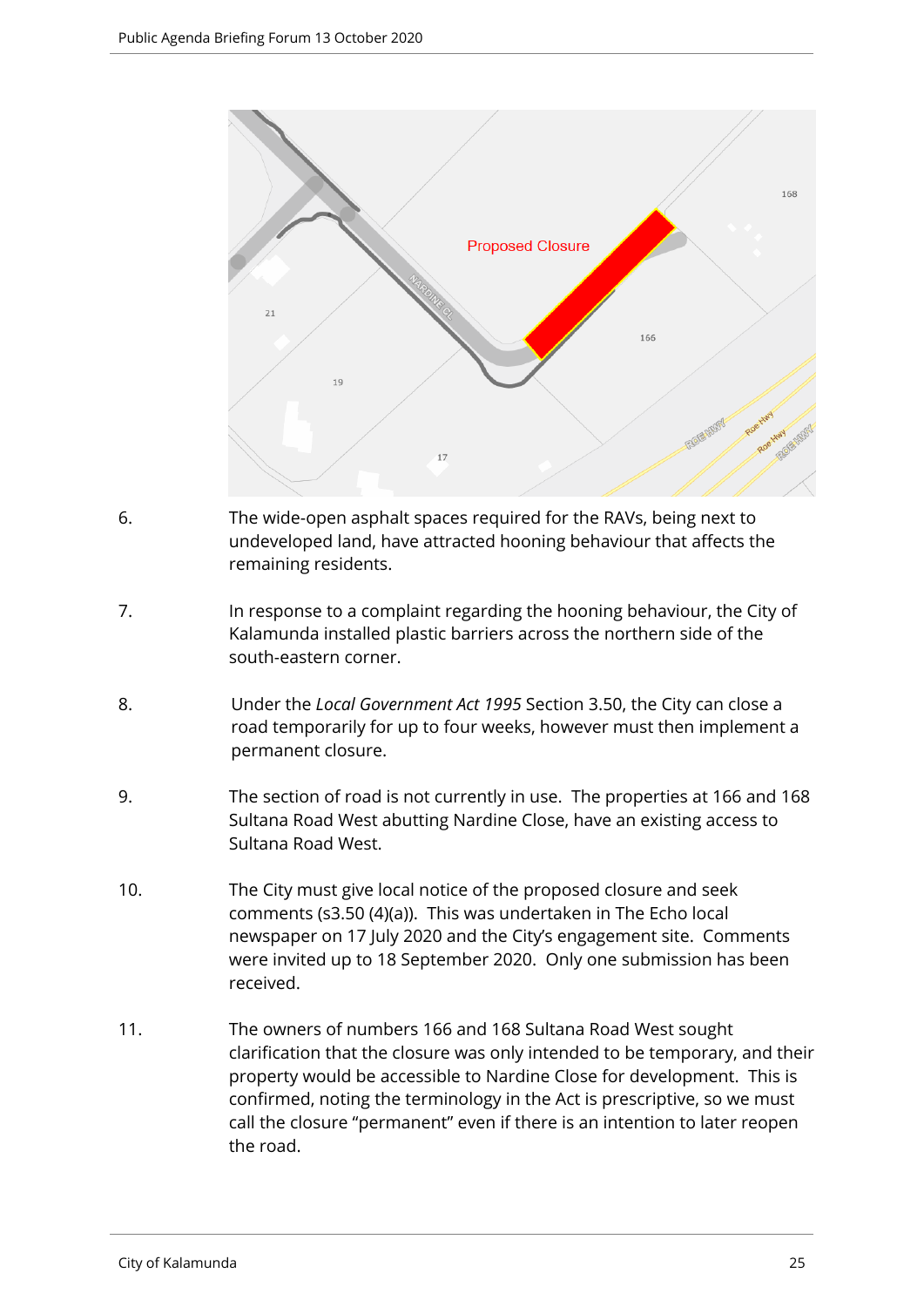- 12. The Act (s3.50 (4)(b)) also requires the City to seek comment from "prescribed persons". These include fire services, ambulance services and utility service providers that may be affected. Information was sent to these agencies on 3 September 2020 with no objections received at the time of this report.
- 13. The physical nature of the closure will consist of plastic water-filled construction barriers placed at the corner where Nardine Close changes direction from southeast to northeast. These barriers are already in place as mentioned previously. The position of the barriers will permit RAVs to turn, if needed. No other change to the road surface or construction is intended.
- 14. The driveway of number 166 Sultana Road West, being a separate block of land, adjoins the end of Nardine Close. Therefore, permission will be given for residents and visitors of number 166 Sultana Road West to cross the closed section of Nardine Close between their driveway and the connecting driveway to Sultana Road West.
- 15. It is anticipated within the next 12 months the owners of number 166 or 168 Sultana Road West will submit a development application and seek to have the road re-opened. A subsequent Council report will be provided to seek this re-opening.

#### **APPLICABLE LAW**

16. S3.50 of the *Local Government Act 1995* covers the closing of certain thoroughfares to vehicles. This is supported by section 4 of the *Local Government (Functions and General) Regulations 1996*.

#### **APPLICABLE POLICY**

17. Nil.

## **STAKEHOLDER ENGAGEMENT**

18. The matter has been referred to the community and agencies as set out above.

## **FINANCIAL CONSIDERATIONS**

19. A small amount of operating funds are required to place and monitor the plastic water-filled barriers. This expenditure is being covered under the City's operating budget.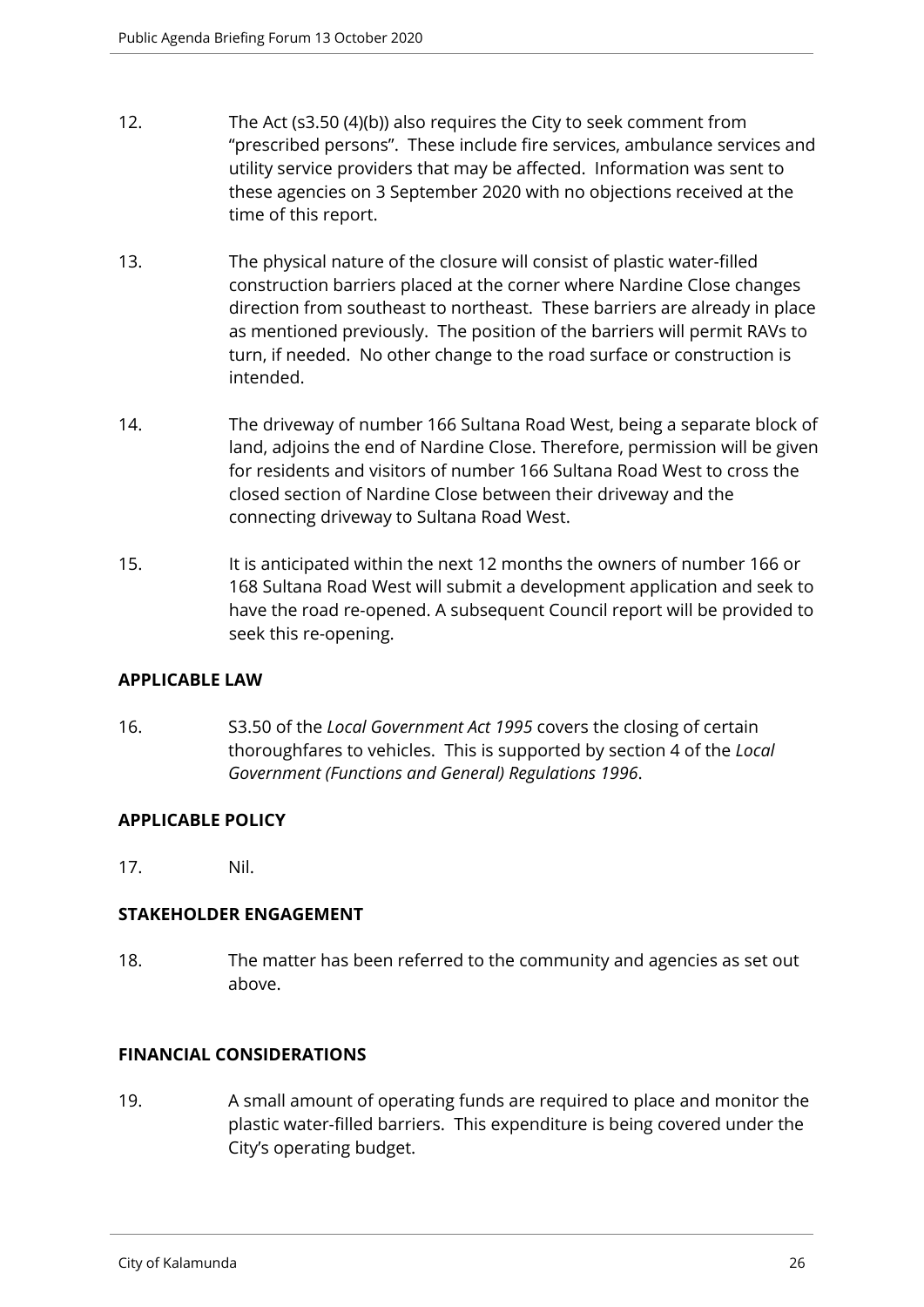#### **SUSTAINABILITY**

#### **Social Implications**

20. This proposal will mitigate against concerns regarding hooning behaviour in the road.

#### **Economic Implications**

21. No notable implications.

#### **Environmental Implications**

22. No notable implications.

#### **RISK MANAGEMENT**

23. **Risk**: That hooning behaviour continues to occur in the road leading to risks of injury to the public.

| Consequence            | Likelihood                                                   | <b>Rating</b> |
|------------------------|--------------------------------------------------------------|---------------|
| Fatality               | Rare                                                         | Medium        |
| <b>Action/Strategy</b> |                                                              |               |
|                        | Monitor the barriers and seek assistance from the WA Police. |               |

## **CONCLUSION**

24. A closure is proposed at the end of Nardine Close to resolve a local hooning concern. The closure has already been implemented with plastic barriers and this is a low-cost solution with medium risk. Relevant agencies have been notified and the closure can proceed in accordance with the Act.

#### **Voting Requirements: Simple Majority**

#### **RECOMMENDATION**

That Council MAKE an order in accordance with s3.50 of the *Local Government Act 1995* to close Nardine Close starting at 1,185 metres and terminating at the end of the road, to all classes of vehicles and pedestrians except where authorised by the City of Kalamunda.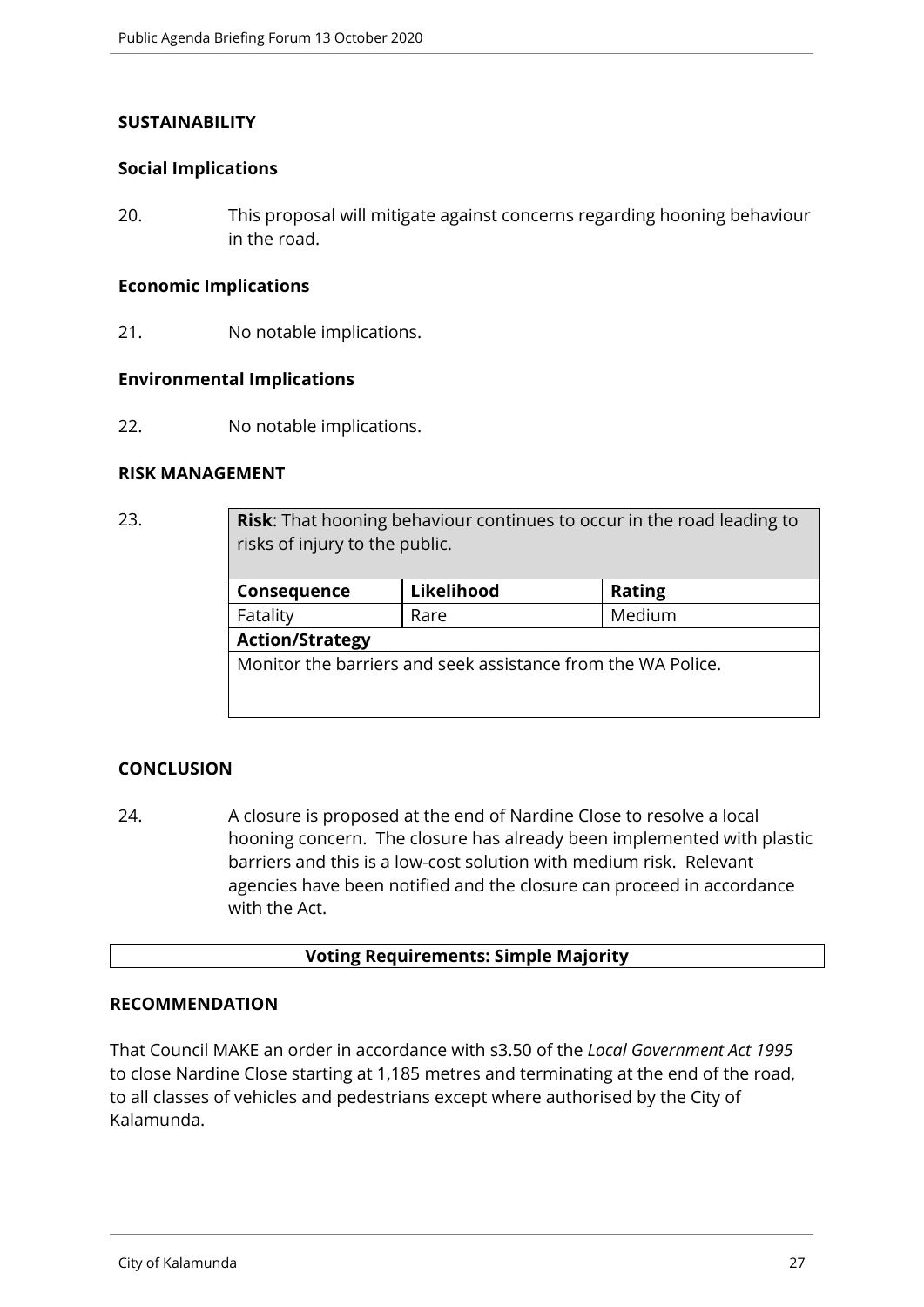## <span id="page-27-0"></span>**10.2.2. Kalamunda Waste Plan: Food Organics and Garden Organics Processing**

*Declaration of financial / conflict of interests to be recorded prior to dealing with each item.*

| Previous             | OCM 67/2011; OCM 20/2013; OCM 146/2019; |
|----------------------|-----------------------------------------|
| <b>Items</b>         | OCM 294/2019; OCM 95/2020               |
| Directorate          | <b>Asset Services</b>                   |
| <b>Business Unit</b> | <b>Asset Waste &amp; Operations</b>     |
| File Reference       | <b>EG-RLW-006</b>                       |
| Applicant            | N/A                                     |
| Owner                | N/A                                     |
|                      |                                         |
| Attachments          | Nil                                     |

#### **TYPE OF REPORT**

| 図 | Advocacy    | When Council is advocating on behalf of the community to<br>another level of government/body/agency                                                                                                                                                                                                                                                                                                                                |
|---|-------------|------------------------------------------------------------------------------------------------------------------------------------------------------------------------------------------------------------------------------------------------------------------------------------------------------------------------------------------------------------------------------------------------------------------------------------|
| € | Executive   | When Council is undertaking is substantive role of direction<br>setting and oversight (e.g. accepting tenders, adopting plans<br>and budgets                                                                                                                                                                                                                                                                                       |
| 図 | Information | For Council to note                                                                                                                                                                                                                                                                                                                                                                                                                |
| 図 | Legislative | Includes adopting Local Laws, Town Planning Schemes and<br>Policies. When Council determines a matter that directly<br>impacts a person's rights and interests where the principles of<br>natural justice apply. Examples include town planning<br>applications, building licences, other permits or licences<br>issued under other Legislation or matters that could be<br>subject to appeal to the State Administrative Tribunal |

#### **STRATEGIC PLANNING ALIGNMENT**

*Kalamunda Advancing Strategic Community Plan to 2027*

#### **Priority 2: Kalamunda Clean and Green**

**Objective 2.3** - To reduce the amount of waste produced and increase the amount of reuse and recycling of waste. *Strategy 2.3.1* - Identify and implement strategies to reduce waste.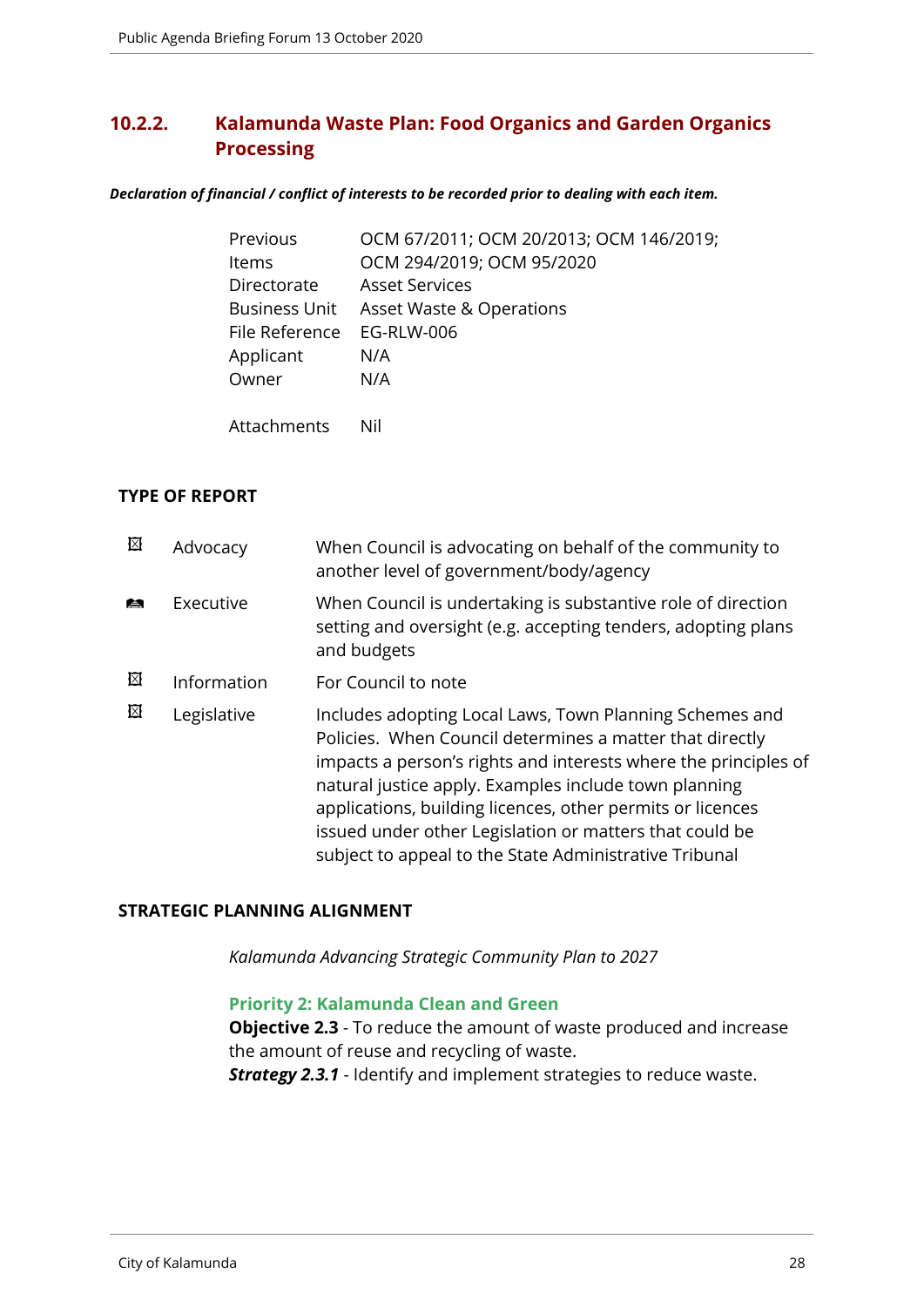## **EXECUTIVE SUMMARY**

- 1. The purpose of this report is to seek Council commitment that the City of Kalamunda ('City') will supply its Food Organic / Garden Organic ('FOGO') waste to a suitable facility provided by the Eastern Metropolitan Regional Council ('EMRC') proposed to be tendered by EMRC.
- 2. Along with the five other member Councils of EMRC, this determination will provide sufficient certainty to potential bidders of a FOGO processing facility that there is a viable supply of FOGO material for a plant to be constructed.
- 3. It is recommended that the City determines that EMRC will provide the FOGO processing facility for its FOGO waste subject to acceptable outcomes of the EMRC FOGO tender.

## **BACKGROUND**

- 4. At the June 2020 Ordinary Council Meeting, it was resolved (OCM 95/2020) that (in part) that Council:
	- *1. ADOPT the City of Kalamunda Waste Plan (Attachment 2) and forward to Department of Water and Environmental Regulation for approval.*
	- *2. ADOPT a three-bin residential waste service subject to acceptable FOGO processing costs.*
	- 3. *RECEIVE a subsequent report confirming the costs of the FOGO waste management process once these are known*.
- 5. Subsequent to this decision, investigations have progressed in regard to the FOGO processing matter.
- 6. EMRC at their Ordinary Council Meeting of 17 September 2020 considered a report from the Waste Advisory Committee of EMRC and determined that (in part):

*"Council request its member Councils to confirm their commitment to supply their FOGO waste, at an indicative cost in the range as referred to in the confidential attachment to this report, to the Permanent FOGO Processing Facility for a 20-year period from the commencement of operations*."

#### **DETAILS AND ANALYSIS**

7. Currently there isn't sufficient FOGO processing plant capacity in the Perth & Peel region that will cater for the anticipated tonnage of FOGO waste generated from each Council. This leads to the conclusion that new processing capacity needs to be developed.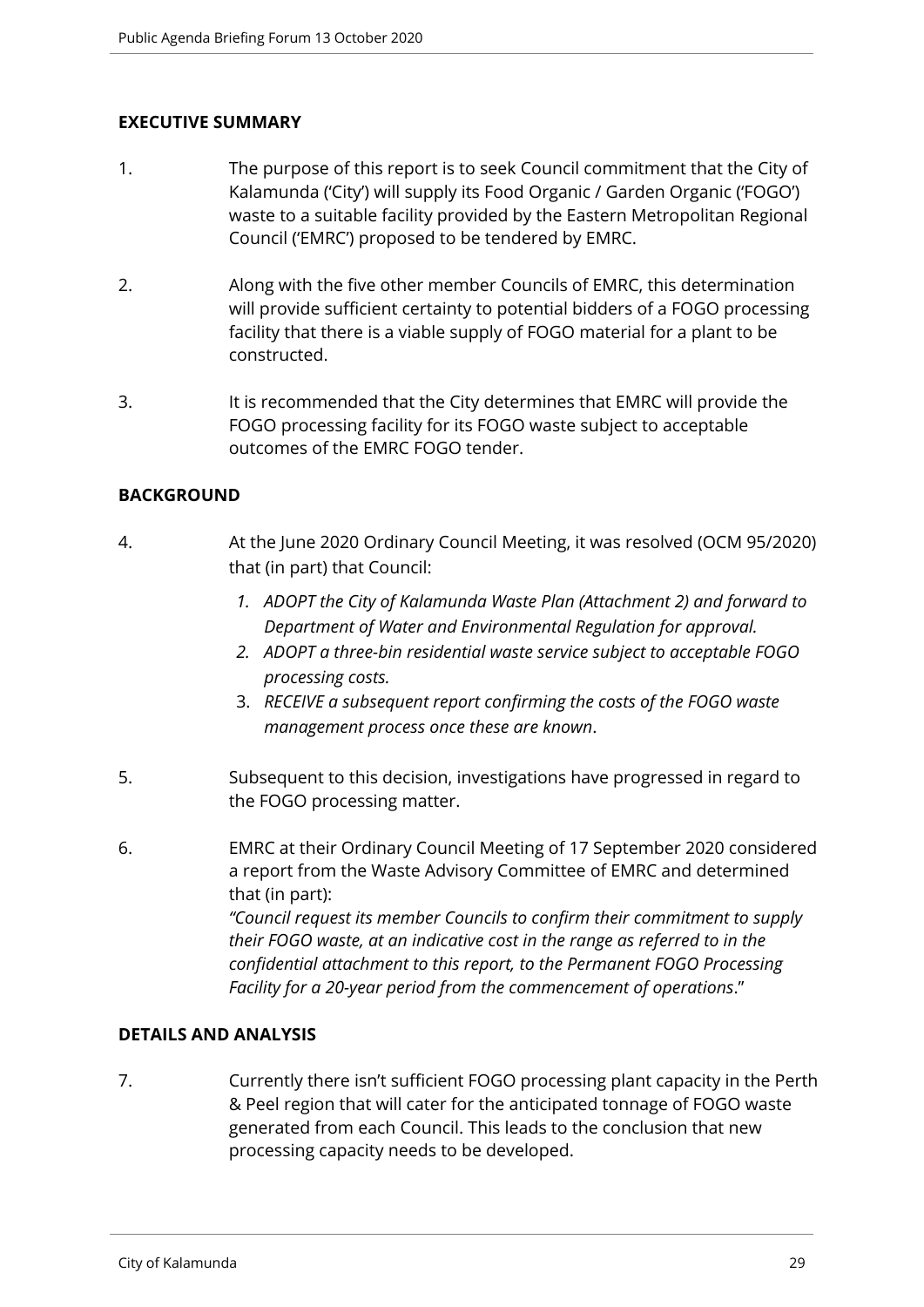- 8. The City, as a member of EMRC, has endorsed the EMRC FOGO strategy in that EMRC will provide a FOGO processing facility for its member councils. The City, of course, would only commit to any contract to provide FOGO waste to EMRC once the terms and costs are acceptable.
- 9. The EMRC have progressed an Expression of Interest with the market to determine potential suppliers of FOGO from which a short list of five suppliers have been identified for tender.
- 10. As requested by member Councils, EMRC also have conducted a feasibility study to determine the most optimal FOGO processing technology and delivery contract model for FOGO processing. This study concluded that it would be best to seek tenders from the five suppliers on a small list of selected technologies and two primary contract models along with a simple waste supply agreement model, allowing EMRC and member Councils then to ascertain which is the 'best fit' solutions.
- 11. The three main construction models within this tender (setting aside maintenance) will be:

| <b>Type of Contract</b>                                                                | Who takes risk that<br>sufficient volume of<br><b>FOGO will be produced</b><br>for the plant | Assurance needed in<br>tender document                                                                      |
|----------------------------------------------------------------------------------------|----------------------------------------------------------------------------------------------|-------------------------------------------------------------------------------------------------------------|
| Contractor to Design,<br>Build, (Operate and<br>Maintain for defined<br>period) (DBOM) | <b>EMRC</b>                                                                                  | Nil - although EMRC<br>would need<br>assurances that<br>Councils are<br>participating                       |
| Contractor to Design,<br>Build, Own, Operate<br>and Transfer<br>(DBOOT)                | Contractor                                                                                   | Would need assurance<br>in tender that Councils<br>are providing FOGO                                       |
| Contractor to build<br>their own facility at<br>Red Hill under a site<br>lease         | Contractor                                                                                   | Nil - although<br>provision of<br>commitment to supply<br>would aid in the<br>contractor's risk<br>analysis |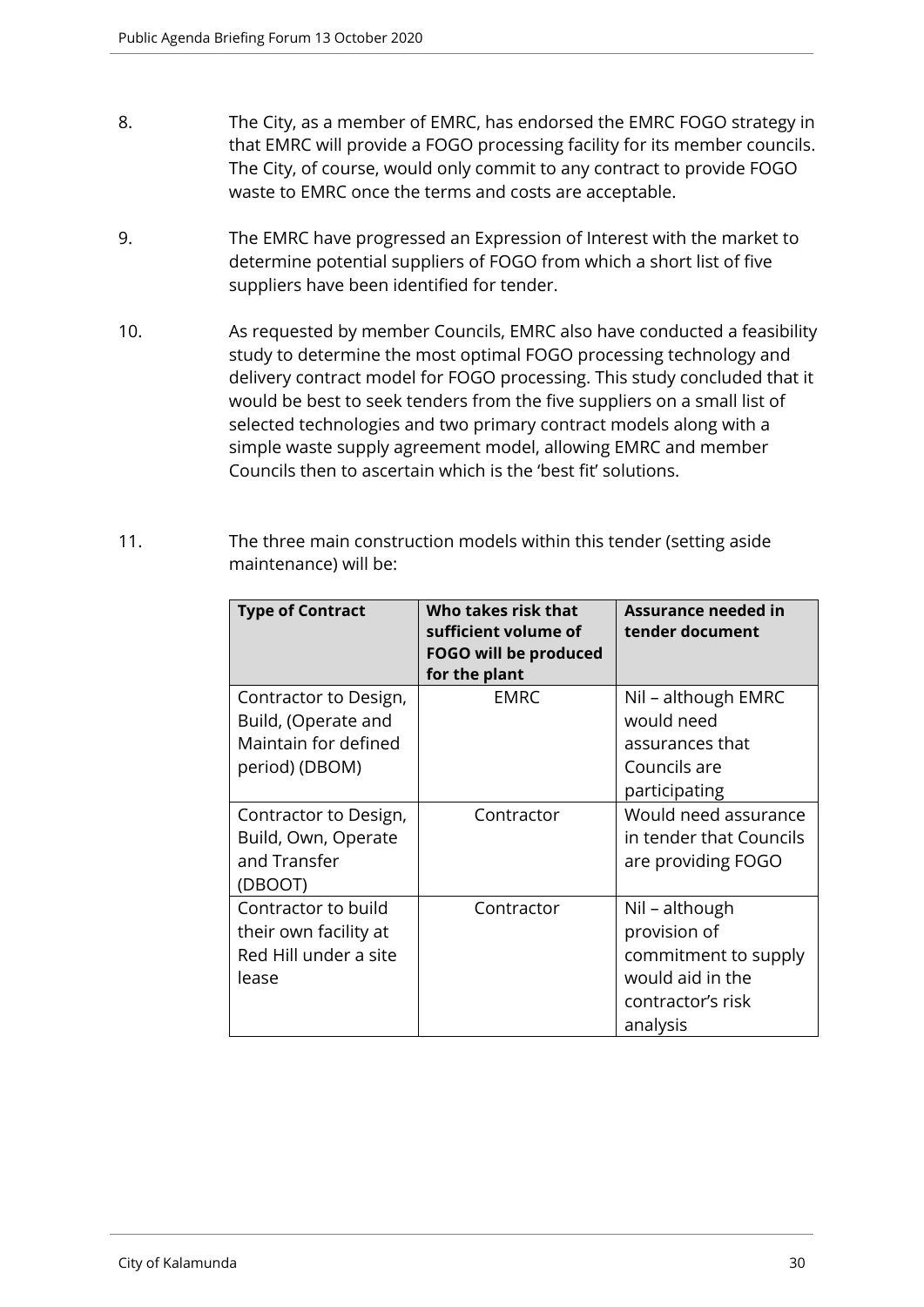- 12. Whilst the City may be agnostic to the technologies on offer, the predominant issue to be resolved in this report, is providing EMRC with advice of the City's intent to provide its FOGO waste to EMRC for processing.
- 13. The modelling by EMRC at this stage suggests that the six member Councils will provide 55,000 Tonnes pa of FOGO material, with Kalamunda making up 10,700 pa Tonnes pa of this.
- 14. It is concluded that the City in providing this commitment to EMRC can do so certain that if the proposed gate fee is not acceptable, there is no binding agreement between the City and EMRC.
- 15. It is also worthy to note that there is not at present many facilities that can process FOGO and that as each Council in Perth & Peel make their decisions to proceed down the FOGO path, the market will need to provide sufficient facilities at acceptable costs. The State has recognised this issue; whilst EMRC is well placed to undertake FOGO processing for member councils and grow their capacity for other Councils (at new revenue for EMRC and its members).

## **APPLICABLE LAW**

16. *Local Government Act 1995* in relation to entering into agreements for goods or services with Regional Councils.

#### **APPLICABLE POLICY**

17. CEO Instruction CEO-17 Purchasing.

#### **STAKEHOLDER ENGAGEMENT**

18. N/A.

#### **FINANCIAL CONSIDERATIONS**

19. Nil, until such time that FOGO costs are known and recommended for adoption.

#### **SUSTAINABILITY**

#### **Environmental Implications**

20. FOGO has environmental benefits in reducing waste to landfill and converting waste to useable by-products (including compost, mulch or gas).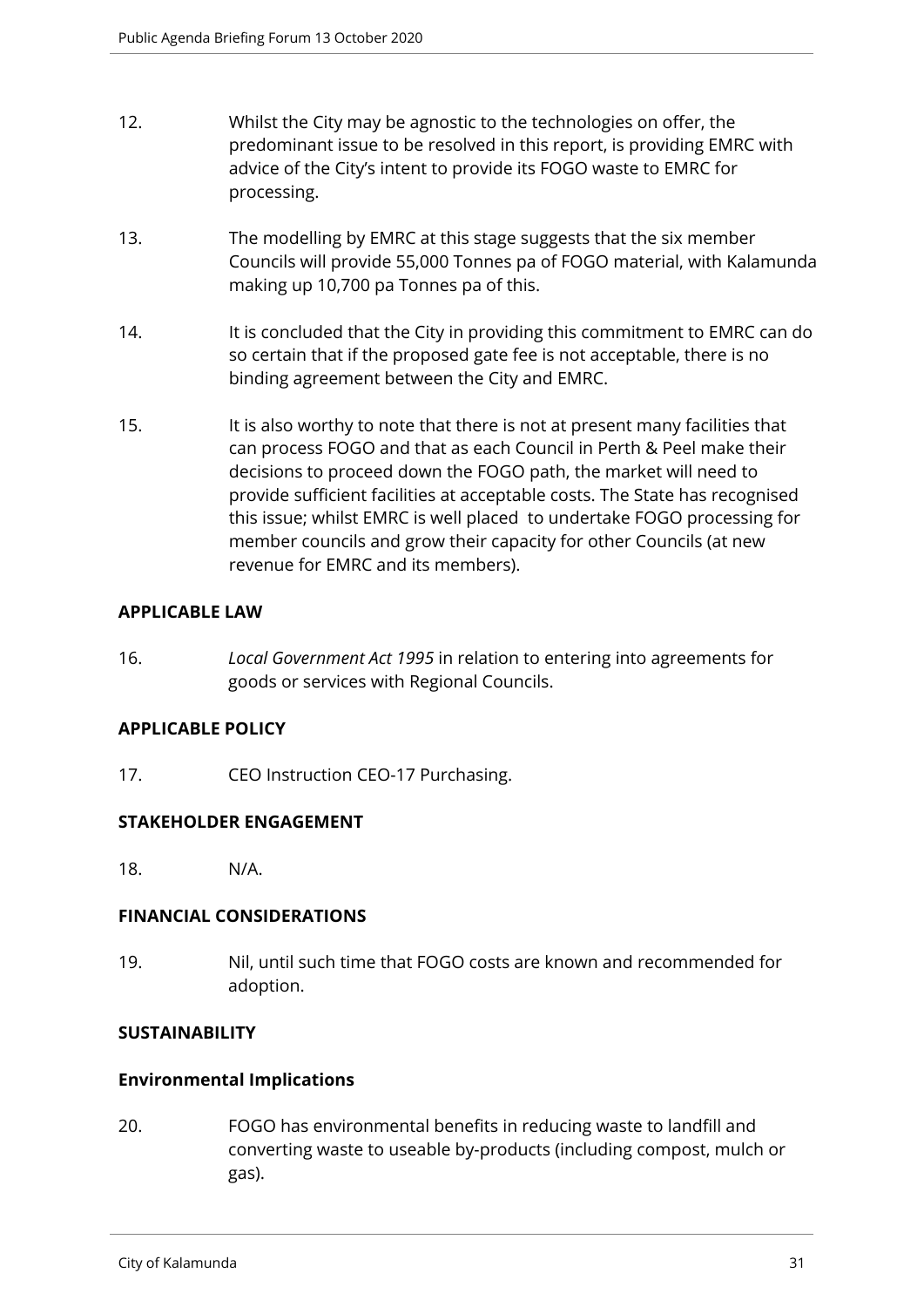#### **RISK MANAGEMENT**

21. **Risk**: That the proposed gate fee for FOGO is too high to be acceptable to the City delaying the ability to implement a three-bin system until a more acceptable outcome can be sourced.

| Consequence                                                        | Likelihood | <b>Rating</b> |
|--------------------------------------------------------------------|------------|---------------|
| Significant                                                        | Unlikely   | Medium        |
| <b>Action/Strategy</b>                                             |            |               |
| City officers (along with other member council officers) will be   |            |               |
| participating in assessing EMRC FOGO tenders and will be seeking a |            |               |
| gate fee that is within expectations.                              |            |               |
|                                                                    |            |               |

#### **CONCLUSION**

22. Providing this commitment with the rider of an acceptable gate fee allows the EMRC Tender to provide bidders with some certainty and reduce their risks which may be built into the tender outcome.

#### **Voting Requirements: Simple Majority**

#### **RECOMMENDATION**

That Council CONFIRM that the City of Kalamunda will provide its Food Organic / Garden Organic waste to the Eastern Metropolitan Regional Council for processing subject to an acceptable outcome to the City of Kalamunda of the Eastern Metropolitan Regional Council Food Organic / Garden Organic Tender process.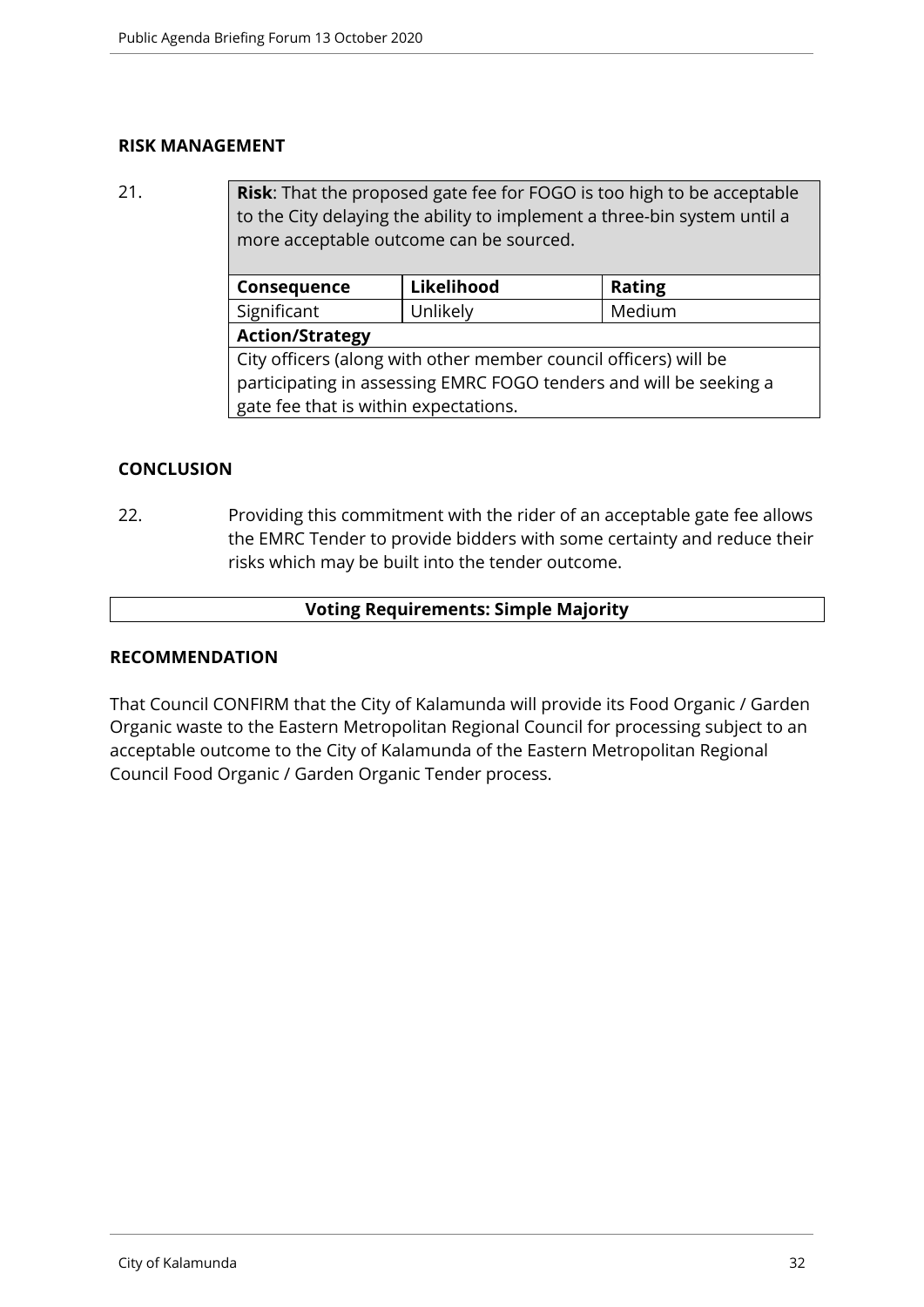## <span id="page-32-0"></span>**10.2.3. Solar Farm Feasibility Study Outcomes**

*Declaration of financial / conflict of interests to be recorded prior to dealing with each item.*

| Previous             | OCM 262/2019                                                                |
|----------------------|-----------------------------------------------------------------------------|
| Items                |                                                                             |
| Directorate          | <b>Asset Services</b>                                                       |
| <b>Business Unit</b> | <b>Asset Services</b>                                                       |
| File Reference       | 3.009592; DW-02/120                                                         |
| Applicant            | City of Kalamunda                                                           |
| Owner                | City of Kalamunda                                                           |
| Attachments          | Feasibility Study - Pioneer Park Solar Farm [10.2.3.1]<br>1.<br>- 60 pages] |

#### **TYPE OF REPORT**

| ⊠ | Advocacy    | When Council is advocating on behalf of the community to<br>another level of government/body/agency                                                                                                                                                                                                                                                                                                                                |
|---|-------------|------------------------------------------------------------------------------------------------------------------------------------------------------------------------------------------------------------------------------------------------------------------------------------------------------------------------------------------------------------------------------------------------------------------------------------|
| 麟 | Executive   | When Council is undertaking its substantive role of direction<br>setting and oversight (e.g. accepting tenders, adopting plans<br>and budgets                                                                                                                                                                                                                                                                                      |
| 図 | Information | For Council to note                                                                                                                                                                                                                                                                                                                                                                                                                |
| ⊠ | Legislative | Includes adopting Local Laws, Town Planning Schemes and<br>Policies. When Council determines a matter that directly<br>impacts a person's rights and interests where the principles of<br>natural justice apply. Examples include town planning<br>applications, building licences, other permits or licences<br>issued under other Legislation or matters that could be<br>subject to appeal to the State Administrative Tribunal |

#### **STRATEGIC PLANNING ALIGNMENT**

*Kalamunda Advancing Strategic Community Plan to 2027*

#### **Priority 2: Kalamunda Clean and Green**

**Objective 2.2** - To achieve environmental sustainability through effective natural resource management.

*Strategy 2.2.1* - Facilitate the appropriate use of water and energy supplies for the City.

**Strategy 2.2.2** - Use technology to produce innovative solutions to reduce power and water usage.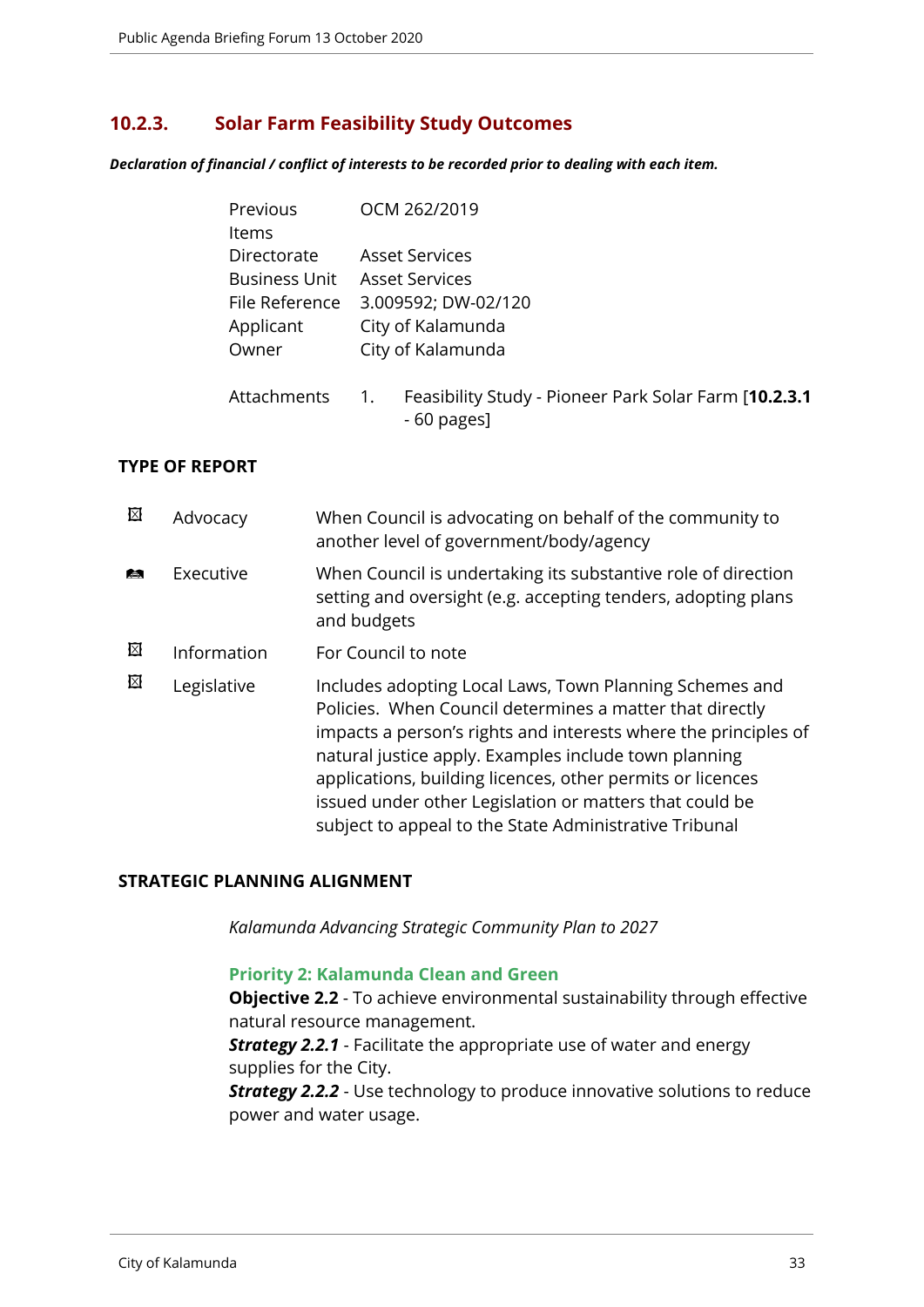#### **Priority 2: Kalamunda Clean and Green**

**Objective 2.4** - To ensure contaminated sites are safe and managed to ultimate use. *Strategy 2.4.1* - Identify, examine and manage risk associated with

contaminated sites.

#### **Priority 3: Kalamunda Develops**

**Objective 3.3** - To develop and enhance the City's economy. *Strategy 3.3.1* - Facilitate and support the success and growth of industry and businesses.

#### **Priority 4: Kalamunda Leads**

**Objective 4.2** - To proactively engage and partner for the benefit of community.

*Strategy 4.2.2* - Increase advocacy activities and develop partnerships to support growth and reputation.

#### **EXECUTIVE SUMMARY**

- 1. The purpose of this report is to consider the outcomes of a study into the potential of a solar farm to be located within the City of Kalamunda (City) stemming from a pre-feasibility study undertaken in 2019.
- 2. It is concluded the old tip site at Pioneer Park is the most feasible location for a solar farm and has outlined a staged approach the City may undertake to develop this facility.
- 3. It is recommended Council endorse the next steps detailed in this report.

#### **BACKGROUND**

- 4. At the November 2019 Ordinary Council Meeting, a report was provided regarding a pre-feasibility investigation into a solar farm with aims of reducing the City's carbon footprint for its owned buildings and street lighting as well as potentially developing a future revenue source. It was resolved (OCM 262/2019) that (in part) That Council:
	- *1. ACCEPT the Solar Farm Pre-feasibility Assessment report (Confidential Attachment 1) as a reference document for the potential development of a solar farm.*
	- *2. PROCEED to a feasibility phase, undertaking community engagement to determine community support.*
- 5. Consultants were appointed in April 2020 to undertake this feasibility phase works at a cost of \$20,000.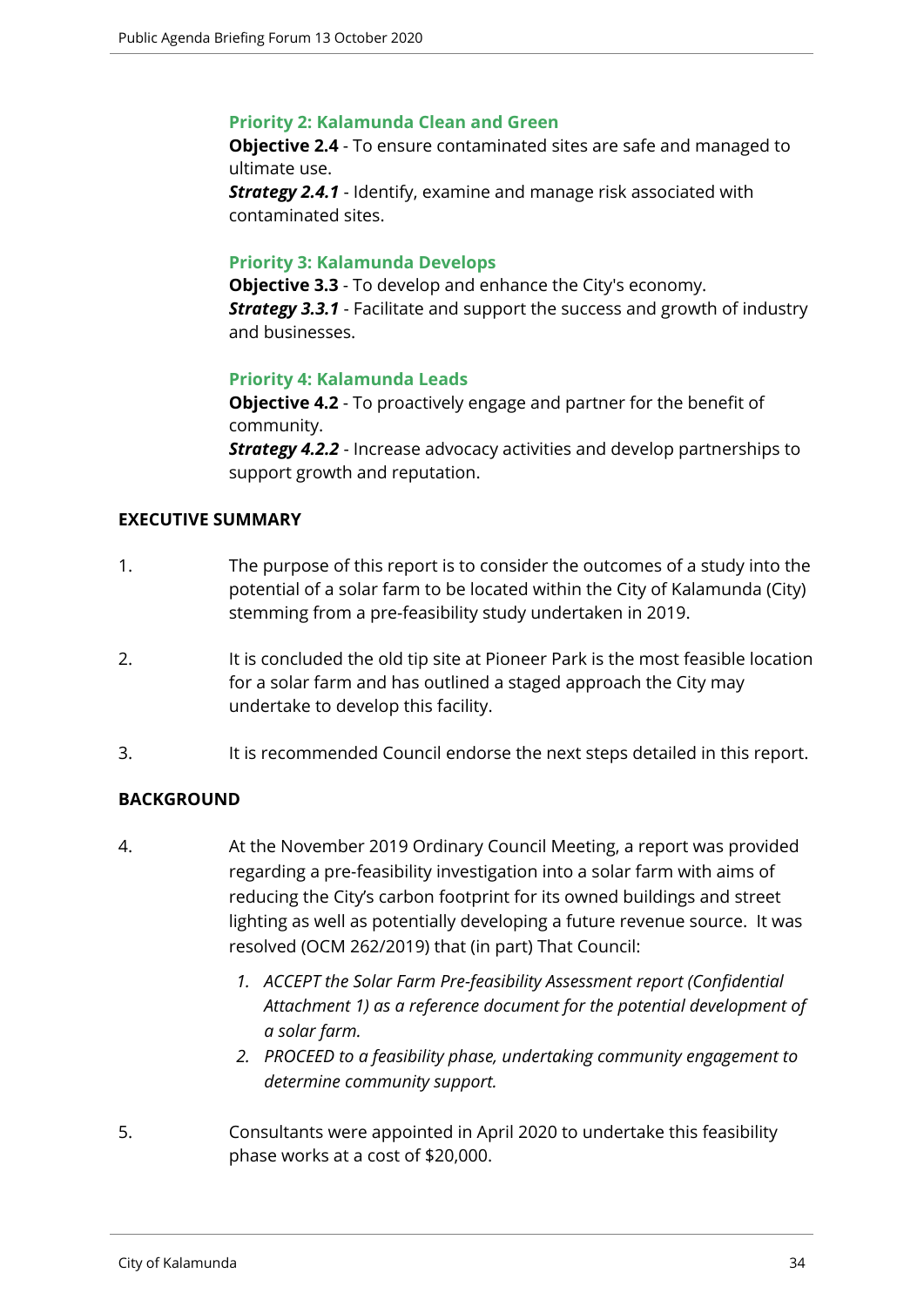#### **DETAILS AND ANALYSIS**

- 6. The feasibility study is provided as Attachment 1 to this report. The study quickly concluded the most viable location for a solar farm on land owned or controlled by the City (avoiding land procurement costs) was Pioneer Park in Forrestfield. The study report reflects this in its title.
- 7. The study reviewed the initial financial analysis in regard to current and projected value of solar energy identified key risks if a large scale solar farm in excess of City internal electricity needs was developed.
- 8. The study concluded Pioneer Park is well suited to a ballasted, non penetrating solar array farm. It concluded a smaller scale (~ 800 kW size) as the initial build seemed to offer the possibility of lowest cost and risk, which matches the current contestable load of the City.
- 9. The recommended business model is the City engages a private developer via Power Purchase agreement. The developer could lease the site, build and operate the Solar Farm and sell 'green energy' to the City.
- 10. The report identified several key issues would require further investigations before the City made any commitment to the necessary funding to get a solar farm project 'off the ground'. These are discussed below.
- 11. The conclusion drawn is the northern part of Pioneer Park is well suited for a solar farm from a technical perspective. The key concern raised is that ground conditions need to be verified via geotechnical analysis to validate the suitability of the intended 'non-penetrating' solar panel array system.
- 12. The report also noted a connection to the Western Power system would require costs to be paid to Western Power. The City initiated an initial feasibility assessment request to Western Power who have noted it would be feasible to connect the solar farm to their system, however a further study at an indicative cost of \$33,860 would need to be paid by the City to Western Power for them to provide a firm position on this and final advice of any further connection fee needing to be paid by the City if construction proceeded. A connection fee of \$150,000 and beyond is not unreasonable to be assumed.
- 13. As an alternative, the report has taken account of the existing electricity network connection on site that has been established by EDL to feed in power to the Western Power Network. This connection was established when gas extraction from the site generated sufficient fuel to operate an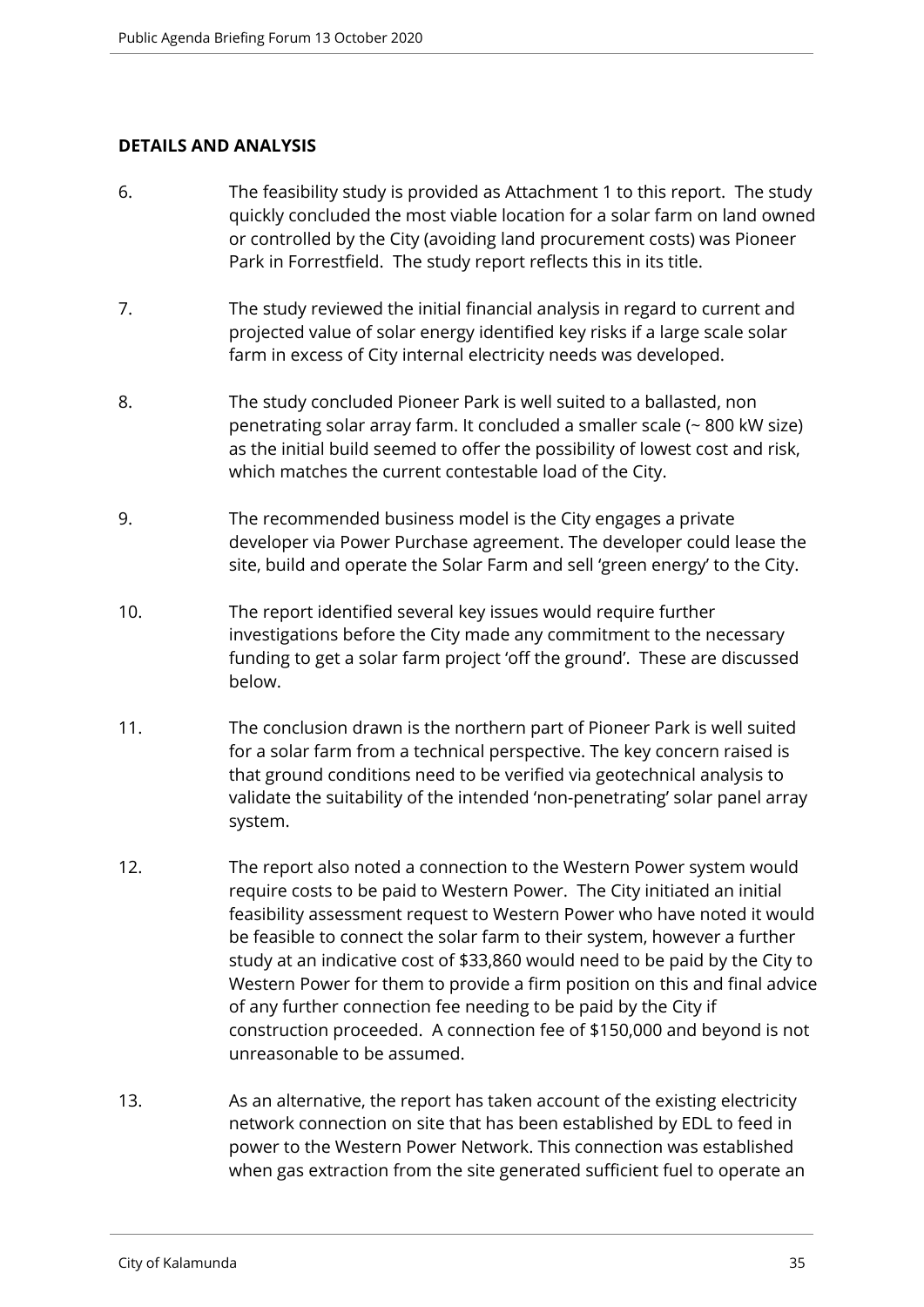onsite generator and provided EDL with revenue from sale of the electricity. This infrastructure is largely now in place to allow an onsite diesel generator to generate electricity if there is an economic business case to do so. The consultants have proposed that potential exists for the City and EDL to come to an arrangement that this network connection be used for the solar farm avoiding a large degree of the Western Power network connection fee. This would limit the size of the solar farm to about the 800 kW capacity recommended. These discussions with EDL have not yet occurred.

- 14. Pioneer Park is part of reserve 41156 which is Crown Land vested in care and control of the City. It is zoned Parks and Recreation [Reserve] under the Metropolitan Region Scheme with no specific zoning under the City's Local Planning Scheme No 3. Approval for any development, such as a solar farm, would need to be given by the Western Australian Planning Commission (WAPC).
- 15. The City has not yet been able to receive agreement in principle from the WAPC. They have advised that their process requires a Development Application from the City to be submitted at which time they would advise whether or not the intended use is suitable. In considering the development application for the site, the WAPC would have regard to the Position Statement: Renewables energy facilities.
- 16. The current classification of the site is 'Possibly Contaminated Investigation Required'. Management plans for sites such as these are typically devised once the contamination onsite is fully understood and remediation has been completed. The City is currently working towards completing comprehensive investigations to fully understand the contamination that exists on this site and to inform future remediation.
- 17. The consultants preparing the report have also discussed with the City the emerging issues surrounding larger scale (i.e. not Domestic) battery storage technologies and matters regarding the use of renewables impacting the Western Power network. They have advised that, whilst not the subject of this study, the City could be able to generate significant revenue streams from a battery system as a means of providing network stability for Western Power. A close watch on this issue is being undertaken by officers.
- 18. There is still a significant residual risk in determining the manner in which the City develops the contractual arrangements for the sale of the electricity from the solar farm. These can range from simply leasing the site through to the City becoming a licensed retailer and generator of electricity.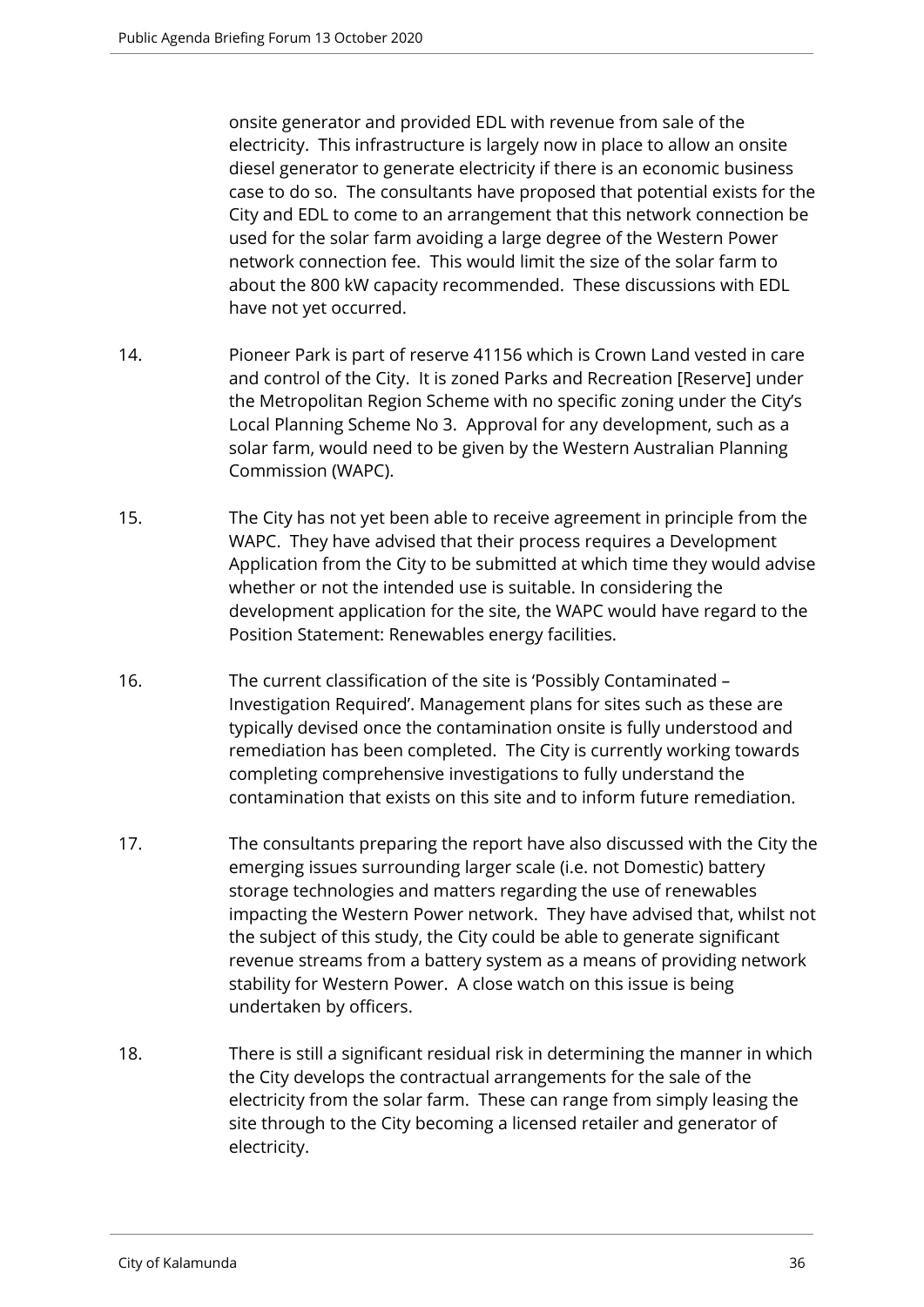- 19. The Consultant has recommended in his report the next steps for the City to proceed further on this project. These are contained in Section 9.2 of the attached study.
- 20. It is necessary that the following matters are resolved prior to committing any further funding to the project (in no particular order):
	- a) seek an Expression of Interest from the market to determine if there are external operators who would be interested in leasing the land to build, own and operate a solar farm, providing the City with lease returns and potentially energy savings;
	- b) advocate within WAPC to determine if agreement in principle can be given for the site to be partly used as a solar farm without triggering the need for a full Development Application;
	- c) develop and implement an engagement process with the community in particular to the site; and
	- d) complete the contaminated sites assessment thus determining the constraints of use of the site.
- 21. A subsequent report would then be provided to Council recommending the next steps for the project.

# **APPLICABLE LAW**

22. *Local Government Act 1995* in regard to disposal of property.

# **APPLICABLE POLICY**

23. Not applicable.

## **STAKEHOLDER ENGAGEMENT**

24. It is recommended that community engagement is now undertaken in regard to the proposed site.

## **FINANCIAL CONSIDERATIONS**

25. There would be minimal impact upon the operational budget to undertake the recommended actions from this report.

## **SUSTAINABILITY**

26. There are obvious benefits in producing electricity for use by the City from renewable sources to reduce our carbon footprint.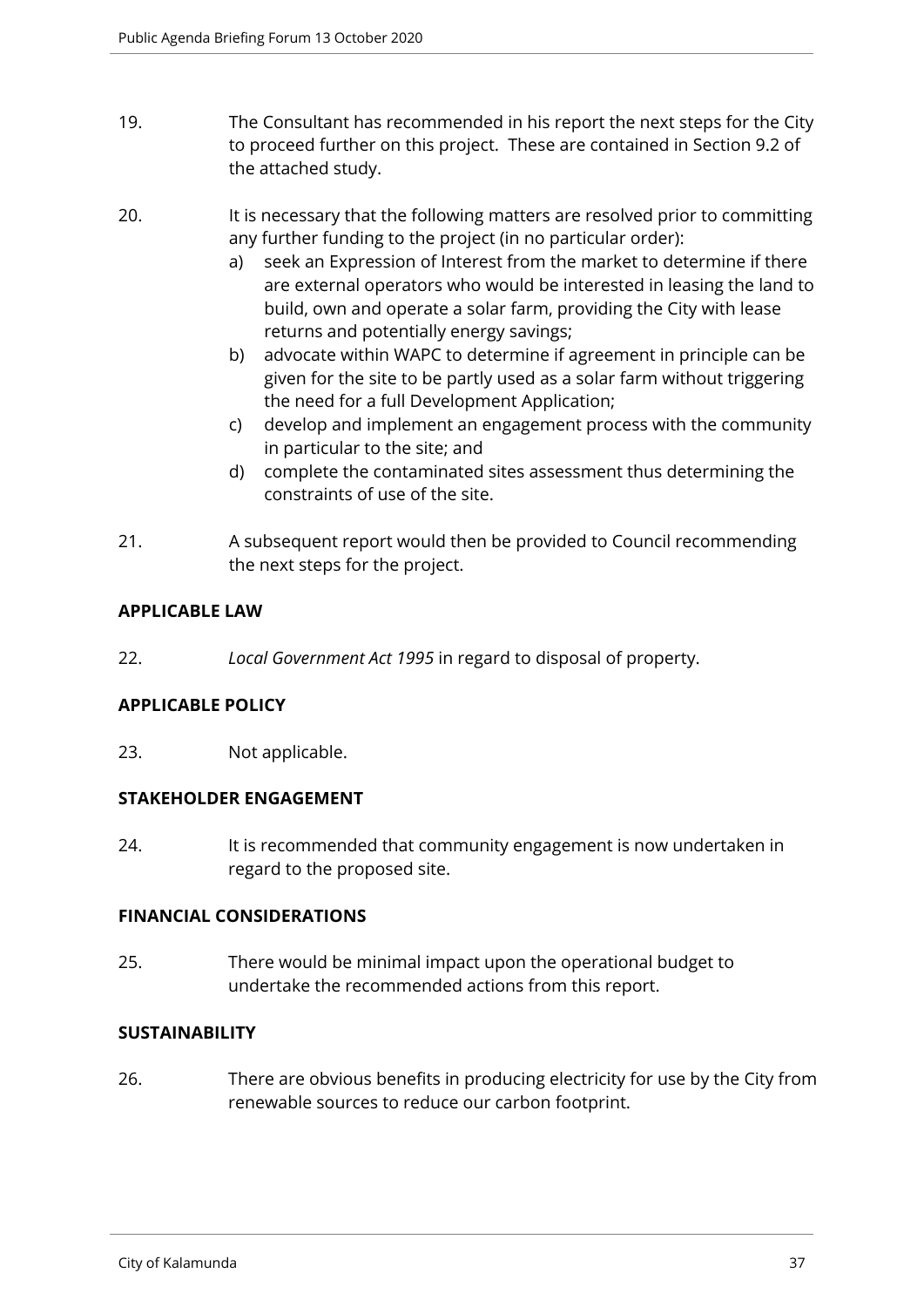## **RISK MANAGEMENT**

27. **Risk**: The constraints inherent within the Pioneer Park site result in an outcome that cannot allow the project to proceed.

| Consequence                                                                                                        | Likelihood | <b>Rating</b> |
|--------------------------------------------------------------------------------------------------------------------|------------|---------------|
|                                                                                                                    |            |               |
| <b>Action/Strategy</b>                                                                                             |            |               |
| Investigations are then undertaken regarding alternate land parcels that<br>can be procured at an acceptable cost. |            |               |

## **CONCLUSION**

28. The solar farm project appears not to have issues that would prevent its progression that cannot be resolved with further internal investigation. It is recommended that the City resolve the matters that can be undertaken with internal resources before committing further funds for external consultancies.

## **Voting Requirements: Simple Majority**

## **RECOMMENDATION**

That Council:

- 1. RECEIVE the report (Attachment 1) regarding the feasibility of a solar farm at Pioneer Park.
- 2. ENDORSE the following actions to be undertaken by the City:
	- a) develop and implement a community engagement plan regarding the concept of a solar farm at Pioneer Park;
	- b) consult at senior level with WAPC to seek their approval in principle or otherwise for a solar farm to be located at Pioneer Park;
	- c) complete the studies to resolve the status of the contaminated site or otherwise for Pioneer Park; and
	- d) seek Expressions of Interest from the market into the potential for development of the site at Pioneer Park for a solar farm.
- 3. RECEIVE a subsequent report on the subject at an appropriate time.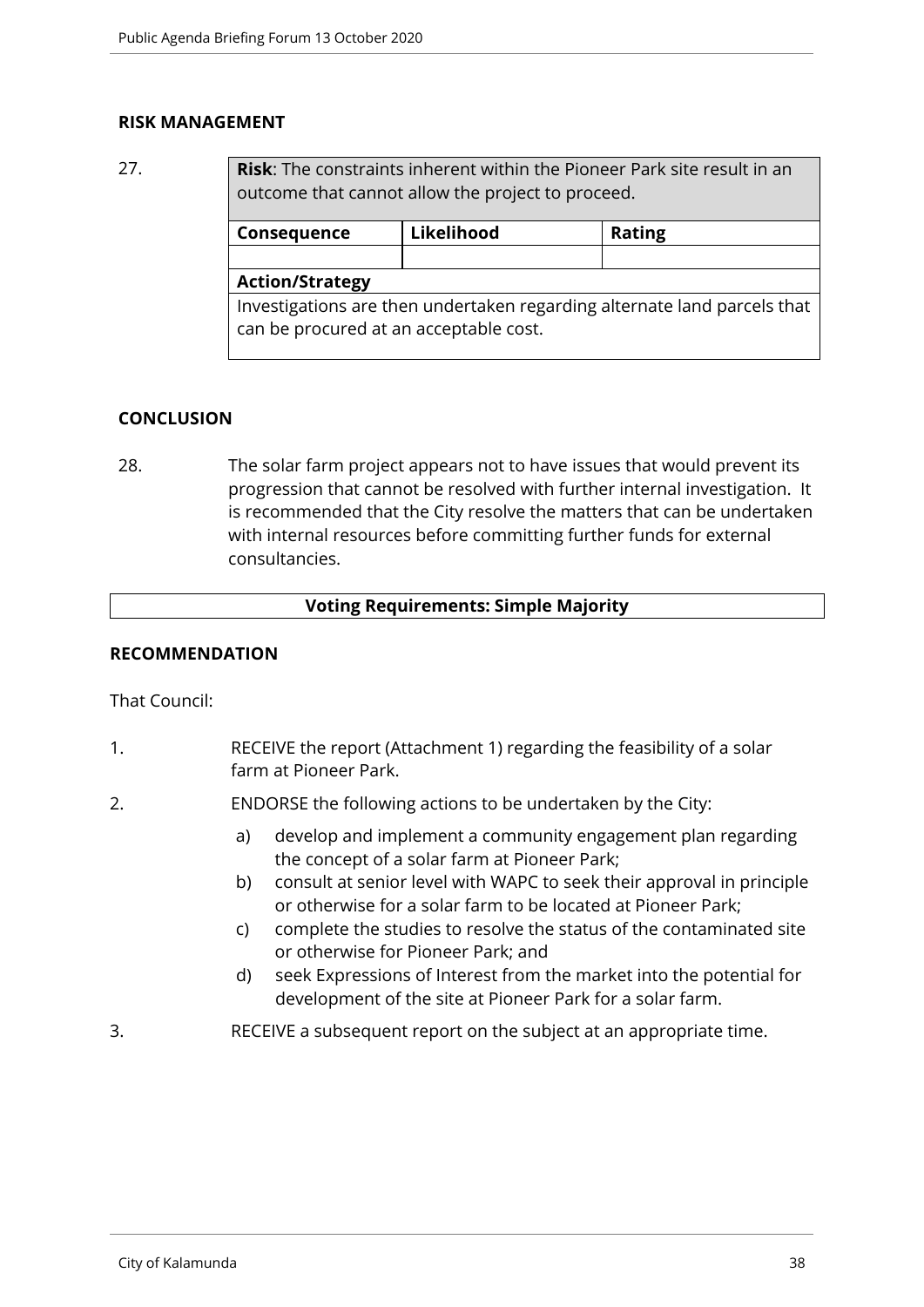# **10.2.4. Parking Concerns for Whistlepipe Gully and Mundy Regional Park**

*Declaration of financial / conflict of interests to be recorded prior to dealing with each item.*

| Previous<br><b>Items</b> | N/A |                                                 |
|--------------------------|-----|-------------------------------------------------|
| Directorate              |     | <b>Asset Services</b>                           |
| Business Unit            |     | <b>Asset Planning</b>                           |
| File Reference           |     | OR-03/GEN, LW-04/GEN, FL-02/GEN                 |
| Applicant                | N/A |                                                 |
| Owner                    | N/A |                                                 |
| Attachments              | 1.  | Orange Valley Road parking photos [10.2.4.1 - 2 |
|                          |     | pages]                                          |
|                          | 2.  | Falls Road parking photos [10.2.4.2 - 1 page]   |
|                          | 3.  | COMMUNITY ENGAGEMENT REPORT Whistlepipe         |
|                          |     | Gully Parking Rev 1 [10.2.4.3 - 19 pages]       |
|                          | 4.  | Falls Road embayed parking concept 4505-01-01   |
|                          |     | $[10.2.4.4 - 1$ page]                           |
|                          | 5.  | Falls Road embayed parking concept 4505-01-02   |
|                          |     | $[10.2.4.5 - 1$ page]                           |
|                          | 6.  | Lewis Road cul-de-sac concept 4500 01-01 A      |
|                          |     | $[10.2.4.6 - 1$ page]                           |

## **TYPE OF REPORT**

| 囨 | Advocacy    | When Council is advocating on behalf of the community to<br>another level of government/body/agency                                                                                                                                                                                                                                                                                                                                |
|---|-------------|------------------------------------------------------------------------------------------------------------------------------------------------------------------------------------------------------------------------------------------------------------------------------------------------------------------------------------------------------------------------------------------------------------------------------------|
| 麟 | Executive   | When Council is undertaking its substantive role of direction<br>setting and oversight (e.g. accepting tenders, adopting plans<br>and budgets                                                                                                                                                                                                                                                                                      |
| 図 | Information | For Council to note                                                                                                                                                                                                                                                                                                                                                                                                                |
| ⊠ | Legislative | Includes adopting Local Laws, Town Planning Schemes and<br>Policies. When Council determines a matter that directly<br>impacts a person's rights and interests where the principles of<br>natural justice apply. Examples include town planning<br>applications, building licences, other permits or licences<br>issued under other Legislation or matters that could be<br>subject to appeal to the State Administrative Tribunal |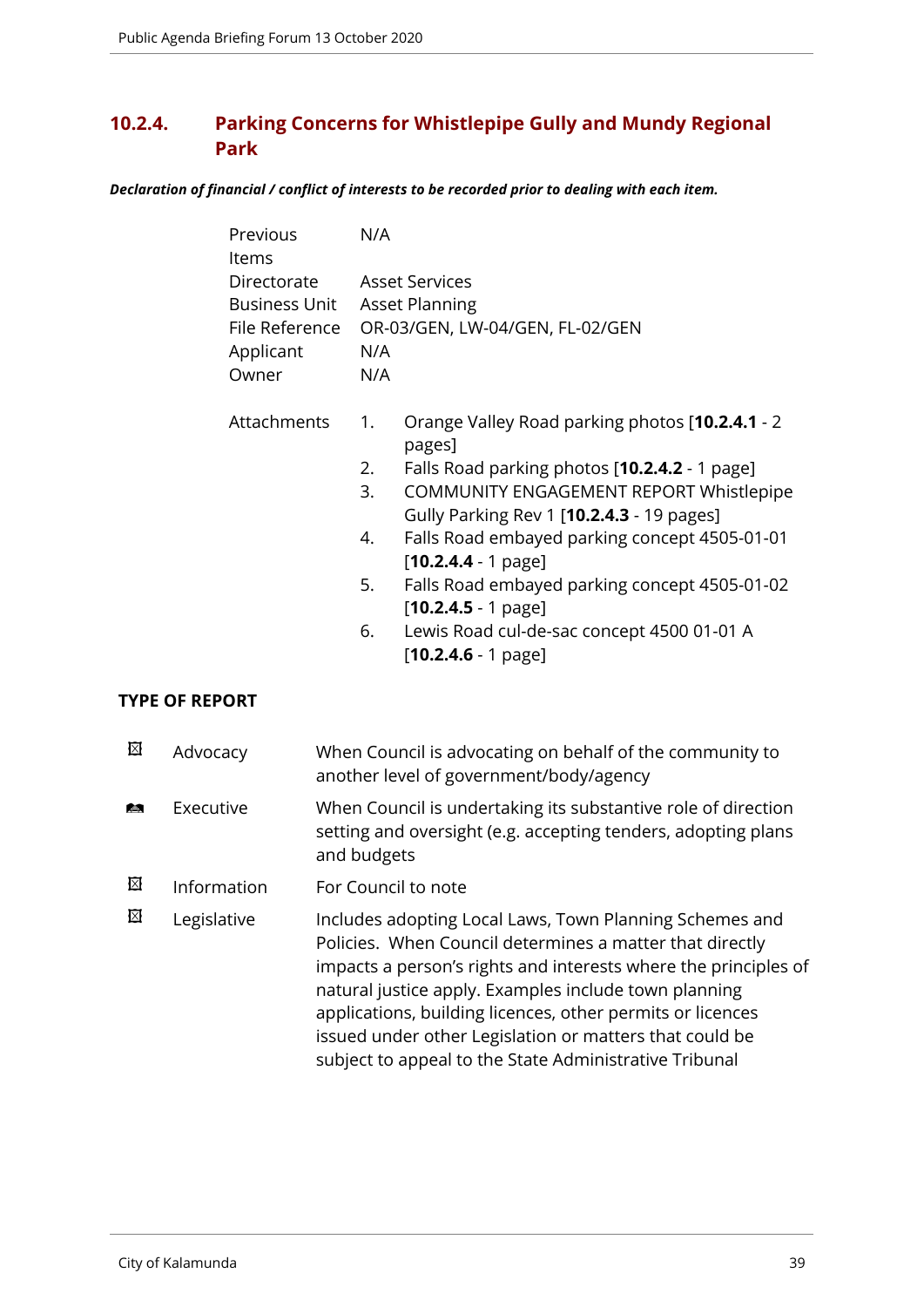## **STRATEGIC PLANNING ALIGNMENT**

*Kalamunda Advancing Strategic Community Plan to 2027* **Priority 3: Kalamunda Develops**

**Objective 3.2** - To connect community to quality amenities. *Strategy 3.2.2* - Provide and advocate for improved transport solutions and better connectivity through integrated transport planning.

## **Priority 3: Kalamunda Develops**

**Objective 3.4** - To be recognised as a preferred tourism destination. *Strategy 3.4.1* - Facilitate, support and promote, activities and places to visit.

## **EXECUTIVE SUMMARY**

- 1. The purpose of this report is to present a range of options to address the experience of residents surrounding Mundy Regional park, arising from the parking demand for the Whistlepipe Gully and Lesmurdie Falls, and the overall popularity of the surrounding regional park.
- 2. The specific areas addressed are at the end of Orange Valley Road, the end of Lewis Road (Forrestfield), and Falls Road adjacent to Mundy Regional Park.
- 3. Several measures have been implemented to date. This report sets out the proposed next steps, along with addressing some of the impacts of works to date. Broader engagement with the State Government is necessary.

## **BACKGROUND**

- 4. The City has been receiving an increasing number and intensity of complaints about the extent of vehicles parking at the end of Orange Valley Road, the end of Lewis Road Forrestfield, and also Falls Road. People are parking at Orange Valley Road and Lewis Road to access the Whistlepipe Gully Walk. The Falls Road area provides access to walks around the Lesmurdie Falls.
- 5. Across wider Perth there has been a dramatic increase in visits to parks and natural areas, partly believed to be caused by the Covid-19 pandemic and its effect on limiting people's travel and social options. In addition there is an increasing number of walking groups that connect on social media and share information about parks and trails, thus spreading the word.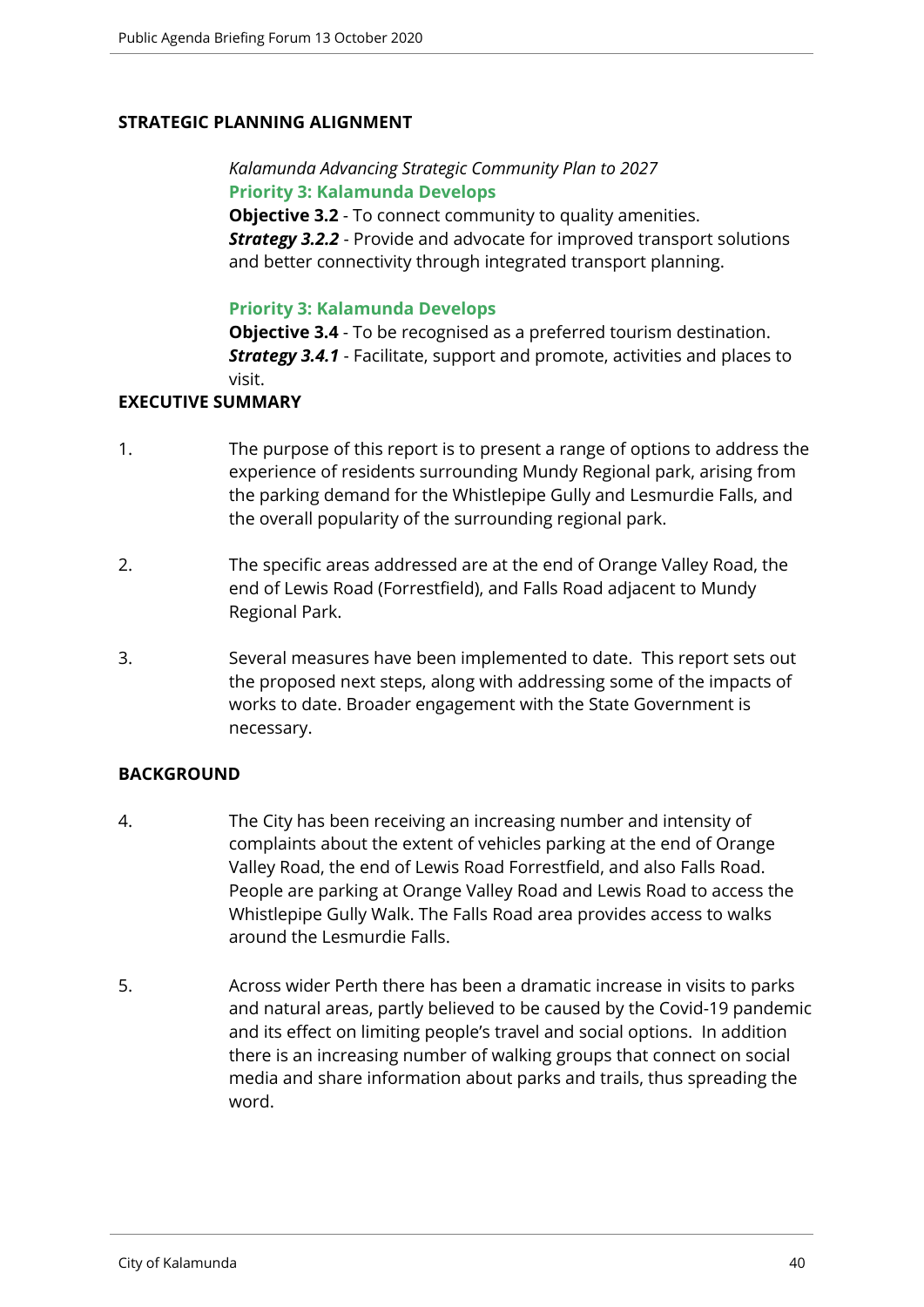- 6. In respect of the Whistlepipe Gully Walk in Mundy Regional Park, it is increasingly attractive, being dog-friendly and accessible (to some degree) at both ends, gentler gradients than Lesmurdie Falls, and very close to Perth city. The City of Kalamunda provides maps on its web site, and in the past has promoted access via the Lewis Road end, where there is a small area for parking.
- 7. Lesmurdie Falls continues to be a popular attraction in Perth with three separate carpark areas, public toilets, and well formed walking trail leading to a lookout at the top of the falls, a walk of only 350 metres.
- 8. The City of Kalamunda Tourism Development Strategy 2019-2025 identifies a number of relevant matters:
	- a) Mundy Regional Park and Whistlepipe Gully are listed under "Our Product", being recognised tourism features.
	- b) Inadequate parking and public transport is given as a constraint to developing tourism (across the City)
	- c) Parking for Lesmurdie Falls and Whistlepipe Gully from Forrestfield is described as "easy-to-access".
	- d) There is an identified Action to: "Increase parking facilities and accessibility:
		- Review and increase parking capacity at key attractions/points of interest and ensure cost-effective options to encourage longer stays, and
		- Develop facilities for coach/bus parking to encourage day trip excursions and work with DBCA to manage parking within National Parks."
- 9. In terms of related background, the parking spaces for Lesmurdie Falls were expanded in 2015 following a period of local complaints. The two gravel carparks north east of the main sealed carpark were constructed by community volunteers with privately raised funding, by the Friends of Upper Lesmurdie Falls Inc. These areas also have revegetation programs in place.
- 10. Both the Whistlepipe Gully Walk, and Lesmurdie Falls are within the Mundy Regional Park. The park is managed by the Department for Biodiversity, Conservation and Attractions (DBCA). The existing formed parking areas off Lewis Road and Falls Road are within the park area and so are managed by DBCA. Only the carpark at the end of Palm Terrace is managed by the City.
- 11. Plans showing the location of the walk, and photos showing the extent of parking problems at each location are shown in Attachments 1 & 2.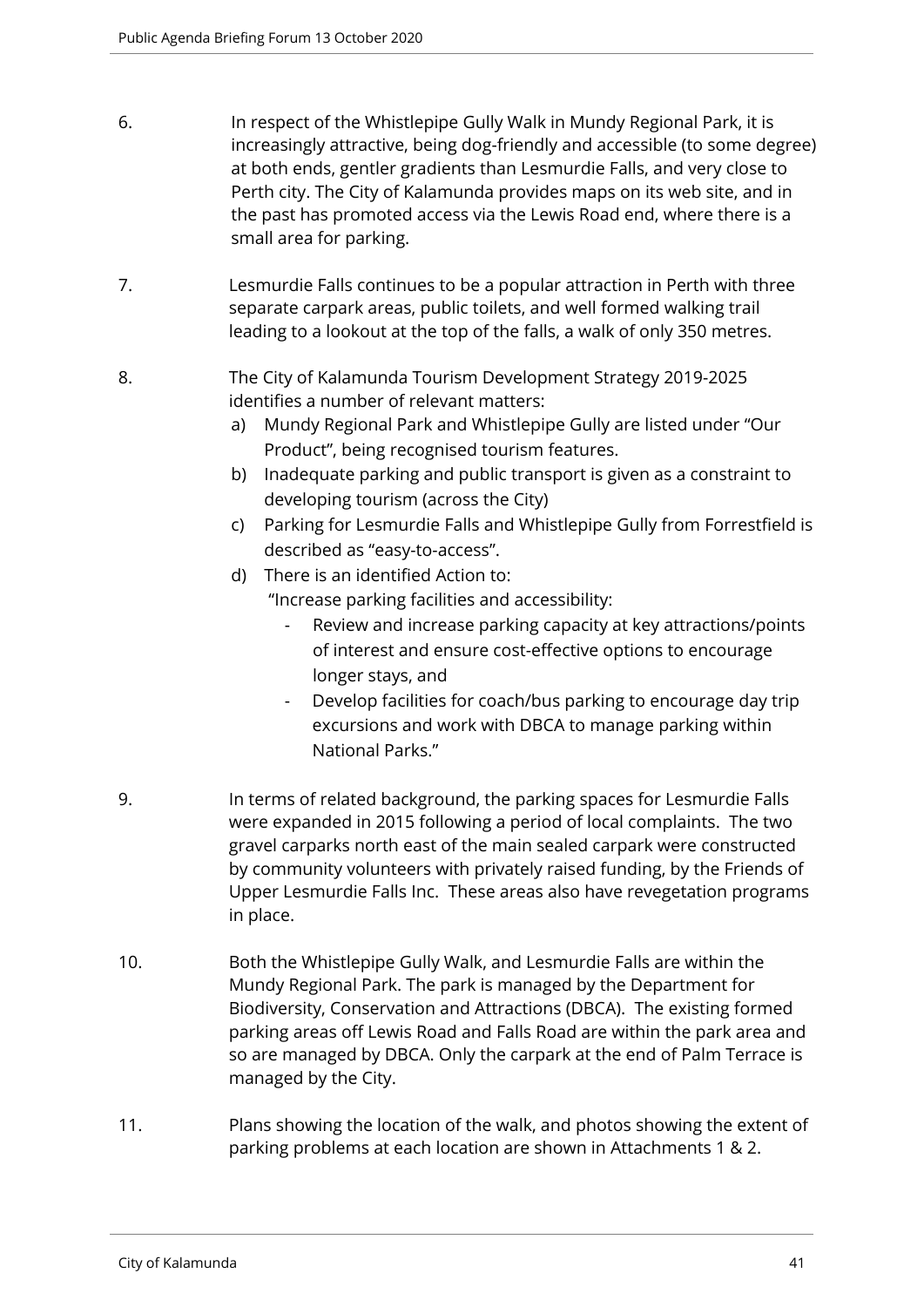- 12. The range of concerns that have been reported in recent times related to the increase in parked vehicles on Orange Valley Road, include:
	- a) a need for public toilets;
	- b) visibility for traffic, and road safety;
	- c) loss of amenity for residents;
	- d) degrading road quality;
	- e) concerns over service vehicle access such as rubbish trucks and emergency vehicles if the road is blocked with parked cars; and
	- f) known nesting area for blue wrens at the western end of the road.
- 13. The range of concerns for Lewis Road also arising from the increase in parked vehicles included:
	- a) people driving into private property to park;
	- b) people using crossovers to turn around in, and parking across them;
	- c) lack of public toilets;
	- d) concerns over service vehicle access such as rubbish trucks and emergency vehicles if the road is blocked with parked cars; and
	- e) the narrow road being able to support safe parking on one side only, with visibility problems for traffic, road safety, and pedestrians.
- 14. There are other areas around the Mundy Regional Park where parking problems have arisen however they are not believed to be at the scale of the above three areas.
- 15. Orange Valley Road, west of Betti Road, is a short length of sealed and kerbed road, 5.1 metres wide. A cul-de-sac at the end is undersized based on current standards, and waste trucks are known to use the park maintenance access driveway to turn around. There is no formal parking area at the end of Orange Valley Road. There is a small gravel area to the south that forms part of the firebreak and maintenance access to the park. Any people that park here will be obstructing the emergency access point. Most of the road has trees and vegetation growing along the verge, which limits parking options.
- 16. In terms of related background, the parking spaces for Lesmurdie Falls were expanded in 2015 following a period of local complaints. The two gravel carparks north east of the main sealed carpark were constructed by community volunteers with privately raised funding, by the Friends of Upper Lesmurdie Falls Inc. These areas also have revegetation programs in place.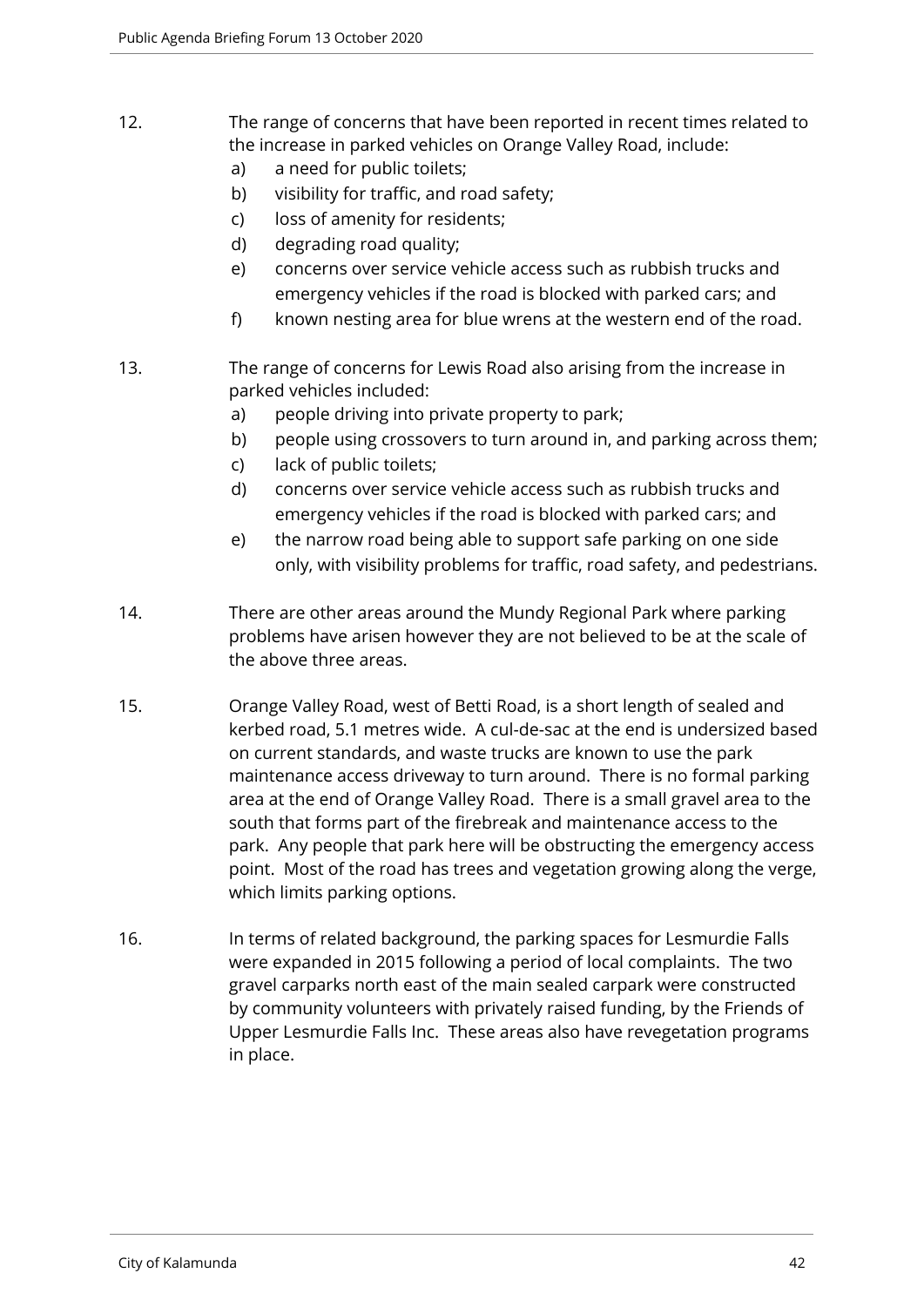- 17. Both the Whistlepipe Gully Walk, and Lesmurdie Falls are within the Mundy Regional Park. The park is managed by the Department for Biodiversity, Conservation and Attractions (DBCA). The existing formed parking areas off Lewis Road and Falls Road are within the park area and so are managed by DBCA. Only the carpark at the end of Palm Terrace is managed by the City.
- 18. Plans showing the location of the walk, and photos showing the extent of parking problems at each location are shown in Attachments 1 & 2.
- 19. Orange Valley Road provides access to the east, top end of the Whistlepipe Gully Walk, which is perhaps the prettier end of the walk with larger trees providing shade. The track here gradually slopes to the west, and a bridge crosses the gully a little further down, providing a convenient loop for walkers.
- 20. In May 2019, the City installed no stopping signs in the cul-de-sac at the western end of Orange Valley Road. In August this year further parking control signs were installed. They set 'No parking on road or verge' on the northern side, and 'No parking on verge' on the southern side, thus permitted parking is only along the kerb on the south side of the road and not where it conflicts with the intersection of Betti Road or residents' driveways.
- 21. Lewis Road, Forrestfield, is a long sealed and unkerbed road, 6.1 metres wide. There is no formed cul-de-sac at the end, as the road seal turns to the east and becomes a small parking area within the Mundy Regional Park. When parking demand is high, people use private crossovers to turn around in, and may even drive into private property. The road has trees and vegetation that limit parking on the west side, while a deep drainage gully on the east side limits the extent of road shoulder that can be parked on.
- 22. Lewis Road provides the preferred access point to the bottom, western end of the Whistlepipe Gully Walk. The walk from here however is not appealing as initially walkers must traverse up a long exposed maintenance track before reaching the rocky features and larger trees.
- 23. In August this year, no parking signs were installed on the west side of Lewis Road, Forrestfield. The 'No parking on the road or verge' controls run approximately 400 metres from the north end of Lewis Road. Thus permitted parking will only exist along the east side of Lewis Road, and within the Mundy Regional Park at the small existing sealed carpark.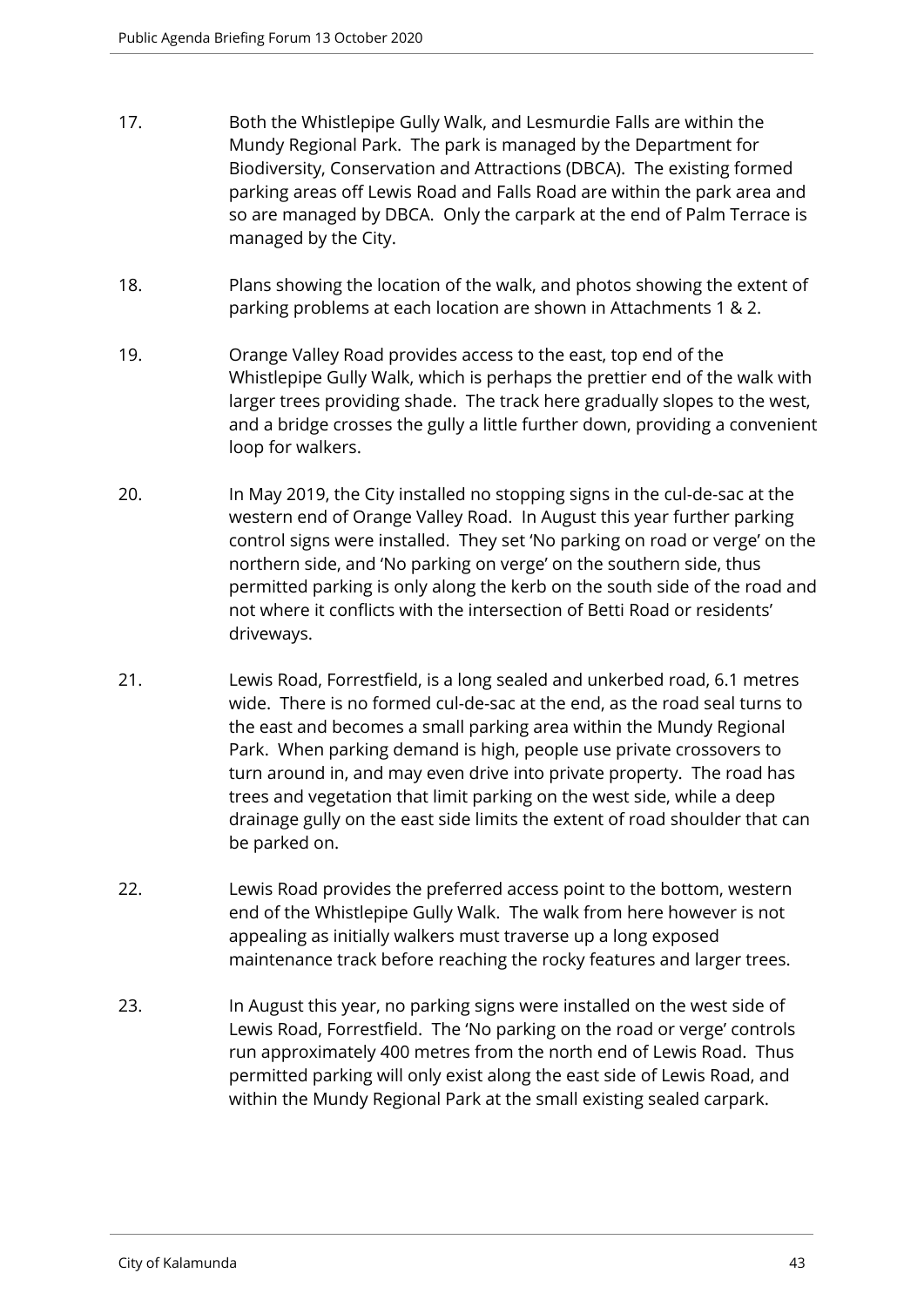- 24. Falls Road, adjacent to the parking areas for Lesmurdie Falls, has also seen an increase in parking demand. The highest parking demand is demonstrated in the photos in Attachment 2. Falls Road is a 6.8 metre wide sealed road with solid white centreline along most of its length (within the area of the Mundy Regional Park). There is also a concrete footpath on the north side, connecting to the main sealed carpark in the park.
- 25. At Falls Road, the solid white centreline prevents vehicles from legally passing along the sloped and curving road. This line also prevents legally parking in the road as under the Road Traffic Code a parked vehicle must provide a minimum of three metres of space for legal passing. The solid centreline prevents this legal passing.
- 26. In response to the parking concerns, the City's Rangers have been undertaking many additional patrols to the end of Orange Valley Road and Lewis Road:
	- a) on Falls Road, 10 complaints have been received regarding parking in 2019 and 2020. During 2019 the City issued 3 infringements. In 2020 to date, the City has issued 11 cautions and 18 infringements
	- b) on Lewis Road, 11 complaints have been received regarding parking in 2019 and 2020. During 2019 the City issued 1 infringement. In 2020 to date, the City has issued 11 cautions and 4 infringements. The infringements have only been issued following the installation of the new signs in August; and
	- c) on Orange Valley Road, 25 complaints have been received regarding parking in 2019 and 2020. During 2019 the City issued 23 cautions and 97 infringements. In 2020 to date, the City has issued 28 cautions and 127 infringements.
- 27. On 8 June 2020 the City wrote formally to the Hon. Stephen Dawson (Minister for the Environment), the Hon. Paul Papalia (Minister for Tourism), and Mr Matthew Hughes, Member for Kalamunda, requesting assistance in the provision of improved parking facilities.
- 28. The Hon. Stephen Dawson responded that "DBCA recommends the promotion of the trail by the City of Kalamunda be reduced particularly for the upcoming busy spring period, and that any promotion of walking trails in Mundy Regional Park focus on trails with adequate car parking and visitor facilities."
- 29. The City is yet to receive any commitments offered by the Honourable members to improve parking facilities or make other changes.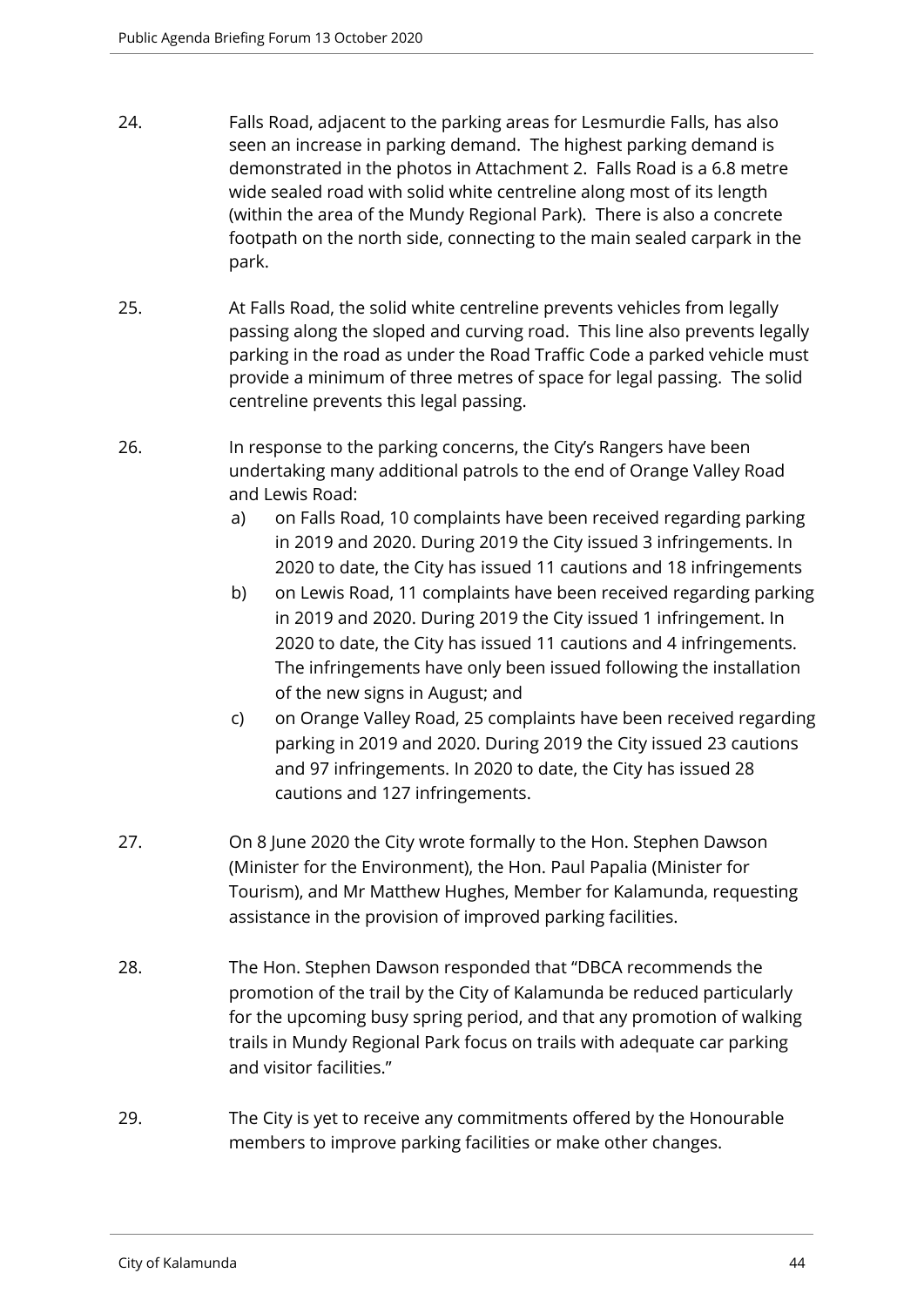- 30. The City also enquired with the Public Transport Authority (PTA) on the possibility of re-routing a bus service to include Falls Road near the Lesmurdie Falls carparks. This may alleviate local parking problems if people are able to take public transport. The PTA advice was that this is not viable as the popular times for visiting the park is in the off peak so there are less bus services. Priority for new routes is given to new subdivision areas with higher populations.
- 31. In 2020 the City undertook community engagement to clearly understand the position of the community and the extent of the impacts in regards to Whistlepipe.
- 32. Over a number of years improvements have been made to the falls Road area, including the addition of two 'overflow' car parks as a part of the Friends of Upper Lesmurdie Falls rehabilitation project, of which the City was a partner.

## **DETAILS AND ANALYSIS**

- 33. A further series of 'No stopping' yellow lines are planned to be installed in Orange Valley Road to reinforce that parking in front of crossovers and on the corners is not permitted.
- 34. The allowance of parking on one side of the road recognises that for both Orange Valley Road and Lewis Road the sealed road is narrow. Controlling parking to one side ensures drivers only park (legally) on that one side. Parking on the one side will still reduce the passing space to between three and four metres, allowing only one-way traffic in places.
- 35. Any introduction of parking controls in locations such as this will create flow-on effects as visitors seek to park nearby, or at other locations to access the park.
- 36. Parking options have been discussed with DBCA, whom manage the Mundy Regional Park. Some results of that are:
	- a) Although there is a separately owned lot of land at the end of the Orange Valley Road cul-de-sac, the State Governments position is that it will not suit additional parking due to its isolation. There needs to be passive surveillance to prevent illicit activities (drug use, drinking etc).
	- b) Additional parking could be provided on the verge of Alpine Road, if the DBCA were able to provide improved trail signs connecting that location to the Whistlepipe Gully. This would require a small scale of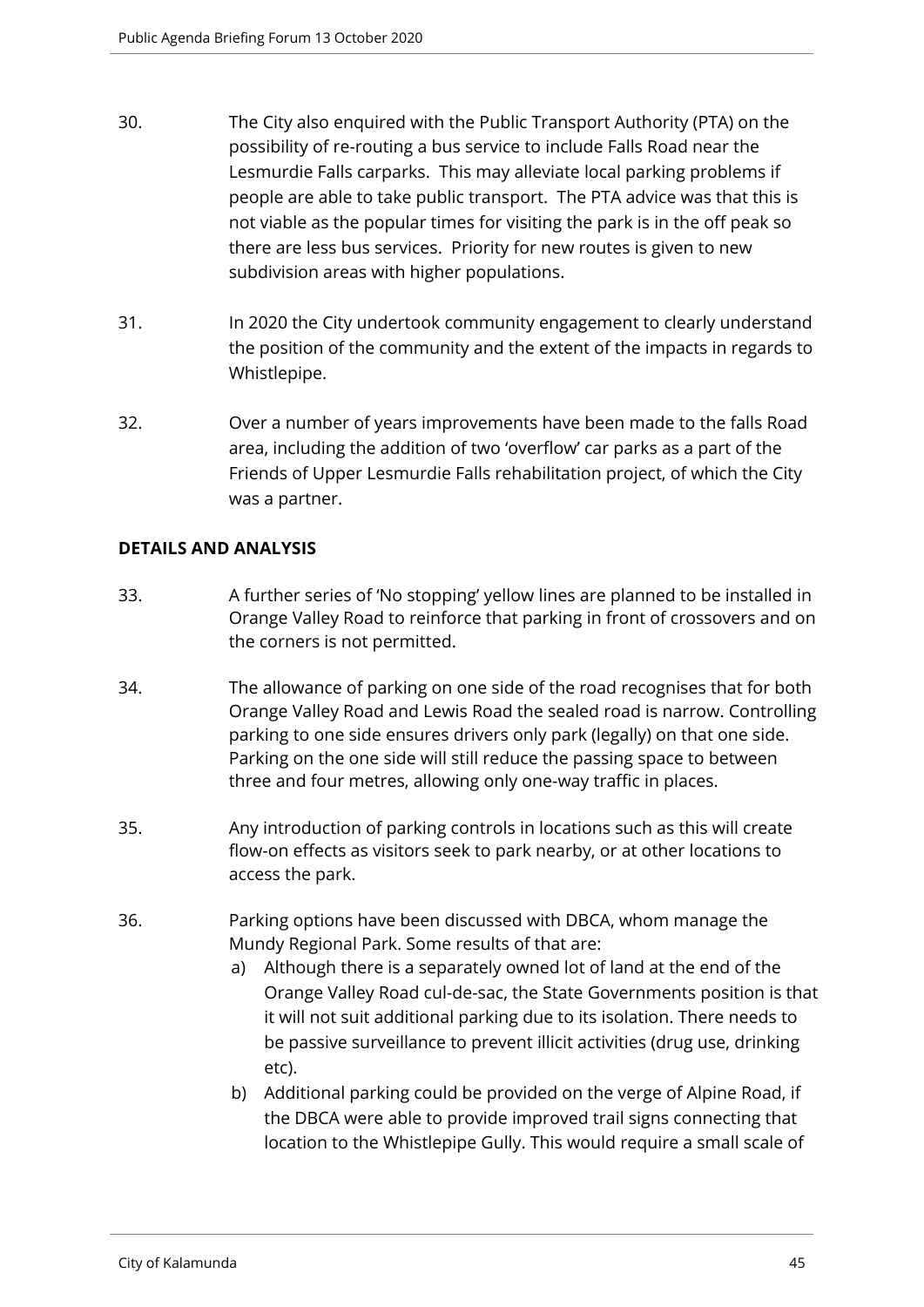funding to formalise the parking. It is not known if this would reduce the impact on OVR.

- c) There is limited space to improve parking at the Lewis Road end.
- d) The State Government agencies have asked that any interested parties promote access to Whistlepipe Gully from Lewis Road (which the City does).
- e) A consultant will be appointed by them later this year (anticipate October-November) to design improvements to the Lewis Road and Falls Road parking. It is unlikely that this will significantly increase the number of parking bays.
- 37. The City undertook community engagement in June and July 2020. Surveys were sent to residents and property owners within a 400 metre radius of the ends of Lewis Road and Orange Valley Road. The survey was also available on the City of Kalamunda's engagement portal.
- 38. The City received 61 responses to the survey, with the following being the key results:
	- a) 42 respondents Strongly Agreed or Agreed there was a parking and traffic problem that needed addressing, 9 Strongly Disagreed or Disagreed,
	- b) 24 respondents Strongly Agreed or Agreed that they were supportive of on street parking, while 29 Strongly Disagreed or Disagreed,
	- c) 30 respondents Strongly Agreed or Agreed they had no issues with walkers parking to go to the park, 19 Strongly Disagreed or Disagreed, and
	- d) 35 respondents Strongly Agreed or Agreed that DBCA should provide more parking, while 17 Strongly Disagreed or Disagreed.

# 39. Comments given with the surveys had common themes. The themes mentioned by more than three people were:

- a) Increase in rubbish, litter, and dog poo-bags, and request for more bins (7)
- b) The road being narrow, parked vehicles blocking the street, blocking sight lines, and road safety (8)
- c) Antisocial activity and thoughtless behaviour from some visitors (8)
- d) Increased parking causing detrimental impact to privacy and amenity (7)
- e) The parking causes a problem with access for emergency services or waste services vehicles (6)
- f) Need for a wider area park visiting and parking plan including signs and associated information (6)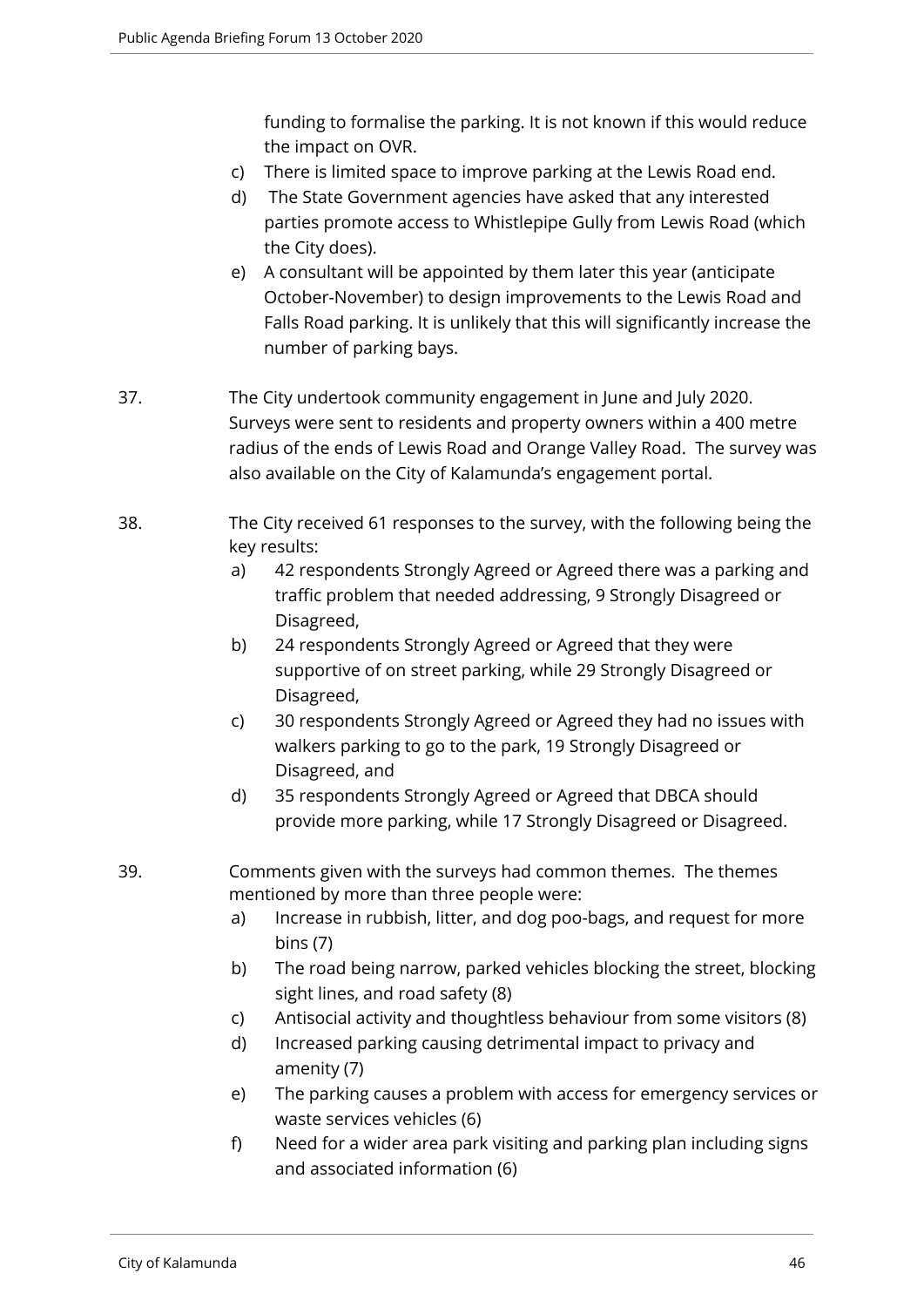- g) Use more space available off Lewis Road for parking, or use the lot at the end of OVR (4)
- h) Increasing use causing degradation of tracks and vegetation within the park (6)
- i) Dogs off lead causing a problem (4)
- 40. In response to the above themes, items (b) to (g) are addressed within this report. Items (a) and (h) can be raised with DBCA as part of a proposed parking strategy and their ongoing work in the park (refer Options below). Item (i) will be monitored by the City's Rangers.
- 41. The use of national and regional parks by the community appears to be a very popular pass time, with the State Government releasing its 10-year WA Hiking Strategy to ensure Western Australians continue to enjoy the great outdoors in a safe and sustainable way in June 2020.
- 42. The strategy is the first of its kind in the country and complements other trail strategies developed over the past 25 years in WA that focus on areas such as mountain biking and horse trails. It will focus on traditional bushwalking and the emerging growth area of trail running and will guide industry in the funding and development of hiking and trails for the next decade. The State Government has allocated \$250,000 over the next three years to encourage participation.
- 43. The strategy was developed by the Department of Local Government, Sport and Cultural Industries (DLGSC) and the Department of Biodiversity, Conservation and Attractions (DBCA), along with significant community input.
- 44. Minister Mick Murray said, "Our hiking trails experienced record levels of participation over April and May and we want to make sure Western Australians continue to enjoy hiking and trail running."
- 45. The City is of the view that a balance needs to be found in regard to the provision of infrastructure to accommodate visitors and locals to enjoy public places along with the protection of neighbourhood amenity.
- 46. The following paragraphs 47 to 57 outline the options that are being considered, and for which guidance is sought from the Council. Many of the options are not exclusive and can be implemented together.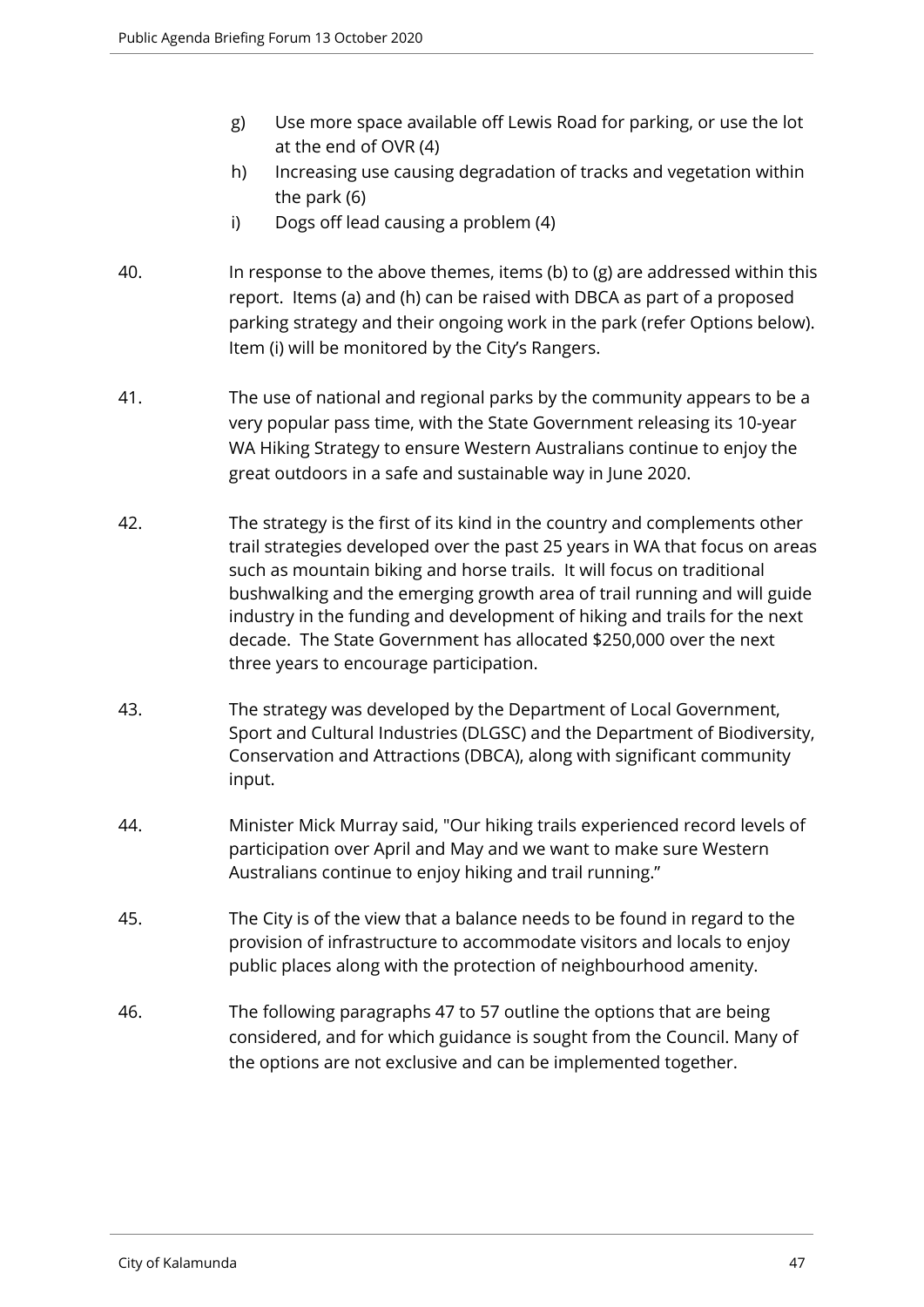| 47. | Option 1: Take no further action. A significant number of parking controls   |
|-----|------------------------------------------------------------------------------|
|     | have been installed and parking can now be managed through                   |
|     | compliance. Any further level of parking controls will cause flow-on effects |
|     | that may be worse than the original problem.                                 |

- 48. Option 2: Continue to pursue options with DBCA. Towards the end of 2020 the City will be advised of their plans to change the Lewis Road and Falls Road carparks, noting that these are unlikely to dramatically increase the number of parking bays.
- 49. Option 3: Install "Local Traffic Only" signs. Being not regulatory and ambiguous (everyone driving past such a sign considers themselves local traffic), these signs are generally ineffective.
- 50. Option 4: Provide residents and their visitors permits to park. This enables a higher level of parking controls in affected areas but does not change the demand for non-resident parking. Management of these sorts of schemes also places substantive burden on Administration.
- 51. Option 5: Support a specific road closure. Under the Local Government Act, Section 3.50, the City is able to close a road to "such other case .. as may be specified". The City could offer to close the end of Orange Valley Road so that only residents and their approved visitors could access it. There is however a danger in doing this, that a precedent is created which could be sought in a number of streets around the Park such as Honey Road, West Terrace, Falls Road etc. To action this option will require a separate Council report. It would also present similar enforcement challenges as exist with current parking restrictions.
- 52. Option 6: Explore other nearby locations for improved parking such as Alpine Road. Plan and fund improvements including better signs, and redirect people to these other areas to park and walk from.
- 53. Option 7: Improve the end of Lewis Road by constructing a cul-de-sac. A concept design has been prepared with an estimated cost of \$100,000 as shown in Attachment 6. The cul-de-sac provides a formal turnaround area before the carpark area, which will improve vehicle movement during busy periods. This will require funding through the capital works program.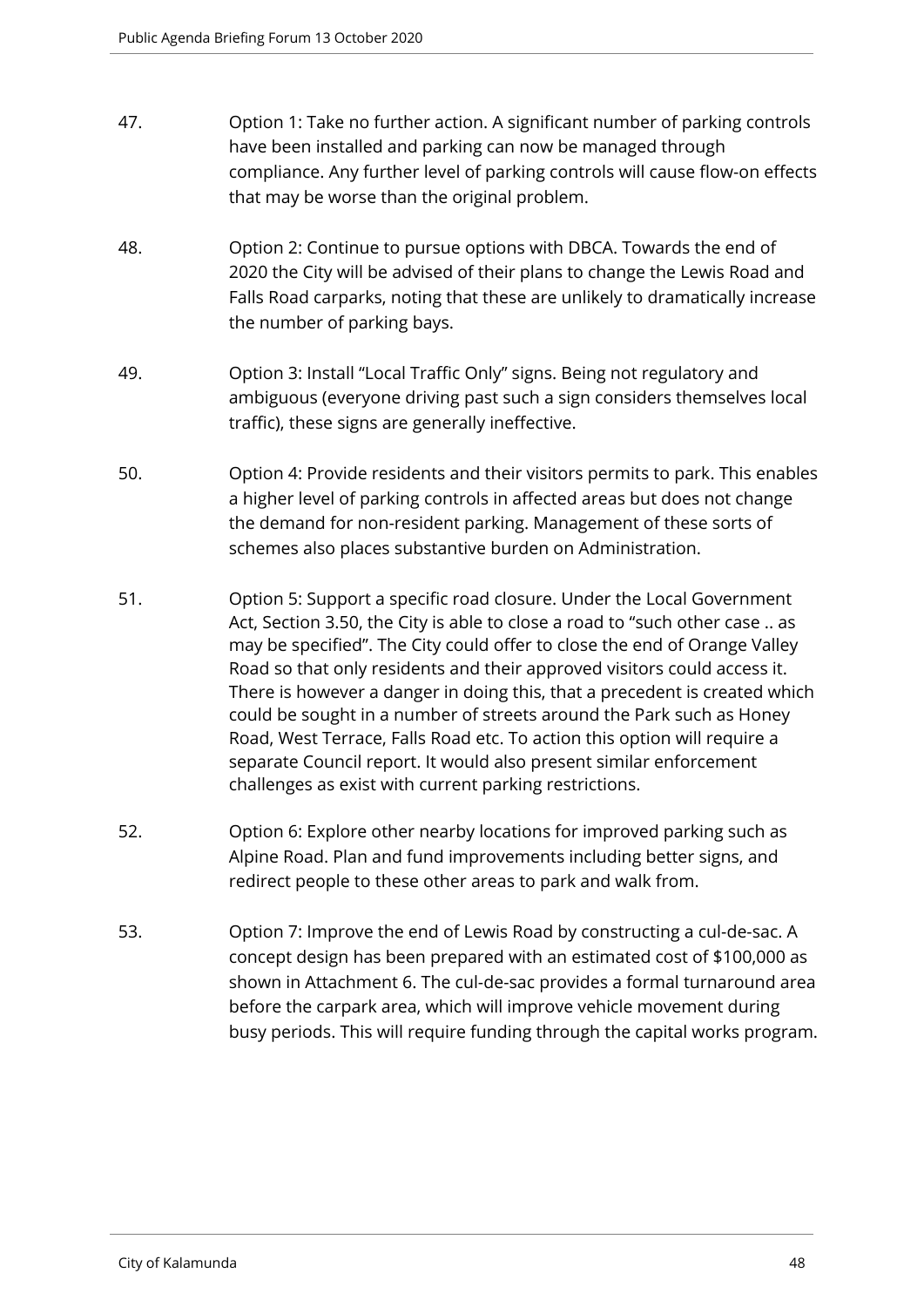- 54. Option 8: Construct additional parking. There are severe constraints to this option due to the number of trees in the verges and the topography of both Orange Valley Road and Lewis Road. The road reserves are also limited so this would need approval from DBCA to use some of their lands. They have already indicated they are not supportive of expanding their parking at either the Lewis Road or Orange Valley Road ends (the Lewis Road change being considered involves mostly reshaping the existing parking area).
- 55. In relation to this option 8, a concept design has been prepared by the City for parking embayments on Falls Road, to access the Lesmurdie Falls area. The concept is provided as Attachments 4 & 5. This will cost an estimated \$180,000. This treatment will be unlikely to improve the parking demand for Whistlepipe Gully as the gully is more than two kilometres' walk away from Falls Road.
- 56. Option 9: Prepare a strategy with the support of DBCA to improve signs, information, promotion and parking access to the Mundy Regional Park. By improving parking this does not necessarily mean providing more parking in congested areas but finding ways to reduce and spread the parking demand by having better information disseminated to visitors. The City is not presently resourced to deliver such a strategy internally, so will need assistance through a consultancy specialising in this area for approximately \$30,000.
- 57. Option 10: Advocate with Local Members of Parliament that a working group be established comprising City, State and Community stakeholders to determine if there is a set of outcomes that can be developed that meet the competing needs for access and amenity. It is noted that DBCA do maintain car parks and visitor facilities in other National and Regional reserves nearby (notably John Forrest in Shire of Mundaring and Ellis Brook in City of Gosnells) which provide good amenity without reducing local resident amenity.

## **APPLICABLE LAW**

- 58. The *Local Government Act 1995* covers the authority to limit a road to certain cases as may be specified.
- 59. The *Road Traffic Act 1974* and *Road Traffic Code 2000* cover the authority to regulate parking and driver activities.
- 60. The City of Kalamunda *Parking and Parking Facilities Local Law 2019* extends the authority of the City under the Road Traffic Code and the Local Government Act.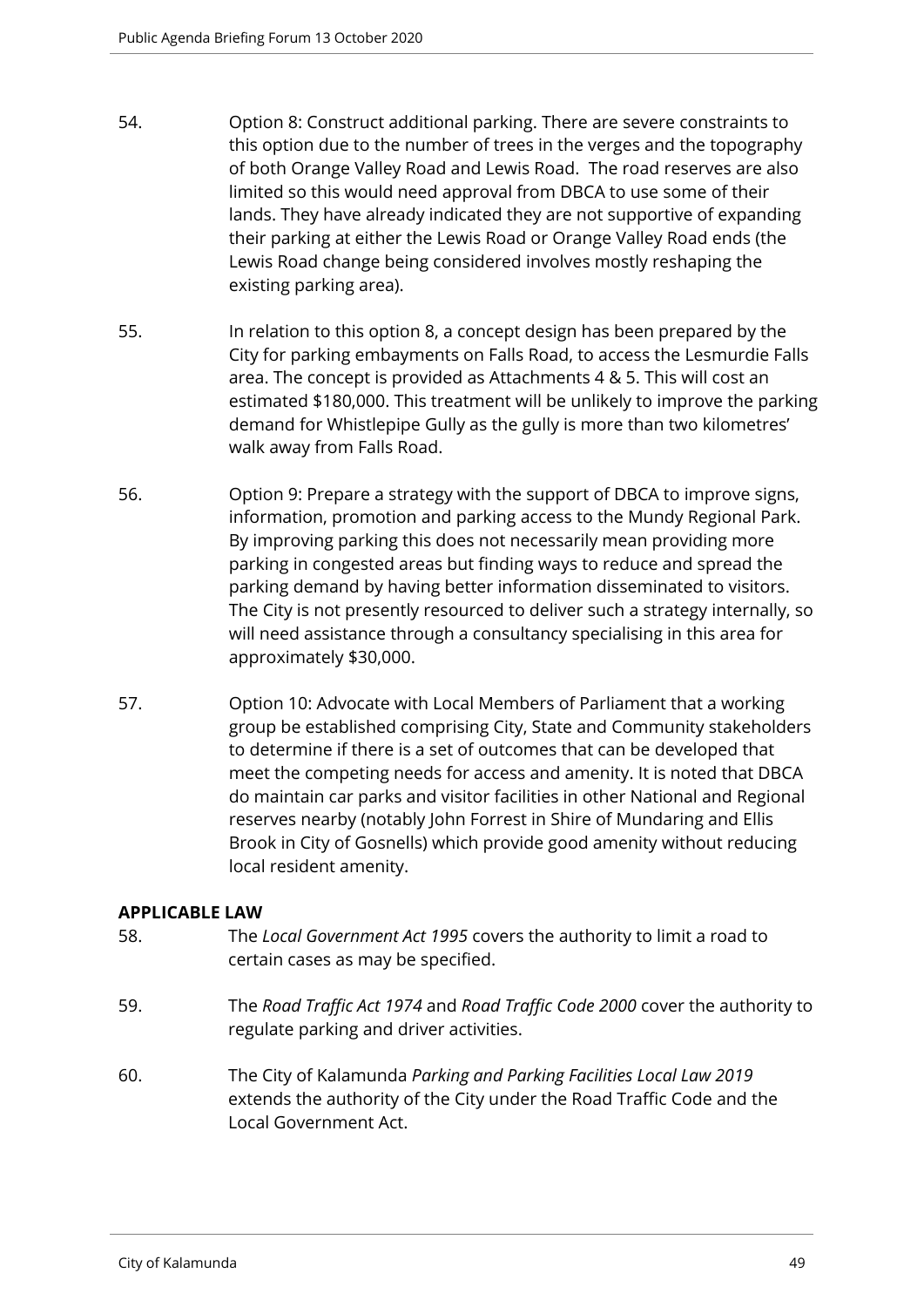## **APPLICABLE POLICY**

61. No policy.

## **STAKEHOLDER ENGAGEMENT**

- 62. Residents within 400 metres of the ends of Orange Valley Road and Lewis Road were consulted as outlined in the Details section of this report.
- 63. A number of individual residents including the Friends of Upper Lesmurdie Falls Group were consulted with at various times during 2019 and 2020.

# **FINANCIAL CONSIDERATIONS**

- 64. There are no financial implications arising directly from this report. The following projects can be considered for funding in the operating and capital works program:
	- a) Lewis Road cul-de-sac formation \$100,000
	- b) Falls Road embayment parking \$180,000
	- c) Parking and informing strategy \$30,000

## **SUSTAINABILITY**

- 65. As outlined in the Detail section of this report, an increase or decrease to visitors to the Mundy Regional Park will have a small intangible effect on the economic environment because there are no businesses directly affected.
- 66. The increasing parking is causing a decline in social amenity for residents in the affected streets.
- 67. An increase in visitors to the Park may cause a decline in environmental condition as trails become warn and vegetation is damaged, however this also enables more people to experience the natural environment and thus gain appreciation and awareness of it.

## **RISK MANAGEMENT**

| . .<br>۰<br>I<br>×<br>×<br>I<br>I<br>×<br>۰.<br>.,<br>۰. |  |
|----------------------------------------------------------|--|
|----------------------------------------------------------|--|

**Risk**: That parking demand continues or increases without the matching provision of infrastructure, causing a continuing decline in amenity for residents and resulting reputation to the City.

| Consequence                                   | Likelihood | Rating |
|-----------------------------------------------|------------|--------|
| Significant                                   | Unlikely   | Medium |
| <b>Action/Strategy</b>                        |            |        |
| Continue to enforce current parking controls. |            |        |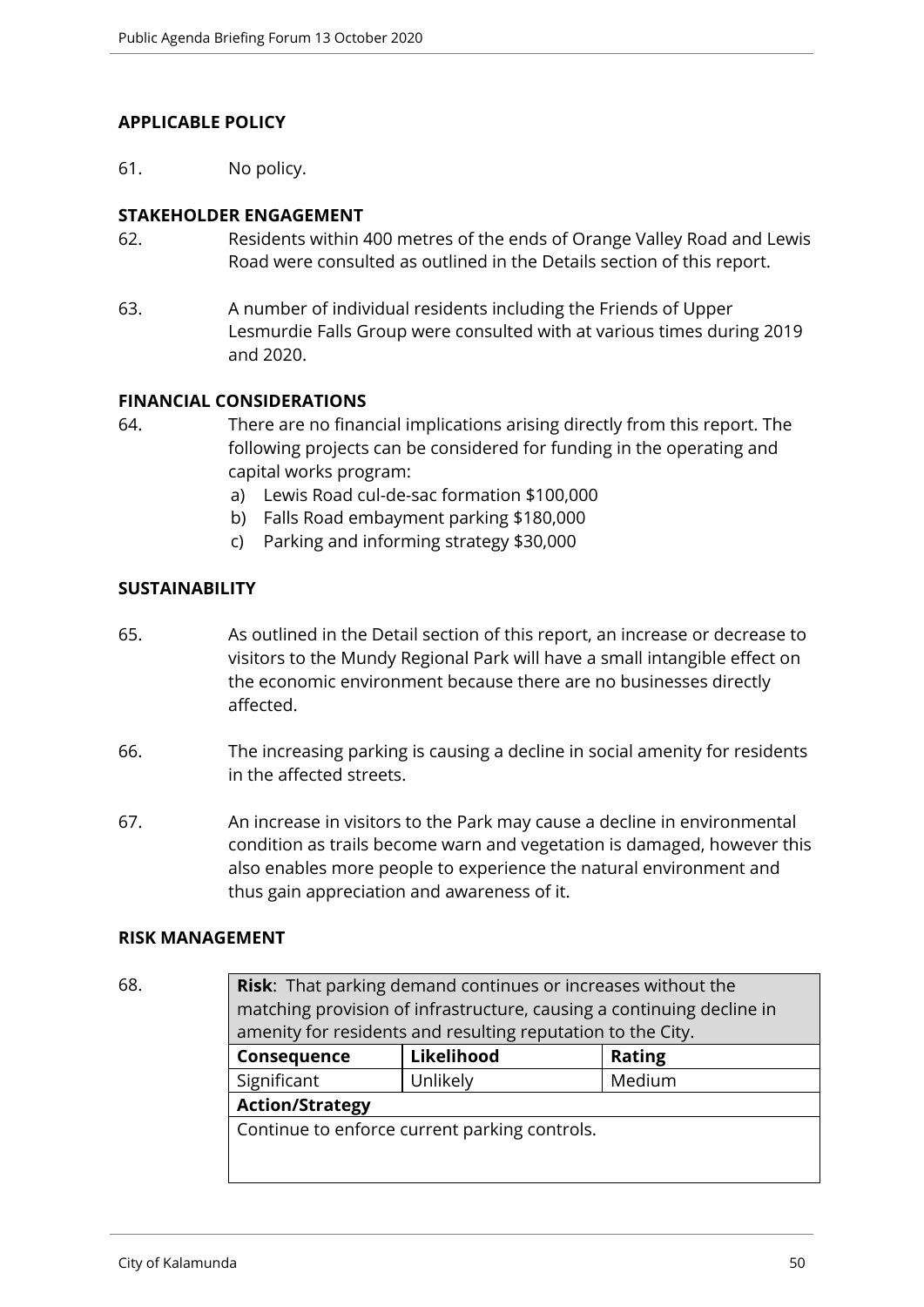## **CONCLUSION**

69. This matter presents the dichotomy of meeting residential amenity needs with the contrast of broader amenity for users of our nature reserves. It appears that a 'whole of stakeholder' approach is needed to determine if the situation can be improved.

## **Voting Requirements: Simple Majority**

## **RECOMMENDATION**

# That Council

- 1. NOTE the community consultation report regarding resident views on parking for the Whistlepipe Gully Walk.
- 2. ADVOCATE that a working group be established with City, State and Community Stakeholders to examine and report on matters surrounding access and amenity for National and Regional Reserves that have visitation impacting the amenity of local residents.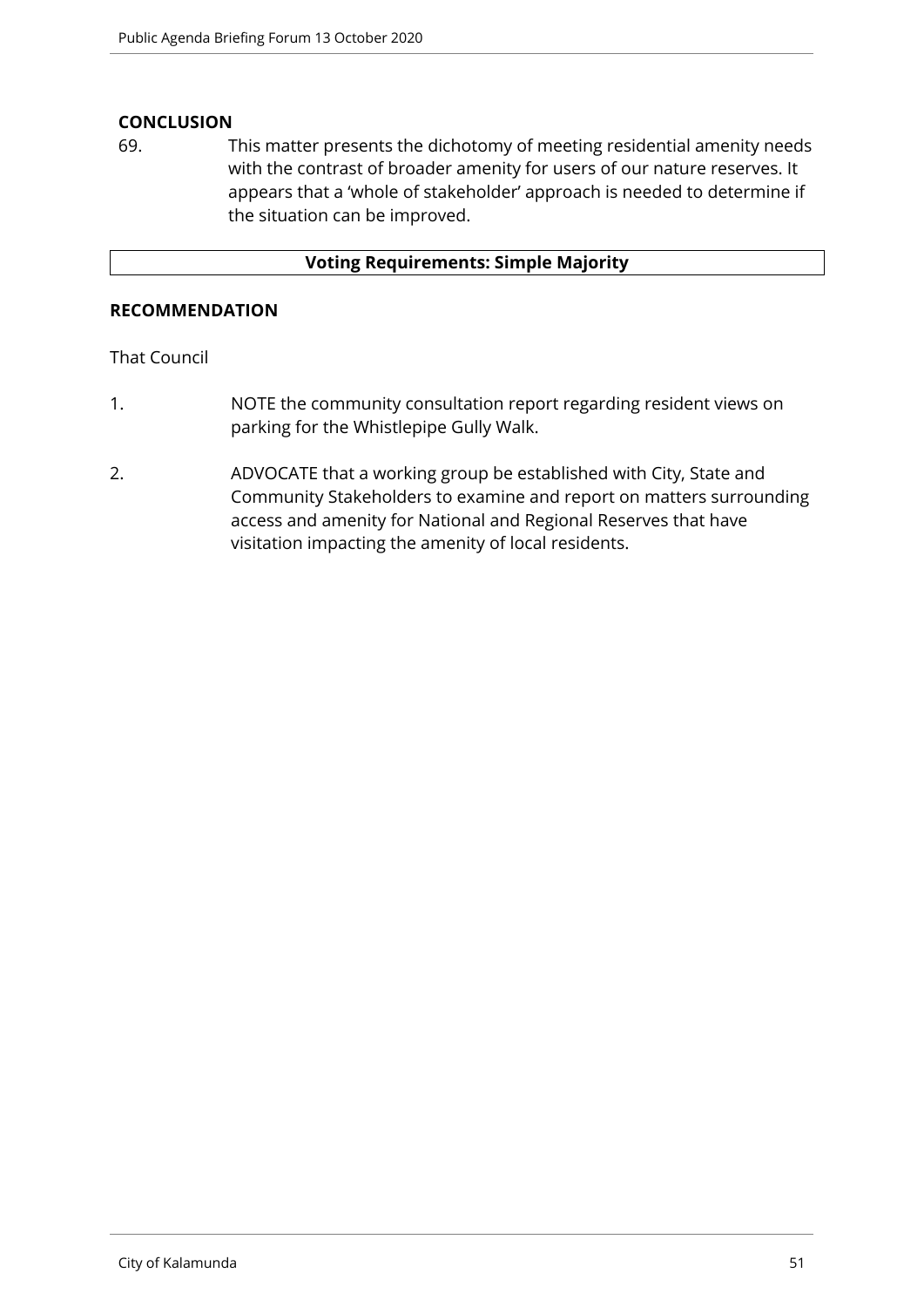# **10.2.5. Canning Road - Road Safety Investigation**

*Declaration of financial / conflict of interests to be recorded prior to dealing with each item.*

| Previous<br><b>Items</b>                                           | OCM 58/2013, OCM 177/2019, OCM 107/2018                                                                                                                                               |  |  |
|--------------------------------------------------------------------|---------------------------------------------------------------------------------------------------------------------------------------------------------------------------------------|--|--|
| Directorate<br><b>Business Unit</b><br>File Reference<br>Applicant | <b>Asset Services</b><br><b>Asset Planning</b><br>CN-01/GEN; CN-02/GEN<br>N/A                                                                                                         |  |  |
| Owner                                                              | N/A                                                                                                                                                                                   |  |  |
| Attachments                                                        | Canning Road - Road Safety Investigation DVC<br>1.<br>$[10.2.5.1 - 140 \text{ pages}]$<br>Canning Road - history of assessment as RAV route<br>2.<br>MRWA [ <b>10.2.5.2</b> - 1 page] |  |  |

## **TYPE OF REPORT**

| ⊠          | Advocacy    | When Council is advocating on behalf of the community to<br>another level of government/body/agency                                                                                                                                                                                                                                                                                                                                |
|------------|-------------|------------------------------------------------------------------------------------------------------------------------------------------------------------------------------------------------------------------------------------------------------------------------------------------------------------------------------------------------------------------------------------------------------------------------------------|
| <b>ASS</b> | Executive   | When Council is undertaking its substantive role of direction<br>setting and oversight (e.g. accepting tenders, adopting plans<br>and budgets                                                                                                                                                                                                                                                                                      |
| ⊠          | Information | For Council to note                                                                                                                                                                                                                                                                                                                                                                                                                |
| 図          | Legislative | Includes adopting Local Laws, Town Planning Schemes and<br>Policies. When Council determines a matter that directly<br>impacts a person's rights and interests where the principles of<br>natural justice apply. Examples include town planning<br>applications, building licences, other permits or licences<br>issued under other Legislation or matters that could be<br>subject to appeal to the State Administrative Tribunal |

## **STRATEGIC PLANNING ALIGNMENT**

*Kalamunda Advancing Strategic Community Plan to 2027* **Priority 3: Kalamunda Develops**

**Objective 3.2** - To connect community to quality amenities. *Strategy 3.2.2* - Provide and advocate for improved transport solutions and better connectivity through integrated transport planning.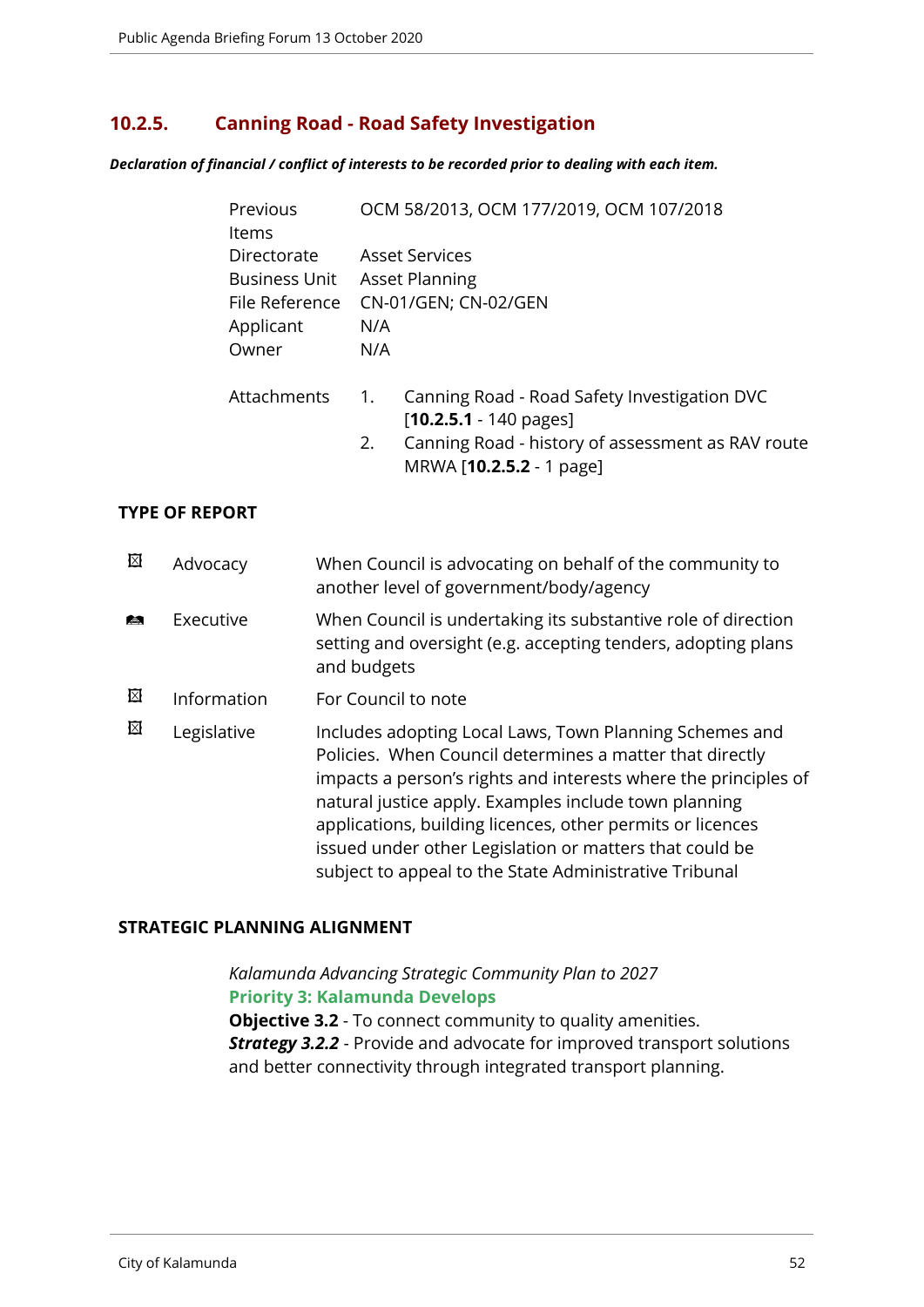# **EXECUTIVE SUMMARY**

- 1. The purpose of this report is to consider the Canning Road Road Safety Investigation (RSI), being a preliminary assessment of road safety concerns along Canning Road from Pomeroy Road to the City of Kalamunda's (City) southern boundary.
- 2. Donald Veal Consultants were appointed in 2019/20 to undertake this assessment, to address concerns regarding cycling, heavy vehicles and road safety that were identified in the City's Bicycle Plan 2017. A number of improvements have been recommended, totalling \$6.6 million. The predominate type of improvement is widening of the road shoulder and the protection or removal of roadside hazards.
- 3. Council is asked to endorse the RSI for the purposes of long term works programs and recommended actions as outlined in this report.

# **BACKGROUND**

- 4. The Council adopted the City of Kalamunda Bicycle Plan in 2018 (OCM 107/2018). This plan identified the concerns regarding cycling safety along Canning Road and Mundaring Weir Road.
- 5. A feature of the Bicycle Plan was the identification of the range of training routes used by cyclists and the amount of feedback received from the community regarding the safety of cyclists along those roads. A recommended project in the plan, arising from specific feedback during the consultation phase, was to undertake a specific investigation of road safety on Canning Road.
- 6. Funds were allocated in the 2019/20 operating budget to undertake the road safety investigation.
- 7. In 2013 and 2019, the Council has considered the possibility of Canning Road (Welshpool Road East to southern boundary) to be reclassified and the responsibility of the road transferred to Main Roads WA. Council reports OCM 58/2013 and OCM 177/2019 address this reclassification and realignment of the road reserve.
- 8. The implication of the road being reclassified is that the City need only undertake work in the short term that provides the highest safety benefit for its community and vulnerable road users. In the long term, the responsibility for further improvements will be assigned to Main Roads WA.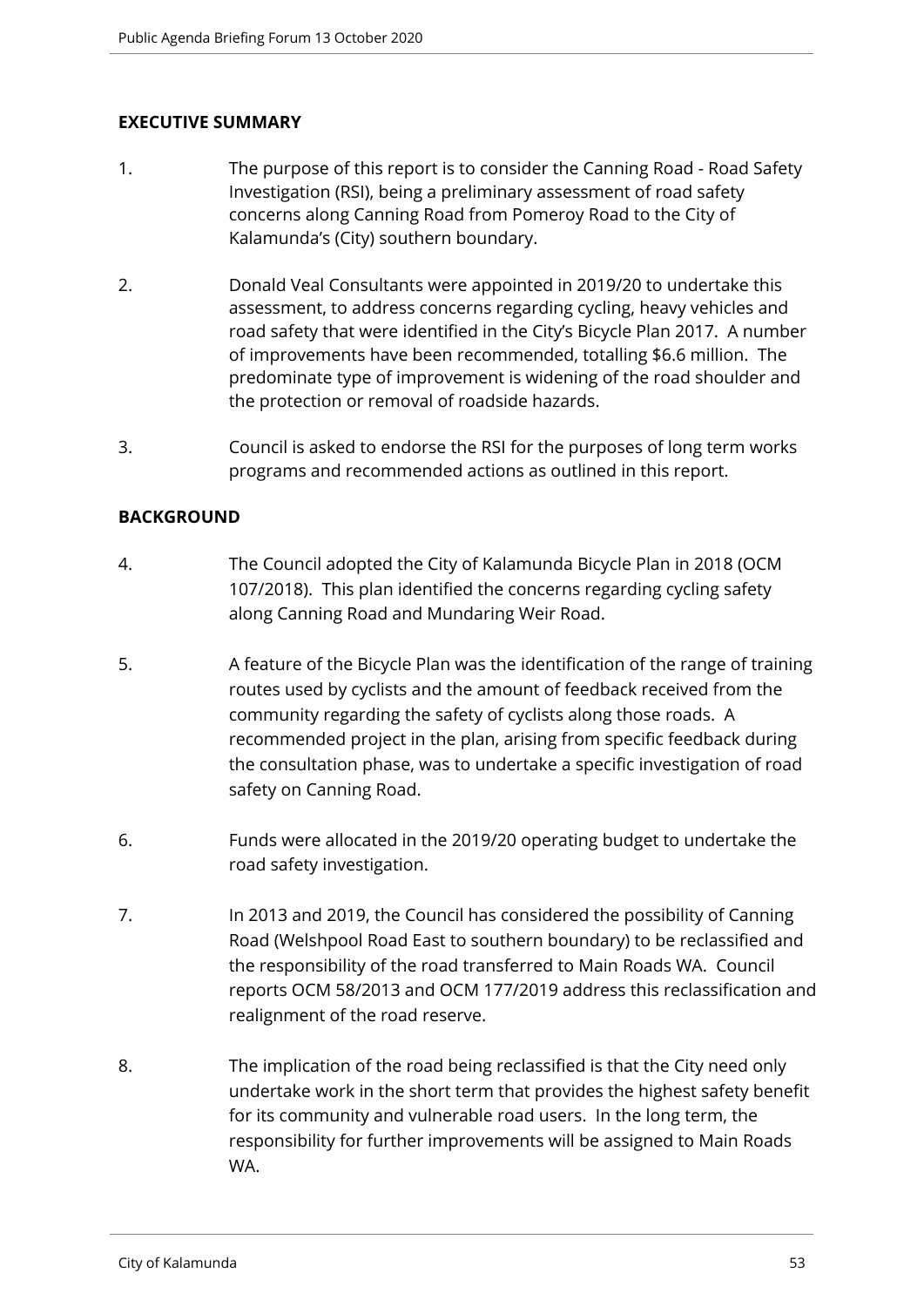## **DETAILS AND ANALYSIS**

- 9. The RSI is a preliminary assessment of the road corridor with a specific focus on road safety elements but not to the level of detail of a Road Safety Audit. The objective was to identify at a schematic level, the improvements needed to Canning Road and a suggestion on the priority of works. From this, the City intends to proceed to scope and design for higher priority improvements and seek funding.
- 10. Donald Veal Consultants (DVC) were appointed under a competitive quotation process with specification to undertake the work. This was funded under the City's operating budget in 2019/20. The subsequent site visits and assessments were undertaken through March to June 2020, with the final report provided in September 2020. This report is provided as Attachment 1.
- 11. An overarching theme of the assessment is to adopt a road safety safe systems approach. This considers the four elements of: safe speeds, safe vehicles, safe road environment and safe road use. Of specific importance to this report are:
	- a) the aim to improve road shoulder widths and designs, thus providing more space for cyclists; and
	- b) the aim to reduce roadside hazards for all road users.
- 12. The assessment considered road geometry, road capacity, crash history, heavy vehicles, pedestrians, cyclists and the roadside environment.
- 13. The RSI identified many roadside hazards along Canning Road, including:
	- a) lack of formed road shoulders that limit options for road users in the event of needing to correct their path or avoid hazards;
	- b) trees and vegetation creating non-frangible objects and sight obstructions;
	- c) power poles, drainage headwalls and other rigid structures within the clear zone;
	- d) steep batters ascending or descending from the road edge that reduce the space for road users to correct their path;
	- e) recent construction projects that have created hazards within the clear zone of the road; and
	- f) street lighting and guide posts in poor locations.
- 14. To identify what hazards need to be removed or protected in the road environment, reference is made to Austroads' Guide to Road Design and the Main Roads WA guidelines for clear zones. The assessment of the level of hazard and treatment is technical and specific to each location and hazard type.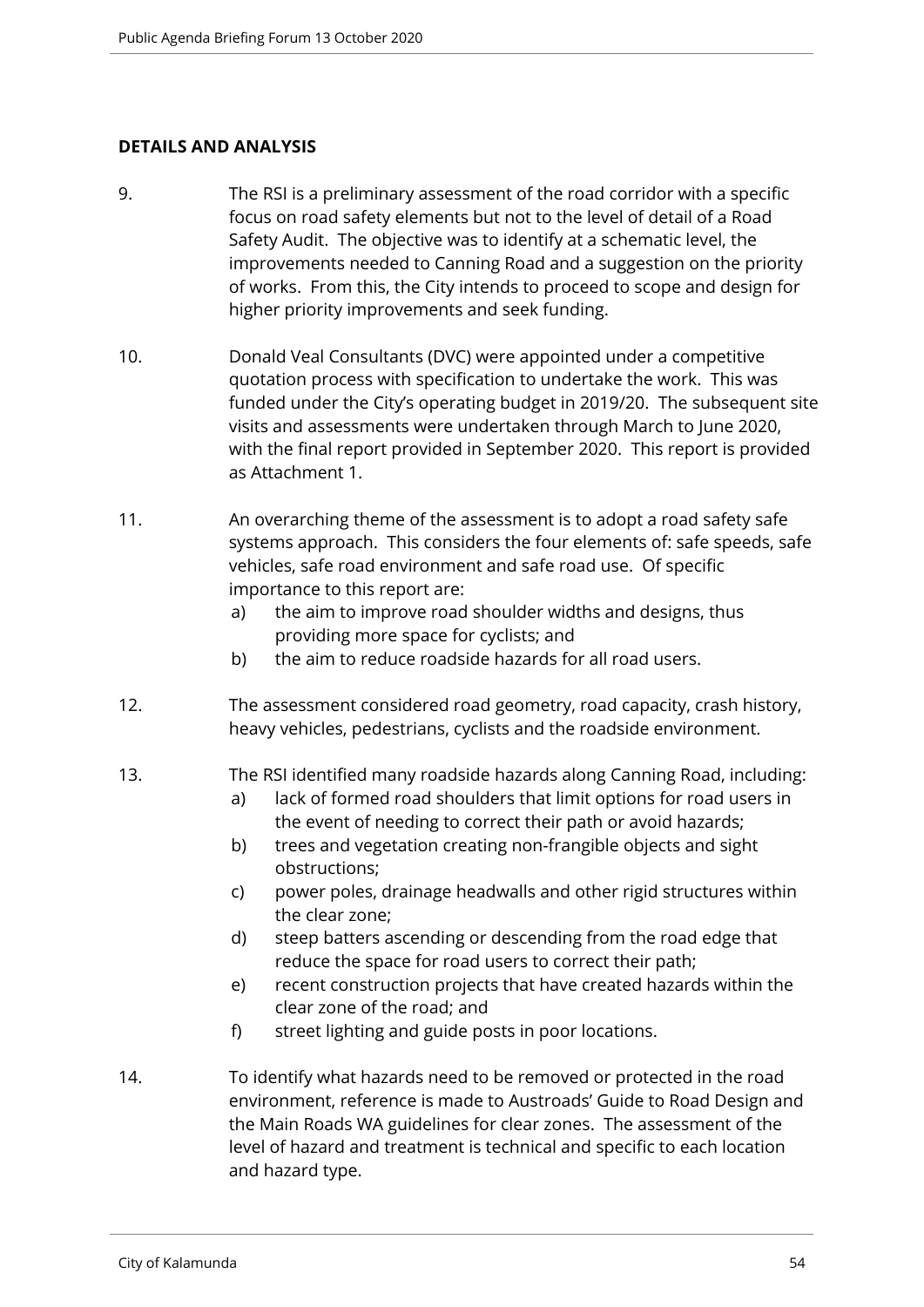- 15. For example, at a design speed of 80 km/hr, and up to 6,000 vehicles per day, a drop off the edge of the road of a 4:1 slope needs a clear zone of 4.5 metres. If this is not available, the slope must be protected by a barrier (such as a guard rail).
- 16. Some hazards such as small trees under 100mm diameter within the clear zone are considered frangible, will break on impact and so do not require removal as hazards. However, these same trees will eventually grow larger and then require removal or protection.
- 17. The RSI addressed the specific needs of different road users, specifically heavy vehicle operators, cyclists and briefly pedestrians.
- 18. From Welshpool Road East to the City's southern boundary, Canning Road is a Restricted Access Vehicle (RAV) 4 route, permitting trucks up to 27.5 metres long and 87.5 tonnes gross mass.
- 19. Main Roads WA manage RAV routes and they provided the following advice regarding Canning Road (see Attachment 2):

"Canning Road has been approved on the RAV Network 4 since the commencement of the RAV Network Framework in 2006. Prior to this the use of the road by RAV vehicles would have been approved on individual permits and in 2006 it automatically transitioned onto the RAV Network Framework."

and

"Canning Road forms an important strategic freight route for access between the Perth metropolitan area and the Wheatbelt region, with Canning Road linking to Welshpool Road East as one of the few routes were laden decent is permitted into Perth. For this reason, the freight role of the current RAV 4 network must not be compromised or adversely affected by any interim improvements for cycling."

20. The function and RAV route needed as described by Main Roads WA is supported by the City. In this respect the RSI aims to identify improvements for all road users. The only improvement that may not benefit drivers and RAV operators, in particular, is the proposed speed zone reductions (refer below). If the speed zone was reduced to 70 km/hr along the entire length, it will take a driver at the speed limit, with no intersection delays, an estimated one minute and 24 seconds longer to travel from Pomeroy Road to the southern boundary. RAV operators will only travel on Canning Road to and from Welshpool Road East.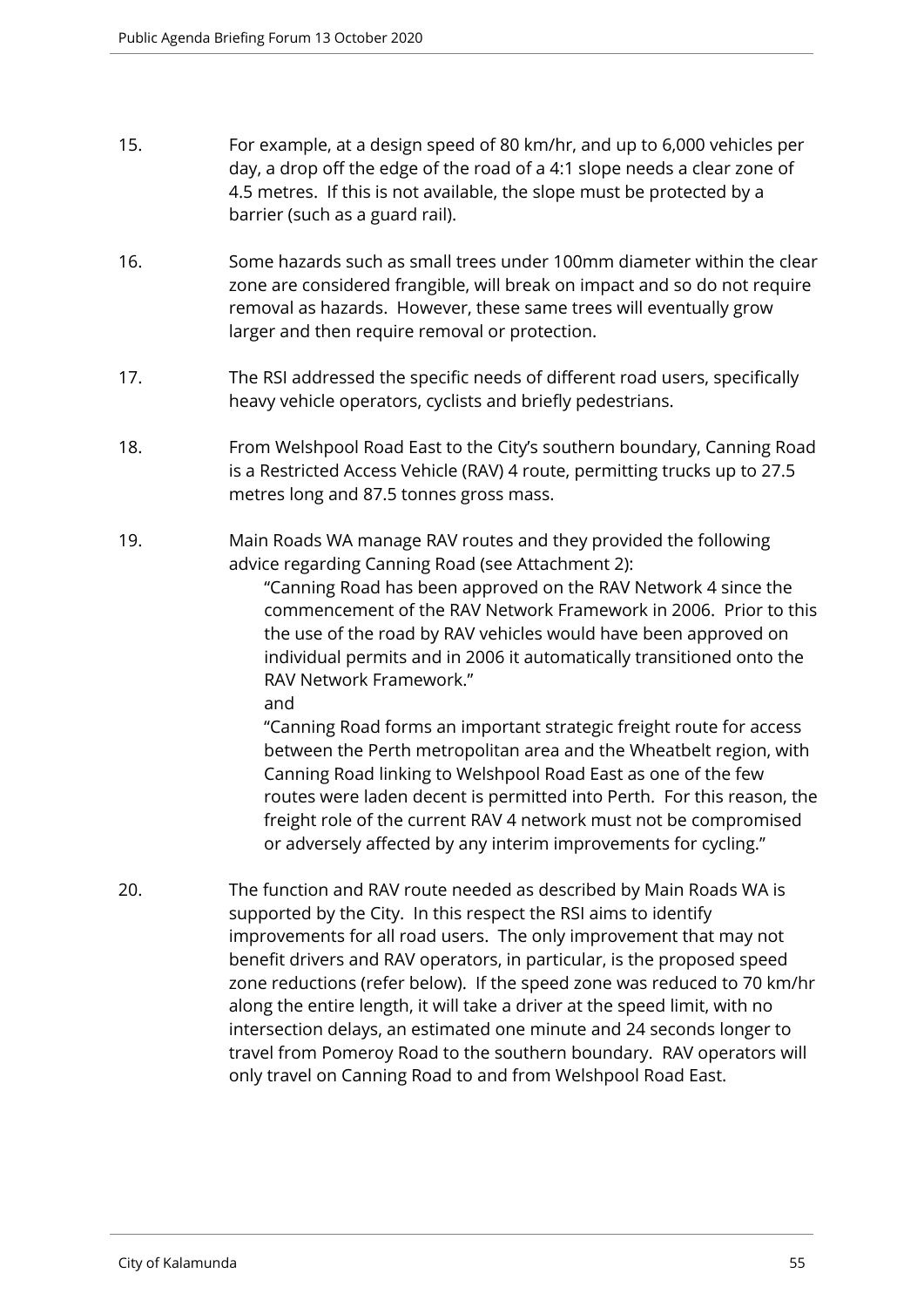- 21. As stated in the Background, the reason for undertaking this RSI was to address the concerns raised for cyclists on Canning Road. Canning Road is a known route for cyclists training for long distance events, as it provides access to the wider Bickley, Carmel and Pickering Brook areas, and Welshpool Road East. The RSI identified many areas where cyclists are not supported at a basic level, with examples such as:
	- a) a kerb on the edge of seal, barriers, drop-offs, and lack of road shoulders that prevents cyclists from leaving the road edge safely if needed; and
	- b) lack of cycling support coinciding with no-passing areas so that drivers are forced to wait behind cyclists and can become frustrated and take risks.
- 22. The RSI does not propose to construct cycling lanes as the assessment of need for such was not within the scope of the report. Instead, the construction of road shoulders and widening of the sealed lanes are intended to provide for more shoulder space for cyclists.
- 23. Pedestrians are not specifically addressed in the report as there are no areas generating notable pedestrian activity. An improvement to the road shoulders and roadside environment will also benefit pedestrians.
- 24. Following the identification of the range of road safety concerns, the RSI has identified a number of treatments.
- 25. The notable intersection issues that have been identified are:
	- a) Canning Mills Road poor visibility and sub-standard barrier. This intersection is already planned for an upgrade in 2021/22, subject to land acquisition;
	- b) Masonmill Road removal of vegetation to improve sight lines and closure of the northern intersection to remove a sight line problem for vehicles exiting onto Canning Road, looking south;
	- c) Giumelli service road need to improve access control signs; and
	- d) Pickering Brook Road a need for further improvements to address the turning movements of RAVs. The RSI has suggested a realignment of the intersection to improve the geometry and space.
- 26. The scale of improvements that are needed along the road are represented in the concept cross sections in pages 116 to 120 of the RSI. The improvements include widening road lanes to 3.5 metres minimum, defining road shoulders of 2.0 metres typical, identifying where guard rails will be needed or hazards removed, and in some cases realigning the road centreline within the road reserve. The specific changes along each section will be subject to detailed design.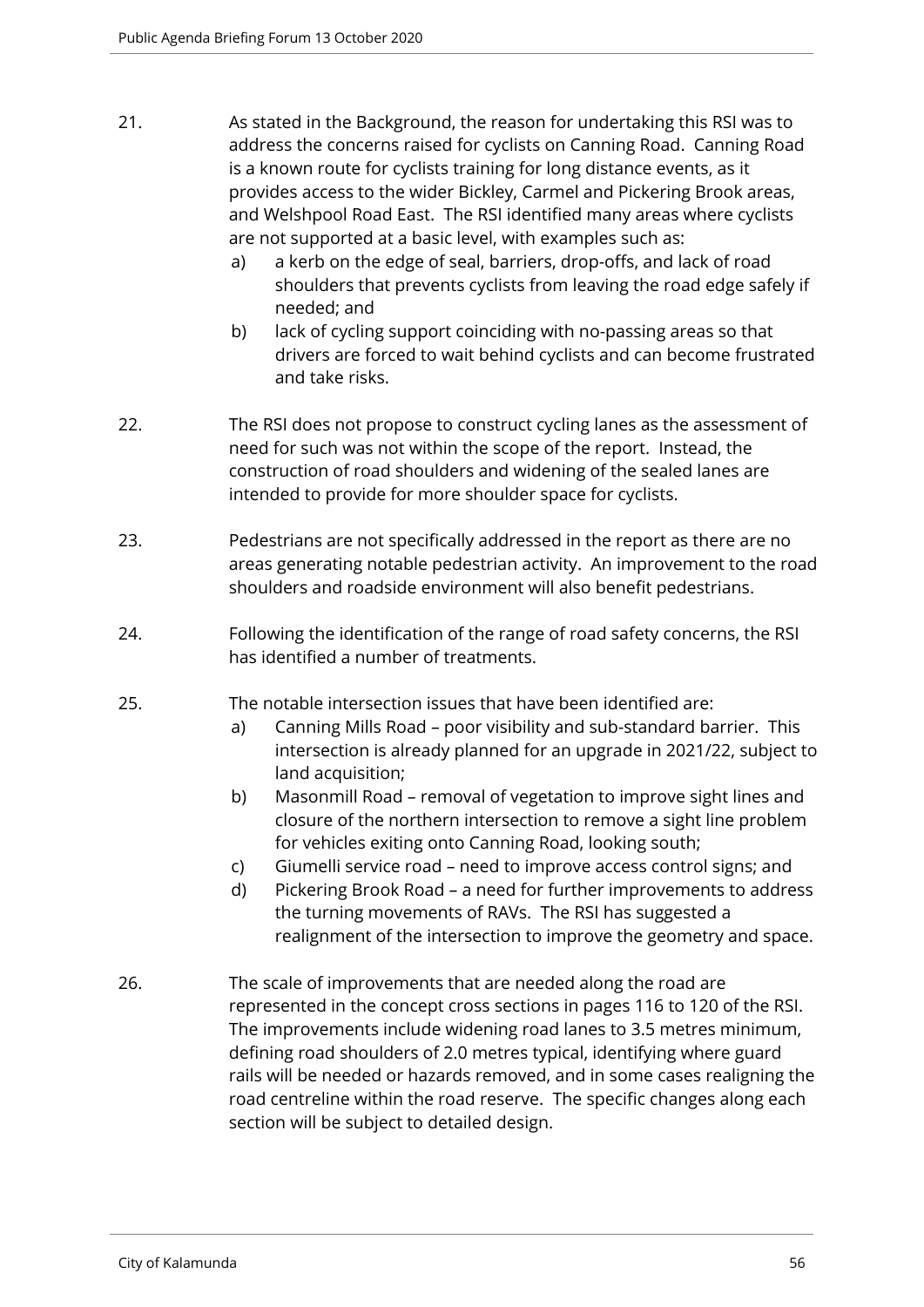- 27. The RSI also identifies the potential to seek a common speed zoning all along Canning Road and 70 km/hr is recommended. The City recommends the following changes:
	- a) Pomeroy to Welshpool Road East (1.31km) remain at 70 km/hr;
	- b) Welshpool Road East to Glenisla Road (2.97km) currently at 80 km/hr, aim to change to 70 km/hr. This will take a complying driver an estimated 19 seconds longer to travel the length;
	- c) Glenisla Road to Pickering Brook Road (0.92km) remain at 70 km/hr; and
	- d) Pickering Brook Road to the City's southern boundary (5.71km) currently at 90 km/hr, aim to change to 80 km/hr. In this respect, the City can request 70 km/r however the traffic data may preclude this result. A reduction to 80 km/hr will take a complying driver an estimated 29 seconds longer, while a reduction to 70 km/hr will take 65 seconds longer.
- 28. Given the function of the road as a regional distributor, the length, and being a RAV route, the movement of vehicles becomes a priority. It is unlikely that given these factors, MRWA will approve a blanket reduction. The City will therefore proceed on the basis of rationalising the speed zones to 70 km/hr and 80 km/hr as outlined above and based on making improvements to the road environment identified in the RSI.
- 29. The RSI has provided priorities and preliminary cost estimates for each section of Canning Road. The total value of work has been estimated at \$6.6 million. Being a preliminary assessment, some priorities are suggested, however the City will need to determine how best to progress with the improvements. The preliminary estimates are provided in page 52 and the priorities in page 59 of Attachment 1.
- 30. The City undertook significant improvements to Canning Road from Pomeroy Road to Welshpool Road East in 2019, including the installation of the wire rope barrier. It is therefore suggested that any further improvements along this section should be treated as low priority relative to the remainder of Canning Road.
- 31. The City submitted in July 2020 for State Black Spot Program funding, for Canning Road from Welshpool Road East to Glenisla Road covering: shoulder widening, shoulder grading, culvert relocations, vegetation removal, kerb relocations and a localised widening at the northern intersection of Masonmill Road. The submission was for \$1.08 million with a BCR of 2.92. It should be noted that the black spot submissions require that the treatments align with the crash history, so the funding submissions do not necessarily address all safety matters identified in the RSI. As yet the City has not been advised of the outcomes of this submission.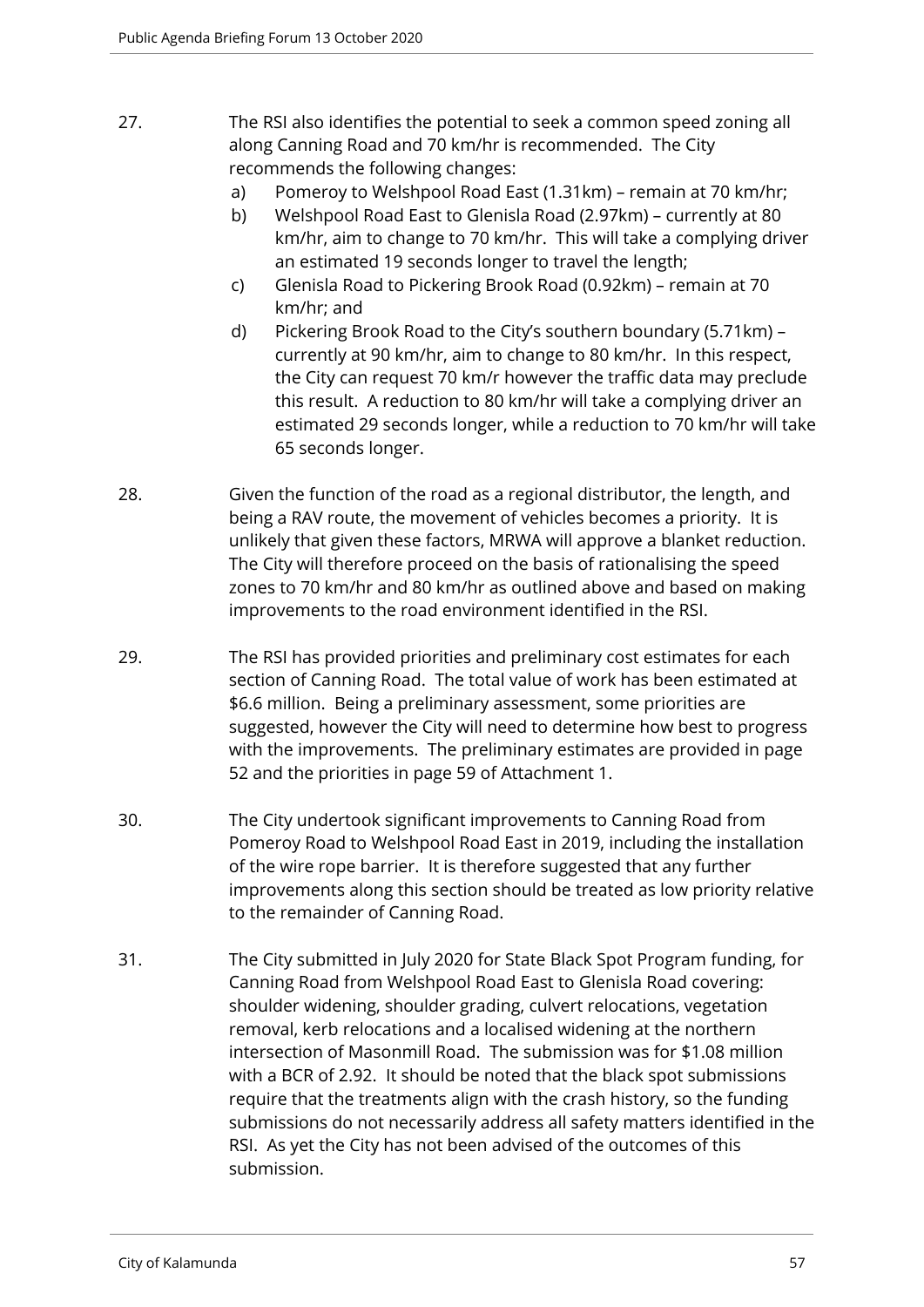- 32. Although the RSI identified some priorities, the preliminary level of the assessment precluded a detailed rating of projects. The City has listed the following works as the first priority for design and construction, subject to funding:
	- a) all intersection improvements identified; and
	- b) all short term works such as vegetation removal and pallet storage.
- 33. The following works will be addressed as the second priority for design and construction, subject to funding: all road corridor improvements from Welshpool Road East to Pickering Brook Road, over and above those already identified through the black spot project.
- 34. Canning Road from Glenisla Road to Pickering Brook Road may qualify for black spot funding and this will be assessed for the 2022/23 submissions.
- 35. By the end of 2021/22 the City anticipates that Main Roads WA will take over the management of Canning Road from Welshpool Road East to the southern boundary. The City can proceed to design and fund improvements after this time with Main Roads WA approval, however should only do so where it is considered that there is a significant community need and appropriate level of funding.
- 36. Due to the timing of the possible reclassification of Canning Road, remaining works are not proposed to be continued at this time. The recommendations will be provided to Main Roads WA for consideration and programming, being: upgrades to Canning Road south of Pickering Brook Road, including the intersection realignment.
- 37. In 2020/21 the City will be undertaking a Road Safety Investigation of Mundaring Weir Road, to identify a similar scale of improvements.

## **APPLICABLE LAW**

- 38. The *Local Government Act 1995* covers the authority to limit a road to certain cases as may be specified.
- 39. The *Road Traffic Act 1974* and *Road Traffic Code 2000* cover the authority to regulate parking and driver activities.
- 40. The *Main Roads Act 1930* covers the proclamation of main roads and secondary roads.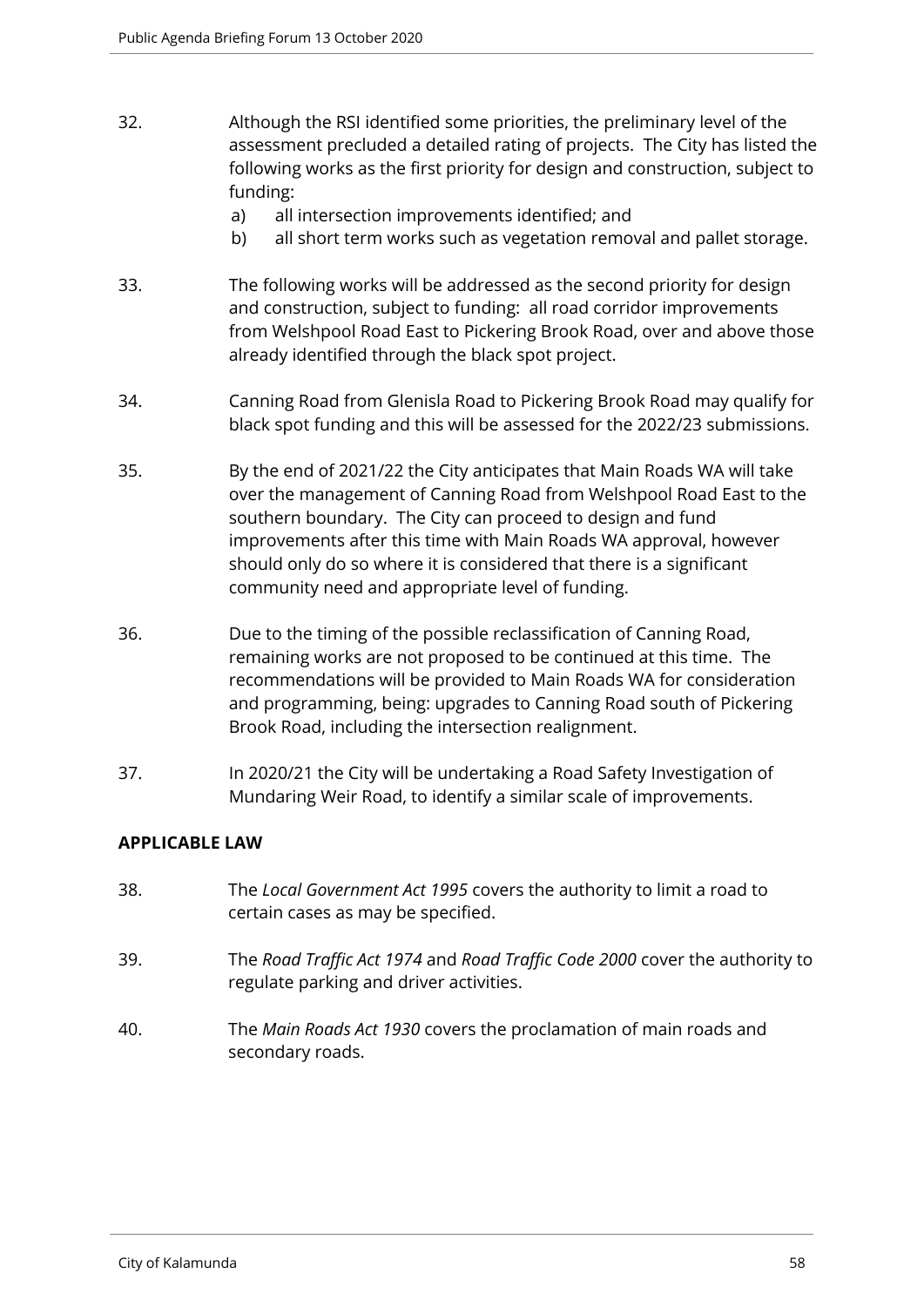## **APPLICABLE POLICY**

41. No applicable policy.

# **STAKEHOLDER ENGAGEMENT**

42. The community and stakeholders have not been briefed or consulted with regarding the contents of the RSI. Following endorsement, the community and Main Roads WA will be advised and further feedback sought as projects are scoped and funded.

## **FINANCIAL CONSIDERATIONS**

43. The Canning Road - Road Safety Investigation was funded under the 2019/20 operating budget of \$20,000. All identified work will require further scoping, design, and budgeting. Some of the works may qualify for State Black Spot and other grant funding sources.

## **SUSTAINABILITY**

- 44. Canning Road provides an essential RAV route for commodities and the safety and performance of the road has an indirect impact on the economic sustainability of the community.
- 45. Canning Road has been pre-qualified for State Black Spot funding, thus indicating the road has had a negative impact on social sustainability. Improvements are needed to reduce the likelihood and severity of crashes, and the impact to the community of property damage and injury.
- 46. The proposed work includes removing of vegetation and many mature trees within the road reserve, which will have a detrimental impact on the natural environment. The City can investigate planting trees in other locations to offset these impacts.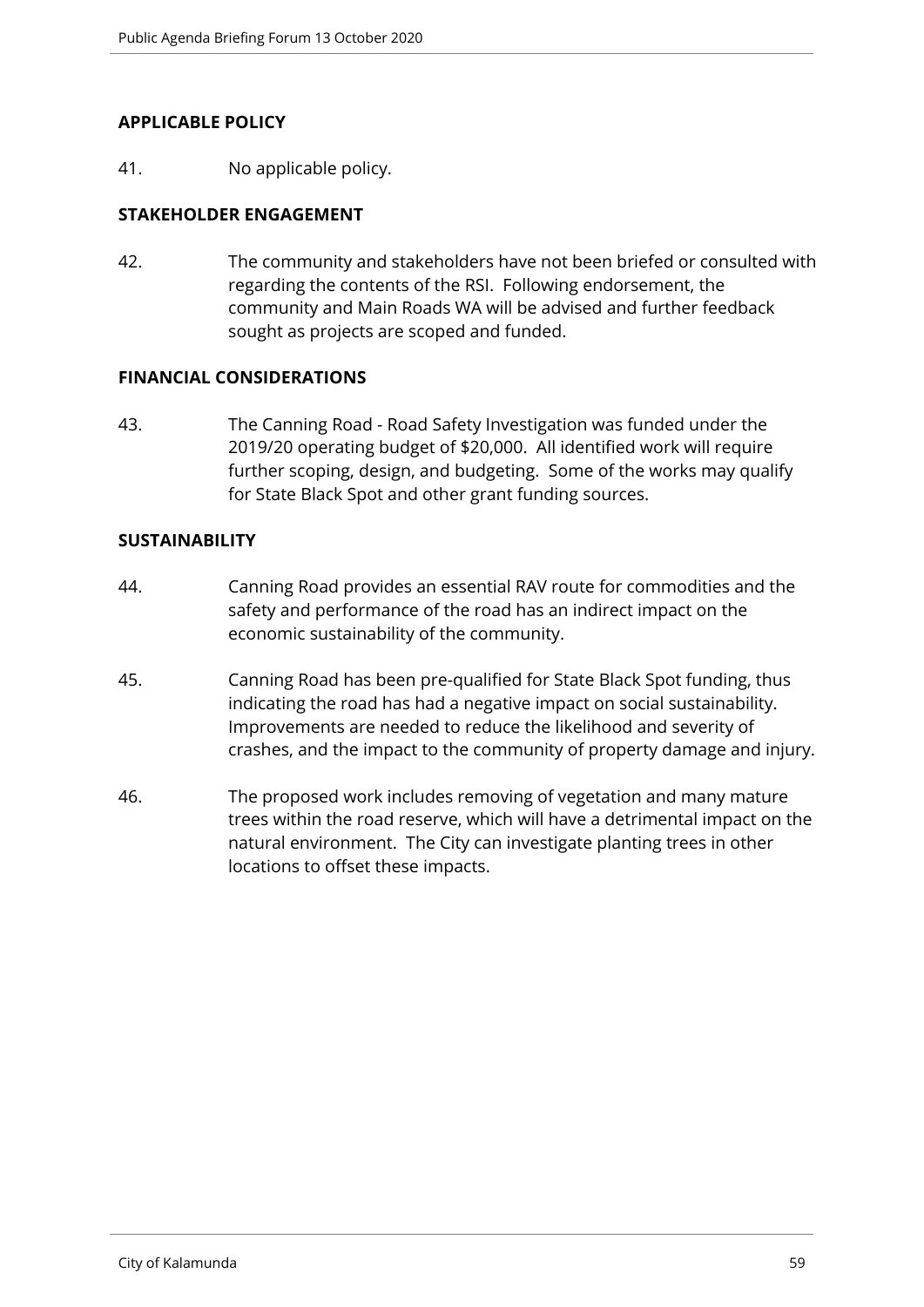## **RISK MANAGEMENT**

47. **Risk:** That improvements identified in the Canning Road - Road Safety Investigation are not implemented in time to prevent further crash injury and damage. **Consequence Likelihood Rating**

| Major                                                                                                                                                                   | Possible | High |
|-------------------------------------------------------------------------------------------------------------------------------------------------------------------------|----------|------|
| <b>Action/Strategy</b>                                                                                                                                                  |          |      |
| Continue to scope and seek funding as part of City priorities. Aim to<br>deliver the next level of concept design quickly, so that priorities can be<br>better managed. |          |      |

48. **Risk**: That some or all improvements are not supported by the community due to impacts to the environment (specifically trees).

| Consequence                         | Likelihood                                                                                                                                 | <b>Rating</b> |
|-------------------------------------|--------------------------------------------------------------------------------------------------------------------------------------------|---------------|
| Major                               | Possible                                                                                                                                   | High          |
| <b>Action/Strategy</b>              |                                                                                                                                            |               |
| protected with barriers, at a cost. | Inform the community as part of scoping for the vegetation works, and<br>undertake surveys where required. Significant mature trees can be |               |

49. **Risk**: That some or all speed limit changes are not supported by the community due to impacts to travel time.

| Consequence            | Likelihood                                                                                                                        | <b>Rating</b> |
|------------------------|-----------------------------------------------------------------------------------------------------------------------------------|---------------|
| Moderate               | Possible                                                                                                                          | Medium        |
| <b>Action/Strategy</b> |                                                                                                                                   |               |
| approved by MRWA.      | Community approval to reduce a speed limit is desirable but not<br>technically required. Inform the community of the changes once |               |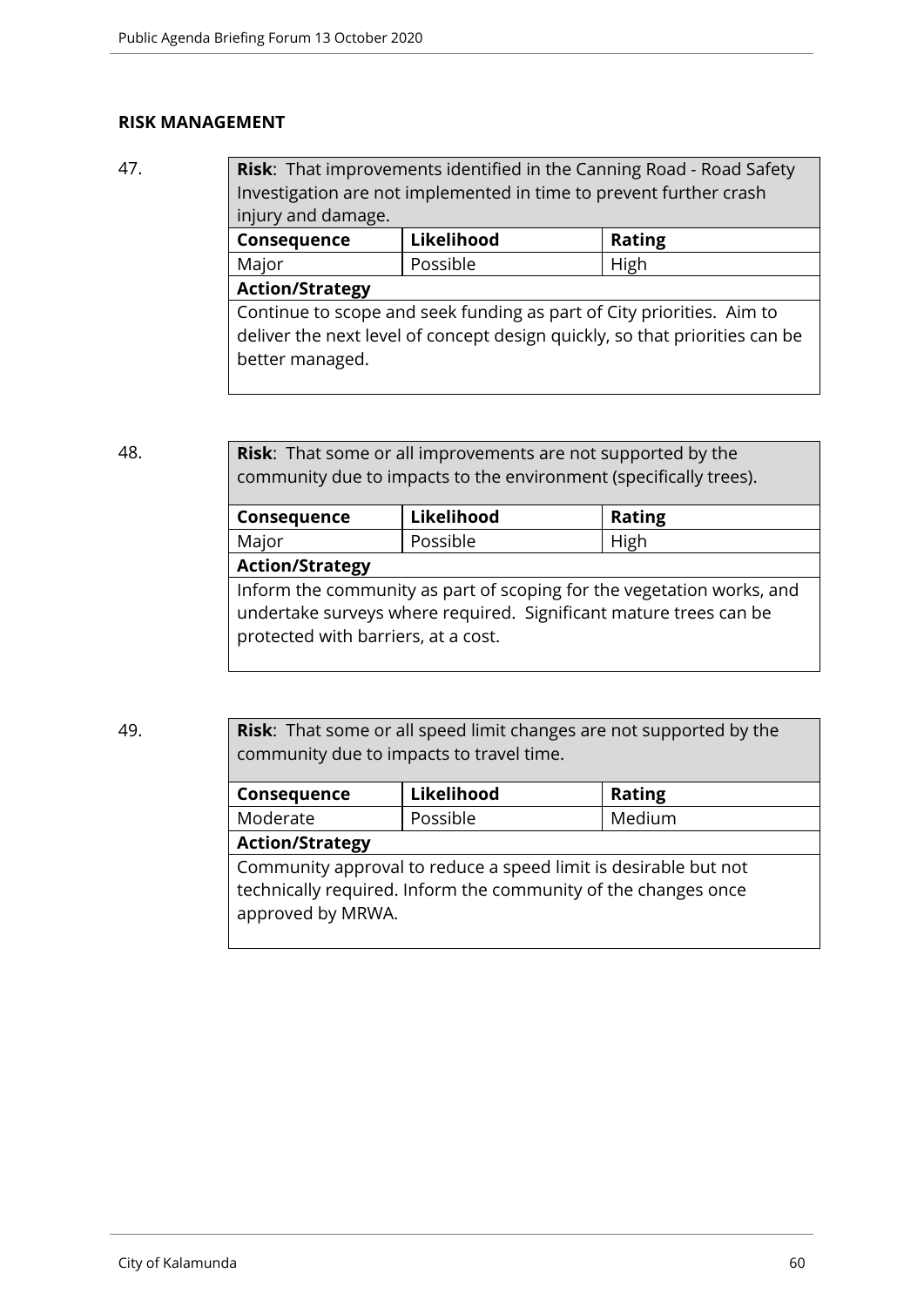# **CONCLUSION**

- 50. The consultant Donald Veal Consultants has provided a preliminary assessment of the road safety concerns along Canning Road, from Pomeroy Road to the City's southern boundary. The preliminary estimate of the work is \$6.6 million, with \$1.08 million already proposed for improvement under the State Black Spot funding program.
- 51. The RSI has identified that road widenings and hazard protection and removal are required along the length of the road, to improve the safety for all road users. Further scoping and design is needed in order to prioritise the work better and identify appropriate funding sources.
- 52. Not all works are proposed to be completed by the City, as the road is expected to be transferred to Main Roads WA's responsibility in 2021/22. The work south of Pickering Brook Road, other than vegetation clearing, will be recommended to Main Roads WA to undertake at that time.

## **Voting Requirements: Simple Majority**

## **RECOMMENDATION**

That Council ENDORSE the Canning Road – Road Safety Investigation and note that projects will be scoped and submitted for future funding consideration.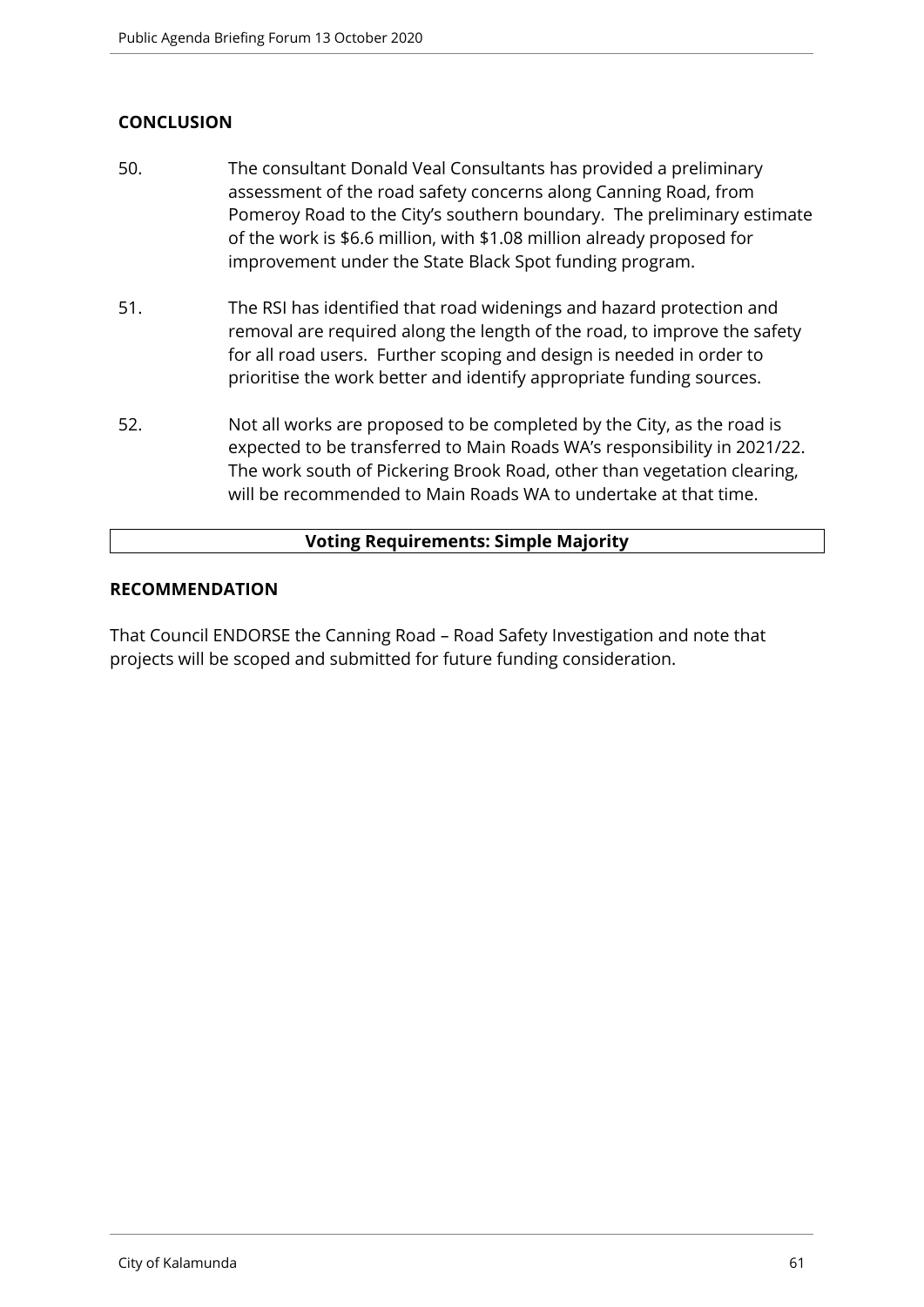# **10.2.6. Community Appointment to Kalamunda Environmental Advisory Committee**

*Declaration of financial / conflict of interests to be recorded prior to dealing with each item.*

| Previous<br>ltems                                                           | OCM 250/2019; OCM 307/2019                                                                                                                                                                                        |
|-----------------------------------------------------------------------------|-------------------------------------------------------------------------------------------------------------------------------------------------------------------------------------------------------------------|
| Directorate<br><b>Business Unit</b><br>File Reference<br>Applicant<br>Owner | <b>Asset Services</b><br>Parks & Environmental Services<br><b>EV-EPP-014</b><br>N/A<br>N/A                                                                                                                        |
| Attachments                                                                 | Nil                                                                                                                                                                                                               |
| Confidential<br>Attachment                                                  | 1. Kalamunda Environmental Advisory Committee<br><b>Community Member Nomination</b><br>Reason for Confidentiality: Local Government Act 1995 (WA)<br>Section 5.23 (2) (b) - "the personal affairs of any person." |

## **TYPE OF REPORT**

| 図          | Advocacy    | When Council is advocating on behalf of the community to<br>another level of government/body/agency                                                                                                                                                                                                                                                                                                                                |
|------------|-------------|------------------------------------------------------------------------------------------------------------------------------------------------------------------------------------------------------------------------------------------------------------------------------------------------------------------------------------------------------------------------------------------------------------------------------------|
| <b>ASS</b> | Executive   | When Council is undertaking its substantive role of direction<br>setting and oversight (eg accepting tenders, adopting plans<br>and budgets                                                                                                                                                                                                                                                                                        |
| 図          | Information | For Council to note                                                                                                                                                                                                                                                                                                                                                                                                                |
| ⊠          | Legislative | Includes adopting Local Laws, Town Planning Schemes and<br>Policies. When Council determines a matter that directly<br>impacts a person's rights and interests where the principles of<br>natural justice apply. Examples include town planning<br>applications, building licences, other permits or licences<br>issued under other Legislation or matters that could be<br>subject to appeal to the State Administrative Tribunal |

## **STRATEGIC PLANNING ALIGNMENT**

*Kalamunda Advancing Strategic Community Plan to 2027*

**Priority 2: Kalamunda Clean and Green**

**Objective 2.1** - To protect and enhance the environmental values of the City.

*Strategy 2.1.3* - Community engagement and education in environmental management.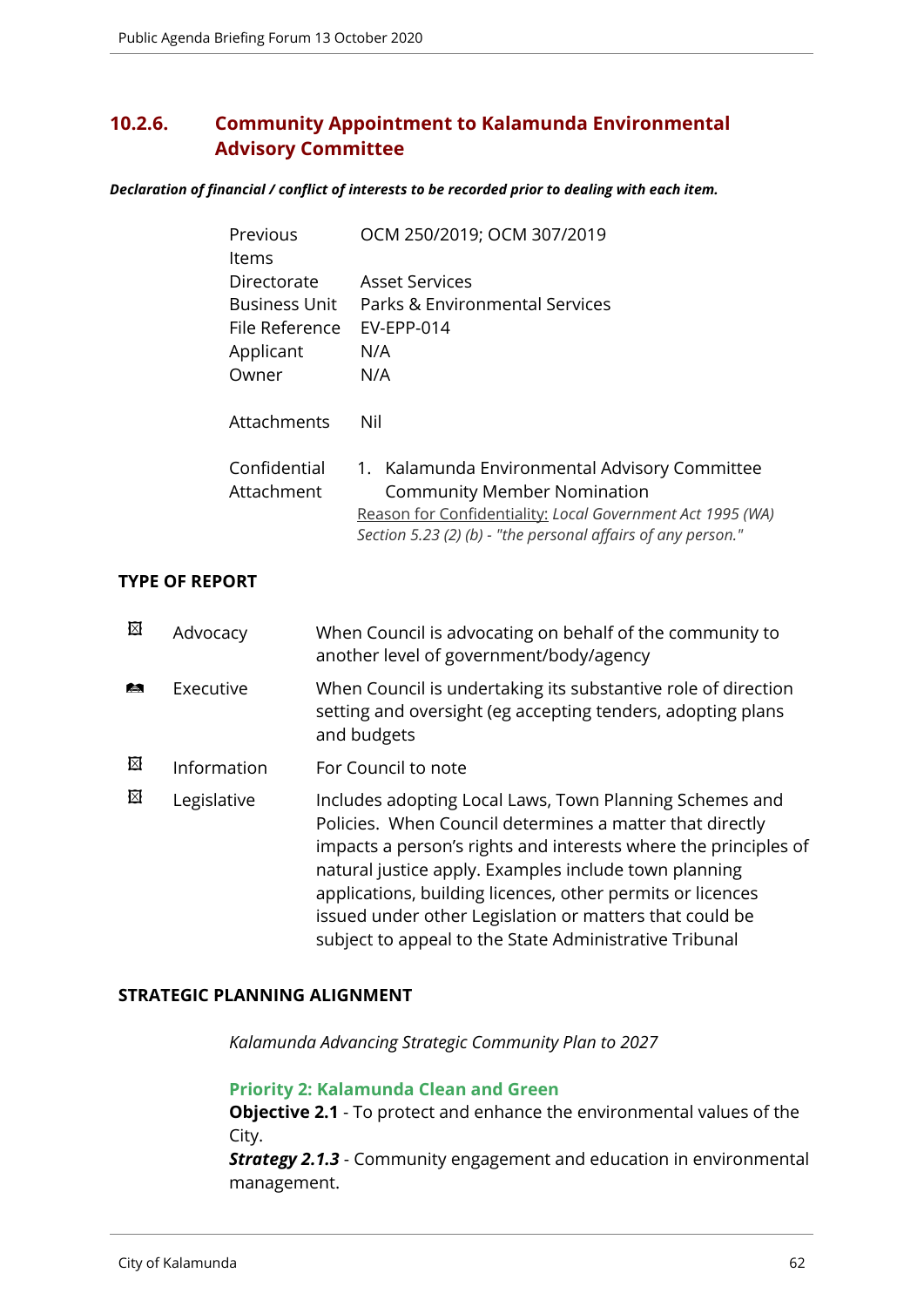# **EXECUTIVE SUMMARY**

- 1. The purpose of this report is to consider the community member nomination to the City of Kalamunda (City) Environmental Advisory Committee (Committee) and amendment to the Terms of Reference for the Committee.
- 2. The City received resignations from the Committee from two community members and undertook advertisements for community members to submit their interest in standing for this Committee. Only one nomination was received.
- 3. It is recommended that Council endorse the nomination of the community representative (Confidential Attachment 1 refers).

## **BACKGROUND**

4. At the Special Council Meeting held on 29 October 2019, Council resolved (in part) to endorse eight nominees as community members of the Committee and amend the Terms of Reference of the Committee to expand the membership from six community members to eight community members (OCM 250/2019 refers).

## **DETAILS AND ANALYSIS**

- 5. The City has received, with regret the resignations of two Community Members; Ms Maria Kelly (effective 27 May 2020) and Mr Kevin Goss (effective 15 October 2020).
- 6. Expressions of Interest were sought from the Community (via advertisement in The Echo newspaper website and social media) to join the Committee.
- 7. Only one nomination was received, with the details of the nomination provided as Confidential Attachment 1.
- 8. It is proposed that this nomination be accepted and that the Terms of Reference of the Committee be revised to have seven community members (instead of the eight approved at the October 2019 SCM).
- 9. This new member would serve on Committee until the Committee's term expires in 2021.
- 10. It is noted that the Committee has traditionally operated with six community members.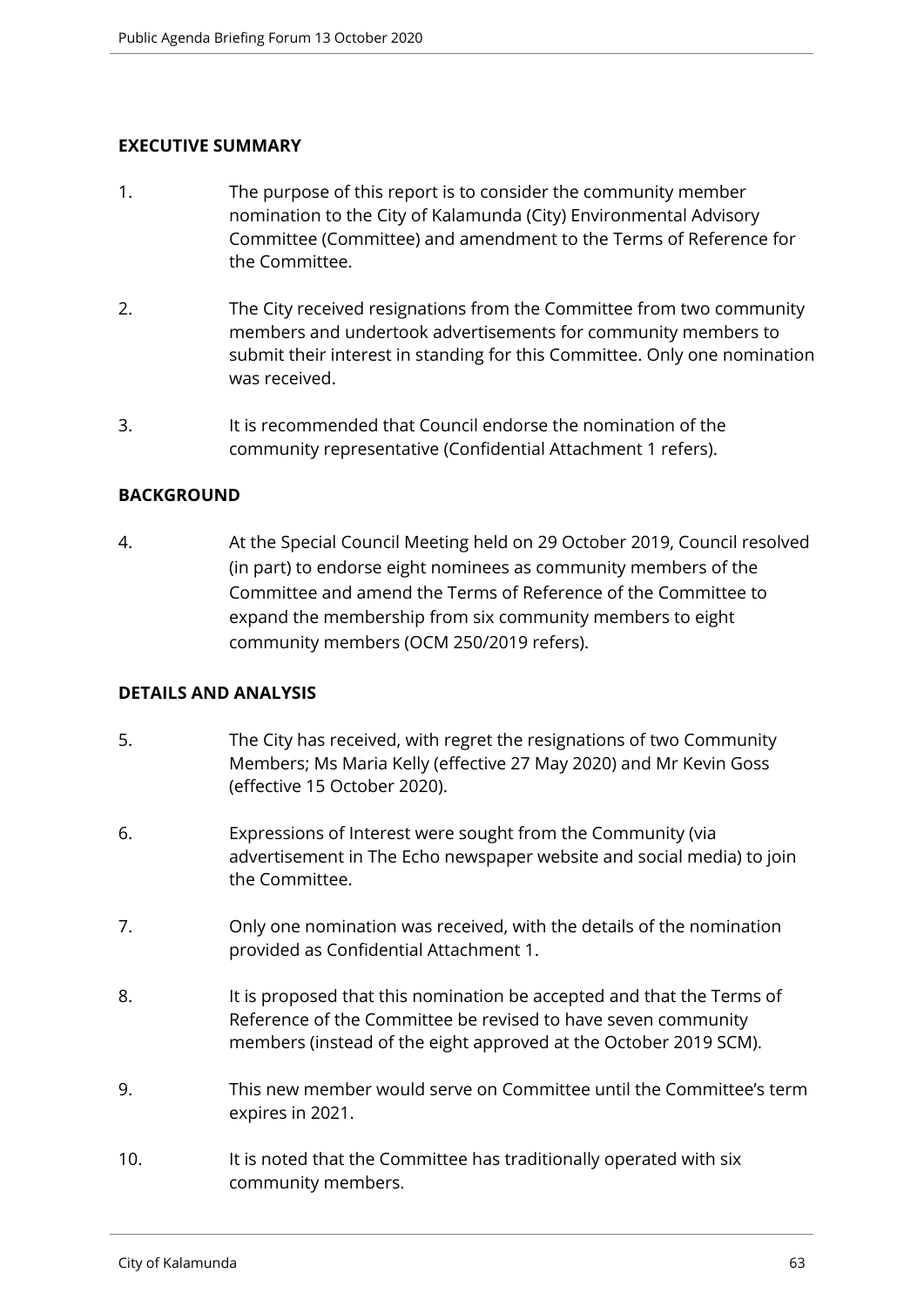## **APPLICABLE LAW**

11. S5.8 of the *Local Government Act 1995*.

## **APPLICABLE POLICY**

12. Governance 13: Appointment of Community Members to Advisory Committees and Reference Groups.

## **STAKEHOLDER ENGAGEMENT**

13. Community nominations for membership were undertaken.

## **FINANCIAL CONSIDERATIONS**

14. Nil.

## **SUSTAINABILITY**

15. Not applicable.

## **RISK MANAGEMENT**

16. **Risk**: That the effectiveness of the Committee is reduced through insufficient community member participation. **Consequence Likelihood Rating** Moderate | Possible | Medium **Action/Strategy** Through creation of sufficient community membership opportunities on Committee allows a variety of community views and effort to be provided enhancing the Committee's effectiveness.

## **CONCLUSION**

17. It is viewed that the Committee's effectiveness will not be adversely impacted by having only seven community members noting that the Committee has operated in years past with six members.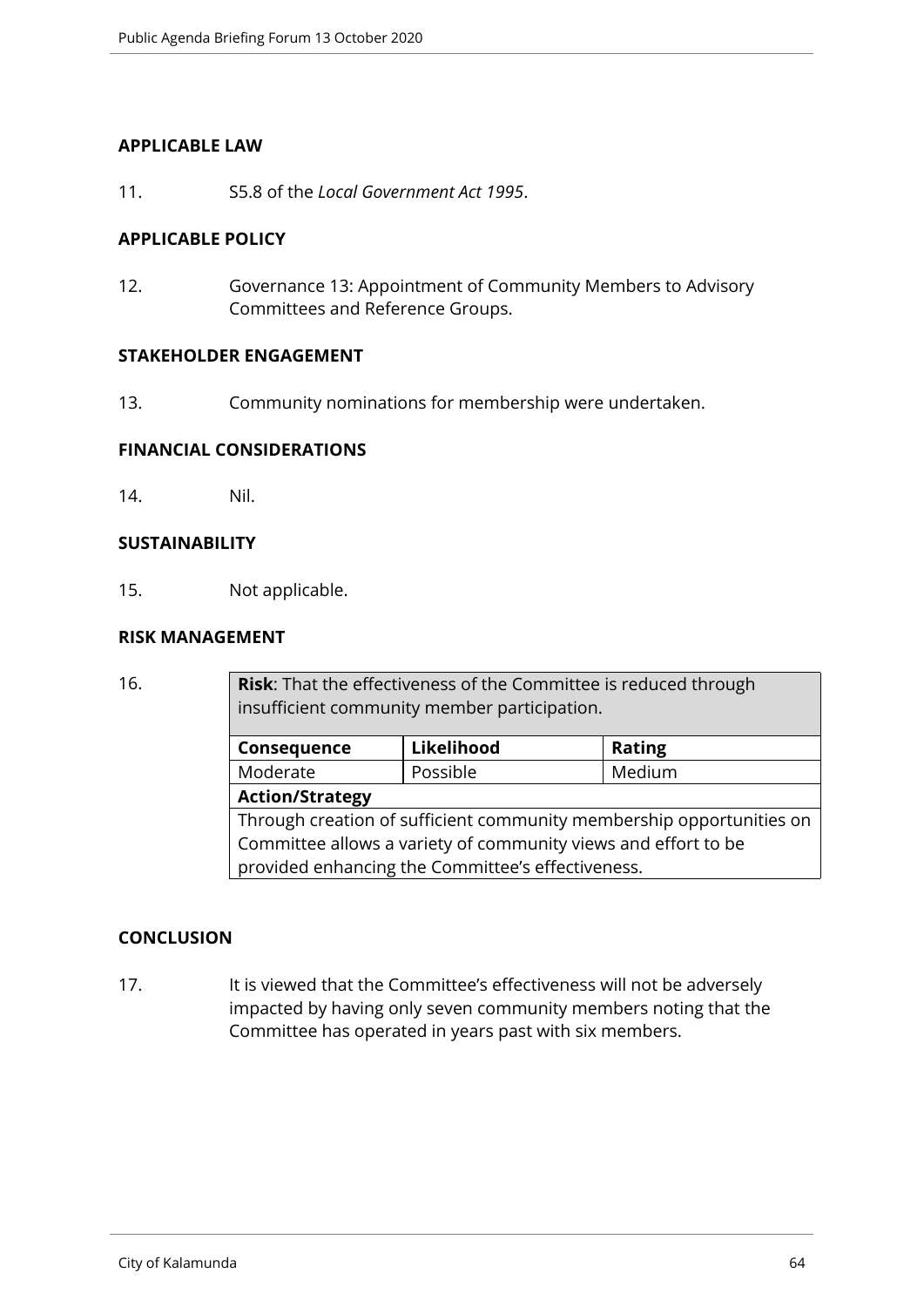# **Voting Requirements: Absolute Majority**

## **RECOMMENDATION**

That Council:

- 1. APPOINT the nomination as per Attachment 1 to the Kalamunda Environmental Advisory Committee; and
- 2. AMEND the Terms of Reference for the Kalamunda Environmental Advisory Committee from eight Community Members to seven Community Members.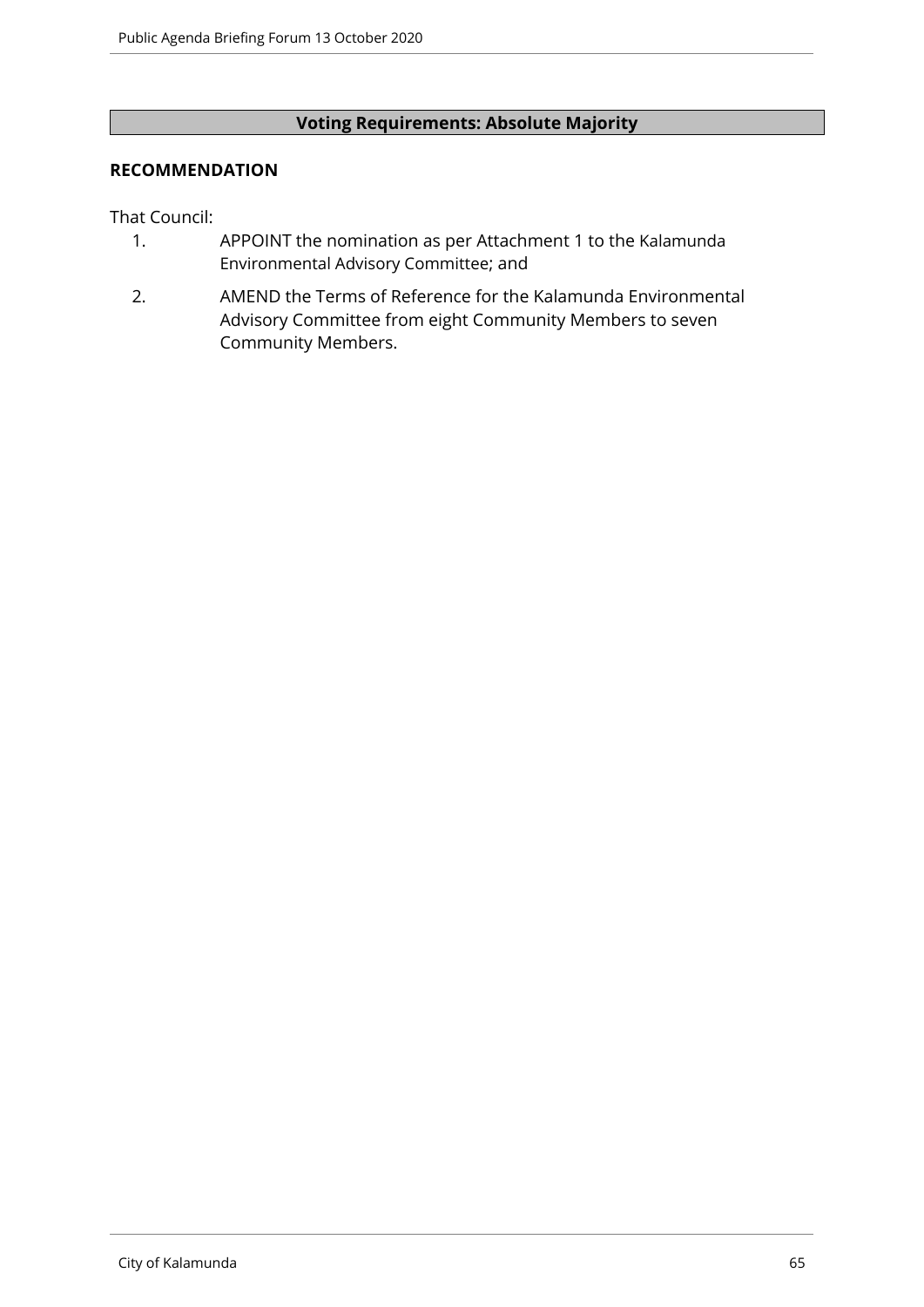# **10.3. Corporate Services Reports**

# **10.3.1. Proposed Membership of the City's Economic Development Advisory Committee**

*Declaration of financial / conflict of interests to be recorded prior to dealing with each item.*

| Previous             |                                                              |  |  |
|----------------------|--------------------------------------------------------------|--|--|
| ltems                |                                                              |  |  |
| Directorate          | Corporate Services                                           |  |  |
| <b>Business Unit</b> | Economic Development                                         |  |  |
| File Reference       | 3.010413                                                     |  |  |
| Applicant            | N/A                                                          |  |  |
| Owner                | N/A                                                          |  |  |
|                      |                                                              |  |  |
| Attachments          | KEDAC Terms of Reference - As Adopted 25 Feb 20<br>1.        |  |  |
|                      | OCM [10.3.1.1 - 5 pages]                                     |  |  |
|                      | 2.<br>KEDAC Terms of Reference - Proposed September          |  |  |
|                      | 2020 [ <b>10.3.1.2</b> - 5 pages]                            |  |  |
| Confidential         | <b>KEDAC Nominations &amp; Assessments</b><br>1 <sub>1</sub> |  |  |
| Attachments          | <b>KEDAC Recommended Appointments</b><br>2.                  |  |  |
|                      | Reason for Confidentiality: Local Government Act 1995 (WA)   |  |  |
|                      | Section 5.23 (2) (b) - "the personal affairs of any person." |  |  |

## **TYPE OF REPORT**

| 図 | Advocacy    | When Council is advocating on behalf of the community to<br>another level of government/body/agency                                                                                                                                                                                                                                                                                                                                |
|---|-------------|------------------------------------------------------------------------------------------------------------------------------------------------------------------------------------------------------------------------------------------------------------------------------------------------------------------------------------------------------------------------------------------------------------------------------------|
| 產 | Executive   | When Council is undertaking is substantive role of direction<br>setting and oversight (eg accepting tenders, adopting plans<br>and budgets                                                                                                                                                                                                                                                                                         |
| 図 | Information | For Council to note                                                                                                                                                                                                                                                                                                                                                                                                                |
| 図 | Legislative | Includes adopting Local Laws, Town Planning Schemes and<br>Policies. When Council determines a matter that directly<br>impacts a person's rights and interests where the principles of<br>natural justice apply. Examples include town planning<br>applications, building licences, other permits or licences<br>issued under other Legislation or matters that could be<br>subject to appeal to the State Administrative Tribunal |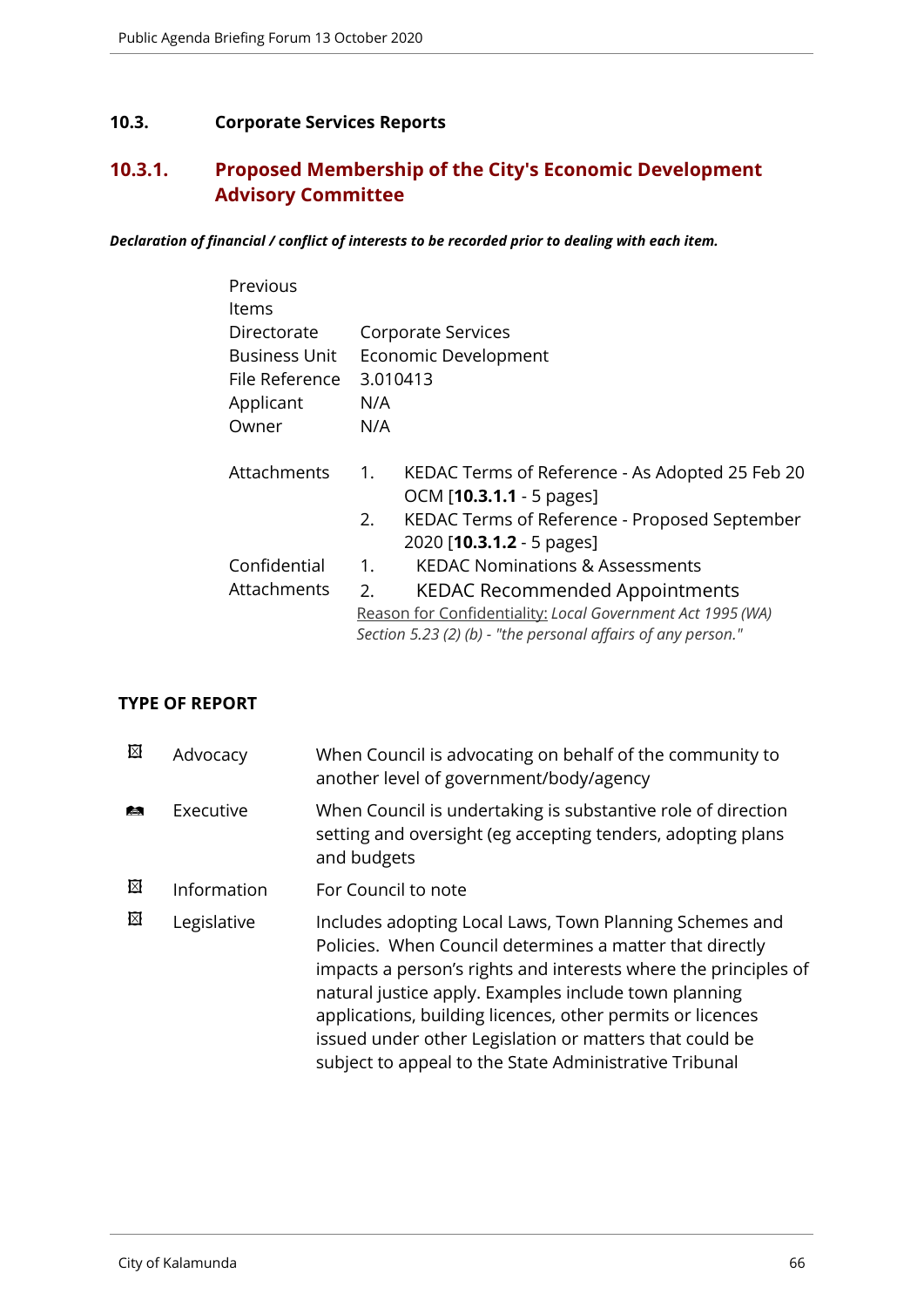## **STRATEGIC PLANNING ALIGNMENT**

*Kalamunda Advancing Strategic Community Plan to 2027*

## **Priority 1: Kalamunda Cares and Interacts**

**Objective 1.3** - To support the active participation of local communities. *Strategy 1.3.1* - Support local communities to connect, grow and shape the future of Kalamunda.

## **Priority 3: Kalamunda Develops**

**Objective 3.3** - To develop and enhance the City's economy. *Strategy 3.3.1* - Facilitate and support the success and growth of industry and businesses.

## **Priority 4: Kalamunda Leads**

**Objective 4.2** - To proactively engage and partner for the benefit of community. *Strategy 4.2.1* - Actively engage with the community in innovative ways. *Strategy 4.2.2* - Increase advocacy activities and develop partnerships to support growth and reputation.

## **EXECUTIVE SUMMARY**

- 1. The purpose of this report is to:
	- a) Appoint the nominees to be on the City of Kalamunda's Economic Development Advisory Committee (KEDAC) as per Confidential Attachment 2.
	- b) Adopt the revised Term of Reference for the City of Kalamunda's Economic Development Advisory Committee outlined in Attachment 2.
- 2. The KEDAC was established by Council (OCM 15/2020) to provide information and advice about the current and emerging trends in Economic Development and to provide guidance in the implementation of the City of Kalamunda's (City) Economic Development Strategy.
- 3. This report recommends that Council:
	- a) NOTE the nominations received from applicants seeking to be on the City of Kalamunda's Economic Development Advisory Committee.
	- b) APPOINT the nominees to be on the City of Kalamunda's Economic Development Advisory Committee as per Confidential Attachment 2.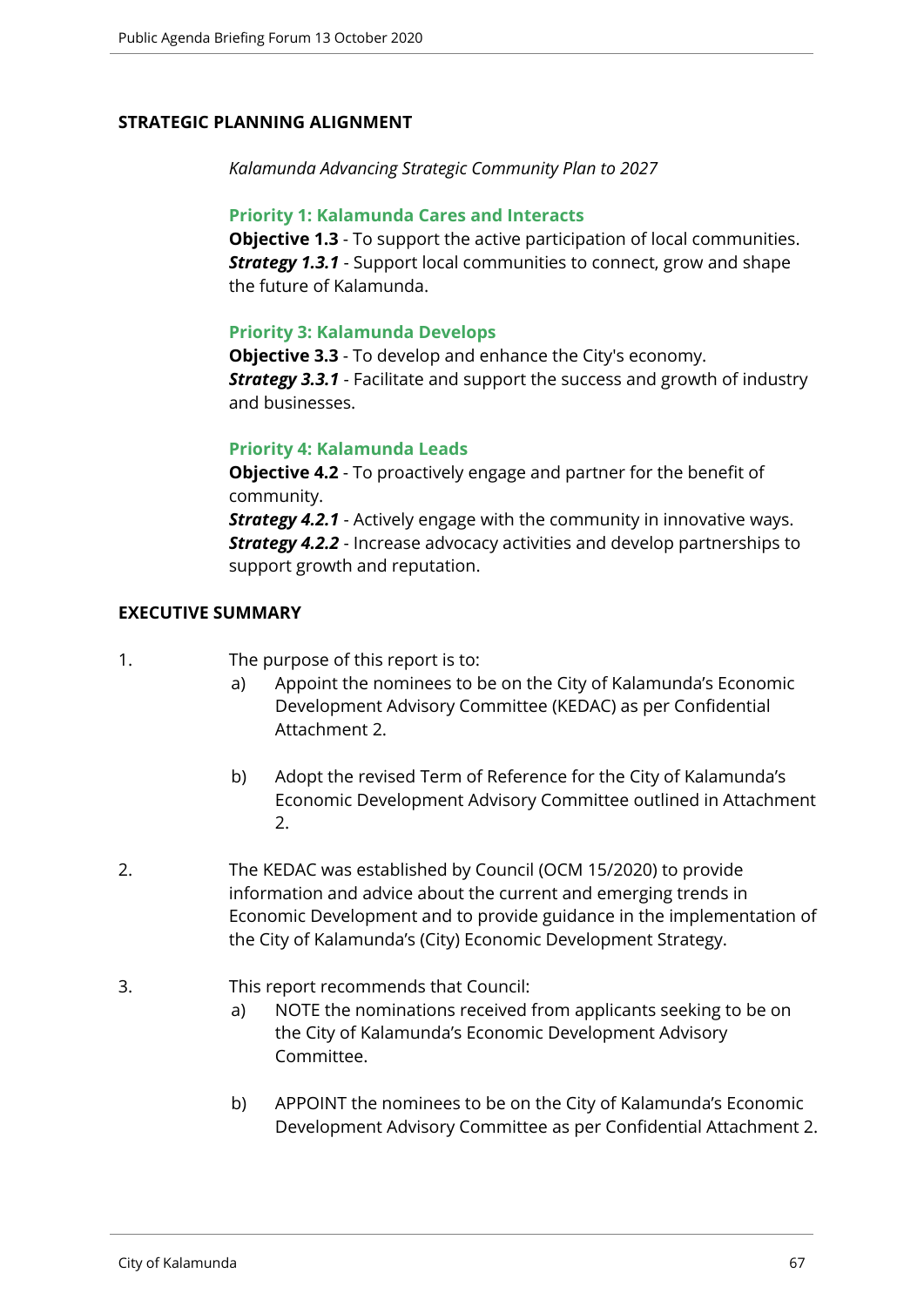- c) ADOPT the revised Term of Reference for the City of Kalamunda's Economic Development Advisory Committee outlined in Attachment 2.
- d) REQUEST the Chief Executive Officer write to all nominees and advise of Council's determination.

## **BACKGROUND**

- 4. Council established the KEDAC at the Ordinary Council Meeting of 25 February, 2020 and adopted a terms of reference which defined the Committee's objectives and the composition of membership.
- 5. The objectives of this Committee are:
	- a) Promote the Economic Development Vision to establish the City as a business destination spoilt for choice with a diverse mix of natural assets and employment drivers that complement each other in delivering locally sustainable jobs and businesses.
	- b) Assist the City to foster strong relationships with Economic Development stakeholders, including peak bodies and government agencies.
	- c) Provide advice on current initiatives, opportunities or gaps in the promotion of Economic Development.
	- d) Provide advice to Council to guide the implementation of the Economic Development Strategy.
	- e) Provide advice that leverages community expectations in promoting the strengths and opportunities in Economic Development.
	- f) Provides a forum for sharing information relating to Economic Development opportunities within the City.
	- g) Provide advice and give consideration of how Economic Development can be integrated and aligned in other key informing City Strategies and Plans.
- 6. The original KEDAC Terms of Reference adopted on 25 February 2020 Attachment 1 stipulated that the Committee would consist of up to 14 members comprising:
	- a) Up to two Elected Members including either the Mayor or Deputy Mayor plus one other.
	- b) Up to two small to medium enterprise operators within the City of Kalamunda.
	- c) One aboriginal business operator within the City of Kalamunda.
	- d) Up to three industry representatives from within the City of Kalamunda with at least one representing either the Freight and logistics, manufacturing and/or construction sectors.
	- e) Up to two members representing economic or business organisations operating within the City of Kalamunda.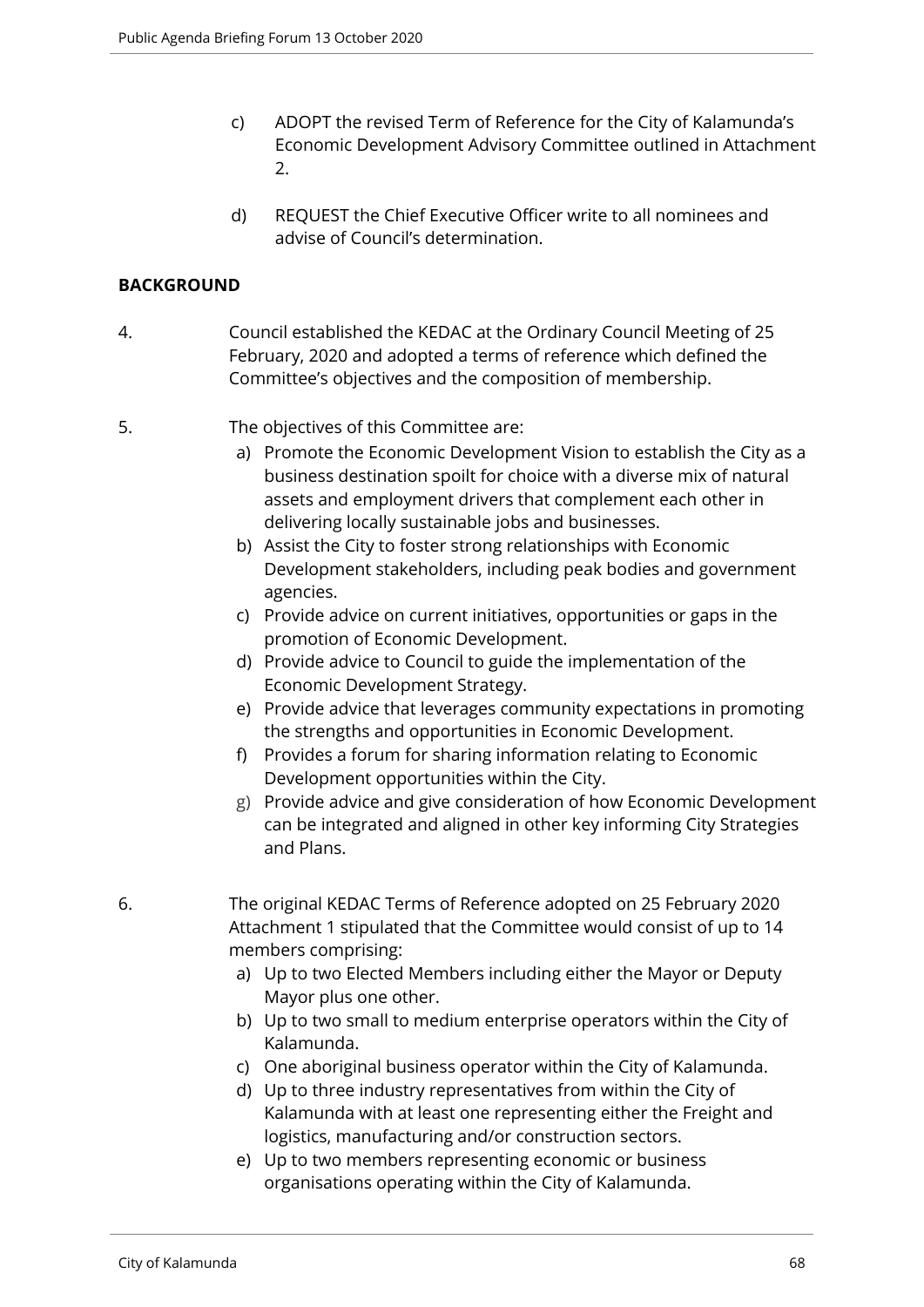- f) A representative from the Kalamunda Chamber of Commerce.
- 7. It is necessary to revise the original Terms of Reference, as those adopted by Council in February 2020, contained inconsistency in the membership numbers.
- 8. The Proposed Terms of Reference Attachment 2 have been amended to address the inconsistency in membership numbers contained in Attachment 1.
- 9. Cr Dylan O'Connor and Cr Lesley Boyd were appointed as the two elected members to the Kalamunda Economic Development Advisory Committee.
- 10. Cr Janelle Sewell and Cr Mary Cannon were appointed as the two Deputy elected members respectively to the Kalamunda Economic Development Advisory Committee.

## **DETAILS AND ANALYSIS**

- 11. The call inviting nominations for appointment to KEDAC opened on Thursday 9<sup>th</sup> July and closed on Tuesday 4<sup>th</sup> August.
- 12. To raise awareness and invite committee nominations the City:
	- a) published an advertisement in The Echo newspaper,
	- b) listed details on the City website and via the Engage portal.
	- c) issued a media release and promoted the invitation via social media channels
	- d) wrote to, and made direct contact with, more than 30 prominent business people who have with dealings within Kalamunda region.
- 13. The City received 16 applications representing a diverse cross-section of the interests within the business community.
- 14. Applicants were assessed by a selection panel comprising the CEO, Director Corporate Services, and Manager Commercial & Cultural Services. Each applicant was assessed against the selection criteria specified within the City's Policy - *Appointment of Community Members to Advisory Committees and Reference Groups (Governance 13)* being:
	- a) Knowledge and experience of the topics the Committee/Group will be required to address.
	- b) Ability to work in teams and groups
	- c) The ability to allocate the necessary time to attend meetings and read documentation prior to the meeting.
	- d) Whether the application addresses a knowledge/skills gap on the Committee/Group, with consideration given to the balance of the Committee/Group ensuring broad and diverse representation).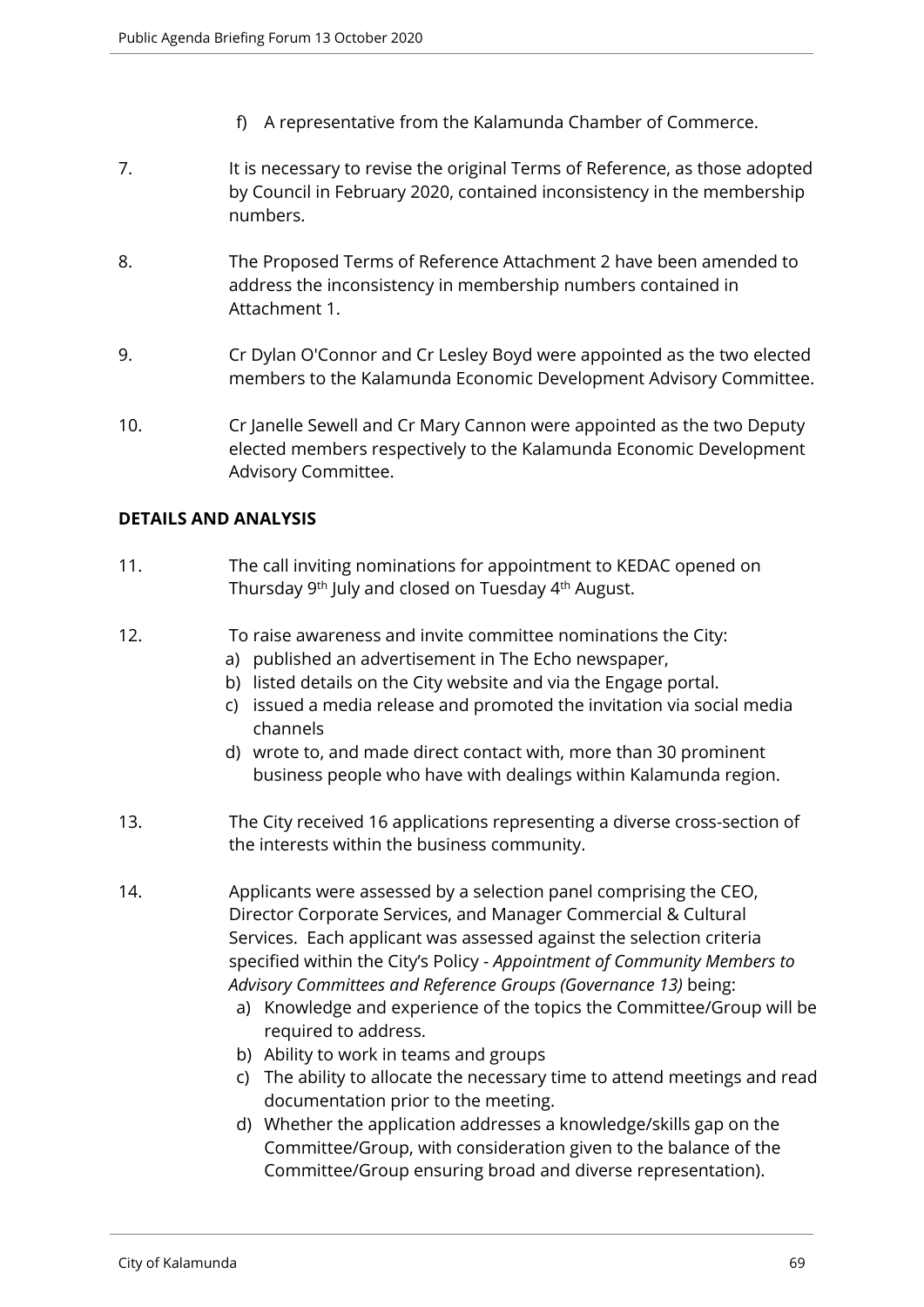- 15. In the assessment process, it was clear that there was a significant gap in the expertise, experience and eminence of a cohort of applicants and the remainder.
- 16. Whilst the City has been fortunate to attract such a high calibre of applicant there is concern that their interest, participation and valued contribution may wane in the event the composition of this committee becomes too broad and general. This may result in the City not fully achieving the objectives of this important committee and gaining the sought-after benefits namely jobs growth and new investment.
- 17. The City therefore recommends that the original Terms of Reference adopted by Council in February 2020 be amended. The proposed amendment to the terms and conditions will:
	- a) Address current inconsistency contained within the original Terms of Reference.
	- b) Enable more streamlined and efficient operations
	- c) Encourage greater engagement with members most credentialed in the economic development space.
- 18. The confidential Attachment 1 provides details of the positions available, the nominates and assessment for the Economic Development Advisory Committee.
- 19. Following an assessment of all nominations received for KEDAC it is recommended that Council endorse the members to be appointed to KEDAC (as per confidential Attachment 2): a)
- 20. Attachment 1 is the current Terms of Reference for the City of Kalamunda's Economic Development Advisory Committee as adopted at the 25 February 2020 OCM.
- 21. Attachment 2 is the proposed Terms of Reference for the City of Kalamunda's Economic Development Advisory having regard to the discussion outlined within this report.

# **APPLICABLE LAW**

- 
- 22. a) Section 5.8 of the Local Government Act 1995 Establishment of Committees.
	- b) Section 5.9(2)(c) of the Local Government Act 1995 Types of Committees.
	- c) Section 5.11(2)(d) of the Local Government Act 1995 Tenure of Committee Membership.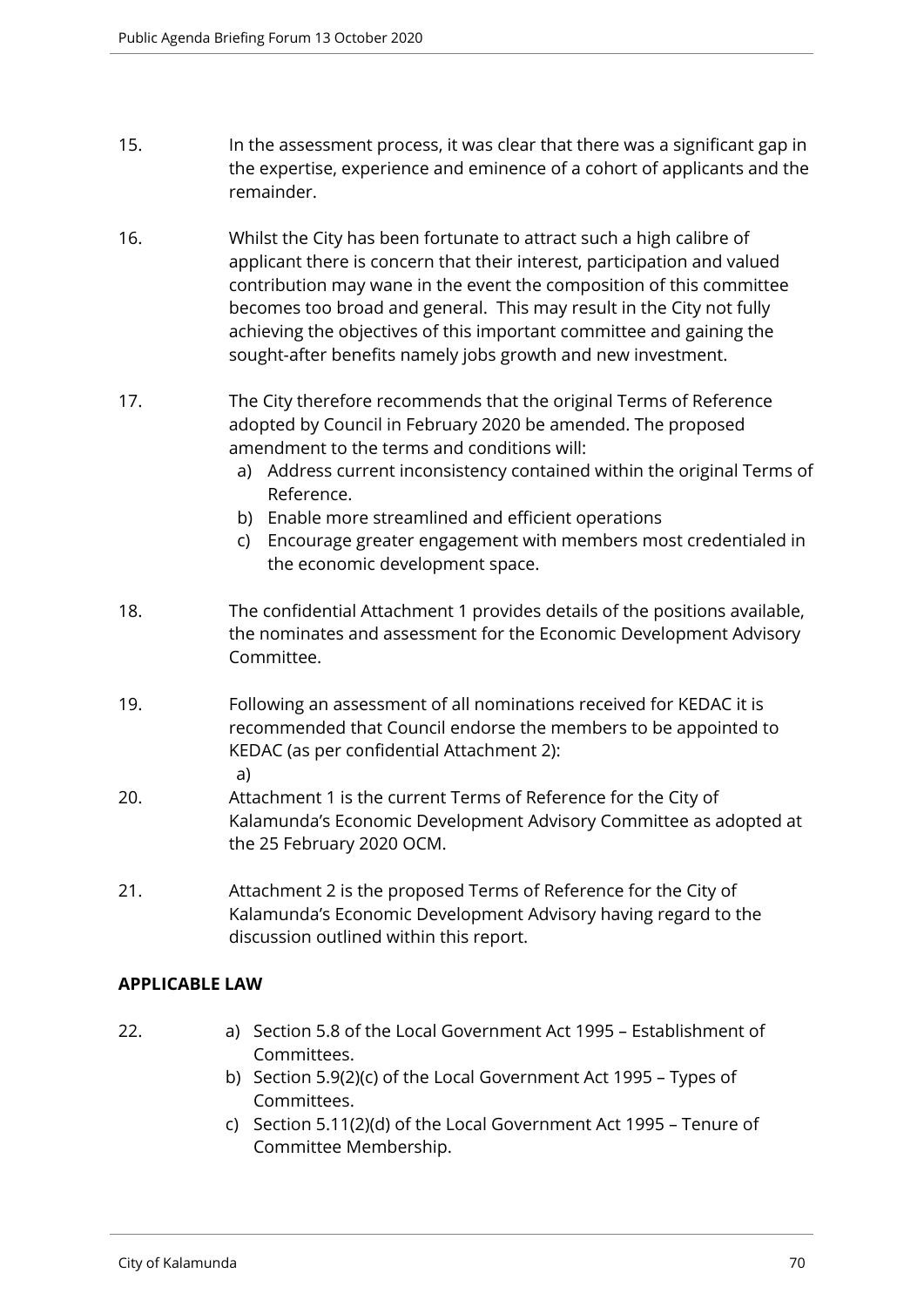## **APPLICABLE POLICY**

23. Council Policy – Appointment of Community Members to Advisory Committees and Reference Groups (Governance 13).

## **STAKEHOLDER ENGAGEMENT**

24. Significant internal referrals have been undertaken, with Business Units in the City of Kalamunda consulted.

## **FINANCIAL CONSIDERATIONS**

14. The cost to administer an advisory committee is in the order of \$5,000 to \$6,000 per year based on four meetings per year. This can vary depending on requirement of the committee. Council may also look to funding various projects/initiatives as recommended by the committee.

## **SUSTAINABILITY**

## **Social Implications**

15. An enhanced economic and business environment will support local communities to connect, grow and shape the future of Kalamunda.

## **Economic Implications**

16. The establishment of the Economic Development Advisory Committee will provide support and local input into the City's initiatives to enhance the local economy via the provision of local business intelligence, advocacy activities, development of partnerships and support of economic growth and reputation.

## **Environmental Implications**

17. Nil.

## **RISK MANAGEMENT**

18. **Risk**: Reputational risk where the Economic Development Advisory Committee's goals do not align with the City's objective and strategies. **Consequence** Likelihood | Rating Moderate | Possible | Medium **Action/Strategy**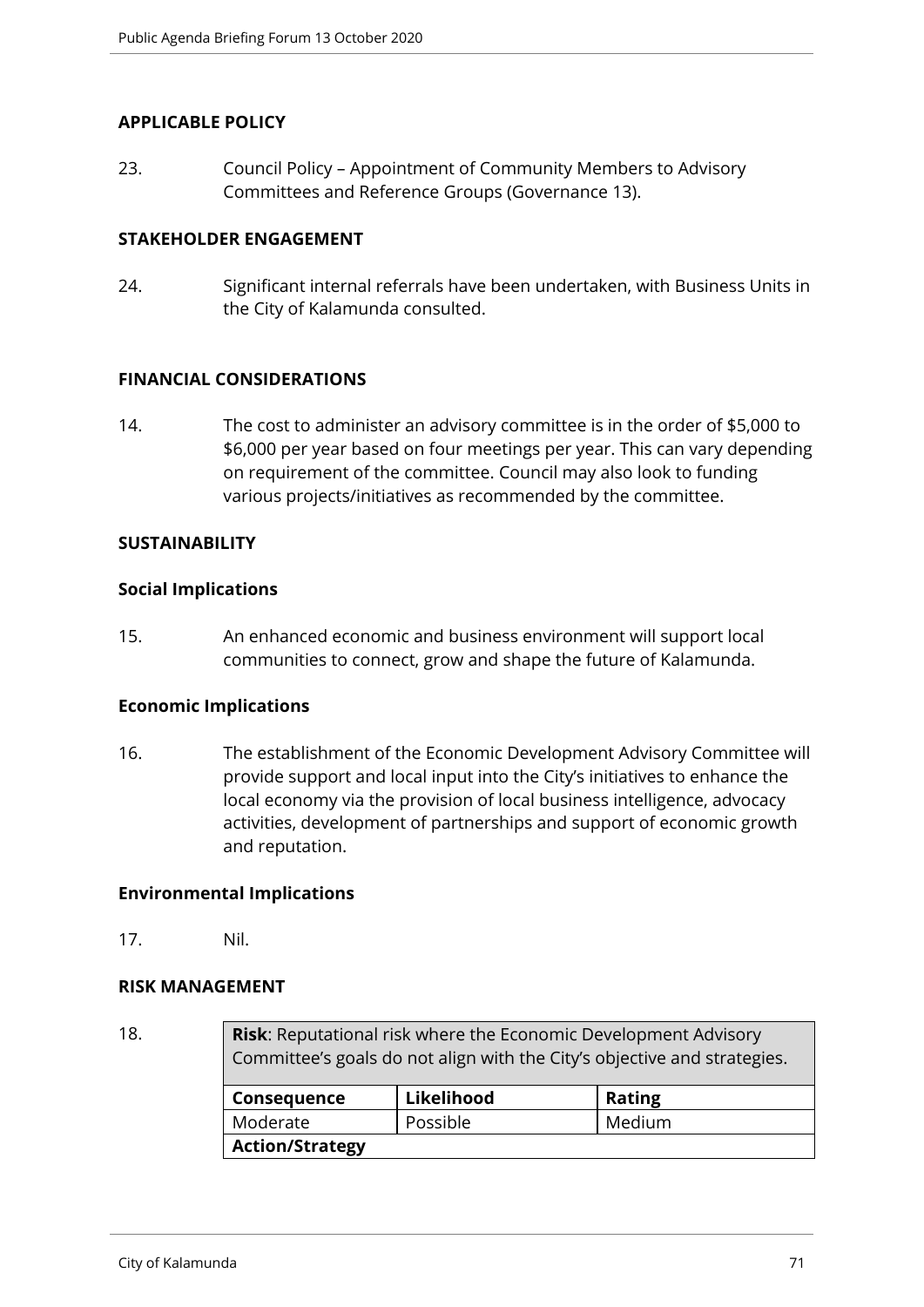Provide guidance to all the members at the first meeting to communicate the City's strategic plan and objectives to ensure the Committee understands its role and works within its Terms of Reference.

**Risk**: Failure to amend the Terms of Reference to reduce the membership of KEDAC may result in inefficiencies and a lack of achievement of the objectives.

| Consequence                                                            | Likelihood     | <b>Rating</b> |  |  |  |
|------------------------------------------------------------------------|----------------|---------------|--|--|--|
| Moderate                                                               | Almost Certain | High          |  |  |  |
| <b>Action/Strategy</b>                                                 |                |               |  |  |  |
| Modify the Terms of Reference for a total membership of 11 to ensure a |                |               |  |  |  |
| highly engaged and outcomes focussed approach is achieved.             |                |               |  |  |  |

# **CONCLUSION**

- 19. The establishment of the Economic Development Advisory Committee is vital to provide support and local input into the City's initiatives to enhance the local economy via the provision of local business intelligence, advocacy activities, development of partnerships and support of economic growth and reputation.
- 20. The composition of this committee's membership is paramount to ensuing the objectives of this committee are fully realised for the benefit of the City.

## **Voting Requirements: Absolute Majority**

## **RECOMMENDATION**

That Council:

- 1. NOTE the nominations received from applicants seeking to be on the City of Kalamunda's Economic Development Advisory Committee. 2. APPOINT the nominees to the City of Kalamunda's Economic Development Advisory Committee as per Confidential Attachment 2: 3. ADOPT the revised Term of Reference for the City of Kalamunda's Economic Development Advisory Committee outlined in Attachment 2.
- 4. REQUEST the Chief Executive Officer write to all nominees and advise of Council's determination.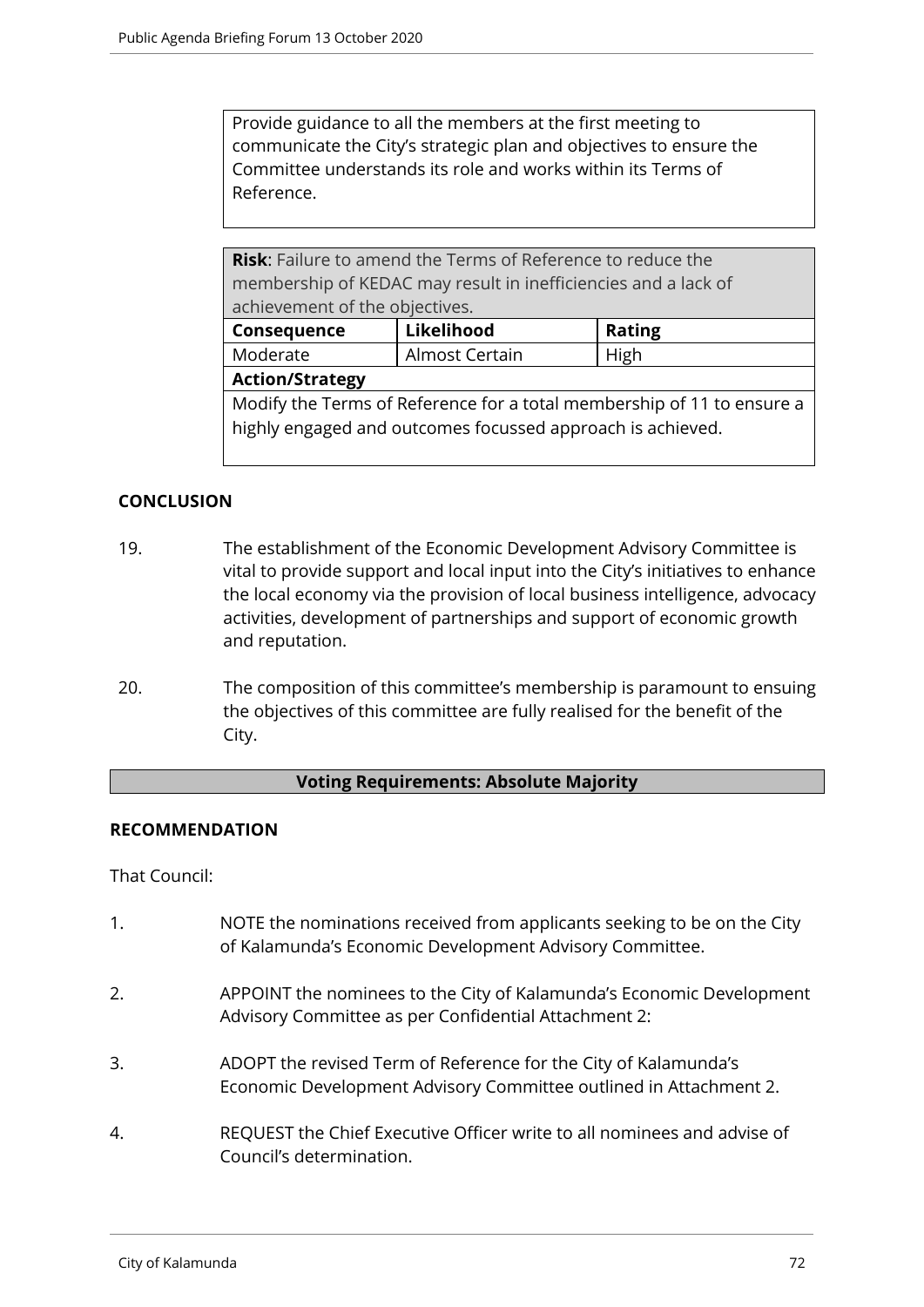# **10.3.2. Lesmurdie School Community Library Management Committee**

*Declaration of financial / conflict of interests to be recorded prior to dealing with each item.*

| Previous       |                  |                                                                     |
|----------------|------------------|---------------------------------------------------------------------|
| Items          |                  |                                                                     |
| Directorate    |                  | Corporate Services                                                  |
| Business Unit  |                  | <b>Commercial &amp; Cultural Services</b>                           |
| File Reference |                  |                                                                     |
| Applicant      | N/A              |                                                                     |
| Owner          | N/A              |                                                                     |
| Attachments    | $\overline{1}$ . | Draft TOR Membership provisions amendment<br>$[10.3.2.1 - 2$ pages] |

#### **TYPE OF REPORT**

| ⊠          | Advocacy    | When Council is advocating on behalf of the community to<br>another level of government/body/agency                                                                                                                                                                                                                                                                                                                                |
|------------|-------------|------------------------------------------------------------------------------------------------------------------------------------------------------------------------------------------------------------------------------------------------------------------------------------------------------------------------------------------------------------------------------------------------------------------------------------|
| ⊠          | Executive   | When Council is undertaking is substantive role of direction<br>setting and oversight (eg accepting tenders, adopting plans<br>and budgets                                                                                                                                                                                                                                                                                         |
| ⊠          | Information | For Council to note                                                                                                                                                                                                                                                                                                                                                                                                                |
| <b>RAS</b> | Legislative | Includes adopting Local Laws, Town Planning Schemes and<br>Policies. When Council determines a matter that directly<br>impacts a person's rights and interests where the principles of<br>natural justice apply. Examples include town planning<br>applications, building licences, other permits or licences<br>issued under other Legislation or matters that could be<br>subject to appeal to the State Administrative Tribunal |

## **STRATEGIC PLANNING ALIGNMENT**

*Kalamunda Advancing Strategic Community Plan to 2027*

#### **Priority 4: Kalamunda Leads**

**Objective 4.1** - To provide leadership through transparent governance. **Strategy 4.1.1** - Provide good governance.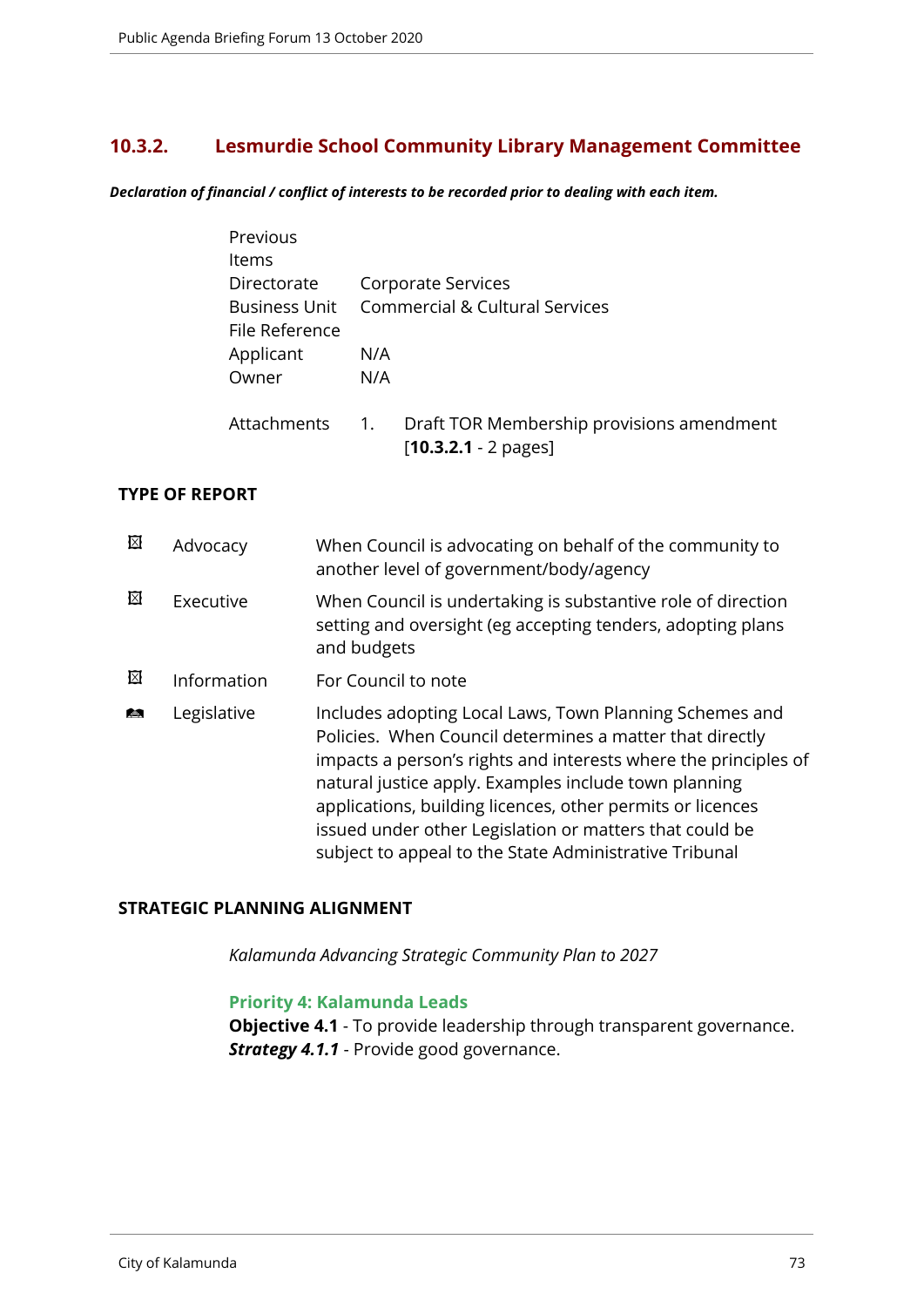## **EXECUTIVE SUMMARY**

- 1. The purpose of this report is for Council to approve a minor amendment to the membership provisions of the Terms of Reference for the Lesmurdie School Community Library Management Committee (LSCLMC) and appoint new City of Kalamunda (City) representatives.
- 2. The change is necessitated because of the establishment of the Commercial Cultural Services Business Unit within the City's Corporate Services Directorate.
- 3. It is recommended that Council:
	- 1. APPROVE the amendment to the Terms of Reference (Attachment 1)
	- 2. APPOINT Andre Stuyt, Manager of Commercial & Cultural Services and Brittany Cover, Coordinator of Culture, Arts and Libraries to the Lesmurdie School Community Library Management Committee as the City of Kalamunda representative.
	- 3. APPOINT Briony Dew, Kalamunda Branch Librarian as the Deputy to both the City representatives.

## **BACKGROUND**

- 4. The LSCLMC was established to oversee the management and operations of the joint use Library on behalf of the Education Department and the City of Kalamunda.
- 5. The LSCLMC membership consists of six (6) representatives with voting rights comprising:
	- a) Councillor Delegate
	- b) Two City of Kalamunda Delegates
	- c) Three Education Department Delegates
- 6. There is provision in the LSCLMC representation for two deputy representatives from the City of Kalamunda as proxies.
- 7. At the Special Council Meeting of 29 October 2019 Council:
	- a) resolved to appoint Cr Geoff Stallard as the Councillor Delegate, and Cr Janelle Sewell as the Deputy Council Delegate
	- b) noted the appointment of:
		- i. Lesmurdie High School Secretary
		- ii. Lesmurdie High School Teacher Librarian as the Education Department Delegate.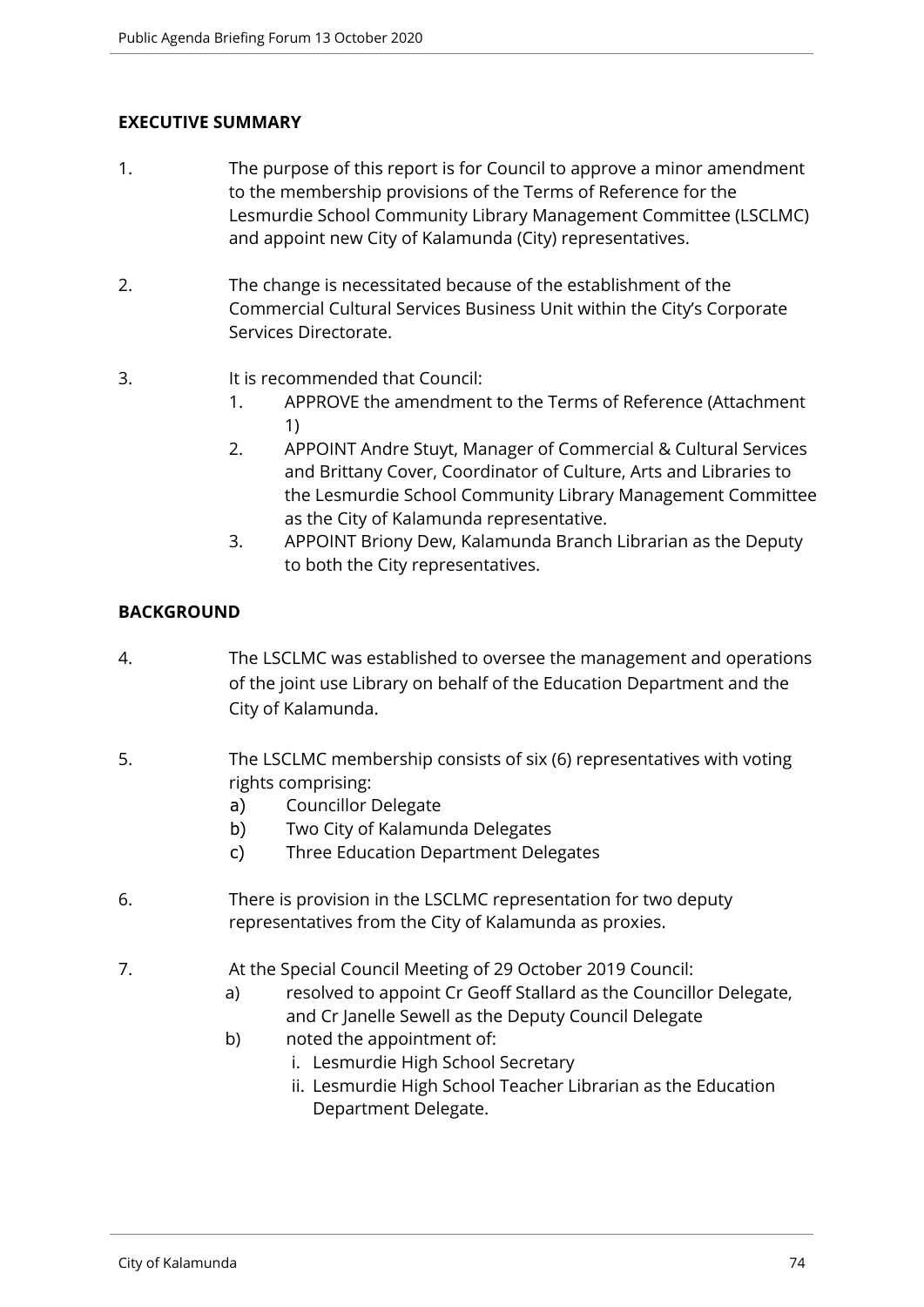## **DETAILS AND ANALYSIS**

- 8. The creation of the Manager of Commercial & Cultural Services and the Coordinator of Culture, Arts and Libraries positions, and their recent appointments has necessitated the need to amend the title of the delegates in the Terms of Reference representing the City on the LSCLMC.
- 9. It is also intended to appoint the Kalamunda Library Branch Librarian as the Deputy to both City's representatives.
- 10. All are considered suitable for appointment as the City's representatives to this committee.

#### **APPLICABLE LAW**

11. *Local Government Act 1995*

#### **APPLICABLE POLICY**

12. Council Policy Governance 13: Appointment of Community Members to Advisory Committees and Reference Groups.

#### **STAKEHOLDER ENGAGEMENT**

13. Following Council consideration, the LSCLMC will be formally notified at the next scheduled meeting.

#### **FINANCIAL CONSIDERATIONS**

14. Nil.

#### **SUSTAINABILITY**

#### **Social Implications**

15. Nil.

## **Economic Implications**

16. Nil.

## **Environmental Implications**

17. Nil.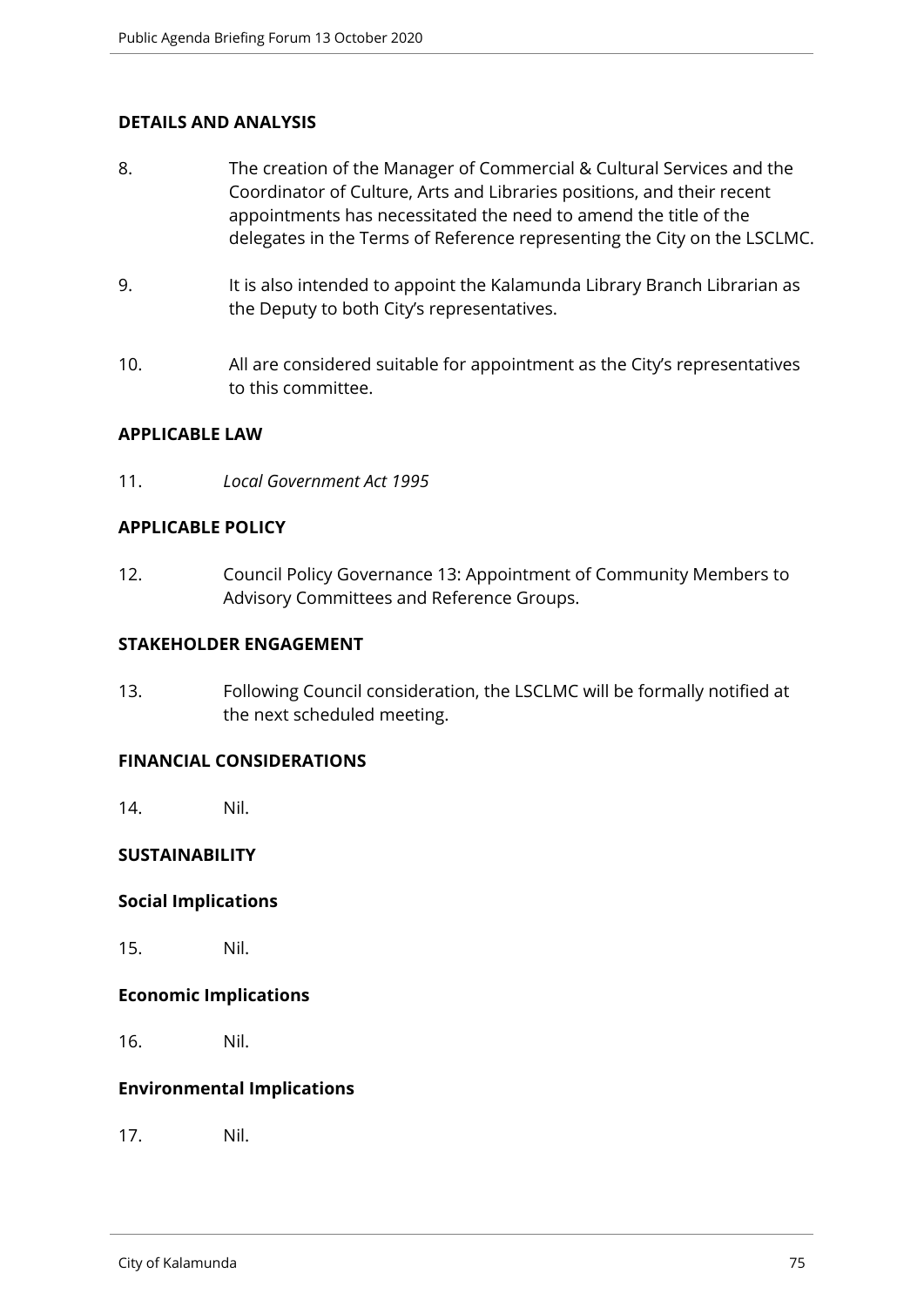#### **RISK MANAGEMENT**

18. **Risk**: Incorrectly defined membership of the Lesmurdie School Community Library Management Committee weakens the governance framework and of this committee **Consequence Likelihood Rating**

| Moderate                                                         | Unlikely | Low |  |  |
|------------------------------------------------------------------|----------|-----|--|--|
| <b>Action/Strategy</b>                                           |          |     |  |  |
| Regular review of the Terms of Reference and the efficacy of the |          |     |  |  |
| Committee.                                                       |          |     |  |  |

## **CONCLUSION**

19. The changes to Term of Reference comprising the title of the delegates representing the City of Kalamunda will ensure an improved governance framework on the LSCLMC.

### **Voting Requirements: Absolute Majority**

## **RECOMMENDATION**

That Council:

- 1. APPROVE the amendment to the Terms of Reference (Attachment 1)
- 2. APPOINT Andre Stuyt, Manager Commercial & Cultural Services and Brittany Cover, Coordinator of Culture, Arts and Libraries to the Lesmurdie School Community Library Management Committee as the City of Kalamunda Delegates.
- 3. APPOINT Rosalie Foss, Kalamunda Branch Librarian as the Deputy to both the City representatives.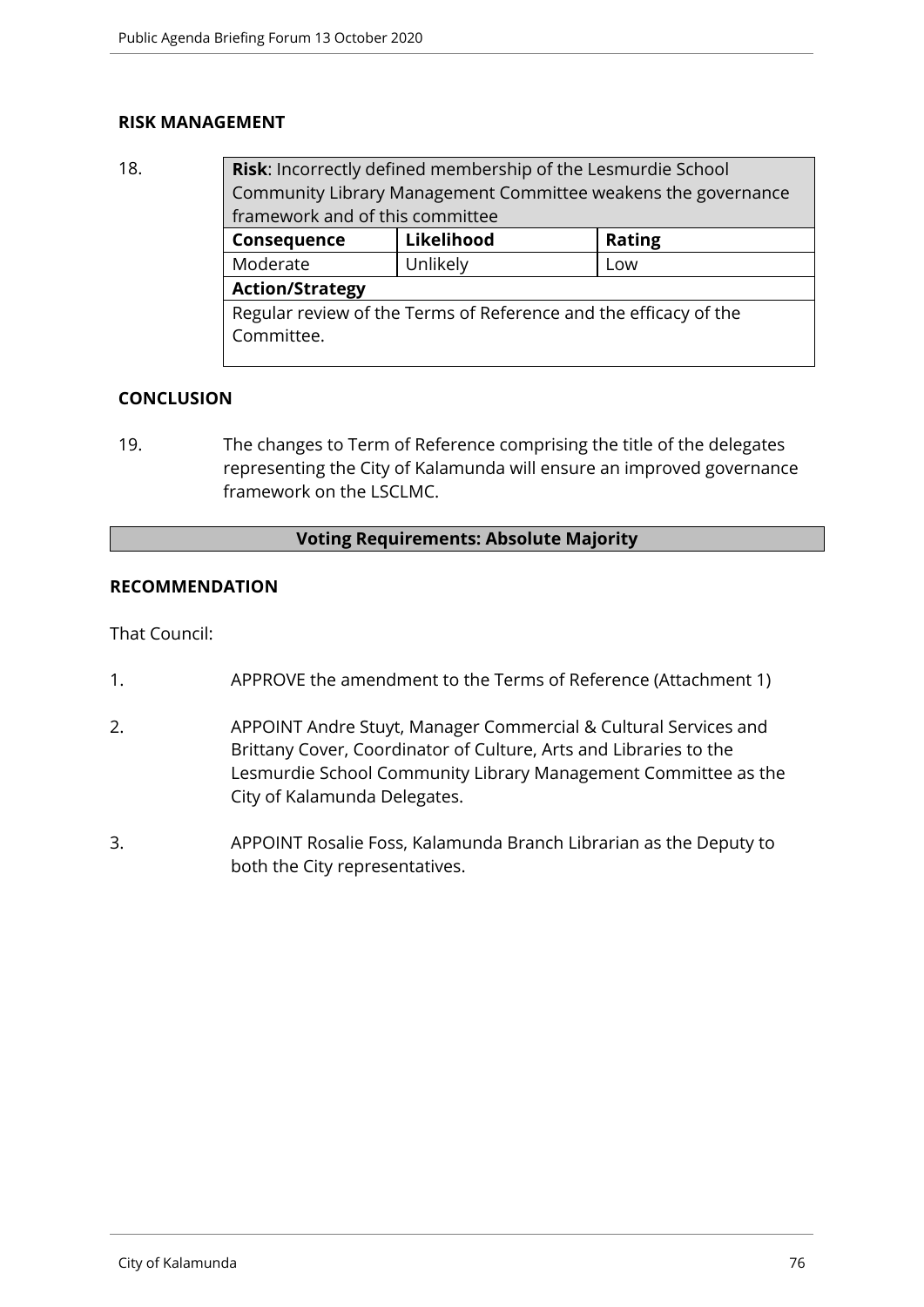# **10.3.3. City of Kalamunda - Public Art Masterplan - Adoption for Public Advertising**

*Declaration of financial / conflict of interests to be recorded prior to dealing with each item.*

|   | Previous<br>Items                      | Nil.                                                                                                                                                                                                                                                                                                                                                                                                                               |
|---|----------------------------------------|------------------------------------------------------------------------------------------------------------------------------------------------------------------------------------------------------------------------------------------------------------------------------------------------------------------------------------------------------------------------------------------------------------------------------------|
|   | Directorate                            | <b>Corporate Services</b>                                                                                                                                                                                                                                                                                                                                                                                                          |
|   | <b>Business Unit</b><br>File Reference | <b>Commercial and Cultural Services</b>                                                                                                                                                                                                                                                                                                                                                                                            |
|   | Applicant                              | City of Kalamunda                                                                                                                                                                                                                                                                                                                                                                                                                  |
|   | Owner                                  | N/A                                                                                                                                                                                                                                                                                                                                                                                                                                |
|   | Attachments                            |                                                                                                                                                                                                                                                                                                                                                                                                                                    |
|   |                                        | 1.<br>Community engagement report Public Art Master<br>Plan [10.3.3.1 - 85 pages]                                                                                                                                                                                                                                                                                                                                                  |
|   | <b>TYPE OF REPORT</b>                  |                                                                                                                                                                                                                                                                                                                                                                                                                                    |
| 図 |                                        |                                                                                                                                                                                                                                                                                                                                                                                                                                    |
|   | Advocacy                               | When Council is advocating on behalf of the community to<br>another level of government/body/agency                                                                                                                                                                                                                                                                                                                                |
| m | Executive                              | When Council is undertaking is substantive role of direction<br>setting and oversight (eg accepting tenders, adopting plans<br>and budgets                                                                                                                                                                                                                                                                                         |
| 図 | Information                            | For Council to note                                                                                                                                                                                                                                                                                                                                                                                                                |
| 図 | Legislative                            | Includes adopting Local Laws, Town Planning Schemes and<br>Policies. When Council determines a matter that directly<br>impacts a person's rights and interests where the principles of<br>natural justice apply. Examples include town planning<br>applications, building licences, other permits or licences<br>issued under other Legislation or matters that could be<br>subject to appeal to the State Administrative Tribunal |
|   |                                        |                                                                                                                                                                                                                                                                                                                                                                                                                                    |

## **STRATEGIC PLANNING ALIGNMENT**

*Kalamunda Advancing Strategic Community Plan to 2027*

#### **Priority 1: Kalamunda Cares and Interacts**

**Objective 1.3** - To support the active participation of local communities. *Strategy 1.3.1* - Support local communities to connect, grow and shape the future of Kalamunda.

*Strategy 1.3.2* - Encourage and promote the active participation in social and cultural events.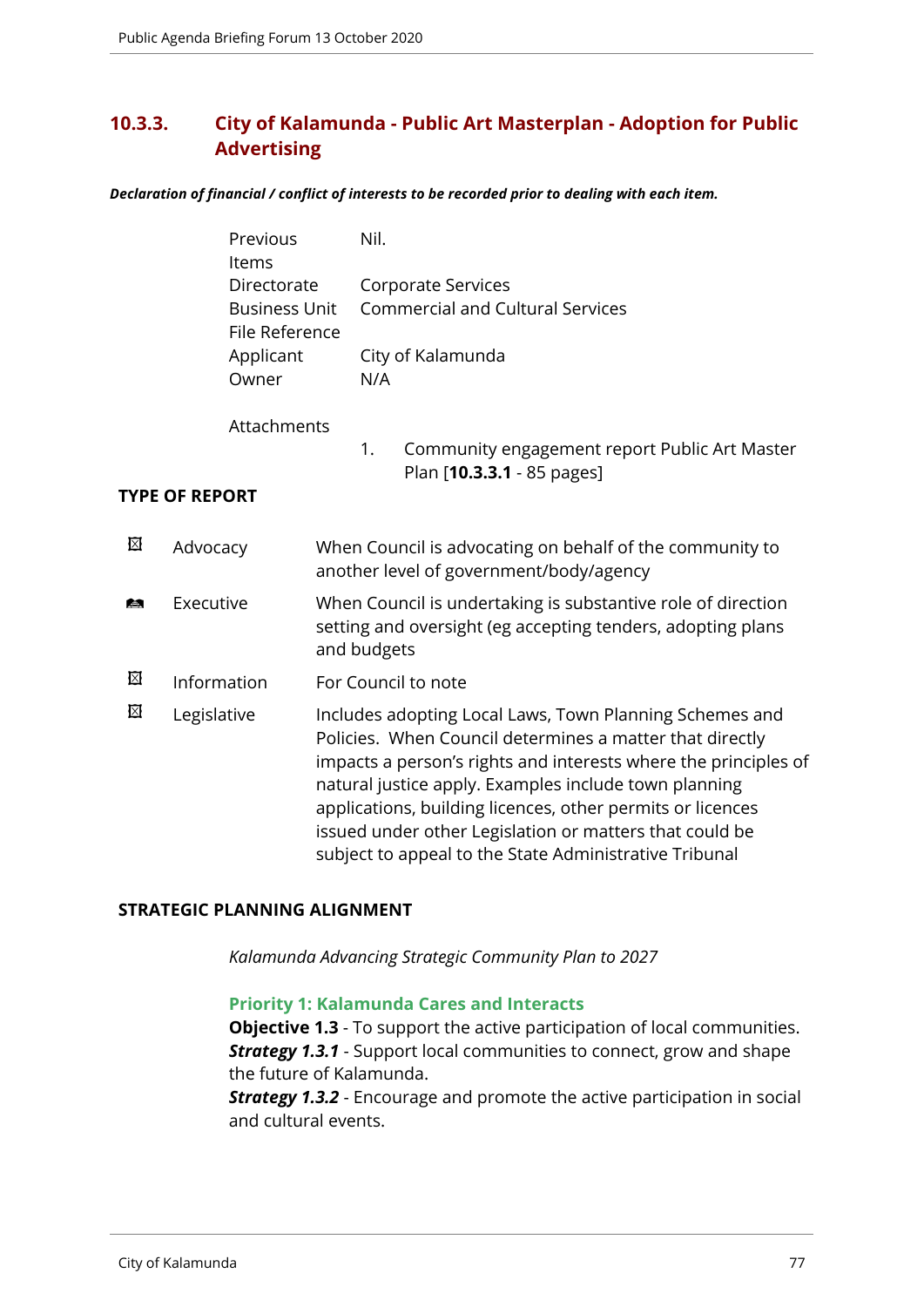### **Priority 4: Kalamunda Leads**

**Objective 4.1** - To provide leadership through transparent governance. *Strategy 4.1.1* - Provide good governance.

## **EXECUTIVE SUMMARY**

- 1. The purpose of this report is for Council to consider adoption of a draft City of Kalamunda Public Art Masterplan for public advertising.
- 2. The Masterplan has been prepared which articulates a vision, key themes and locales to guide the City and Developers in the delivery of public art. The Masterplan also identifies specific artwork opportunities and prioritises sites and projects with the City of Kalamunda.
- 3. It is recommended that Council adopt the draft City of Kalamunda Public Art Masterplan for the purposes of public advertising.

## **BACKGROUND**

- 4. One of the key actions of the Creative Communities: An Arts Strategy, adopted by Council in 2019, is the development of a Public Art Masterplan for the City of Kalamunda.
- 5. In late 2019, Council called for submissions from suitably qualified consultants to prepare a Public Art Masterplan. Maggie Baxter, an established art consultant was engaged to prepare the Masterplan.

## **DETAILS AND ANALYSIS**

- 6. The City of Kalamunda Public Art Masterplan defines the City's vision in relation to public art as well as key recommendations and locations.
- 7. The Masterplan recommends a thematic approach to Public Art as a direct result of community consultation (see attachment 2 - Engagement Report):

| Natural Environment                         | Bushland, forest, geology, native flora,<br>wildlife, parklands, walking trails and<br>paths, care of natural resources |
|---------------------------------------------|-------------------------------------------------------------------------------------------------------------------------|
| Noongar History and Culture                 | Waterways, the story of Kalamunda,<br>Welcome to Country, Aboriginal<br>astronomy                                       |
| <b>Early Settlers</b>                       | Farming, horticulture, railways                                                                                         |
| The past, present and future<br>of industry | (Industrial areas only)                                                                                                 |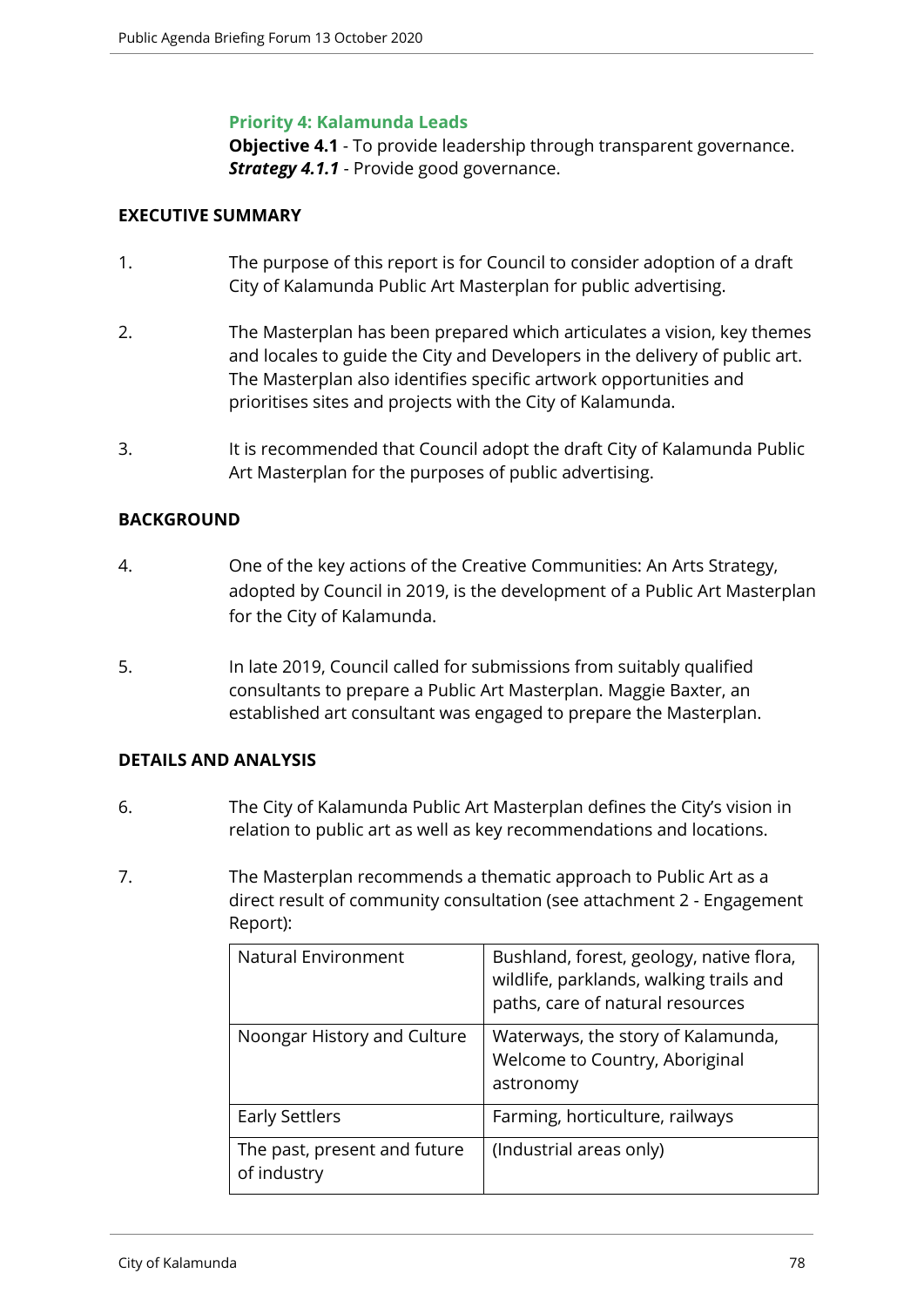- 8. The scale recommended within the Masterplan is a mix of large and iconic and smaller, discreet works that invite interaction and discovery.
- 9. There are a number of key recommendations as part of the City of Kalamunda Public Art Masterplan. Full details can be found in attachment 1.
- 10. The City of Kalamunda Public Art Masterplan will be integral to the Kalamunda Activity Centre Plan and should be updated to represent amendments throughout the processes.
- 11. The City of Kalamunda Public Art Masterplan actively encourages Aboriginal Artists to apply for all publicly advertised commissions not only those referencing Noongar heritage and culture.

## **APPLICABLE LAW**

12. Nil.

## **APPLICABLE POLICY**

- 13. a) The Public Art Contributions Policy
	- b) Public Art Policy

## **STAKEHOLDER ENGAGEMENT**

- 14. The development of the Public Art Masterplan has included key stakeholder engagement which is outlined in detail in the Engagement Report (See Attachment 2).
- 15. Subject to Council's resolution to proceed, the City will advertise the Public Art Masterplan in accordance with the Communication and Engagement Policy.
- 16. A communications and engagement strategy will be developed to assist with guiding the public advertising process in accordance with the Public Art Policy. Consultation will target the stakeholders with an interest in the Public Art and the Masterplan.
- 17. As part of the advertising process, the Kalamunda Arts Advisory Committee will have a presentation and an opportunity to comment on the Masterplan.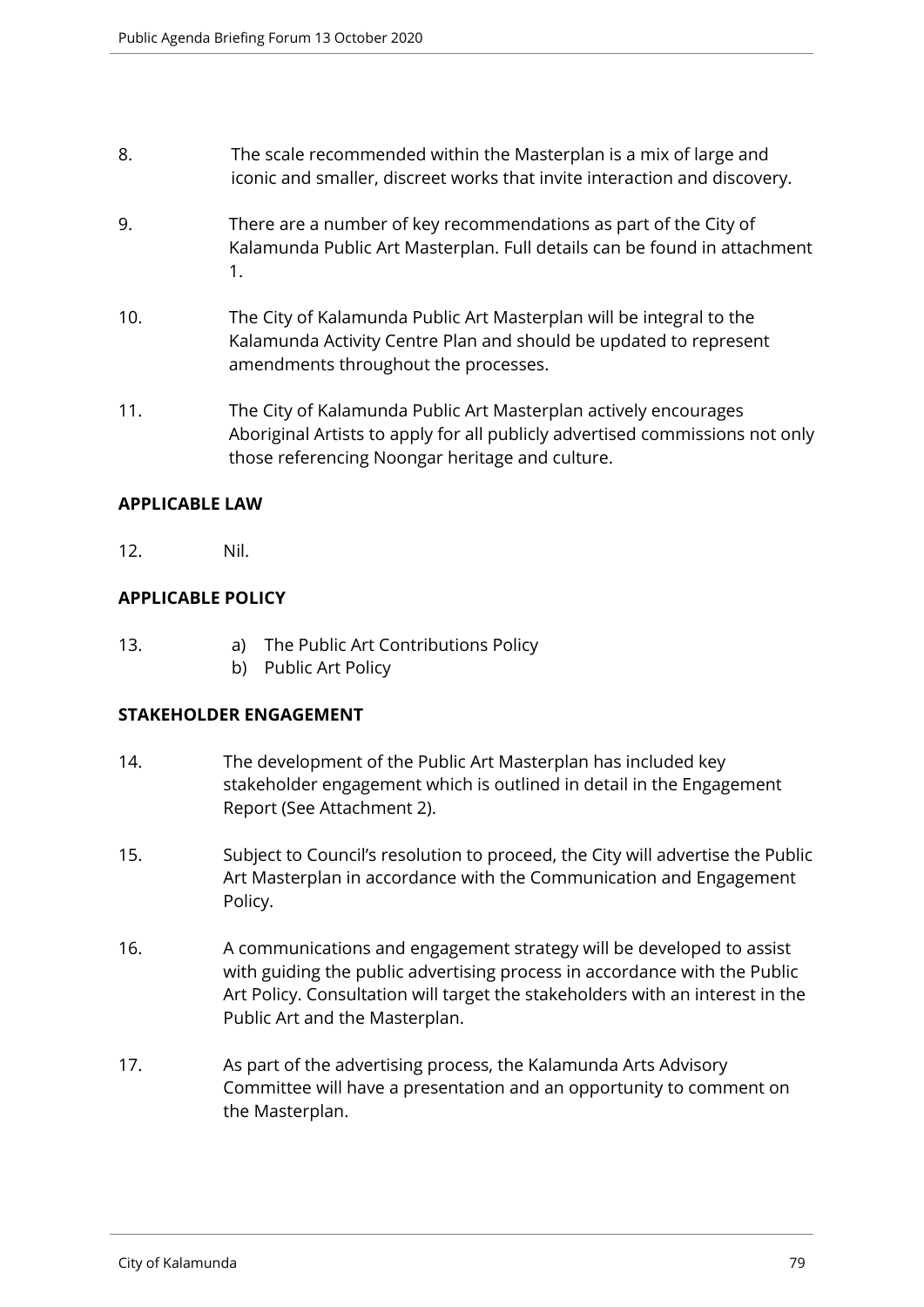## **FINANCIAL CONSIDERATIONS**

- 18. Costs associated with the preparation and public advertising of the Public Art Masterplan are met through the annual Commercial and Cultural Service budget.
- 19. Some recommendations arising from the Masterplan may have financial implications; the details of which will be developed as part of Local Planning Policy 26 – Public Art Contributions where appropriate or through the development of financial implementation plan/s and annual budget/s when preparing to complete the actions.

#### **SUSTAINABILITY**

#### **Social Implications**

20. The City of Kalamunda Public Art Masterplan will provide locally relevant artwork that is thematic and of a standard that can be shared globally.

### **Economic Implications**

21. The City of Kalamunda Public Art Masterplan will provide opportunity for creative engagement through its commissioning and percent for art processes.

#### **Environmental Implications**

22. The City of Kalamunda Public Art Masterplan will improve the City's built environment, contribute to city-wide urban attractiveness and reinforce the unique qualities of the City of Kalamunda's natural environment.

#### **RISK MANAGEMENT**

| 23. | <b>Risk:</b> By not having a Masterplan, the delivery of public art is<br>uncoordinated. |            |               |  |  |
|-----|------------------------------------------------------------------------------------------|------------|---------------|--|--|
|     | Consequence                                                                              | Likelihood | <b>Rating</b> |  |  |
|     | Moderate                                                                                 | Likely     | Medium        |  |  |
|     | <b>Action/Strategy</b>                                                                   |            |               |  |  |
|     | Adopt the draft Public Art Masterplan for the purpose of public<br>advertising.          |            |               |  |  |

24. **Risk**: Public Art Masterplan is not adopted for advertising, thereby delaying the process of implementation whilst submissions are received.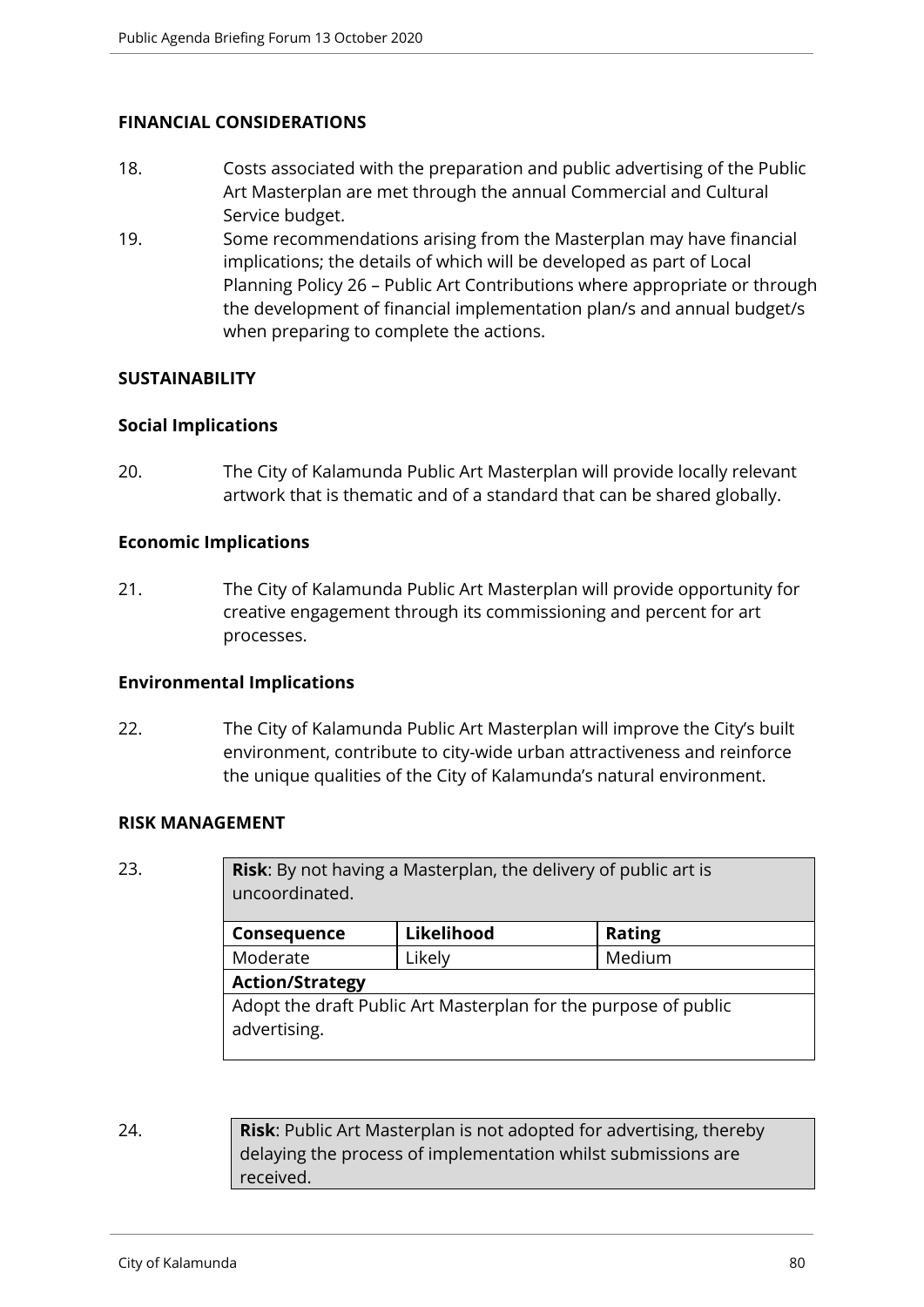| Consequence                                                                     | Likelihood | <b>Rating</b> |  |
|---------------------------------------------------------------------------------|------------|---------------|--|
| Moderate                                                                        | Moderate   | Medium        |  |
| <b>Action/Strategy</b>                                                          |            |               |  |
| Adopt the draft Public Art Masterplan for the purpose of public<br>advertising. |            |               |  |

## **CONCLUSION**

20. The City of Kalamunda engaged art consultant Maggie Baxter to develop a public art masterplan. The Masterplan will provide the City of Kalamunda with a thematic, contemporary approach to Public Art which will assist in developing a collection that can be proudly shared.

#### **Voting Requirements: Simple Majority**

#### **RECOMMENDATION**

That Council:

- 1. ADOPT the draft City of Kalamunda Public Art Masterplan (Attachment 1) for the purposes of public advertising.
- 2. AUTHORISE the Chief Executive Officer to undertake public advertising for the draft Public Art Masterplan in accordance with the City's Communication and Engagement Policy.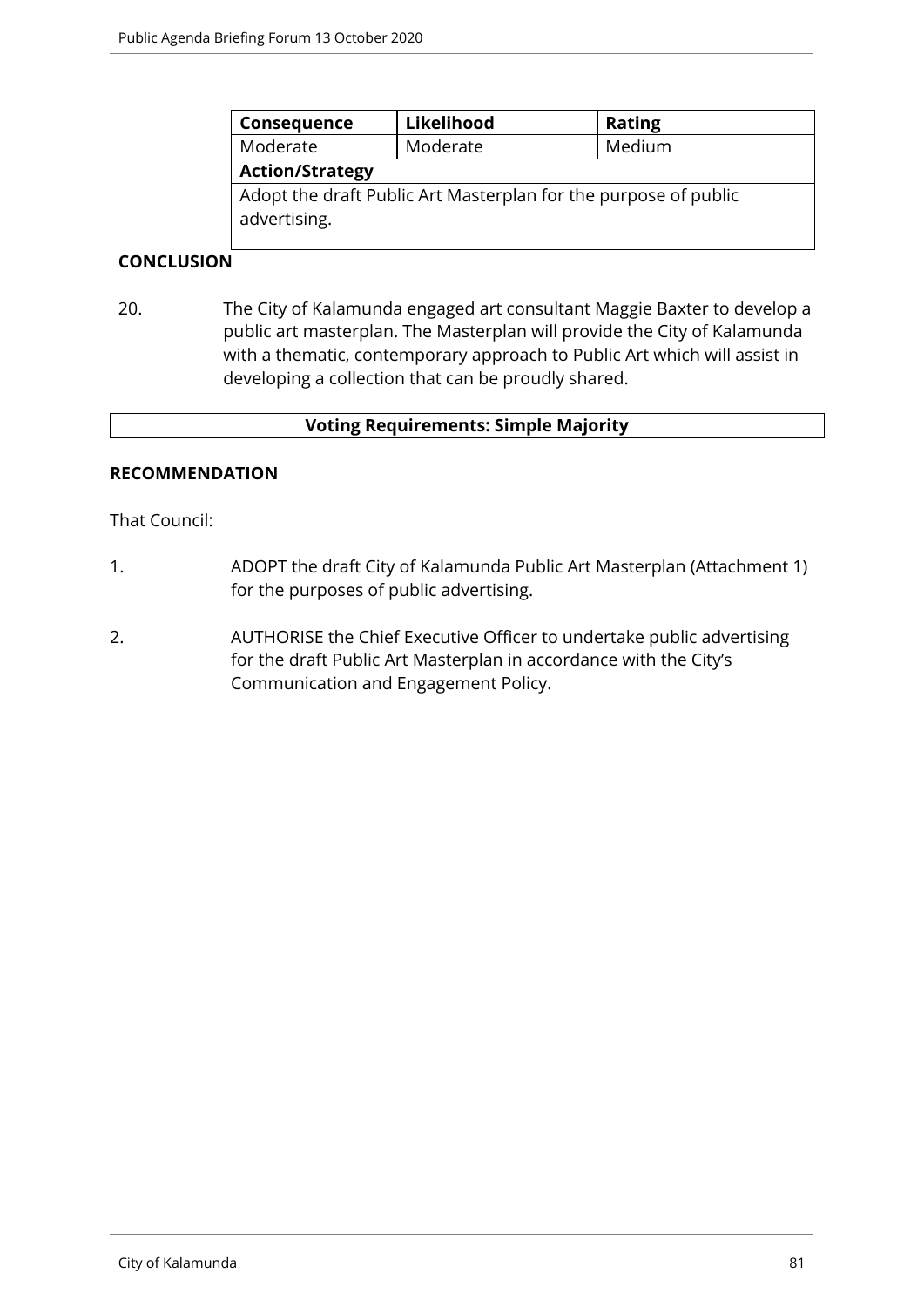## **10.4. Office of the CEO Reports**

## **10.4.1. Election of the Mayor - Community Engagement**

*Declaration of financial / conflict of interests to be recorded prior to dealing with each item.*

| Previous             |   |                                                                                                                                                                                                                                                                                                                                                                                                                                                                                      |  |
|----------------------|---|--------------------------------------------------------------------------------------------------------------------------------------------------------------------------------------------------------------------------------------------------------------------------------------------------------------------------------------------------------------------------------------------------------------------------------------------------------------------------------------|--|
| Items                |   |                                                                                                                                                                                                                                                                                                                                                                                                                                                                                      |  |
| Directorate          |   |                                                                                                                                                                                                                                                                                                                                                                                                                                                                                      |  |
| <b>Business Unit</b> |   |                                                                                                                                                                                                                                                                                                                                                                                                                                                                                      |  |
| File Reference       |   |                                                                                                                                                                                                                                                                                                                                                                                                                                                                                      |  |
| Applicant            |   |                                                                                                                                                                                                                                                                                                                                                                                                                                                                                      |  |
| Owner                |   |                                                                                                                                                                                                                                                                                                                                                                                                                                                                                      |  |
|                      |   |                                                                                                                                                                                                                                                                                                                                                                                                                                                                                      |  |
| $A++$                | 1 | $2020 \text{ M} \cdot \text{S} \cdot \text{S} \cdot \text{E} \cdot \text{E} \cdot \text{E} \cdot \text{E} \cdot \text{E} \cdot \text{E} \cdot \text{E} \cdot \text{E} \cdot \text{E} \cdot \text{E} \cdot \text{E} \cdot \text{E} \cdot \text{E} \cdot \text{E} \cdot \text{E} \cdot \text{E} \cdot \text{E} \cdot \text{E} \cdot \text{E} \cdot \text{E} \cdot \text{E} \cdot \text{E} \cdot \text{E} \cdot \text{E} \cdot \text{E} \cdot \text{E} \cdot \text{E} \cdot \text{E} \$ |  |

|  | Attachments 1. 2020 Mayor Election V 3   <b>10.4.1.1</b> - 2 pages |
|--|--------------------------------------------------------------------|
|  | Mode of Election of the Mayor final Activity Schedule              |
|  | $[10.4.1.2 - 2 \text{ pages}]$                                     |

#### **TYPE OF REPORT**

| 図 | Advocacy    | When Council is advocating on behalf of the community to<br>another level of government/body/agency                                                                                                                                                                                                                                                                                                                                |
|---|-------------|------------------------------------------------------------------------------------------------------------------------------------------------------------------------------------------------------------------------------------------------------------------------------------------------------------------------------------------------------------------------------------------------------------------------------------|
|   | Executive   | When Council is undertaking is substantive role of direction<br>setting and oversight (eg accepting tenders, adopting plans<br>and budgets                                                                                                                                                                                                                                                                                         |
| 図 | Information | For Council to note                                                                                                                                                                                                                                                                                                                                                                                                                |
| ⊠ | Legislative | Includes adopting Local Laws, Town Planning Schemes and<br>Policies. When Council determines a matter that directly<br>impacts a person's rights and interests where the principles of<br>natural justice apply. Examples include town planning<br>applications, building licences, other permits or licences<br>issued under other Legislation or matters that could be<br>subject to appeal to the State Administrative Tribunal |

#### **STRATEGIC PLANNING ALIGNMENT**

*Kalamunda Advancing Strategic Community Plan to 2027*

#### {**Priority 4: Kalamunda Leads**

**Objective 4.1** - To provide leadership through transparent governance. **Strategy 4.1.1** - Provide good governance.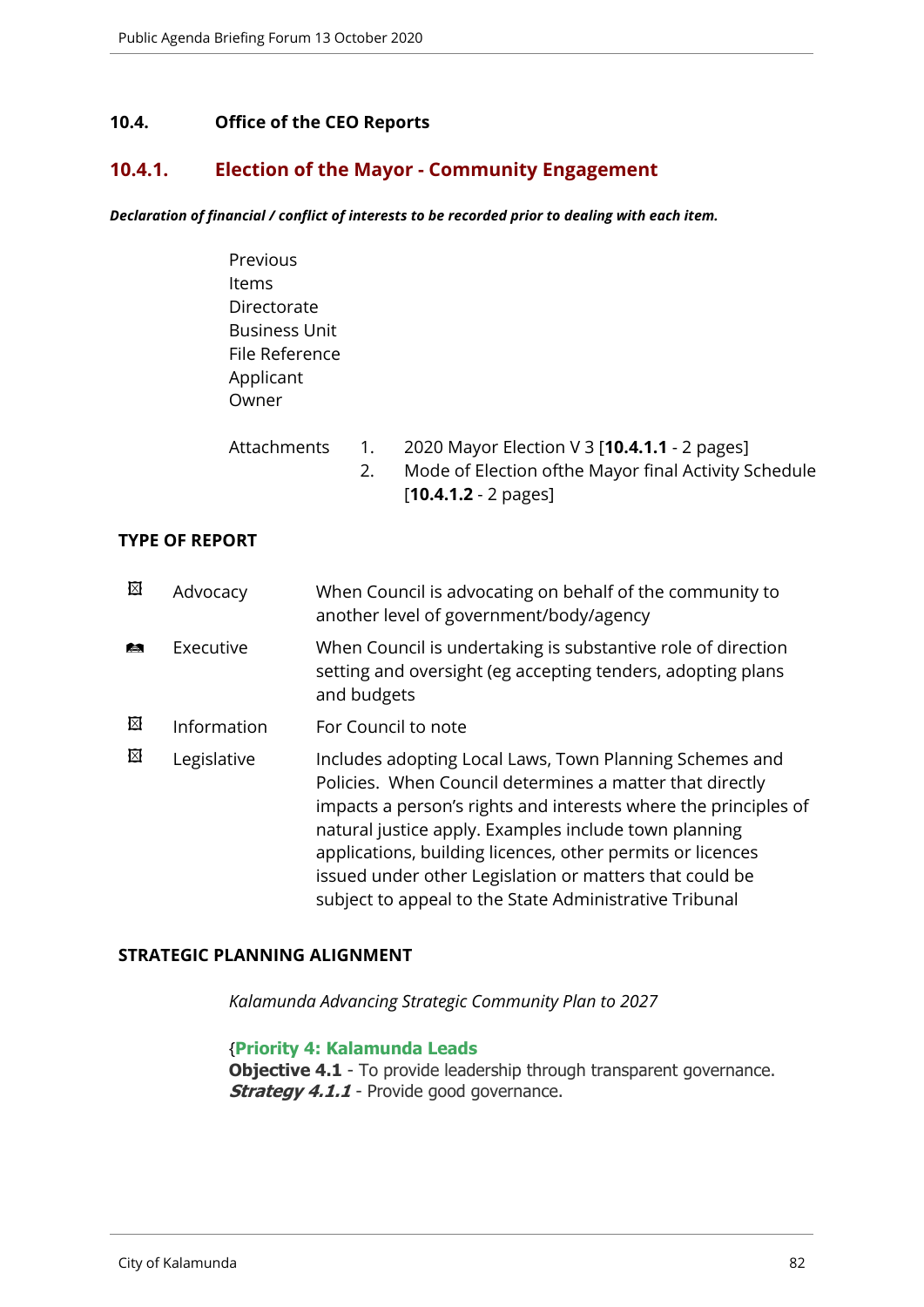## **EXECUTIVE SUMMARY**

- 1. The purpose of this report is for Council to consider proposed Community Engagement Plan to facilitate consultation for the change of the mode of Election of the Mayor proposal.
- 2. At the Ordinary Council Meeting (OCM) of 28 July Council resolved to request the Chief Executive Officer (CEO) to prepare a Community Consultation Plan prior to seeking the community's opinion on the mode of Election of the Mayor.
- 3. It is recommended that Council the Mode of Election of the Mayor Survey (Attachment 1) and the Community Engagement Activity Schedule (Attachment 2) to facilitate the seeking of community opinion on the mode of Election of the Mayor for the City of Kalamunda.

## **BACKGROUND**

- 4. The *Local Government Act 1995* (the Act) is the primary legislative document which sets out the roles and responsibilities of local government as well as their governance frameworks and the way they are determined.
- 5. The Act provides councils with a choice between two models for mayoral selection: the directly elected model, or the council selected model.
- 6. Currently of the 139 local governments in WA, 26 councils have their mayor or president elected for a four-year term by public vote.
- 7. In July 2015, the City of Kalamunda (City) published Kalamunda Listening: Gathering our Collective which included a question asking if a mayor should be elected by the people or the council within its community consultation. Of 1,283 responses received at the time, 61 per cent wanted a directly elected mayor.
- 8. The City's Council is currently constituted with twelve elected members, with three representatives from each of four wards. The Mayor is currently elected by the council.

## **DETAILS AND ANALYSIS**

9. The City proposes to proceed to seek the opinion of the community on whether to change the method of election of the Mayor from the current process of by the Councillors to by the electors.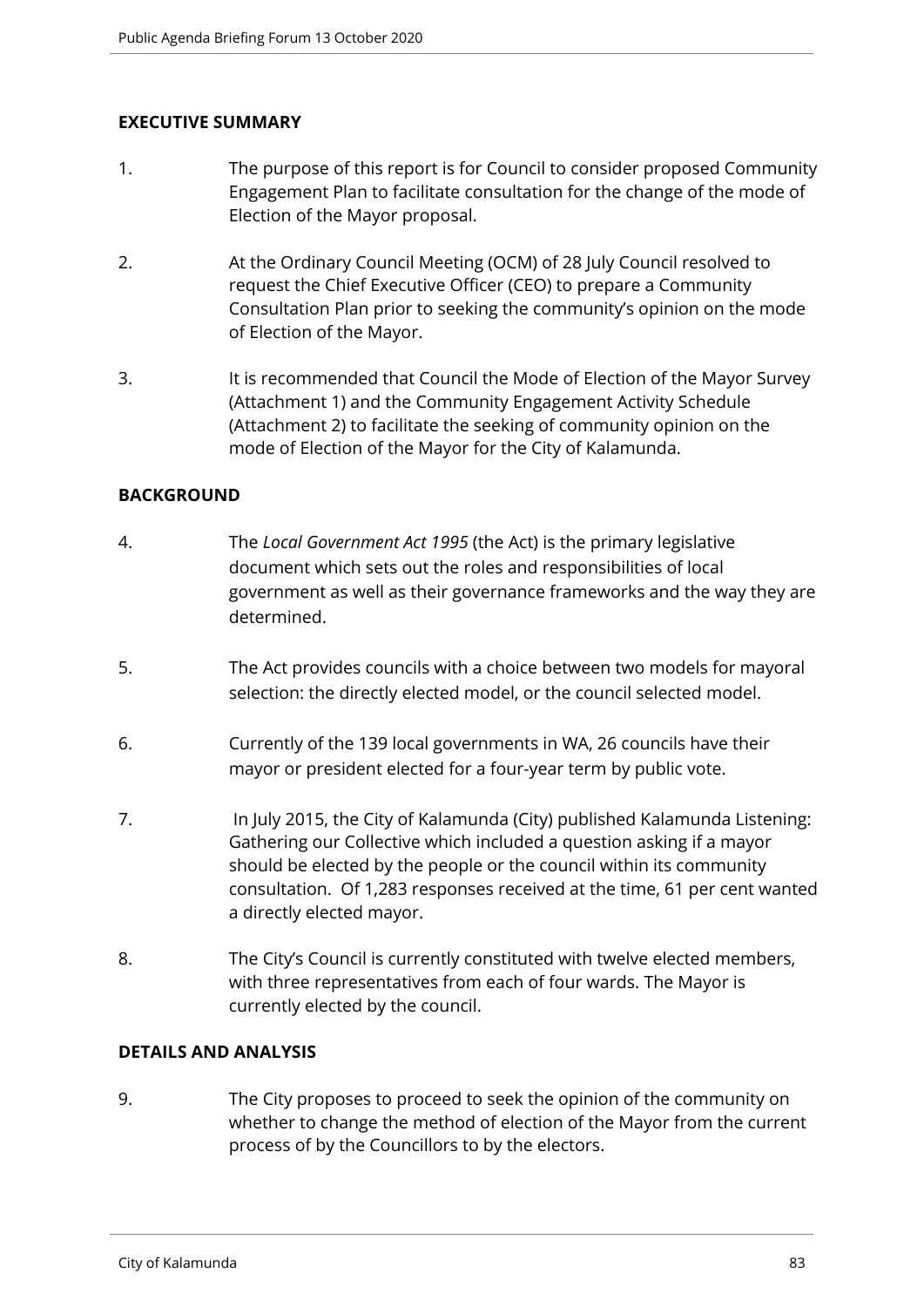- 10. The City proposed an Integrated marketing and Communications plan to create awareness and ensure high levels of participation in community consultation to validate results, with the key components being
	- a) A survey
	- b) Use of multiple digital platforms
	- c) Attendance at community events and shopping centre pop-ups.
- 11. The survey has been developed based on advice from the WA Electoral Commission of other local government's surveys for the same proposal.
- 12. The City proposes to send the Survey (Attachment 1) via letterbox drop to all households in the City. The survey will also be available online at engage.kalamunda.wa.gov.au and hard copies will be available at all City of Kalamunda locations.
- 13. Communication Mediums utilised as a part of the campaign will include:

| <b>Tool</b>                                                                       | <b>Purpose</b>                                                                                                   |
|-----------------------------------------------------------------------------------|------------------------------------------------------------------------------------------------------------------|
| <b>Media Releases</b>                                                             | Released at key milestones: the opening of<br>feedback periods and on outcomes                                   |
| Social<br>Media/Digital                                                           | Directing traffic to online information and<br>feedback form. Feedback campaign during public<br>comment period. |
| Website                                                                           | Dedicated landing pages redirecting traffic to<br>information and feedback form.                                 |
| <b>Print Advertising</b>                                                          | Keep community informed through traditional<br>print channels.                                                   |
| <b>Direct Mail</b><br>(Letterbox drop)                                            | Keep community informed through traditional<br>print channels.                                                   |
| <b>Flyers/Posters</b>                                                             | To be available at all City contact points                                                                       |
| Questionnaire                                                                     | Obtain feedback. Survey will be available hard<br>copy and online.                                               |
| <b>Shopping Centre</b><br>Pop-ups and<br>attendance at<br><b>Community Events</b> | Raise awareness of the survey and encourage<br>community members to have their say.                              |
| Council briefings<br>and briefing notes                                           | Councillors will be kept informed of the process<br>and outcomes.                                                |
| Outcomes<br>summary                                                               | Report compiled following the close of comments<br>and presented to Council                                      |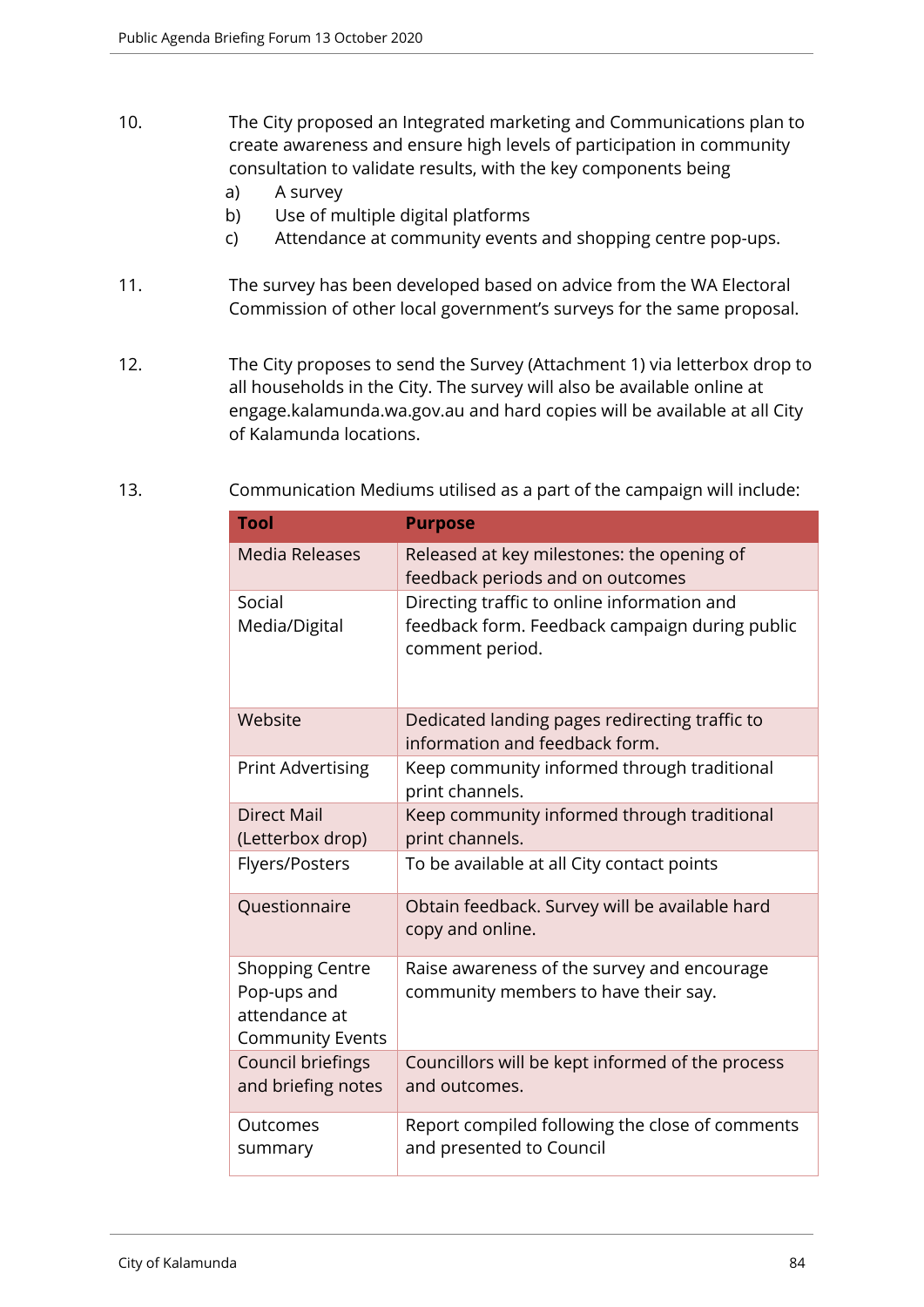14. A copy of the proposed activity schedule is attached at Attachment 2 – Mode of Election of the Mayor Activity Schedule.

## **APPLICABLE LAW**

- 15. Section 2.11 of the *Local Government Act 1995* provides for two different methods by which a Mayor is elected to Council, either:
	- a) Elected by electors of the district; or
	- b) Elected by the Council from amongst the councillors

## **APPLICABLE POLICY**

16. Service 5: Communication and Engagement

## **STAKEHOLDER ENGAGEMENT**

- 17. The City will seek a minimum of 1000 survey responses as a part of the proposed community engagement.
- 18. Should the required engagement levels not be reached by 30 November 2020 the City proposes to extend the time frame of the survey.

#### **FINANCIAL CONSIDERATIONS**

19. Communications and engagement to take place in accordance with current budget.

## **SUSTAINABILITY**

#### **Social Implications**

20. Nil.

## **RISK MANAGEMENT**

21. **Risk**: Existing or new community groups may dominate process, with less vocal groups not being heard.

| Consequence                                                       | Likelihood | <b>Rating</b> |  |
|-------------------------------------------------------------------|------------|---------------|--|
|                                                                   |            |               |  |
| Moderate                                                          | Possible   | Medium        |  |
| <b>Action/Strategy</b>                                            |            |               |  |
| Engage using a variety of methods, encouraging written and online |            |               |  |
| submissions. Ensure advertising reaches individual homes. Ensure  |            |               |  |
| residents have easy access to necessary information and           |            |               |  |
| documentation to have their say.                                  |            |               |  |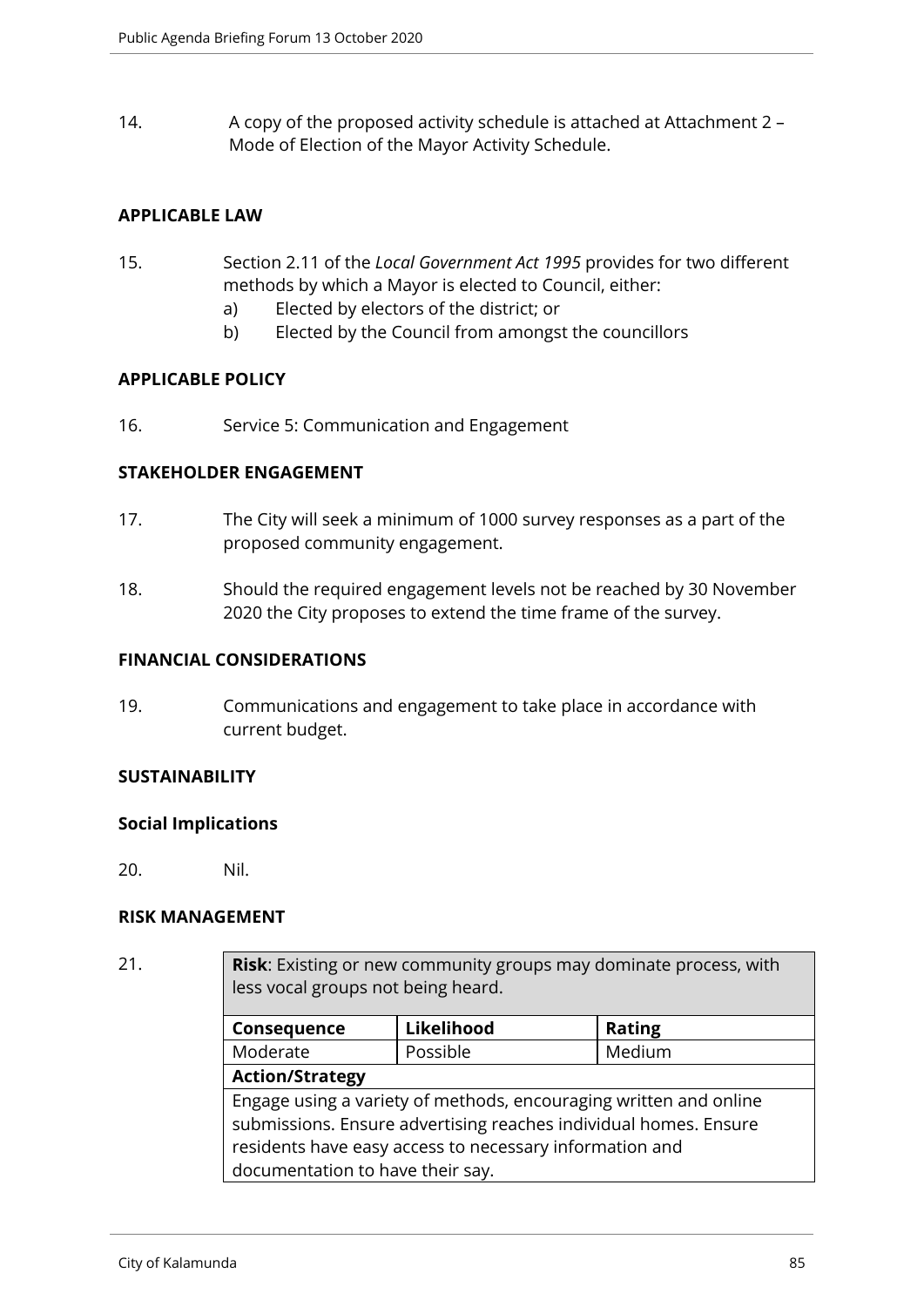| 22. | <b>Risk:</b> Lack of awareness; promotion missing key demographic groups in<br>the community (i.e. those not online)                                                      |            |               |
|-----|---------------------------------------------------------------------------------------------------------------------------------------------------------------------------|------------|---------------|
|     | <b>Consequence</b>                                                                                                                                                        | Likelihood | <b>Rating</b> |
|     | Moderate                                                                                                                                                                  | Unlikely   | Low           |
|     | <b>Action/Strategy</b>                                                                                                                                                    |            |               |
|     | Integrate communications activities across a variety of platforms and<br>adopt multiple engagement methods to reach all sectors of community.                             |            |               |
| 23. | <b>Risk:</b> Lack of feedback.                                                                                                                                            |            |               |
|     | <b>Consequence</b>                                                                                                                                                        | Likelihood | <b>Rating</b> |
|     | Major                                                                                                                                                                     | Possible   | High          |
|     | <b>Action/Strategy</b>                                                                                                                                                    |            |               |
|     | Communication to be delivered in various formats, ensuring adequate<br>time for feedback. Option to extend survey time frame if minimum<br>numbers have not been reached. |            |               |

## **CONCLUSION**

24. Officers recommend endorsement of the community engagement schedule and the Mode of Election of the Mayor Survey.

## **Voting Requirements: Simple Majority**

## **RECOMMENDATION**

That Council ENDORSE the Mode of Election of the Mayor Survey (Attachment 1) and the Community Engagement Activity Schedule (Attachment 2) to facilitate the seeking of community opinion on the mode of Election of the Mayor for the City of Kalamunda.